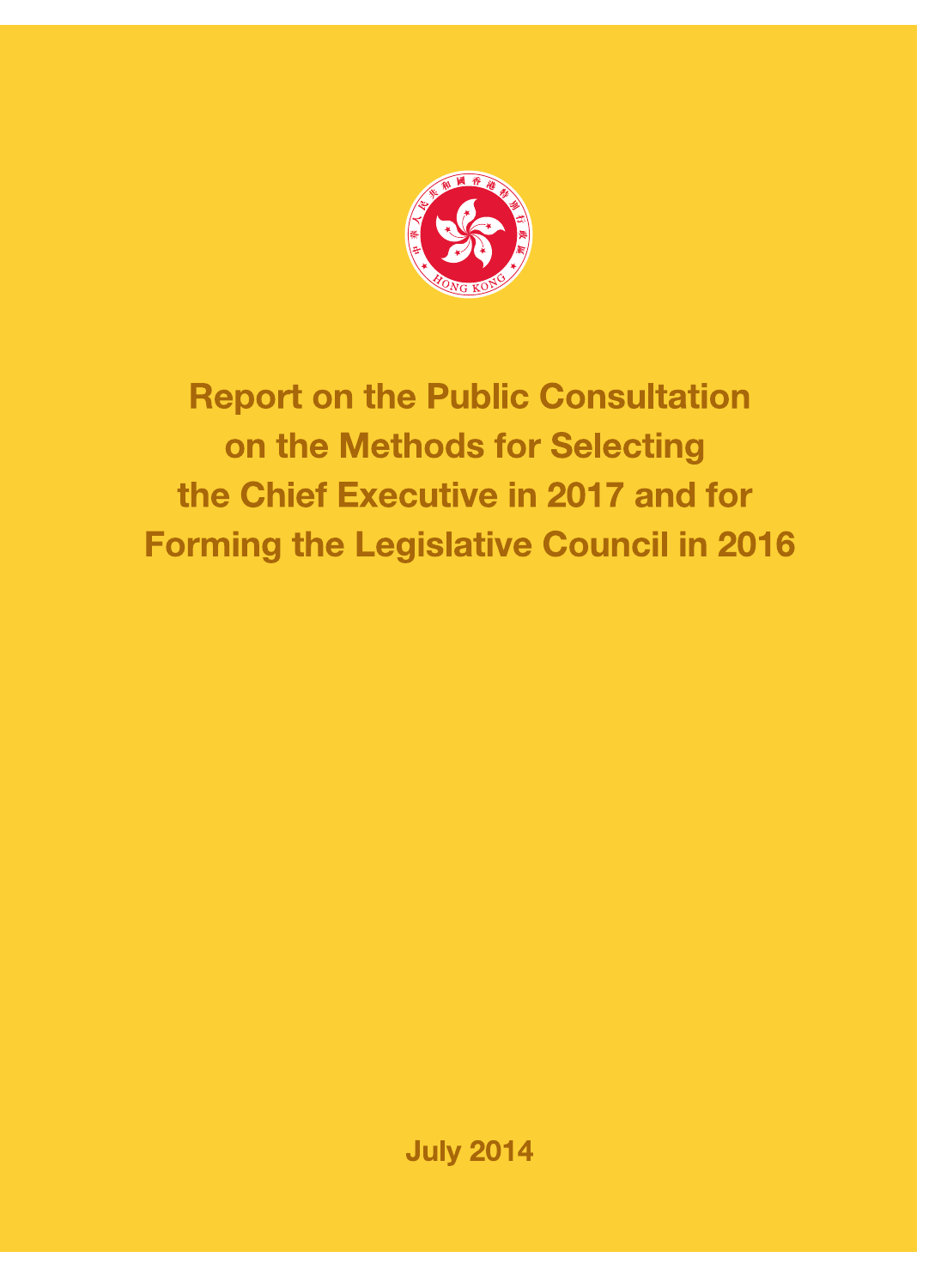# **Content**

| <b>Chapter One:</b>   | Introduction                                                                                                                                                                                                                                                                                                                                                          | $\mathbf{1}$ |
|-----------------------|-----------------------------------------------------------------------------------------------------------------------------------------------------------------------------------------------------------------------------------------------------------------------------------------------------------------------------------------------------------------------|--------------|
| <b>Chapter Two:</b>   | The Public Consultation on the Methods<br>for Selecting the Chief Executive in 2017<br>and for Forming the Legislative Council<br>in 2016                                                                                                                                                                                                                             | 7            |
| <b>Chapter Three:</b> | Analysis of Views Received on the<br>Method for Selecting the Chief Executive<br>in 2017                                                                                                                                                                                                                                                                              | 10           |
| <b>Chapter Four:</b>  | Analysis of Views Received on the<br>Method for Forming the Legislative<br>Council in 2016                                                                                                                                                                                                                                                                            | 65           |
| <b>Chapter Five:</b>  | Conclusion, Recommendations and Way<br>Forward                                                                                                                                                                                                                                                                                                                        | 82           |
| Annex I:              | of Relevant Meetings<br>List<br>and<br><b>Consultation</b> Sessions<br>with<br>the<br>Legislative Council Attended<br>by<br>Members of the Task<br>Force<br>on<br><b>Constitutional Development</b>                                                                                                                                                                   | 86           |
| Annex II:             | List of Consultation Activities with<br>Different Sectors of the Community<br>(Except Relevant Meetings of the<br>Legislative Council and Sessions with<br>Members and Political Parties of the<br>Legislative Council) Attended<br>by<br>Members of the Task Force<br>on<br><b>Constitutional Development and Relevant</b><br><b>Politically Appointed Officials</b> | 89           |
| Annex III:            | Motions Moved by the 18 District<br>Councils Relating to the Methods for<br>Selecting the Chief Executive in 2017 and<br>for Forming the Legislative Council in<br>2016 During the Consultation Period                                                                                                                                                                | 97           |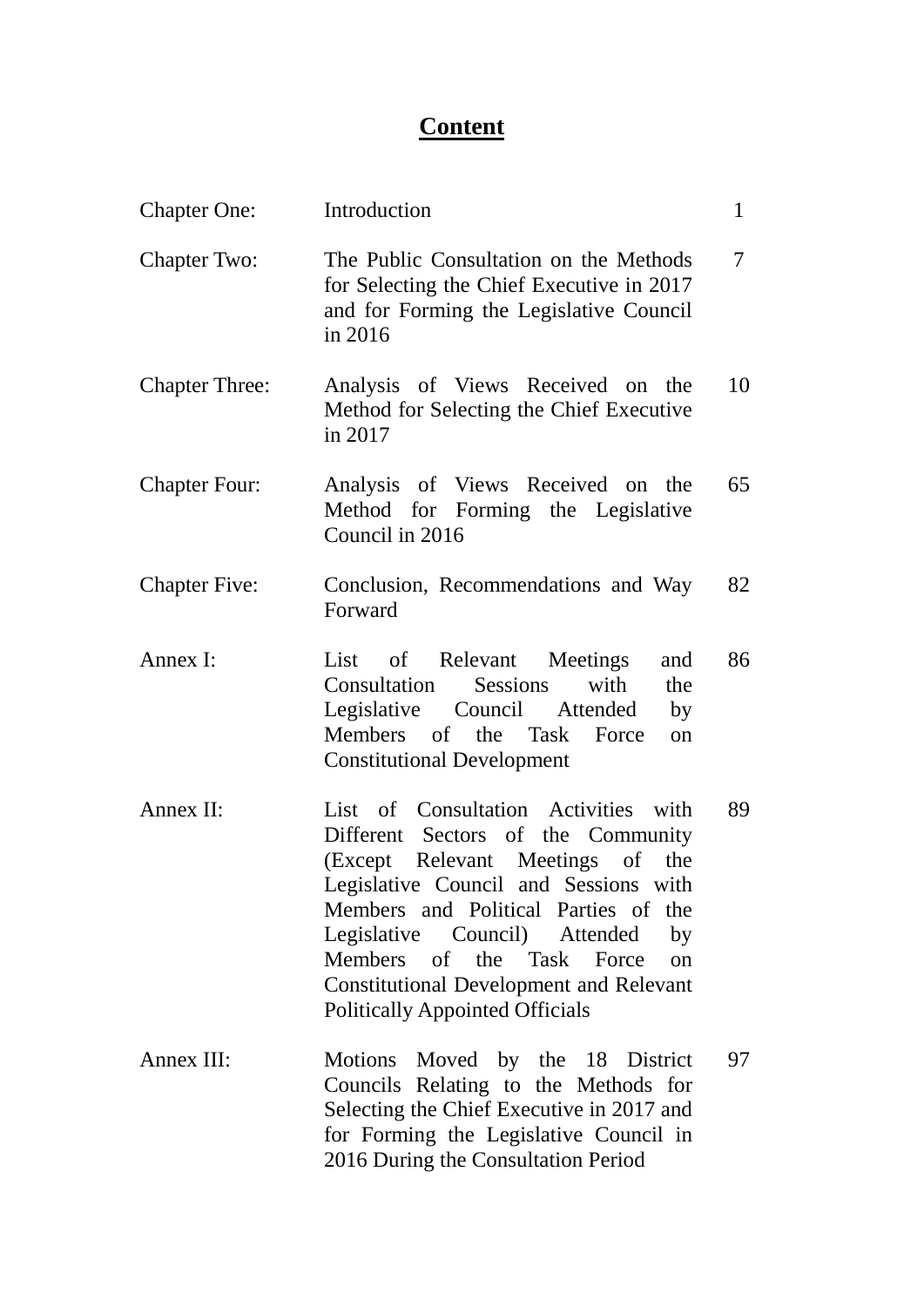| Appendix I   | Written submissions put forth by political<br>parties/groups and Members of the<br>Legislative Council and extracts of notes<br>of meetings of the 18 District Councils                                                       | $\ast$ |
|--------------|-------------------------------------------------------------------------------------------------------------------------------------------------------------------------------------------------------------------------------|--------|
| Appendix II  | Written submissions put forth by<br>organisations from various sectors and by<br>groups and individuals who met with<br>members of the Task Force<br>$\Omega$<br>Constitutional Development during the<br>consultation period | $\ast$ |
| Appendix III | <b>Public Views</b>                                                                                                                                                                                                           | $\ast$ |

Appendix IV Opinion polls conducted by various academic, non-governmental and media organisations on the methods for selecting the Chief Executive in 2017 and for forming the Legislative Council in 2016

\*

<sup>\*</sup> The above appendices have been uploaded to the website of the Public Consultation on the Methods for Selecting the Chief Executive in 2017 and for Forming the Legislative Council in 2016 [\(www.2017.gov.hk\)](http://www.2017.gov.hk/). Members of the public may visit the website to browse the contents of the appendices.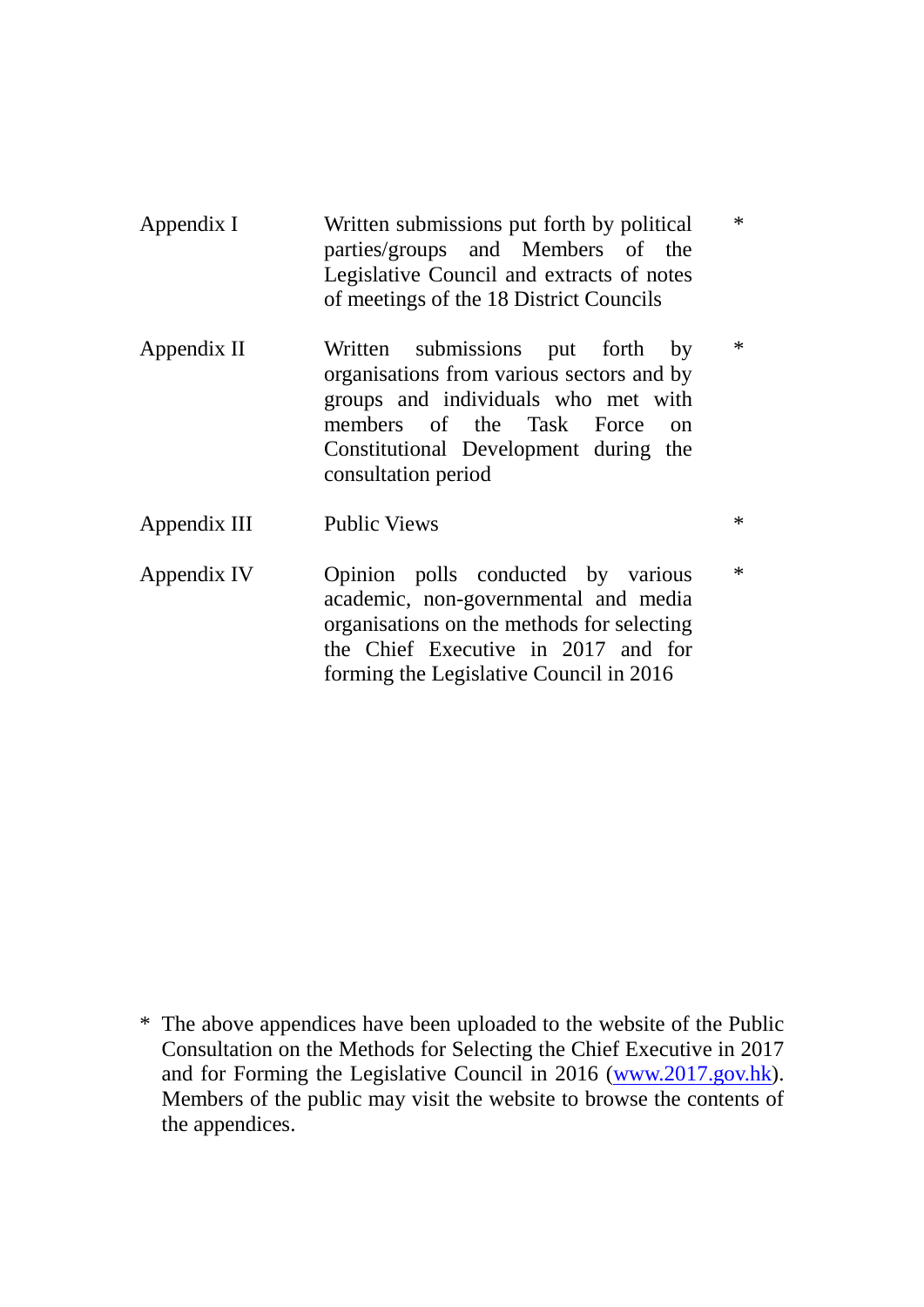# <span id="page-3-0"></span>**Chapter One:Introduction**

- 1.01 The Basic Law of the Hong Kong Special Administrative Region of the People's Republic of China ("Basic Law") prescribes the methods for selecting the Chief Executive ("CE") and for forming the Legislative Council ("LegCo"). Articles 45 and 68 of the Basic Law provide for the attainment of the ultimate aims of selecting the CE by universal suffrage upon nomination by a broadly representative nominating committee in accordance with democratic procedures, and of electing all the Members of the LegCo by universal suffrage, in the light of the actual situation in the Hong Kong Special Administrative Region ("HKSAR") and in accordance with the principle of gradual and orderly progress.
- 1.02 According to the Interpretation by the Standing Committee of the National People's Congress of Article 7 of Annex I and Article III of Annex II to the Basic Law of the Hong Kong Special Administrative Region of the People's Republic of China ("Interpretation") adopted on 6 April 2004, the CE shall make a report to the Standing Committee of the National People's Congress ("NPCSC") as to whether or not there is a need to amend the methods for selecting the CE and for forming the LegCo in Annexes I and II to the Basic Law, and the NPCSC shall, in accordance with the provisions of Articles 45 and 68 of the Basic Law, make a determination in the light of the actual situation in the HKSAR and in accordance with the principle of gradual and orderly progress.
- 1.03 To take forward democracy in accordance with the law and in an orderly manner has all along been the policy of the Central Authorities towards constitutional development in the HKSAR. Since the establishment of the HKSAR, the political structure of the HKSAR has been developing towards the ultimate aim of universal suffrage in a gradual and orderly manner in accordance with the Basic Law. After extensive consultations, in 2005, the second-term HKSAR Government put forth a package of proposals to amend the methods for selecting the CE in 2007 and for forming the LegCo in 2008. Although the proposals obtained support from more than half of the community, it did not obtain a two-thirds majority support of all the Members of the LegCo, resulting in a standstill in the two electoral methods in 2007 and 2008.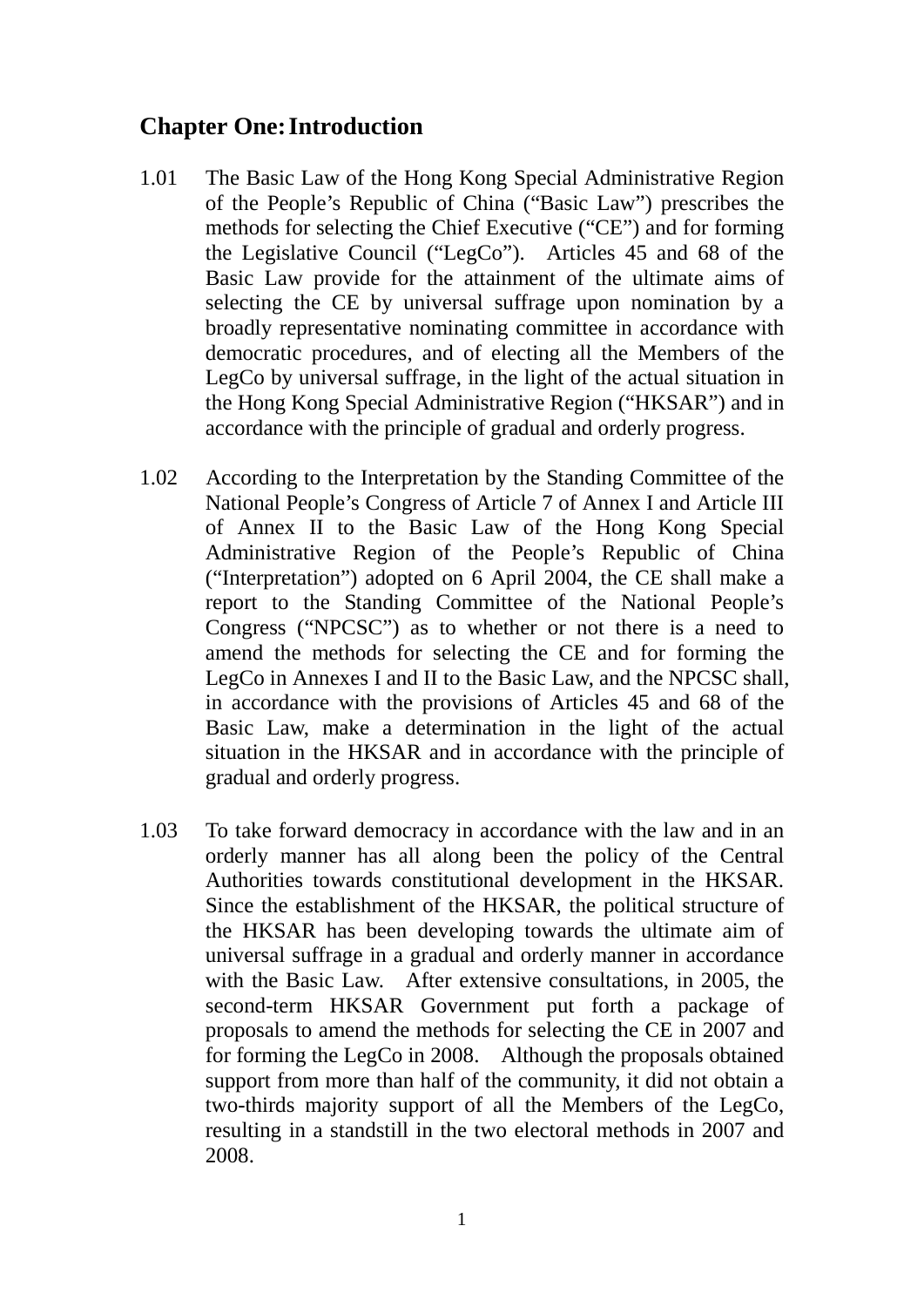- 1.04 The third-term HKSAR Government published the Green Paper on Constitutional Development ("Green Paper") in July 2007 to consult the public on the options, roadmap and timetable for implementing universal suffrage for the CE and the LegCo. In December of the same year, the CE submitted a report to the NPCSC, duly reflecting the views expressed by different sectors of the community regarding universal suffrage which were collected during the consultation. After considering the report made by the CE, the NPCSC adopted the Decision of the Standing Committee of the National People's Congress on Issues Relating to the Methods for Selecting the Chief Executive of the Hong Kong Special Administrative Region and for Forming the Legislative Council of the Hong Kong Special Administrative Region in the Year 2012 and on Issues Relating to Universal Suffrage ("Decision"), thereby setting the timetable for universal suffrage. According to the Decision, the election of the fifth CE of the HKSAR in the year 2017 may be implemented by the method of universal suffrage; and after the CE is selected by universal suffrage, the election of the LegCo of the HKSAR may be implemented by the method of electing all the Members by universal suffrage.
- 1.05 Subsequently, the package of proposals in respect of the methods for selecting the CE and for forming the LegCo in 2012 ("2012 package of proposals") put forth by the HKSAR Government was passed by a two-thirds majority of all the Members of the LegCo, received the consent of the CE and was approved and recorded by the NPCSC in the summer of 2010. The successful implementation of the 2012 package of proposals had greatly enhanced the democratic element of the two electoral methods. In respect of the CE election, the number of members of the Election Committee ("EC") had increased from 800 to 1 200, while the number of seats for elected District Council ("DC") members in the fourth sector had substantially increased to 117, thereby enhancing the democratic element. In respect of the LegCo election, the number of Members returned by the Geographical Constituencies ("GC") elections and that returned by Functional Constituencies ("FC") elections had both increased from 30 to 35, whereas the five new FC seats returned Members through election, on the basis of "one person, one vote", by some 3.2 million registered voters who previously did not have a vote in the traditional FCs. Thus, nearly 60% of the LegCo seats had an electorate base of more than 3 million voters.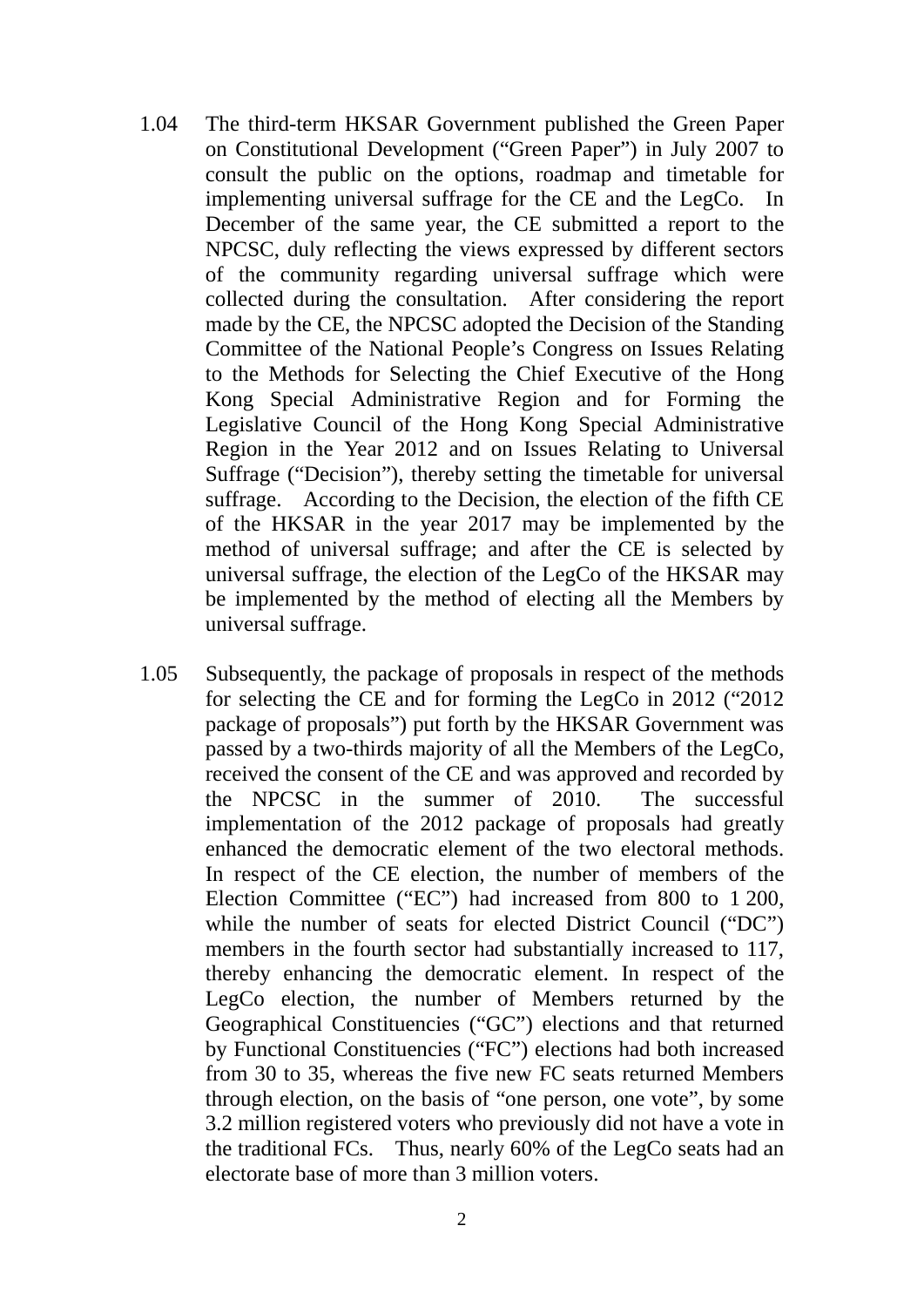- 1.06 Different sectors of the community are in general eagerly looking forward to attaining the aim of universal suffrage in accordance with the Basic Law. It is the common aspiration of the Central Authorities, the HKSAR Government and the Hong Kong general public to implement universal suffrage for the CE election in 2017 and to properly handle the work relating to the method for forming the LegCo in 2016, strictly in accordance with the Basic Law and the relevant Interpretation and Decisions of the NPCSC.
- 1.07 To take forward this important task, the HKSAR Government announced on 17 October 2013 the establishment of the Task Force on Constitutional Development ("Task Force"), which is headed by the Chief Secretary for Administration and with the Secretary for Justice and the Secretary for Constitutional and Mainland Affairs as members, to take charge of the public consultation on the methods for selecting the CE in 2017 and for forming the LegCo in 2016.
- 1.08 The Task Force thereafter published the Consultation Document on the Methods for Selecting the Chief Executive in 2017 and for Forming the Legislative Council in 2016 ("Consultation Document") on 4 December 2013 to collect views widely from various sectors of the community on the related issues regarding the methods for selecting the CE in 2017 and for forming the LegCo in 2016, in order to prepare for the "First Step" of the "Five-step Process" of constitutional development, i.e., to facilitate the CE to make a report to the NPCSC. The five-month consultation period ended on 3 May 2014.
- 1.09 To facilitate discussions on the relevant issues on the basis of the Basic Law and the relevant Interpretation and Decisions of the NPCSC, the Consultation Document set out respectively the constitutional basis of constitutional development and the principles for designing the political structure of the HKSAR, as well as the issues and related questions to be considered relating to the methods for selecting the CE in 2017 and for forming the LegCo in 2016.
- 1.10 As mentioned in the Consultation Document, according to the Basic Law and the Interpretation of the NPCSC in 2004, amendments to the methods for selecting the CE in 2017 and for forming the LegCo in 2016 have to go through the "Five-step Process" :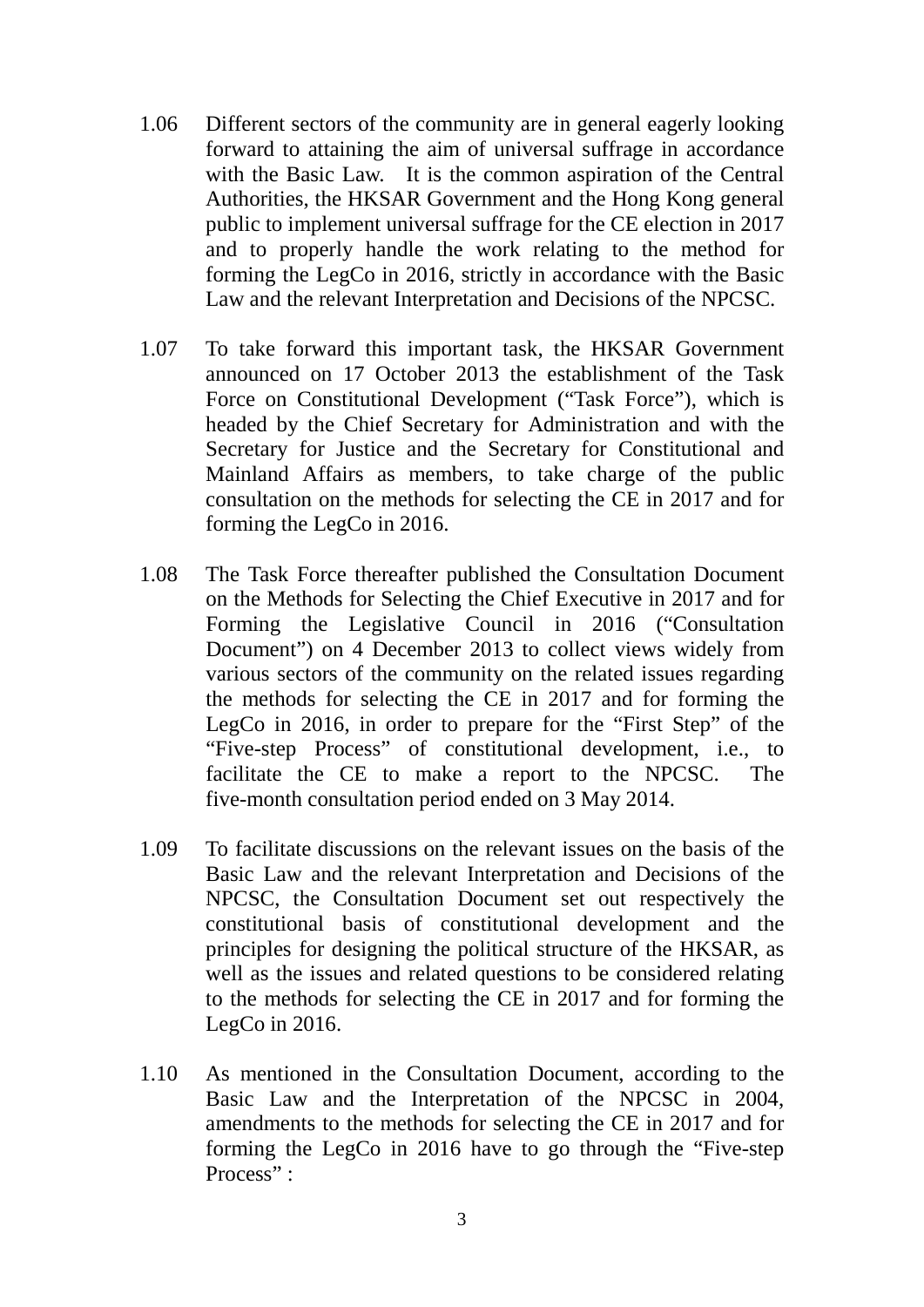- First Step: the CE to make a report to the NPCSC, so as to invite the NPCSC to decide whether it is necessary to amend the method of selection / formation;
- Second Step: the NPCSC to make a determination on whether any amendment to the method of selection / formation may be made;
- Third Step: if the NPCSC determines that amendments to the method of selection / formation may be made, the HKSAR Government to introduce to the LegCo a resolution on the amendments to the method for selecting the CE / method for forming the LegCo, to be passed by a two-thirds majority of all the Members of the LegCo;
- Fourth Step: the CE to consent to the resolution as passed by the LegCo; and
- Fifth Step: the CE to lodge the relevant bill to the NPCSC for approval or for the record.
- 1.11 It was also mentioned in the Consultation Document that the design of the political structure of the HKSAR relates to the exercise of sovereignty by the State over Hong Kong as well as the full implementation of "One Country, Two Systems" and the basic policies of the Central Authorities towards Hong Kong. In the process of attaining the ultimate aim of universal suffrage and in devising a model for implementing universal suffrage, and in implementing the methods for selecting the CE in 2017 and for forming the LegCo in 2016, we must act strictly in accordance with the Basic Law, the relevant Interpretation and Decisions of the NPCSC, and to have regard to the following:
	- (i) the unique constitutional and legal status of the HKSAR;
	- (ii) the constitutional powers of the Central Authorities over the development of the political structure of the HKSAR;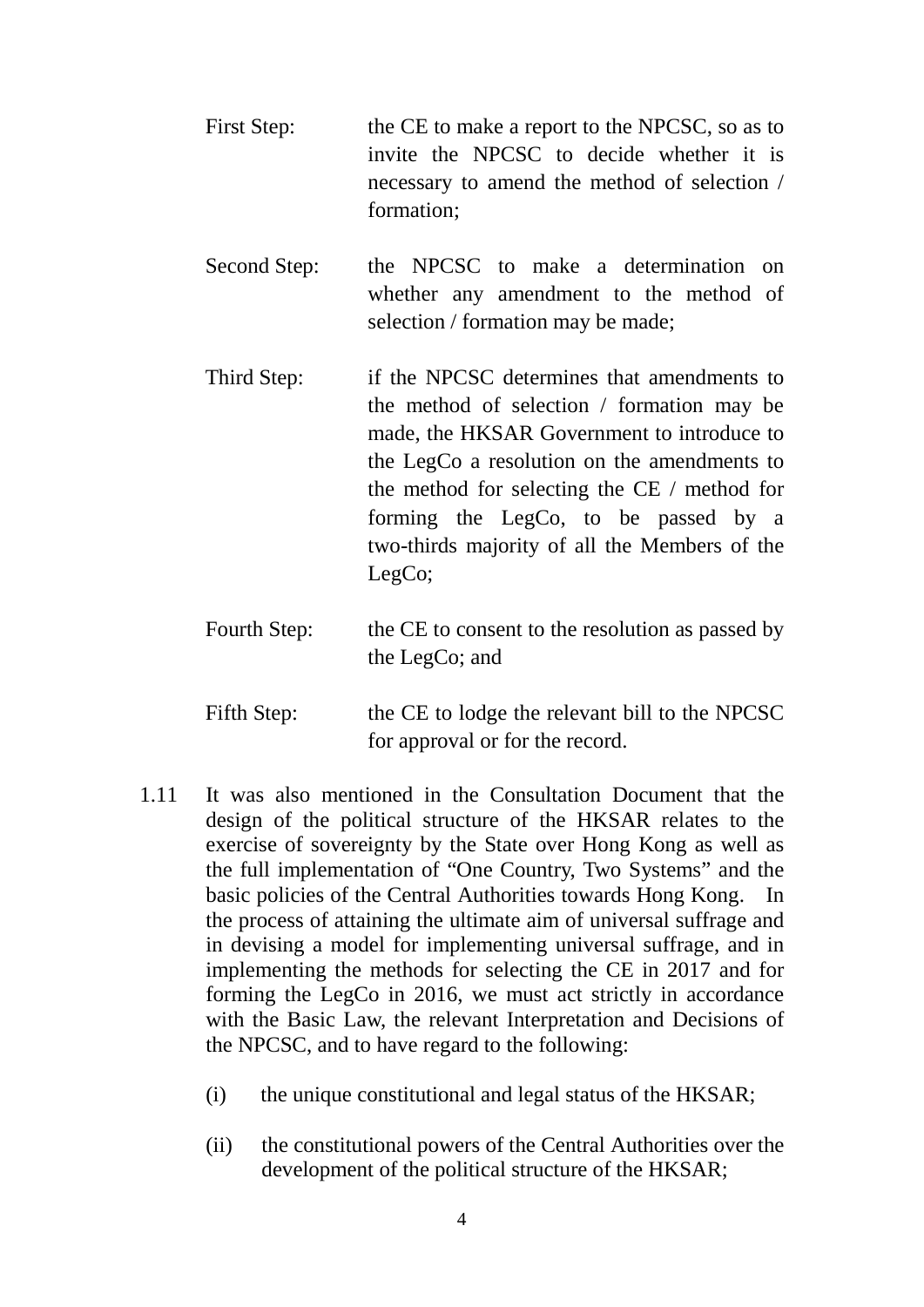- (iii) the four major principles on the design of the political structure of the HKSAR, namely, meeting the interests of different sectors of the society, facilitating the development of the capitalist economy, gradual and orderly progress, and being appropriate to the actual situation in the HKSAR; and
- (iv) the legal procedures that shall be followed in amending the methods for selecting the CE in 2017 and for forming the LegCo in 2016.
- 1.12 We have also stressed in the Consultation Document that, in dealing with the methods for selecting the CE in 2017 and for forming the LegCo in 2016, we have to have due regard to the following three aspects:
	- (i) the proposal should be strictly in accordance with the Basic Law and the relevant Interpretation and Decisions of the NPCSC;
	- (ii) the proposal should stand a reasonable chance of gaining majority support of the Hong Kong community, securing passage by a two-thirds majority of all the Members of the LegCo, and receiving the approval or record by the NPCSC; and
	- (iii) in terms of actual operation, the electoral procedures put forward under the proposal should be practical and practicable, simple and easy to understand, convenient to voters when exercising their voting rights, and conducive to maintaining an open, fair and impartial electoral system.
- 1.13 Therefore, the HKSAR Government has repeatedly emphasised during the consultation period that various sectors of the community should, in a rational and pragmatic manner, seek common grounds and accommodate differences to forge a consensus on the basis of the Basic Law and the relevant Interpretation and Decisions of the NPCSC, and when putting forth their suggestions, consider thoroughly the feasibility of different suggestions or proposals from the legal, political and operational perspectives, in order to attain the aim of implementing universal suffrage for the CE election in 2017 as scheduled, and properly handle the method for forming the LegCo in 2016.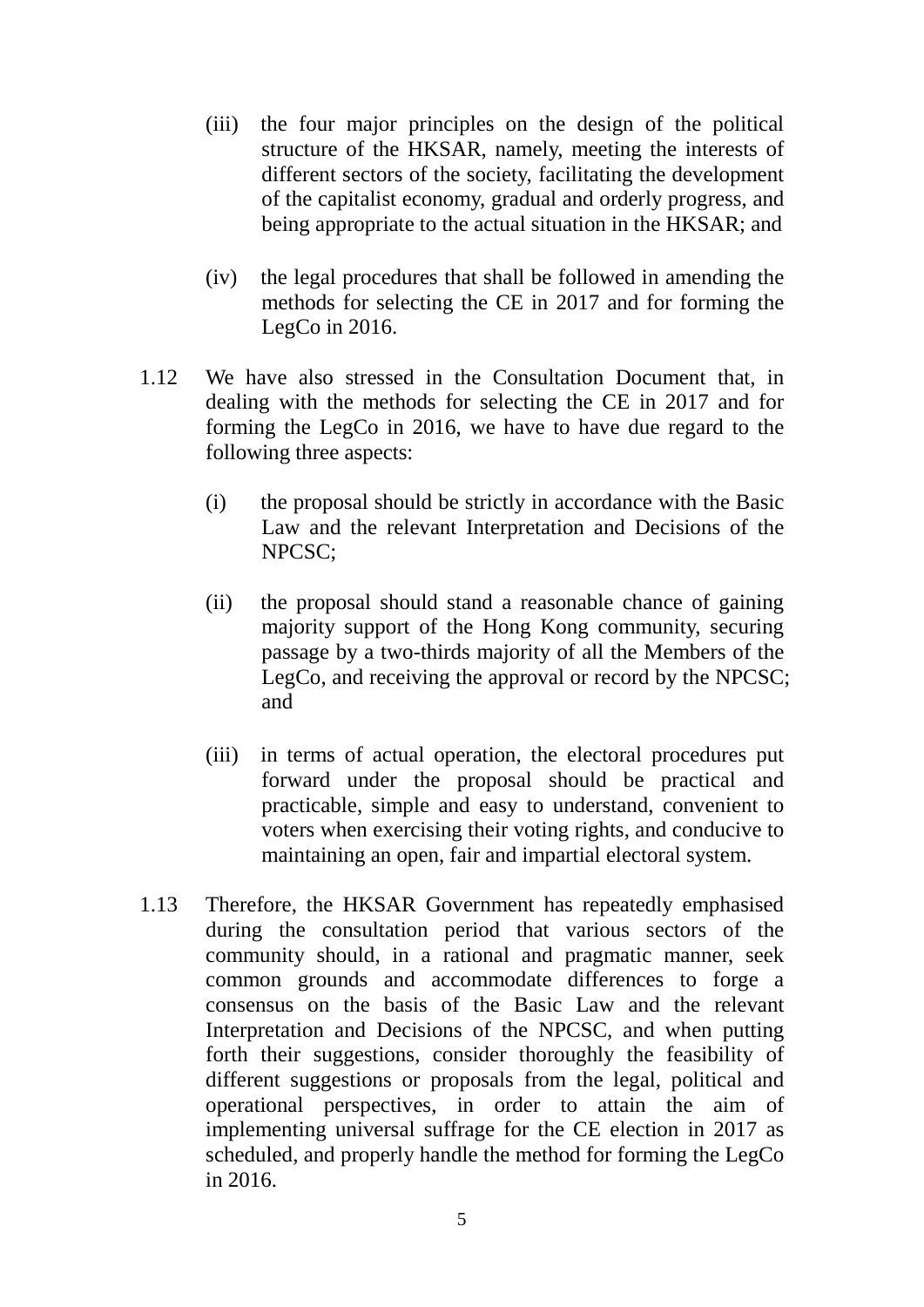- 1.14 During the five-month consultation period, we consulted the community widely through different channels to collect views on the issues set out in the Consultation Document from the LegCo, DCs, organisations and individuals of different sectors of the community, as well as members of the public.
- 1.15 Chapter Two of this Report covers the work relating to the public consultation exercise. Chapters Three and Four summarise the submissions put forth by the LegCo, DCs, different organisations and individuals and provide an analysis on the issues relating to the methods for selecting the CE in 2017 and for forming the LegCo in 2016.
- 1.16 Chapters Three and Four of this Report contain references to the views and suggestions on the methods for selecting the CE in 2017 and for forming the LegCo in 2016 raised by certain groups and individuals. The views and suggestions so mentioned do not represent the position of the HKSAR Government, nor does the HKSAR Government necessarily agree with such views and suggestions, nor should it be taken that the HKSAR Government agrees that such views or suggestions are in conformity with the Basic Law and the relevant Interpretation and Decisions of the NPCSC. Due to limited space, this Report could not exhaustively set out all the views and suggestions which have been raised by groups and individuals on relevant issues. However, the full set of all written submissions received are included in Appendices I, II and III to this Report. Should there be any discrepancy, the written submissions included in the Appendices shall prevail.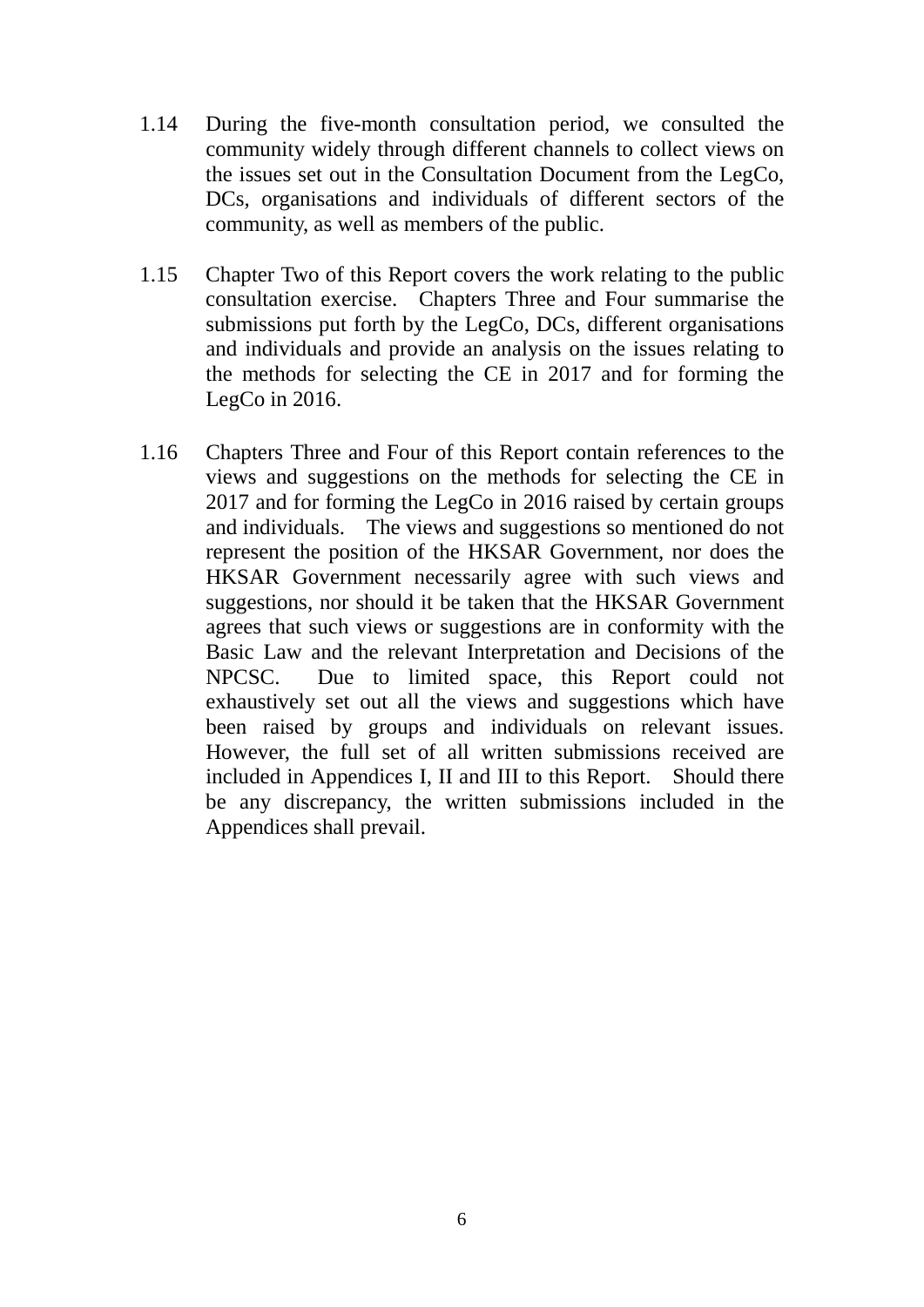# <span id="page-9-0"></span>**Chapter Two: The Public Consultation on the Methods for Selecting the Chief Executive in 2017 and for Forming the Legislative Council in 2016**

- 2.01 Immediately following the publication of the Consultation Document on 4 December last year, the HKSAR Government launched a five-month public consultation exercise. The consultation period ended on 3 May this year.
- 2.02 During the consultation period, the HKSAR Government encouraged different sectors of the community and the public to submit, by post, facsimile or e-mail, views on the issues related to the methods for selecting the CE in 2017 and for forming the LegCo in 2016. We have also approached groups and individuals from different sectors and the public through different channels to listen to their views on the two electoral methods.
- 2.03 Besides, members of the Task Force attended various relevant meetings of the LegCo and participated in various consultation events during the consultation period. These included the Chief Secretary for Administration making a statement at the LegCo meeting on the day the consultation was launched; members of the Task Force attending special meetings of the LegCo Panel on Constitutional Affairs (including meeting a total of 277 groups and individuals at two special meetings); participating in seminars hosted by individual political parties, etc. The Chief Secretary for Administration also hosted a round of dinners and a round of breakfast meetings at two different junctures for all the Members of the LegCo to discuss issues related to the two electoral methods. At the four breakfast meetings held in late March, officials from Department of Law of the Central People's Government Liaison Office were also invited to attend to foster exchange and discussion. Details of the related activities are at Annex I.
- 2.04 To promote further discussion on the issues related to the two electoral methods among various sectors of the community, the Task Force also listened to the views of the public and district personalities direct. We attended related meetings of all 18 DCs to listen to the views of DC members on the relevant issues. We were also invited to attend meetings with individuals from a majority of LegCo FCs and EC subsectors, as well as attending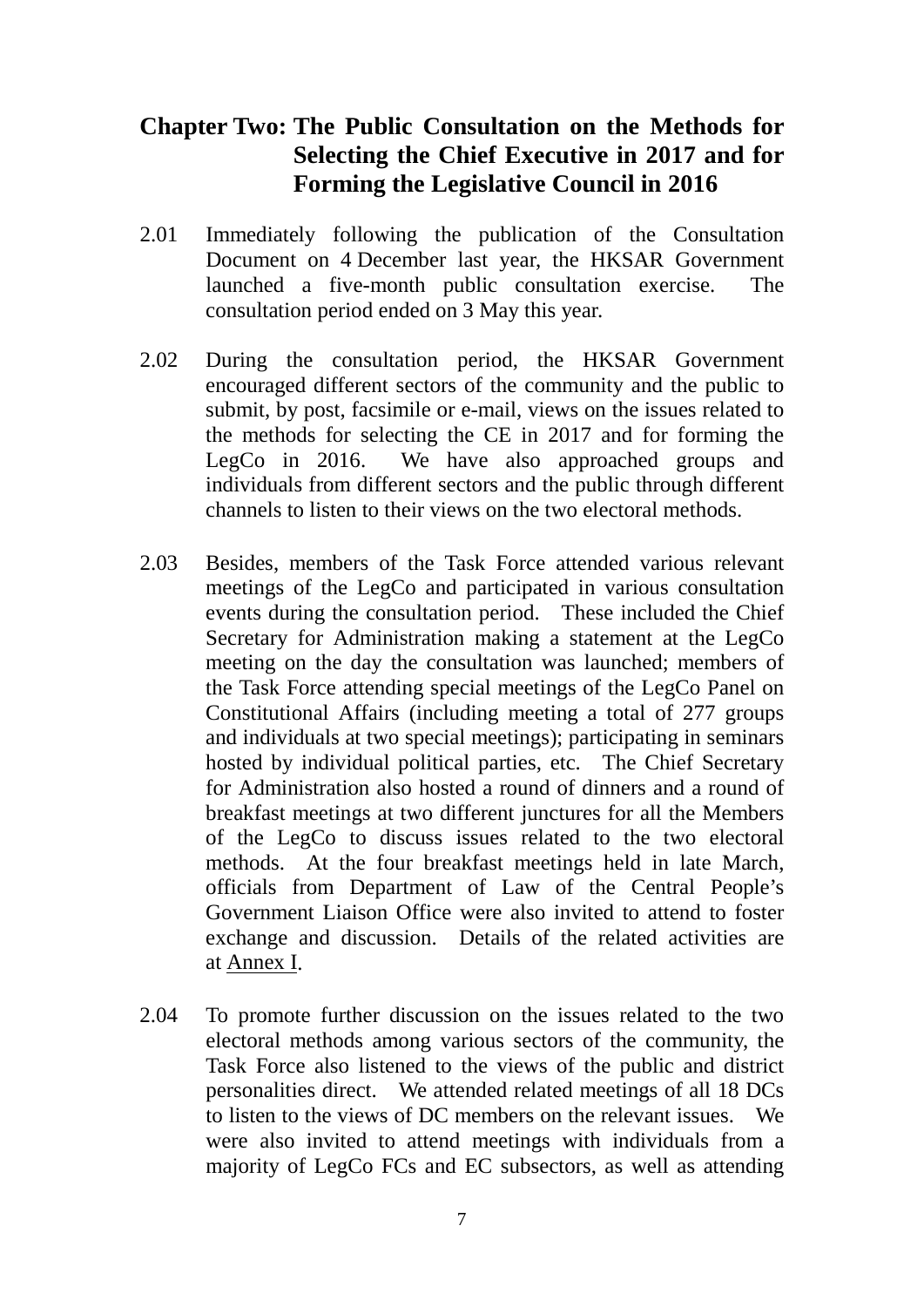forums and meetings organised by different organisations, to listen to their views on the two electoral methods.

- 2.05 Members of the Task Force also visited the Southern District, Sha Tin District, Central and Western District, Eastern District and Wan Chai District respectively, as well as visiting Lunar New Year Fairs during the Chinese New Year, to approach members of the public directly and to introduce the consultation exercise to them and to listen to their views.
- 2.06 During the five-month consultation period, the Task Force and relevant Politically Appointed Officials attended a total of 226 consultation and district events. A list of such activities is at Annex II.
- 2.07 As for written submissions, a total of about 124 700 submissions from different groups and individuals, sent through post, facsimile or e-mail and submitted directly at various consultation events, were received during the consultation period, including about 83 000 questionnaire-type submissions in various forms, and about 34 100 pro-forma submissions in various forms expressing mostly the same views and suggestions.
- 2.08 We are also aware of various opinion polls conducted and published by different academic, non-governmental and media organisations during the consultation period on issues relating to the two electoral methods. Due to limited space, the main text of this Report cannot exhaustively set out the full contents of such opinion polls. However, the full text and results of the opinion polls published by respective organisations are included in Appendix IV to this Report for reference. Should there be any discrepancy, the final version published by the relevant organisations shall prevail.
- 2.09 The full texts of the views received on the methods for selecting the CE in 2017 and for forming the LegCo in 2016 and opinion polls conducted by various academic, non-governmental and media organisations on issues related to the two electoral methods during the consultation period are included in the following Appendices: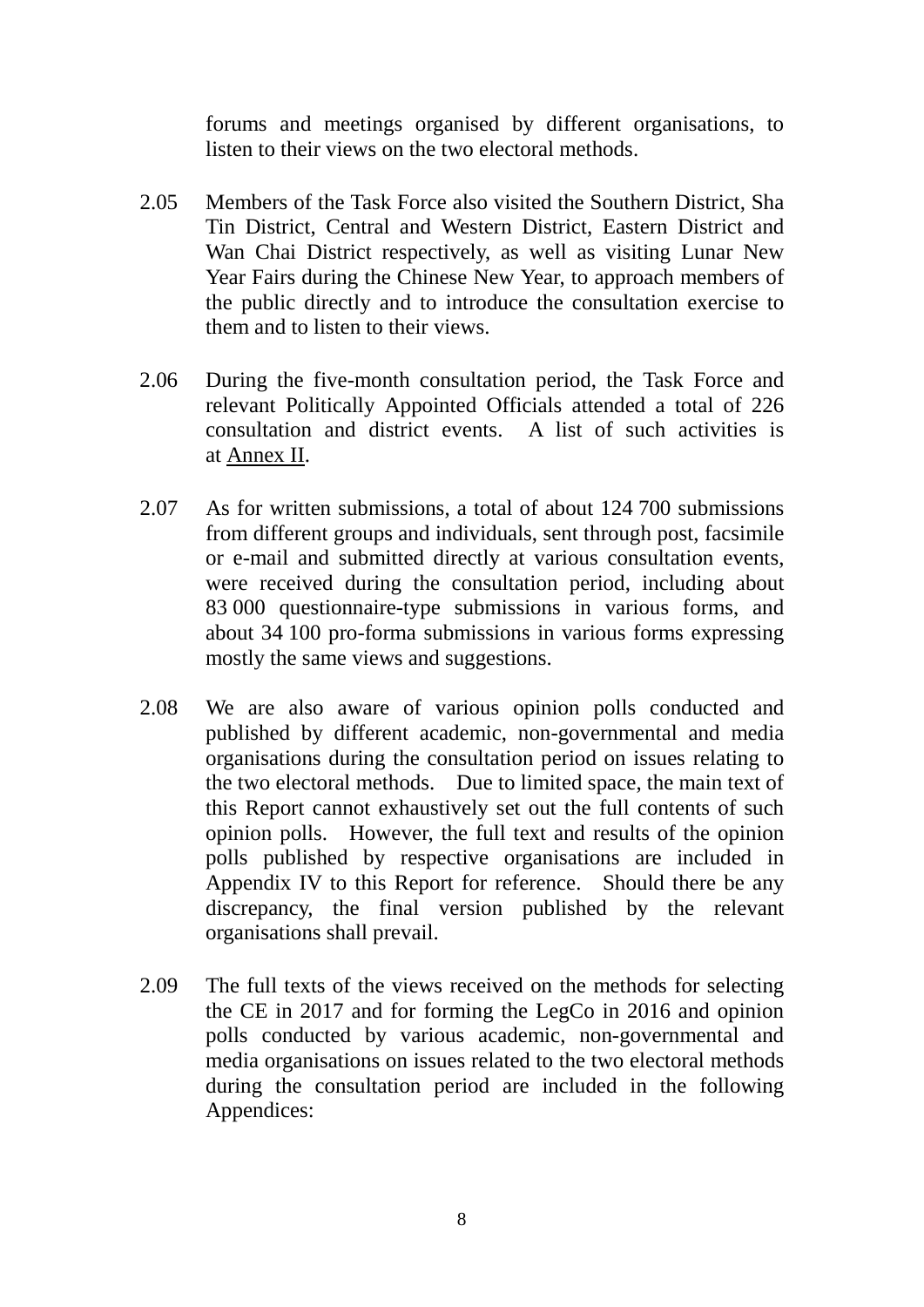- Appendix I Written submissions put forth by political parties/groups and Members of the Legislative Council and extracts of notes of meeting of the 18 District Councils
- Appendix II Written submissions put forth by organisations from various sectors and by groups and individuals who met with members of the Task Force on Constitutional Development during the consultation period
- Appendix III Public Views
- Appendix IV Opinion polls conducted by various academic, non-governmental and media organisations on the methods for selecting the Chief Executive in 2017 and for forming the Legislative Council in 2016

The above Appendices have been uploaded to the "Methods for Selecting the Chief Executive in 2017 and for Forming the Legislative Council in 2016" website [\(www.2017.gov.hk\)](http://www.2017.gov.hk/). Members of the public may browse the relevant appendices at the above website.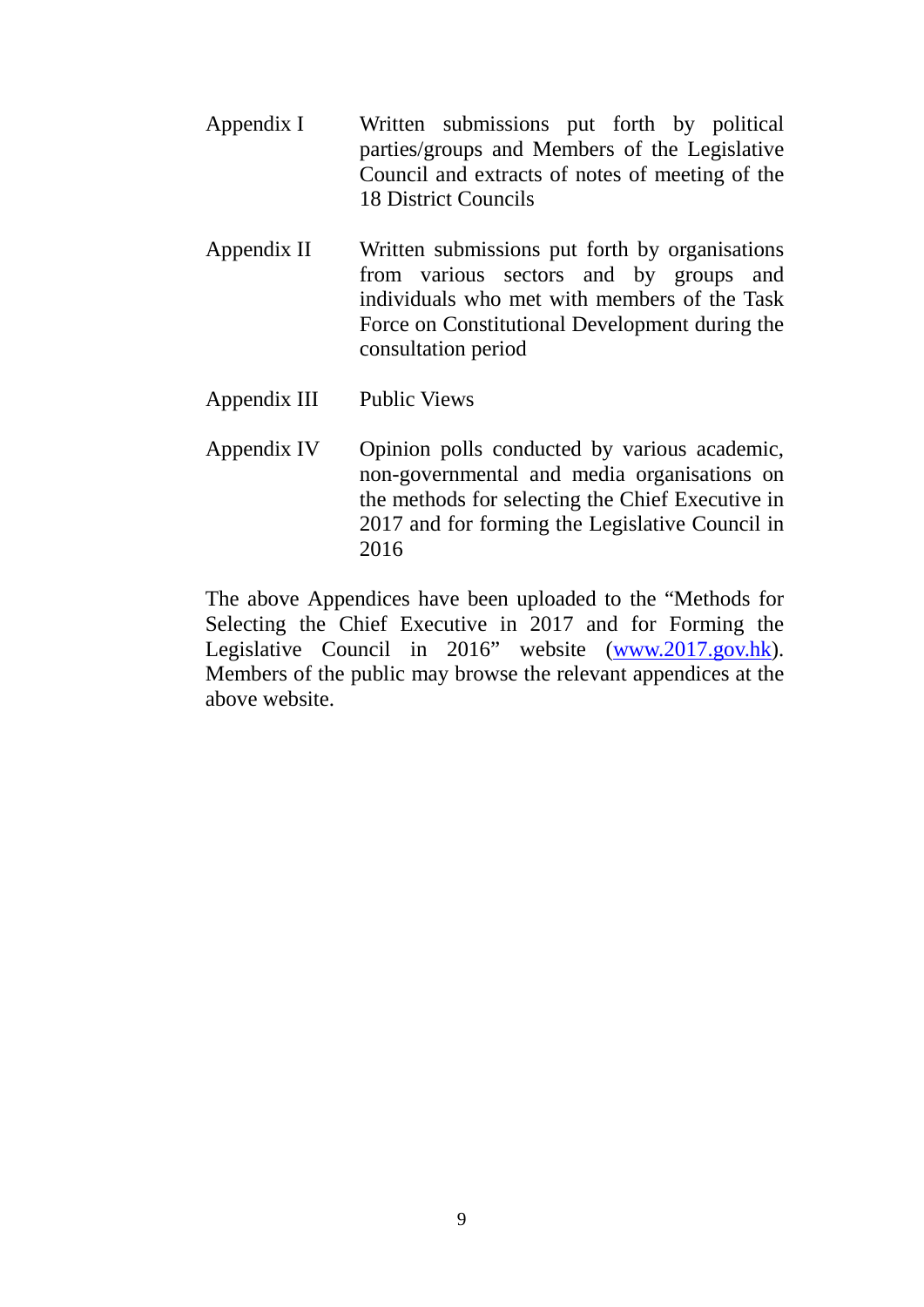# <span id="page-12-0"></span>**Chapter Three: Analysis of Views Received on the Method for Selecting the Chief Executive in 2017**

# **Background**

3.01 A number of provisions in the Basic Law are related to universal suffrage for the CE election. Among them, Article 45 of the Basic Law, which is of the utmost importance, provides:

"The Chief Executive of the Hong Kong Special Administrative Region shall be selected by election or through consultations held locally and be appointed by the Central People's Government.

The method for selecting the Chief Executive shall be specified in the light of the actual situation in the Hong Kong Special Administrative Region and in accordance with the principle of gradual and orderly progress. The ultimate aim is the selection of the Chief Executive by universal suffrage upon nomination by a broadly representative nominating committee in accordance with democratic procedures.

The specific method for selecting the Chief Executive is prescribed in Annex I: 'Method for the Selection of the Chief Executive of the Hong Kong Special Administrative Region'."

- 3.02 According to the Decision of the NPCSC in 2007, the election of the fifth CE of the HKSAR in the year 2017 may be implemented by the method of universal suffrage; and after the CE is selected by universal suffrage, the election of the LegCo of the HKSAR may be implemented by the method of electing all the members by universal suffrage.
- 3.03 According to Article 45 of the Basic Law, the process for selecting the CE by universal suffrage involves three main steps, namely "nomination", "election by universal suffrage" and "appointment". Subject to conformity with the Basic Law and the Decision of the NPCSC in 2007, the Consultation Document set out the following key issues for consideration in discussing the method for selecting the CE in 2017:
	- (I) Size and Composition of the Nominating Committee;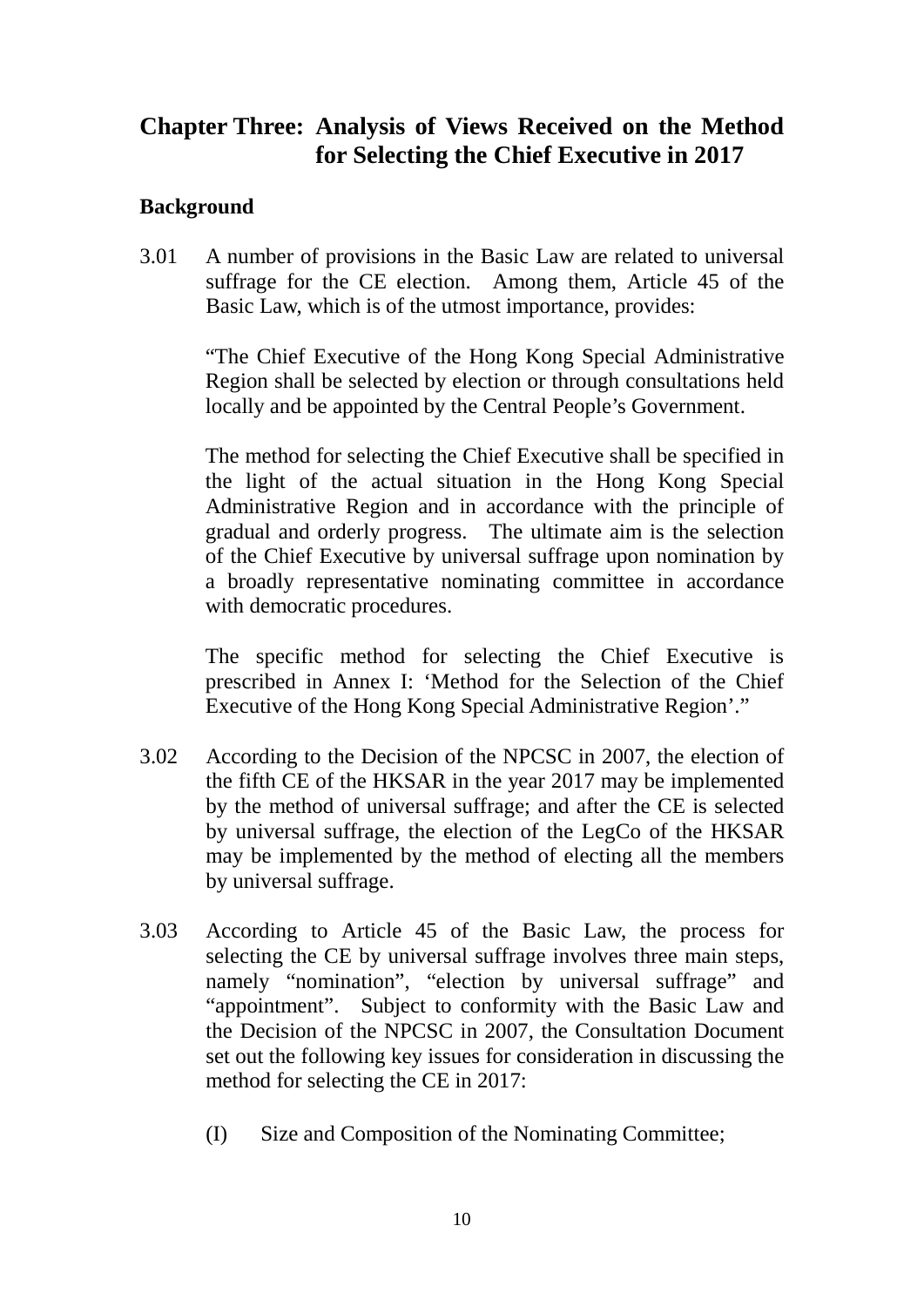- (II) Electorate Base of the Nominating Committee;
- (III) Method for Forming the Nominating Committee;
- (IV) Procedures for the Nominating Committee to Nominate CE Candidates;
- (V) Voting Arrangements for Electing the CE by Universal Suffrage;
- (VI) Procedures for Appointing the CE and the Linkage with Local Legislation; and
- (VII) Political Affiliation of the CE.

## **Summary of Views**

3.04 The ensuing paragraphs summarise the written proposals put forth by different political parties or groups in and the Members of the LegCo, organisations from various sectors, and groups and individuals the Task Force met during the consultation period, written submissions put forth by members of the public and individual groups, as well as findings of the relevant opinion polls.

# **General Views**

3.05 During the consultation period, views from different political parties or groups in and the Members of the LegCo, written submissions from organisations from different sectors or individual groups and persons, as well as relevant opinion polls, show that different sectors of the community generally look forward to the implementation of universal suffrage for the CE election in 2017 in Hong Kong as scheduled and in accordance with the law. Any proposal on universal suffrage for the CE election should be in accordance with the Basic Law and the relevant Interpretation and Decisions of the NPCSC, and the community generally agrees that the successful implementation of universal suffrage for the CE election in 2017 will bring about positive impact on the policy implementation, economy, and livelihood matters in Hong Kong in the future, and hence sustained development and long-term prosperity and stability for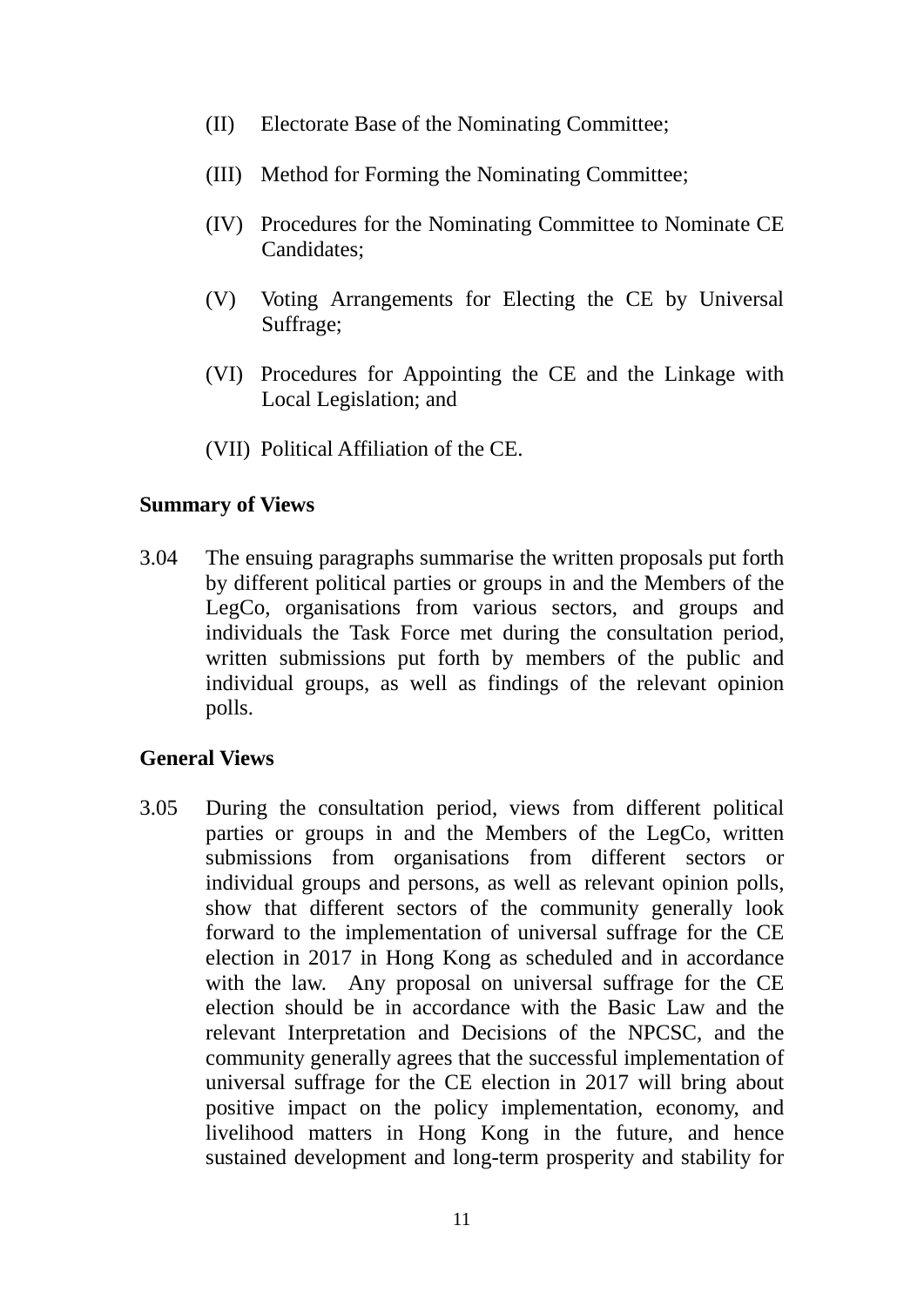Hong Kong. The mainstream opinion is that the CE should be a person who "loves the country and loves Hong Kong", and that constitutional development must meet the interests of different sectors of the community, facilitate the development of the capitalist economy, as well as being in accordance with the principles of gradual and orderly progress and appropriate to the actual situation in Hong Kong.

## LegCo Members

- 3.06 Views of different political parties or groups in and the Members of the LegCo are set out below:
	- (i) The Democratic Alliance for the Betterment and Progress of Hong Kong ("DAB") considers that it is the aspiration of the community at large to strive for the implementation of universal suffrage for the CE in 2017; it also considers that in Hong Kong where the rule of law is upheld, everyone must act in accordance with the law, and thus any arrangements for electing the CE by universal suffrage in 2017 must be in strict compliance with the Basic Law and the Decision of the NPCSC in 2007 on the issues relating to universal suffrage; it also considers that the implementation of universal suffrage for the CE election in 2017 will be an important move forward in constitutional development in Hong Kong, and the electoral arrangements may be further improved in the future in accordance with the actual situation of Hong Kong.
	- (ii) The Business and Professionals Alliance for Hong Kong ("BPA") considers that achieving universal suffrage for the CE election through "one person, one vote" in 2017 is the earnest wish of Hong Kong people. Any proposals for universal suffrage should be thoroughly examined within the legal framework based on the Basic Law and the relevant Interpretation and Decisions of the NPCSC. To take a step forward towards constitutional reform, the community should, under the principle of meeting the interests of different sectors of the community, strive to forge the broadest possible consensus. People from different strata of the Hong Kong economy have different ideas on and understanding of the circumstances and conditions necessary for sustaining economic development,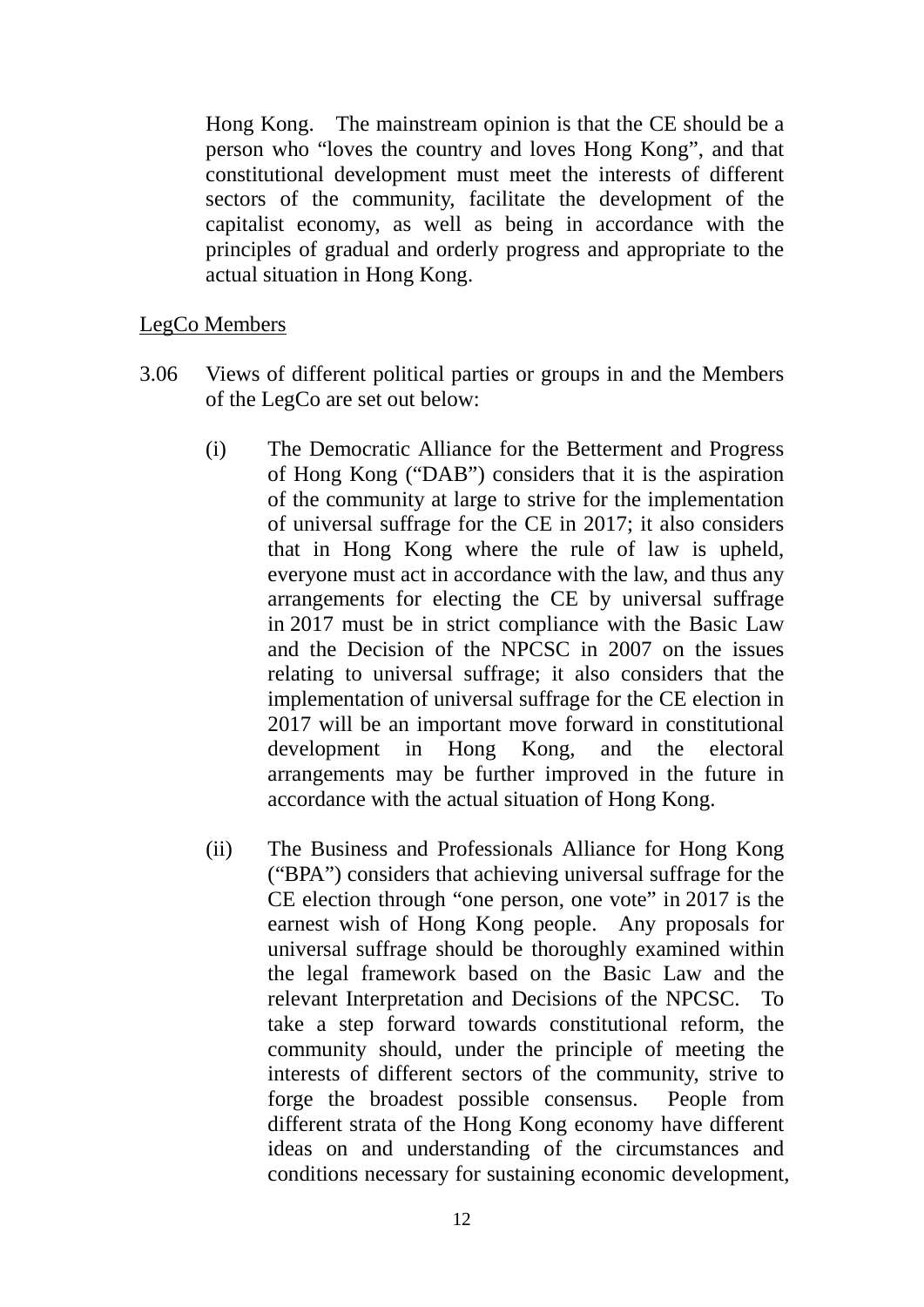and so a proposal for universal suffrage which ensures their balanced participation is conducive to selecting a CE who would promote sustainable economic development. Hon Abraham SHEK Lai-him has put forth a separate submission in which he considers that Hong Kong's political system is a system which is founded on the art of balance. To maintain prosperity and stability of a city with multiple interests and varied aspirations like Hong Kong, it is necessary to balance different or even opposing views and aspirations. The post of CE must be taken up by a person who "loves the country and loves Hong Kong" and "does not confront the Central Authorities". Hon Christopher CHEUNG Wah-fung has put forth a separate submission in which he considers that the electoral arrangements for selecting the CE by universal suffrage should meet the interests of different sectors of the community, facilitate the development of the capitalist economy, progress in a gradual and orderly manner and appropriate to the actual situation in Hong Kong.

- (iii) The Democratic Party ("DP") considers that implementing universal suffrage for the CE election in 2017 is not only honouring the solemn undertaking to Hong Kong on the part of the Central Authorities, but also responding to 30 years' demand of the Hong Kong community for democracy. If the people of Hong Kong see their hope for democracy dashed again this time, Hong Kong will become ungovernable and the situation would be unthinkable. The principles of any reform proposals should conform to Articles 25, 26, 39 and 45 of the Basic Law and consistent with the principles of universality and equality as enshrined in Article 25 of the International Covenant on Civil and Political Rights ("ICCPR").
- (iv) The Hong Kong Federation of Trade Unions ("FTU") considers that universal suffrage for the CE in 2017 must be implemented in accordance with the Basic Law and the relevant Decisions of the NPCSC; it should conform with Hong Kong's constitutional status as a part of China, ensuring that the functions of CE are discharged by a person who "loves the country and loves Hong Kong"; as for the details of the proposal, a "highest common factor" agreed by all should be adopted to arrive at a consensus, so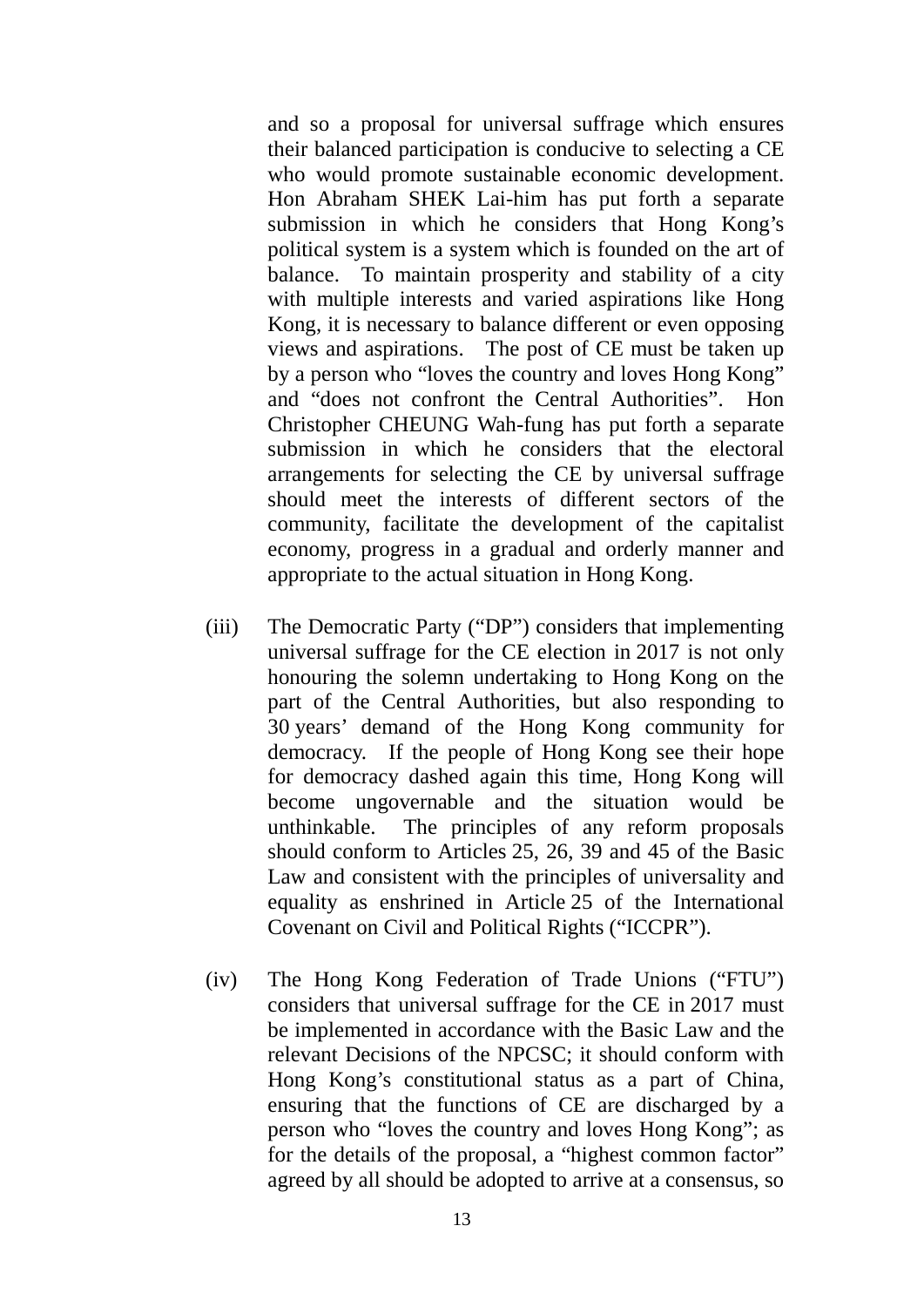that constitutional development in Hong Kong can be taken forward in a positive and proper manner, and universal suffrage for the CE election can be implemented in 2017.

- (v) The Civic Party ("CP") considers that Article 45 of the Basic Law stipulates that the ultimate aim of the selection of the CE is "by universal suffrage upon nomination by a broadly representative nominating committee in accordance with democratic procedures". The method for selecting the CE by universal suffrage should comply with relevant legal principles (including Articles 25, 26, and 39 of the Basic Law, Article 25 of the ICCPR and Article 21 of the Hong Kong Bill of Rights), the principles of universality and equality, and there should be no unreasonable restrictions to the right to vote and right to be elected. Universal suffrage is deserved and a real choice in the CE and LegCo elections should be insisted. It is part of civil right to have the right to nominate candidates, to vote and to run in elections, and international standards of universal suffrage must be complied. Hon Ronny TONG Ka-wah has put forth a separate submission in which he remarks that the proposed package for universal suffrage for the CE election must be consistent with the Basic Law and the Decisions of the NPCSC, and meet international standards with a low nomination threshold and no screening of candidates, etc.
- (vi) The Liberal Party ("LP") considers that the methods for selecting the CE in 2017 and for forming the LegCo in 2016 are of vital importance to the democratisation process and social development of Hong Kong in future, and therefore, the matter should be handled in a careful and responsible manner. Any proposal must comply with two important principles: first, it must be in accordance with the Basic Law and the relevant Decisions of the NPCSC, overseas experiences that are beyond the Basic Law and the relevant Decisions of the NPCSC should not be copied mechanically. Besides, the proposals on electoral arrangements must follow a gradual and orderly approach with which universal suffrage is to be pursued step by step. Trying to achieve everything in one go is a risky approach; putting the well-being of all people and the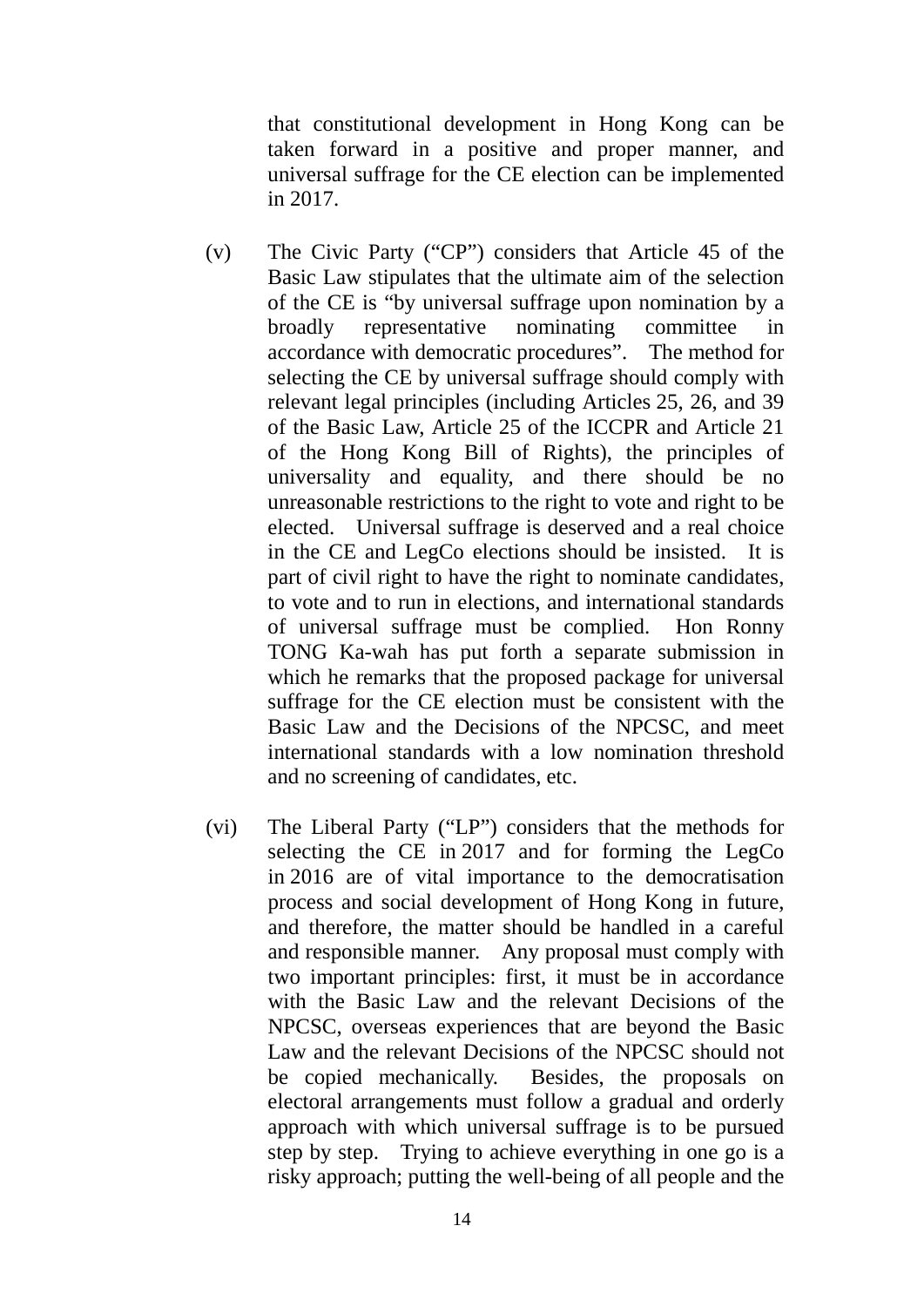whole community of Hong Kong to risk should be avoided. 2017 is not the endgame. We should first implement universal suffrage for the CE election through "one person, one vote", then keep improving the electoral arrangements in the light of the actual situation in Hong Kong. This would be the responsible way to take for our future generations.

- (vii) The Labour Party considers that specific proposal on universal suffrage for the CE election should, apart from Article 45 of the Basic Law, be consistent with Articles 25, 26 and 39 of the Basic Law and Article 25(b) of the ICCPR. Hon Cyd HO Sau-lan has put forth a separate submission in which she considers that gaining public trust, implementing accountability and improving governance should be the objectives for taking forward constitutional reform. Trust and accountability are founded on a system which establishes the right of the people to participate in selecting the government.
- (viii) The New People's Party ("NPP")<sup>[1](#page-17-0)</sup> considers that in the process of attaining the ultimate aim of universal suffrage and in designing the model for implementing universal suffrage, it must be ensured that the basic policies of the State regarding Hong Kong and the four main principles for constitutional development under the Basic Law, namely meeting the interests of different sectors of the community; facilitating the development of the capitalist economy; gradual and orderly progress; and appropriate to the actual situation in the HKSAR, are complied with. The electoral system should aim at returning a CE who "loves the country and loves Hong Kong" and is acceptable to the Central Authorities, minimising the risks of political confrontation, constitutional crisis and populism.
- (ix) The People Power considers that civic nomination is an indispensable approach to enter the race and become

<span id="page-17-0"></span>1

Six key members of the NPP, together with two independent Members of the LegCo and five professionals, made a submission under the name of New People's Party Study Group on Constitutional Development; for details, please refer to Appendix I.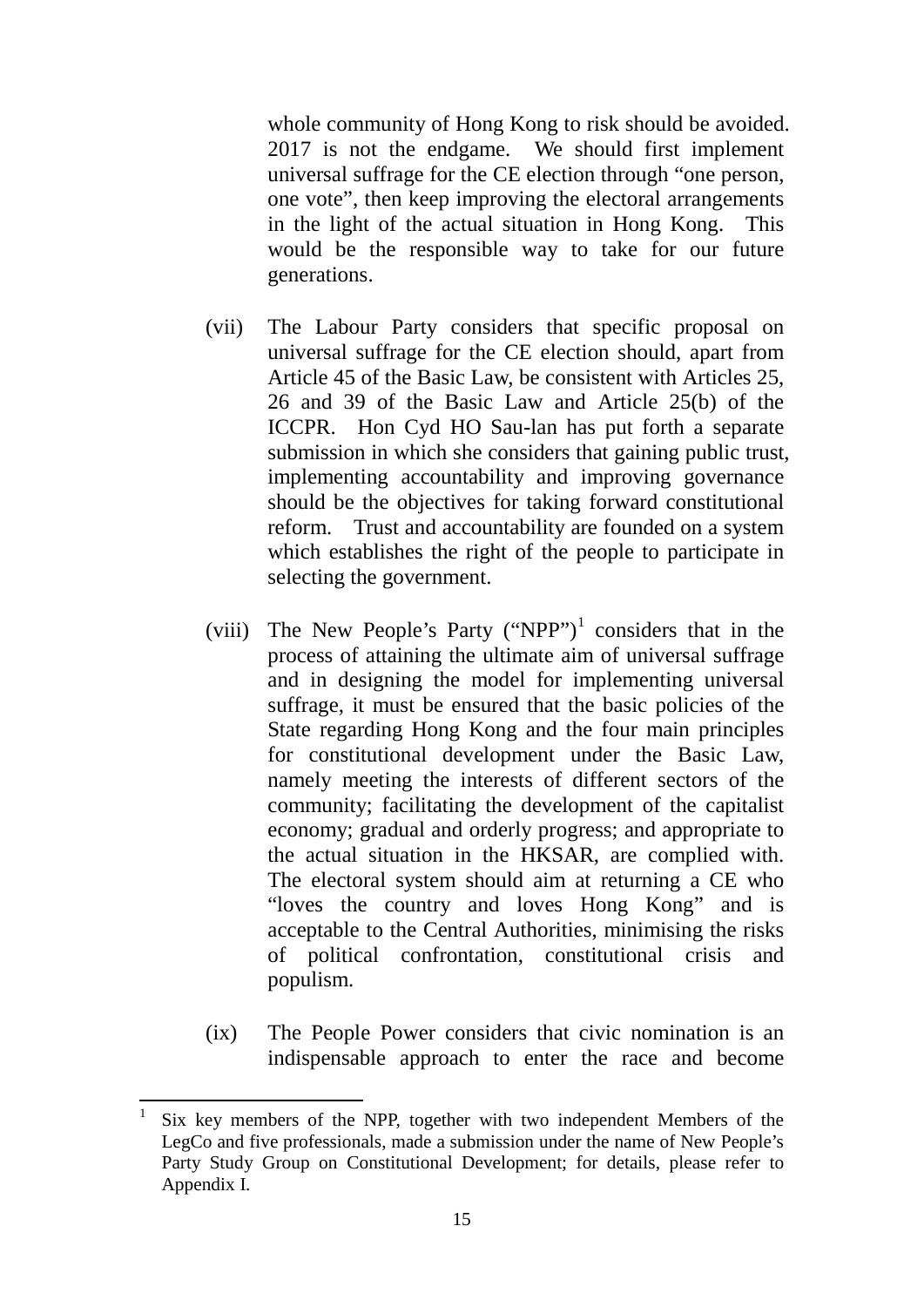candidates; the composition of the NC must comply with democratic principles, and formed through universal and equal methods.

- (x) The Professional Commons ("PC") considers that it is unacceptable for Hong Kong, a developed and open society as well as an international financial and business centre, to put in place a mechanism for screening candidates of the CE election. As an important step in the process of democratisation, the Government should draw up a detailed reform proposal to enhance the representativeness of the nominating committee ("NC").
- (xi) Neighbour and Worker's Service Centre ("NWSC") considers that to relieve the hardship of people's livelihood, it is imperative to reform the political system. Under the principles of "Hong Kong people ruling Hong Kong" and "a high degree of autonomy", the people of Hong Kong should have the rights to make nomination, to be elected and to vote, and the livelihood of people could be improved under a democratic system.
- (xii) The Hong Kong Association for Democracy and People's Livelihood ("ADPL") considers that a genuine universal suffrage is one without screening of candidates. It strongly demands implementation of genuine universal suffrage as soon as possible, so as to enable constitutional development and various livelihood issues in Hong Kong to move forward. Constitutional reform will determine the fate of democracy in Hong Kong. It declines to accept any proposed package for universal suffrage which does not meet the standards, and supports the "three-track nomination proposal" put forth by the Alliance for True Democracy<sup>[2](#page-18-0)</sup>.
- (xiii) The League of Social Democrats ("LSD") considers that "no screening of candidates" is a crucial element of the proposed packages for constitutional reform and this fundamental principle should be adopted as the bottom line of any reform proposals. Besides, there should be no

<span id="page-18-0"></span><sup>2</sup> For details of the proposal put forth by the Alliance for True Democracy, please refer to Appendix II.  $\overline{c}$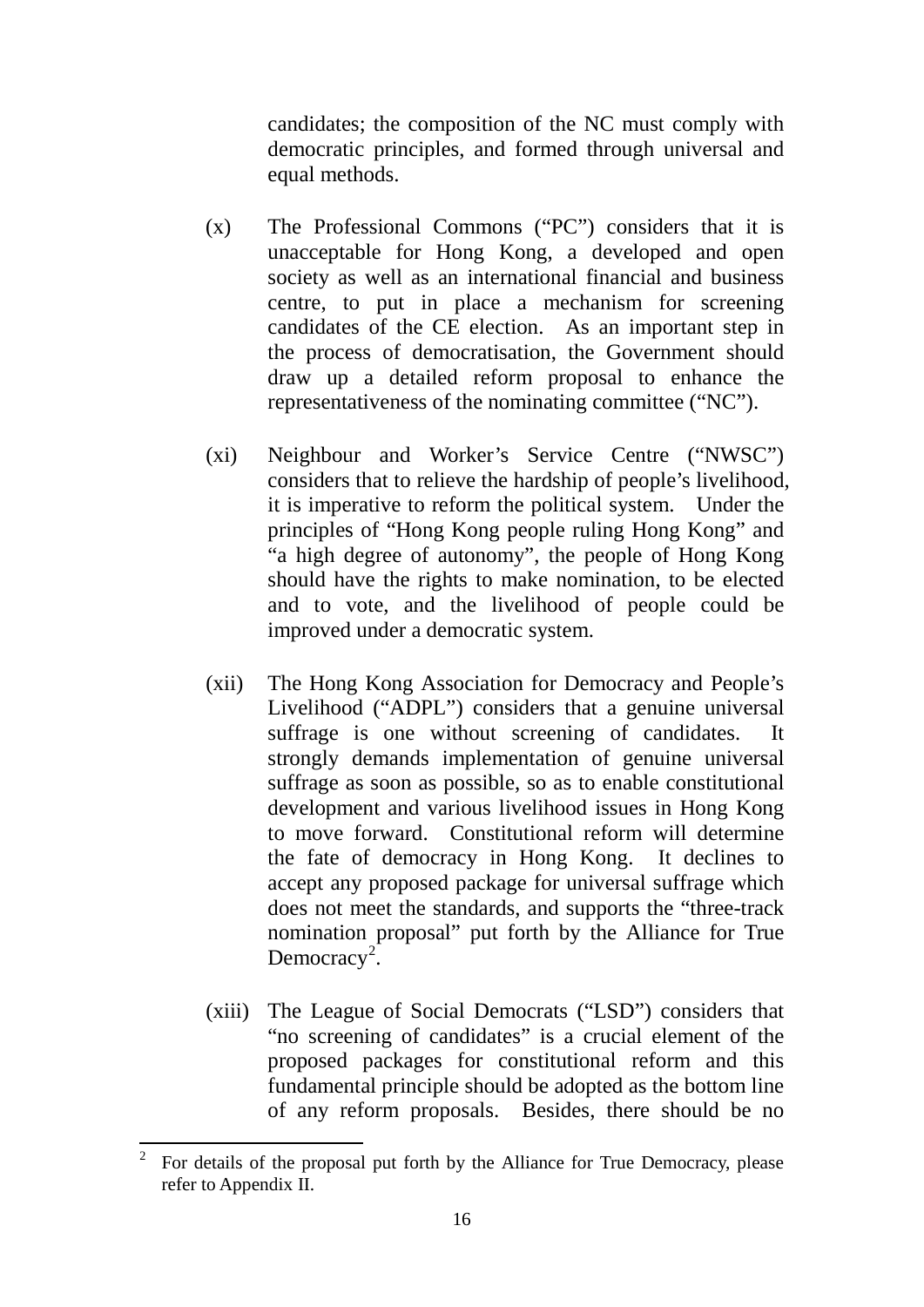unreasonable restriction for Hong Kong people to have the right and opportunity to enjoy universal and equal right to make nomination, to vote and to stand for election.

- (xiv) The Neo Democrats objects to screening of candidates and demands universal suffrage.
- (xv) The New Century Forum ("NCF") considers that Hong Kong being a special administrative region of China, its political development must implement the principle of "One Country, Two Systems", the electoral methods must comply with the Basic Law, and the electoral system must prevent the occurrence of constitutional crisis that may arise from the refusal of the Central Authorities to appoint the CE returned by universal suffrage. Universal suffrage proposals should ensure competitiveness in the election, allow voters to have a genuine choice, and be acceptable to the people of Hong Kong.
- (xvi) The Federation of Hong Kong and Kowloon Labour Unions ("FLU") considers that achieving universal suffrage in 2017 is the aspiration of most of the people. The proposed package for universal suffrage for the CE election in 2017 should be designed on the basis of the principles of gradual and orderly progress as well as balanced participation in accordance with the provisions of and consensus in the Basic Law.
- (xvii) Dr Hon LAM Tai-fai considers that achieving universal suffrage is the common aspiration of the Central Authorities, the SAR Government and the community at large. Constitutional reform should be taken forward in accordance with the Central Authorities' four stances on universal suffrage, i.e., the objective is to implement universal suffrage as scheduled; the Basic Law provides the basis for implementing universal suffrage; the consensus is that the electoral system should be conducive to electing a CE who "loves the country and loves Hong Kong"; and it is the responsibility of all sectors to take forward universal suffrage. In addition, the proposal for selecting the CE by universal suffrage should be drawn up in three directions, namely increasing democratic elements,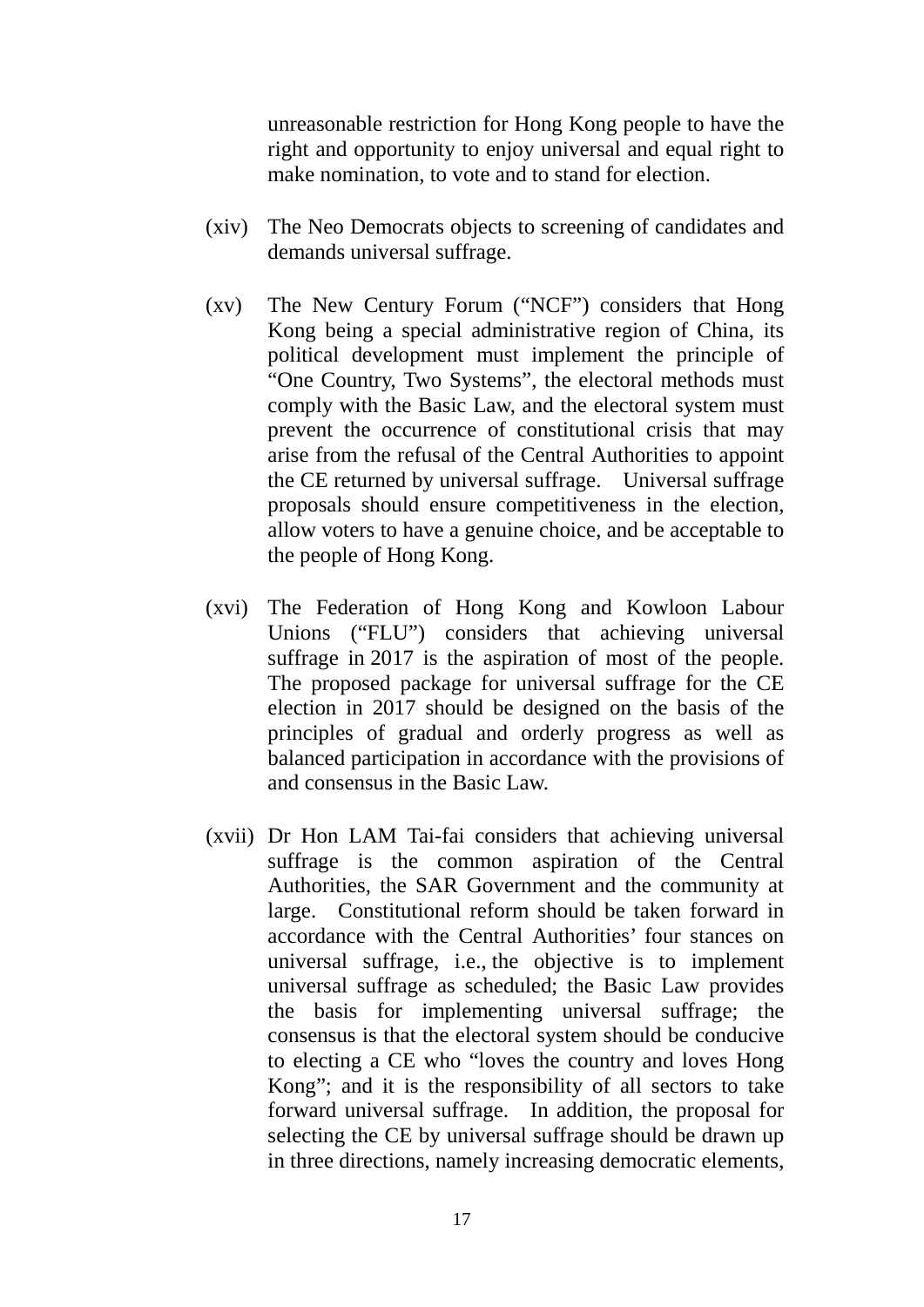ensuring balanced participation, and enhancing broad representativeness.

- (xviii) Hon Paul TSE Wai-chun considers that for any particular place, it must take into account the history, background and actual situation of that place in formulating the most appropriate and practicable system at the time.
- (xix) Hon NG Leung-sing considers that the Basic Law specifically provides for the ultimate aim of selection of the CE by universal suffrage, while the NPCSC Decision in 2007 clearly provides for the selection of the CE by the method of universal suffrage. He supports the implementation of universal suffrage for the CE election in accordance with the provisions of the Basic Law and the relevant Decisions of the NPCSC.
- (xx) Hon YIU Si-wing considers that Hong Kong is a special administrative region of the People's Republic of China, its system of universal suffrage must comply with the Basic Law and the relevant Decisions of the NPCSC. The system should be designed on the premise that the CE will not confront the Central Authorities and the SAR Government. It is basic political ethics that the CE must "love the country and love Hong Kong".
- (xxi) Hon Tony TSE Wai-chuen considers that proposals on methods for selecting the CE in 2017 and for forming the LegCo in 2016 must be consistent with the provisions of the Basic Law and the relevant Interpretation and Decisions of the NPCSC. If Hong Kong fails to seize the opportunity of implementing universal suffrage in 2017, the process of implementing universal suffrage for the LegCo in 2020 would be directly affected. Therefore, the top priority is to focus discussion on the method for selecting the CE in 2017.

#### District Councils

3.07 During the consultation period, all the 18 DCs respectively discussed the content of the Consultation Document and passed motions, and considered that Hong Kong should implement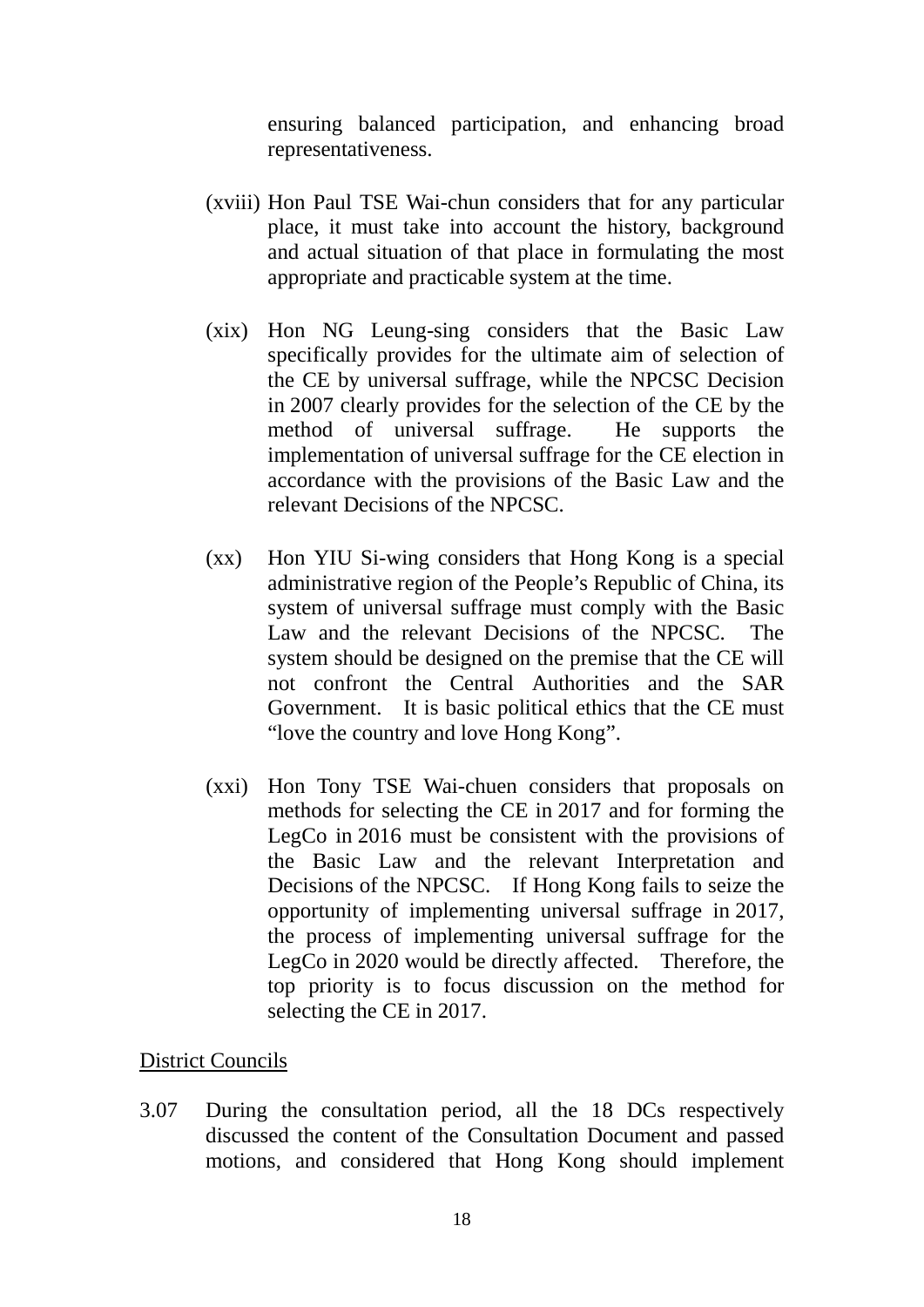universal suffrage for the CE election in 2017 as scheduled and in accordance with the Basic Law, and that constitutional development should not come to a standstill. Individual DCs also passed motions that considered the CE should naturally be a person who "loves the country and loves Hong Kong", that the society should discuss in a peaceful, rational and pragmatic manner to forge consensus, and that unlawful activities should be objected to. Full text of the relevant motions passed by the 18 DCs is at Annex III.

# Organisations from various sectors, and groups and individuals the Task Force met during the consultation period

3.08 The majority of groups support the implementation of universal suffrage for the CE election in 2017 on the basis of the Basic Law and relevant Interpretation and Decisions of the NPCSC. Some groups also gave their opinions on the principles of constitutional development and the political structure of Hong Kong, including that the political system of Hong Kong should comply with the constitutional status of Hong Kong under "One Country, Two Systems"<sup>[3](#page-21-0)</sup>; constitutional development should progress in a gradual and orderly manner and in accordance with the principle of "balanced participation", as well as maintaining a sustainable business environment<sup>[4](#page-21-1)</sup>; and that constitutional development should not come to a standstill<sup>[5](#page-21-2)</sup>. There are also some groups suggesting that the method for universal suffrage should reflect the wish of Hong Kong people<sup>[6](#page-21-3)</sup>; it should provide a genuine choice for the people<sup>[7](#page-22-0)</sup>; there should not be unreasonable restrictions imposed on any person who is interested in

<sup>3</sup> For example, the Chinese Academic Link, the Chinese Manufacturers' Association of Hong Kong, and the Federation of Hong Kong Industries submitted similar views; for details, please refer to Appendix II.  $\overline{3}$ 

<span id="page-21-0"></span><sup>&</sup>lt;sup>4</sup> For example, the Hong Kong General Chamber of Commerce submitted relevant views; for details, please refer to Appendix II.

<span id="page-21-1"></span><sup>&</sup>lt;sup>5</sup> For example, Mr Henry TANG Ying-yen, etc. submitted relevant views; for details, please refer to Appendix II.

<span id="page-21-2"></span><sup>6</sup> For example, members of the Legal Subsector of the Election Committee submitted relevant views; for details, please refer to Appendix II.

<span id="page-21-3"></span> $\frac{7}{1}$  For example, the Hong Kong 2020 submitted relevant views; for details, please refer to Appendix II.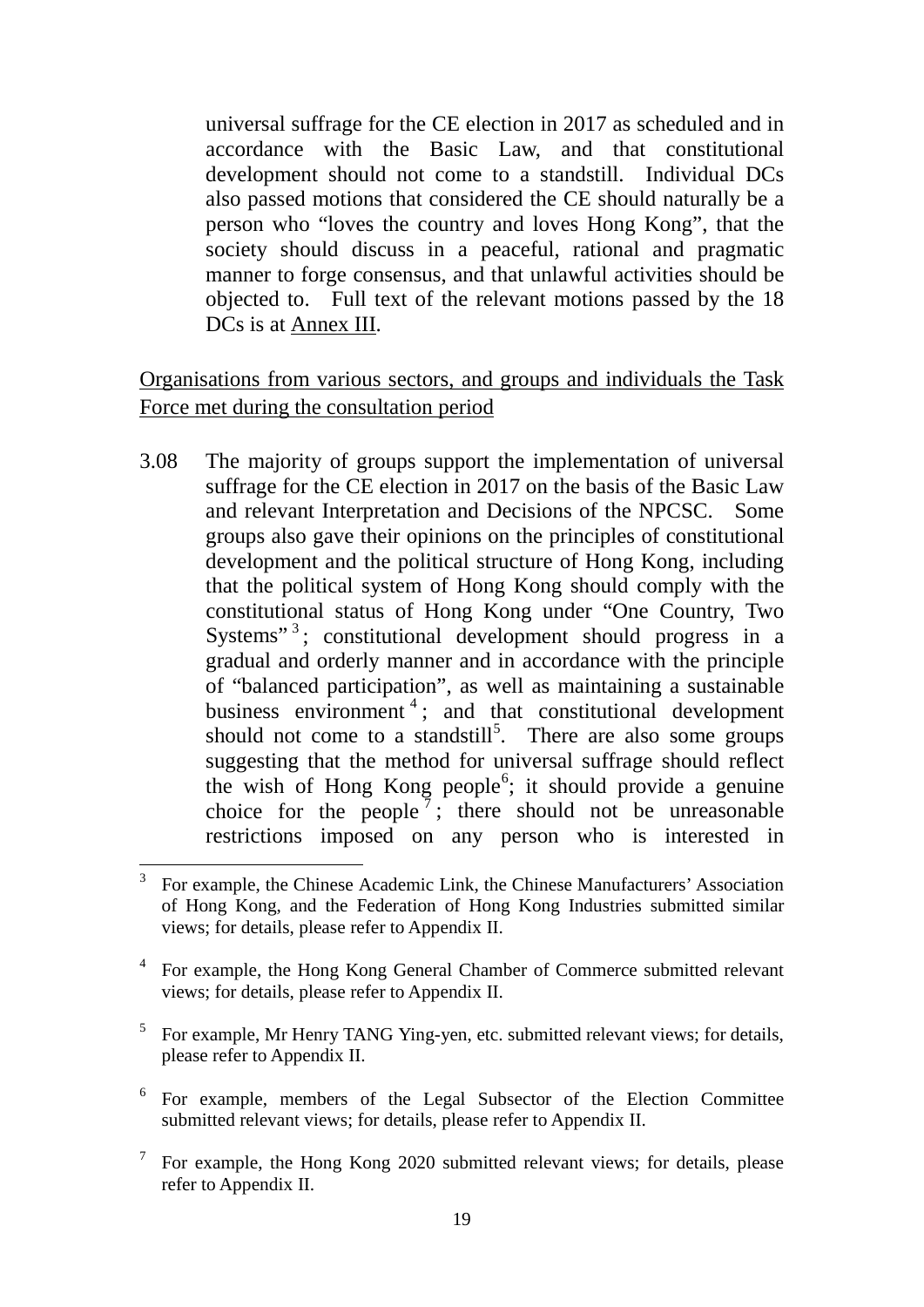participating in the elections<sup>[8](#page-22-1)</sup>; and that the electoral methods should comply with the ICCPR $<sup>9</sup>$  $<sup>9</sup>$  $<sup>9</sup>$ , etc.</sup>

Written submissions put forth by individual groups and members of the public

3.09 Among the relevant written submissions collected during the consultation period, a majority support the implementation of universal suffrage for the CE election through "one person, one vote" in 2017 as scheduled and in accordance with the Basic Law and relevant Interpretation and Decisions of the NPCSC. The mainstream opinion is also that the post of the CE should be held by a person who "loves the country and loves Hong Kong" and that he should not confront the Central Authorities. At the same time, there are some opinions which consider that "loves the country and loves Hong Kong" should not be a requirement to "screen" candidates for the CE election.

### Relevant opinion polls

3.10 Among the opinion polls conducted during the consultation period, the polls conducted respectively by the Hong Kong Research Association ("HKRA")<sup>[10](#page-22-3)</sup> and the Hong Kong Chinese People's Political Consultative Conference (Provincial) Members

- (a) about 72% of the respondents agree that Hong Kong should implement universal suffrage for the CE election in 2017, constitutional development should not come to a standstill;
- (b) about 20% have no strong view/have no comment;
- (c) about 12% disagree.

Besides,

1

- (a) about 62% of the respondents consider that the implementation of "one person, one vote" universal suffrage for the CE election in 2017 is important;
- (b) about 26% hold moderate views;
- (c) about 8% consider it unimportant;
- (d) about 4% have no strong view/have no comment.

<span id="page-22-0"></span><sup>&</sup>lt;sup>8</sup> For example, the Hong Kong Council of Social Service submitted relevant views; for details, please refer to Appendix II.

<span id="page-22-1"></span><sup>9</sup> For example, the Hong Kong Professional Teachers' Union submitted relevant views; for details, please refer to Appendix II.

<span id="page-22-3"></span><span id="page-22-2"></span> $10$  According to the poll conducted by the HKRA between 27 February and 4 March 2014: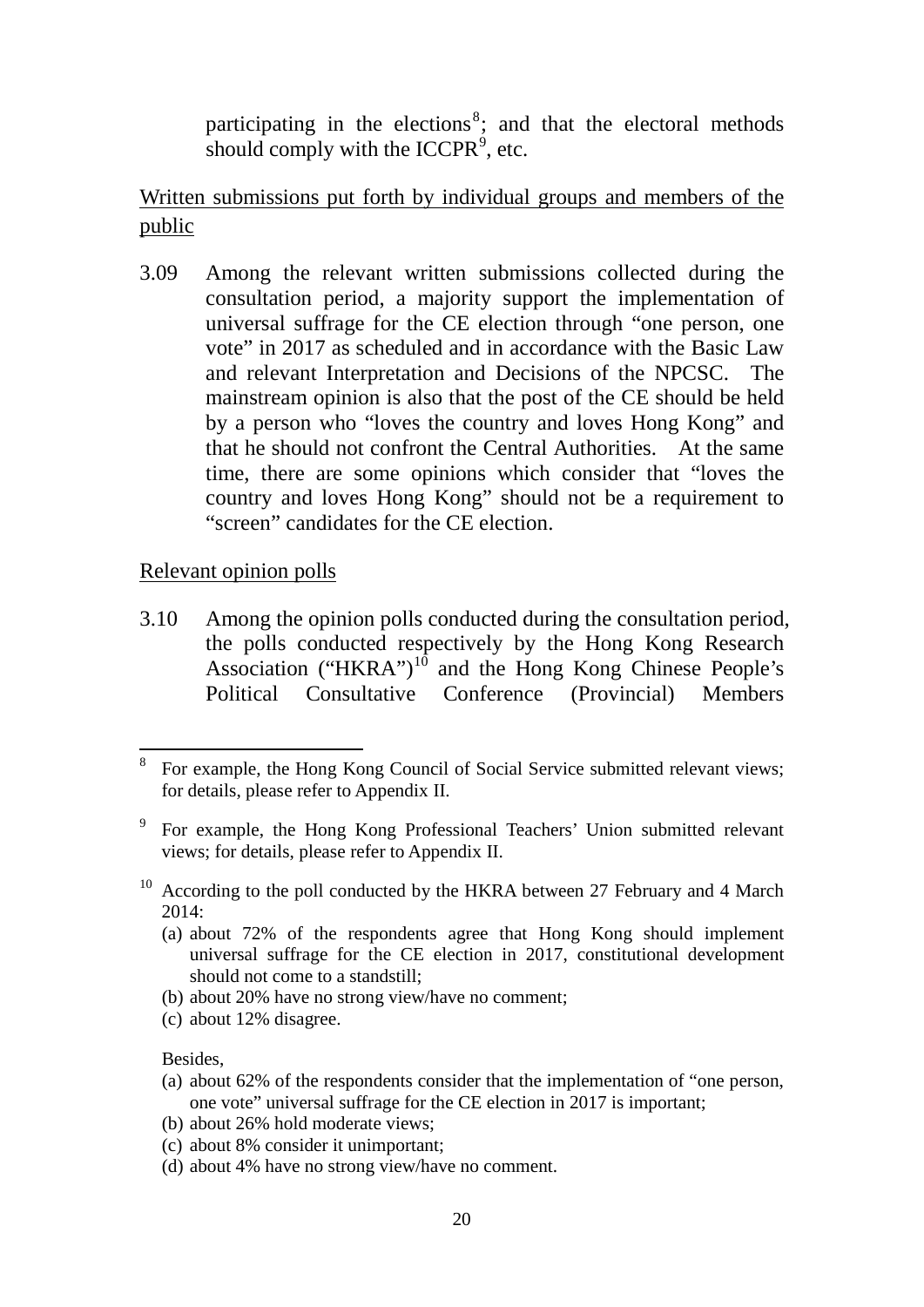Association ("HKCPPCC")<sup>[11](#page-23-0)</sup> found that the majority of the public considered that universal suffrage for the CE election should be implemented in 2017, and generally agreed that the successful implementation of universal suffrage for the CE election in 2017 would bring about positive impact on the policy implementation, economy, and livelihood matters in Hong Kong in the future, and hence sustained development and long-term prosperity and stability for Hong Kong.

<span id="page-23-3"></span>3.11 Besides, according to the polls conducted respectively by the Hong Kong Public Opinion Research Centre ("HKPORC")<sup>[12](#page-23-1)</sup>, the HKRA<sup>[13](#page-23-2)</sup>, the HKCPPCC<sup>[14](#page-23-3)</sup> and the Hong Kong Institute of

- <span id="page-23-0"></span>(a) about 53% of the respondents look forward to the passage of the constitutional reform proposal, so as to implement universal suffrage for the CE election in 2017;
- (b) about 7% do not;
- (c) about 40% have no comment.
- <span id="page-23-1"></span><sup>12</sup> DAB commissioned the HKPORC to conduct two rounds of opinion polls: from 19 to 20 February and from 23 to 24 February 2014, as well as from 23 to 26 March 2014 respectively. According to the two polls:
	- (a) about 69% and 72% of the respondents consider that the method for universal suffrage for the CE election in 2017 should be formulated according to the provisions of the Basic Law relating to universal suffrage;
	- (b) about 17% and 14% do not;
	- (c) about 14% do not know/are undecided/have no comments.

Besides,

- (a) about 50% and 54% of the respondents consider that the method for universal suffrage for the CE election in 2017 should be formulated in accordance with the principles set out in the Decision of the NPCSC in 2007;
- (b) about 31% and 30% do not;
- (c) about 18% and 15% do not know/are undecided/have no comments.
- <span id="page-23-2"></span> $13$  According to the poll conducted by the HKRA between 27 February and 4 March 2014:
	- (a) about 69% of the respondents consider that universal suffrage for the CE election should be in accordance with the Basic Law and Decisions of the NPCSC;
	- (b) about 16% consider it unnecessary;
	- (c) about 16% have no strong view/have no comment.

<sup>&</sup>lt;sup>11</sup> According to the poll conducted by the HKCPPCC between 20 February and 1 March 2014: <u>.</u>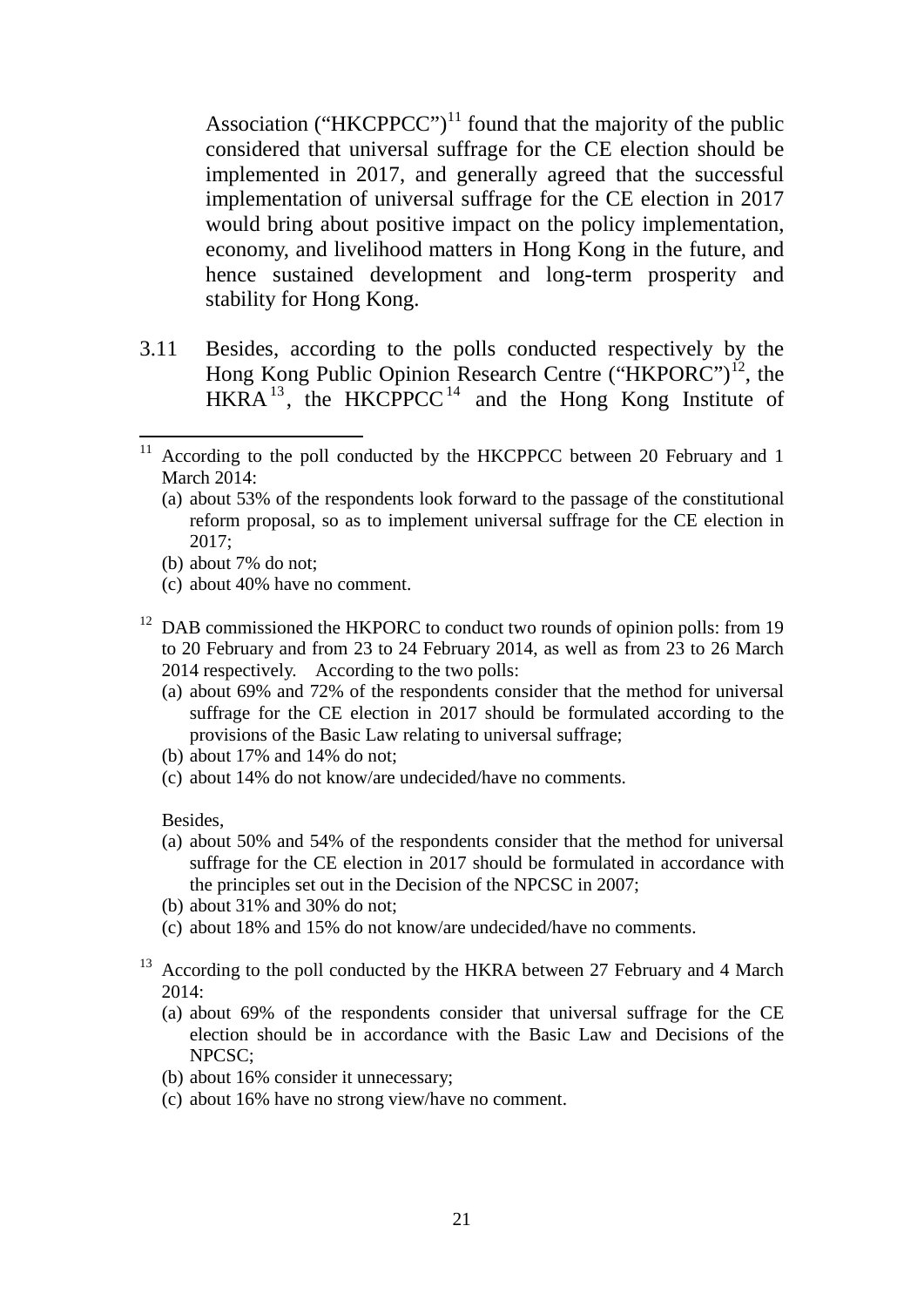Asia-Pacific Studies of the Chinese University of Hong Kong  $("HKIAPS")<sup>15</sup>$ , the mainstream opinion is that universal suffrage for the CE election should be taken forward in accordance with the Basic Law and the Decisions of the NPCSC. Besides, there are more people who consider that CE candidates should not confront the Central Authorities<sup>[16](#page-24-1),[17](#page-24-2)</sup>, and that the post of the CE should be held by a person who "loves the country and loves

- <sup>14</sup> According to the poll conducted by the HKCPPCC between 20 February and 1 March 2014:
	- (a) about 47% of the respondents consider that universal suffrage for the CE election should be taken forward in accordance with the Basic Law and Decisions of the NPCSC;
	- (b) about 33% do not agree;
	- (c) about 20% have no comment.
- <span id="page-24-0"></span><sup>15</sup> According to the poll conducted by the HKIAPS between 11 to 20 March 2014:
	- (a) about 77% of the respondents consider that the Government should formulate the method for selecting the CE in 2017 by universal suffrage according to relevant provisions in the Basic Law;
	- (b) about 15% do not agree;
	- (c) about 8% do not know.

#### Besides,

<u>.</u>

- (a) about 57% of the respondents consider that the Government should formulate the constitutional reform proposal according to Decisions of the NPCSC;
- (b) about 32% do not agree;
- (c) about 11% do not know.
- <span id="page-24-1"></span><sup>16</sup> Ming Pao commissioned the Public Opinion Programme, The University of Hong Kong ("HKUPOP") to conduct an opinion poll between 21 to 24 January 2014. According to the poll:
	- (a) about 49% of the respondents support the proposal that "candidates should be selected by the NC to ensure that all candidates would not confront the Central People's Government, before letting the people elect the CE through one person, one vote";
	- (b) about 32% oppose;
	- (c) about 12% indicate "half-half";
	- (d) about 6% do not know/hard to say.
- <span id="page-24-2"></span> $17$  According to the poll conducted by the HKIAPS between 11 to 20 March 2014:
	- (a) about 54% of the respondents do not accept a person who confront the Central People's Government to become a candidate for the CE election;
	- (b) about 34% accept;
	- (c) about 11% do not know;
	- (d) about 1% give other responses.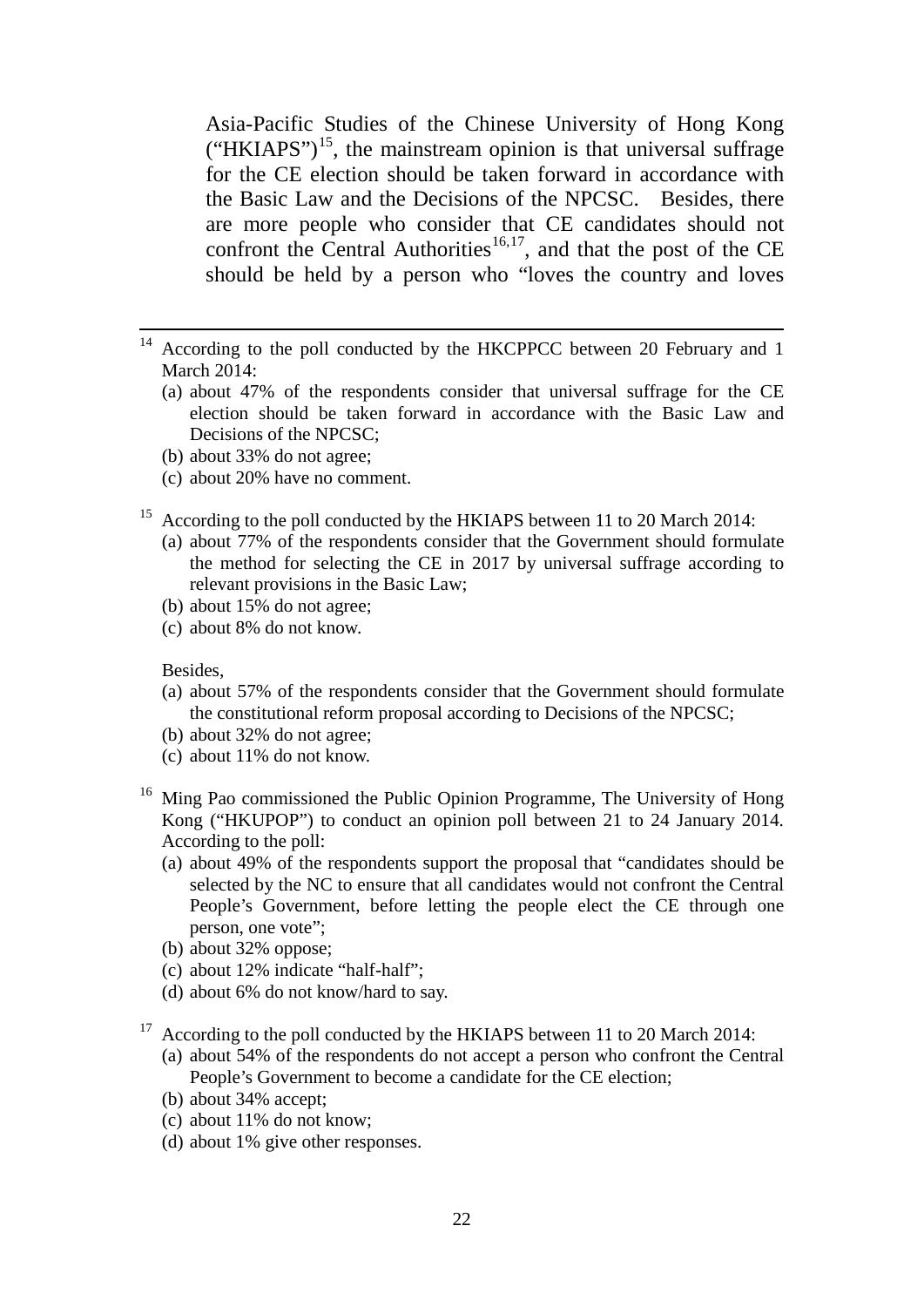Hong Kong"<sup>[18](#page-25-0),[19](#page-25-1),20</sup>.

# **(I) Size and Composition of the Nominating Committee**

3.12 According to the Decision of the NPCSC in 2007, "in selecting the Chief Executive of the Hong Kong Special Administrative Region by the method of universal suffrage, a broadly representative nominating committee shall be formed. The nominating committee may be formed with reference to the current provisions regarding the Election Committee in Annex I to the Hong Kong Basic Law."

- (a) about 58% and 61% of the respondents consider that a person who confronts the Central People's Government (Beijing) should not be allowed to be a candidate of the CE election;
- (b) about 27% and 26% consider that it should be allowed;
- (c) about 14% and 13% do not know/are undecided/have no comments.

Besides,

- (a) about 65% and 66% of the respondents do not support a person who confronts the Central People's Government (Beijing) to hold the post of the CE;
- (b) about 19% and 21% support;
- (c) about 16% and 12% do not know/are undecided/have no comments.
- <span id="page-25-1"></span><sup>19</sup> According to the poll conducted by the HKCPPCC between 20 February and 1 March 2014:
	- (a) about 48% of the respondents consider that if the CE confronts the Central Authorities, it would not be conducive to the overall development of Hong Kong;
	- (b) about 29% do not agree;
	- (c) about 23% have no comment.

Besides,

- (a) about 56% consider that it is reasonable for the CE to be held by a person who "loves the country and loves Hong Kong";
- (b) about 25% do not agree;
- (c) about 19% have no comment.
- <span id="page-25-2"></span><sup>20</sup> The Alliance for True Democracy commissioned the HKUPOP to conduct an opinion poll between 23 and 29 January 2014. According to the poll:
	- (a) around 38% of the respondents agree that "the NC should sieve CE candidates according to political standards such as 'love the country and love Hong Kong', 'not confronting the Central Authorities', etc.";
	- (b) around 36% do not agree;
	- (c) around 19% consider "half-half";
	- (d) around 8% do not know/hard to say.

<span id="page-25-0"></span><sup>&</sup>lt;sup>18</sup> DAB commissioned the HKPORC to conduct two rounds of opinion polls: from 19 to 20 February and from 23 to 24 February 2014, as well as from 23 to 26 March 2014 respectively. According to the two polls: <u>.</u>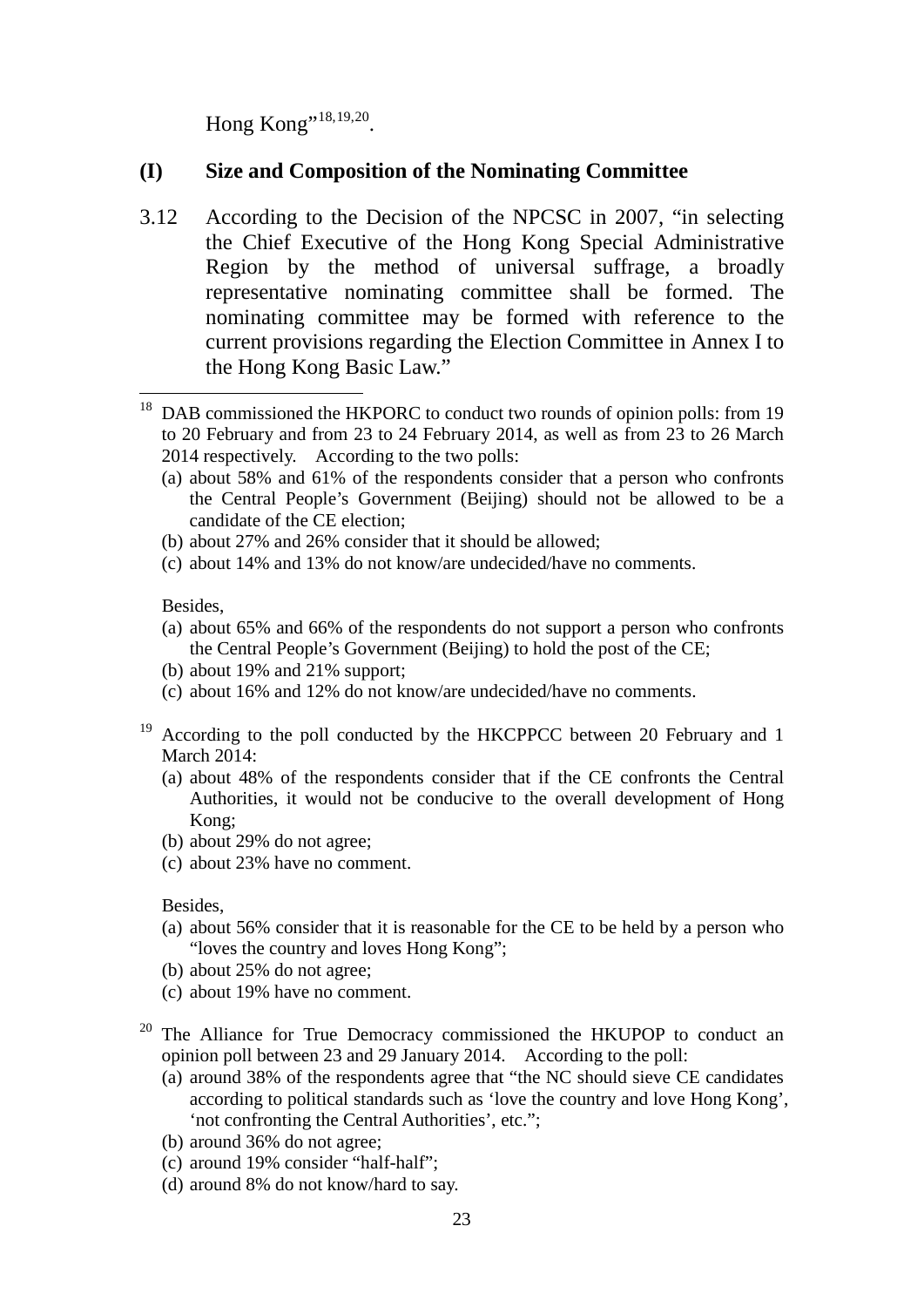3.13 The Election Committee ("EC") in 2012 was composed of 1 200 members from the following four sectors:

| Industrial, commercial and financial sectors | 300 |
|----------------------------------------------|-----|
| The professions                              | 300 |

Labour, social services, religious and other sectors 300

Members of the Legislative Council, representatives of members of the District Councils, representatives of the Heung Yee Kuk New Territories, Hong Kong deputies to the National People's Congress, and representatives of Hong Kong members of the National Committee of the Chinese People's Political Consultative Conference 300

- 3.14 The Decision of the NPCSC in 2007 stipulates that in selecting the CE by the method of universal suffrage, the NC may be formed with reference to the current provisions regarding the EC.
- 3.15 As regards the size and composition of the NC, the Consultation Document set out five key issues as follows:
	- (i) should the existing composition framework of the four sectors in the EC be followed when designing the composition of the NC?
	- (ii) should the total number of NC members remain at 1 200, the same as the current EC, or should it be increased / decreased?
	- (iii) should the NC be composed of the 38 subsectors of the existing EC, or should there be an increase or decrease of the number of subsectors?
	- (iv) if the total number of NC members is to be increased, how should the newly added seats be distributed among the four sectors?
	- (v) if the total number of NC members is not to be increased, should the distribution of seats among the four sectors remain unchanged?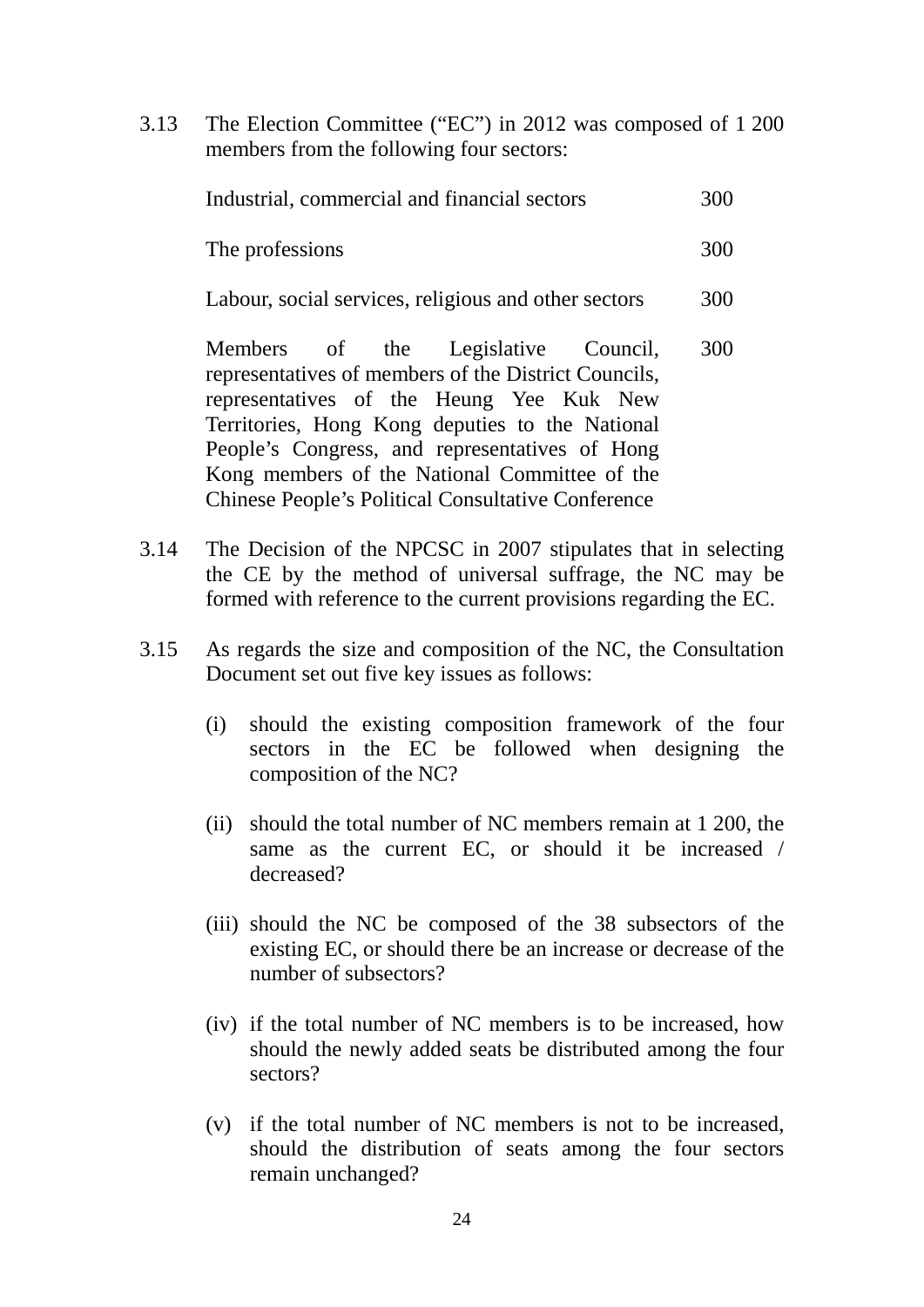# LegCo Members

- 3.16 Views of different political parties or groups in and the Members of the LegCo on the composition and size of the NC are set out below:
	- (i) DAB considers that the composition of the NC should be in accordance with Article 45 of the Basic Law and the Decision of the NPCSC in 2007, taking into account the principle of broadly representative and balanced participation and make reference to the composition of the existing EC, i.e., composes of four sectors with the same number of members for each sector, and the number of NC members could be from 1 200 to 1 600. For the composition of the four sectors of the NC, consideration may be given to appropriately increasing the number of subsectors or adjusting the subsectors, such as adding the "Associate professionals", "Women and Youth" and "Small and Medium-sized Enterprises" subsectors; the number of members for individual subsectors may also be appropriately increased or adjusted, e.g., increasing the number of members for the DCs subsectors.
	- (ii) BPA considers that the specific composition of the NC may make reference to the existing composition framework of four sectors in the EC and appropriately increasing the number of NC members to 1 600 with the number of seats for each of the four sector to be increased by 100 according to the principle of "balanced participation". Hon Abraham SHEK Lai-him has put forth a separate submission requesting to break up the current "Real Estate and Construction" subsector to "Real Estate" subsector and "Construction" subsector, each with 18 members; the number of members from the DCs subsectors in the Fourth Sector should remain unchanged, and objects to adding all DC members to the NC. Hon Christopher CHEUNG Wah-fung has put forth a separate submission in which he considers that the NC should maintain the four sectors as in the EC to realise the principle of balanced participation, but he agrees to increase the membership size to 1 600. Seats for individual trades should be increased pro rata according to their gross domestic product as far as possible to reflect the roles played by these trades and their importance in the local economy.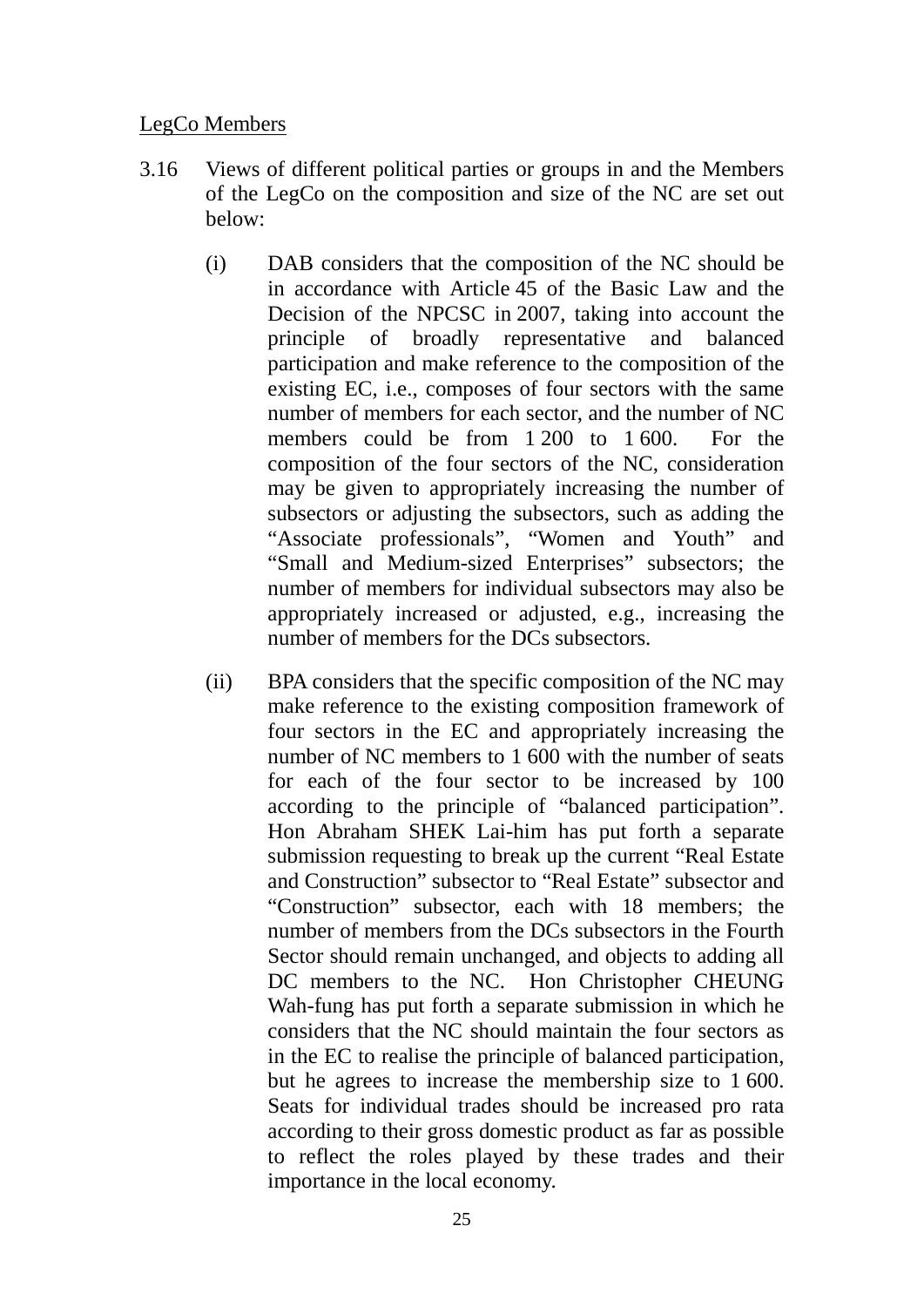- (iii) DP considers that the composition of the NC should be democratised as far as possible. All members of the NC may be elected by the public through "one person, one vote"; if reference has to be made to the composition framework of the four sectors in the EC, consideration may be given to dividing the Fourth Sector into 18 districts and directly electing district NC members through "proportional representation system".
- (iv) FTU considers that the composition of the NC should make reference to the existing composition framework of the four sectors in the EC and should be in line with the principle of balanced participation. On size of the NC, it considers that it should be based on the existing size of 1 200, and not exceeding 1 600 at most. If the membership size of the NC is to be increased to 1 600, the number of seats for each sector should be increased by 100 accordingly in order to fulfil the principle of "balanced participation"; the 100 new seats for the Third Sector (i.e., "Labour, social services, religious and other sectors") should be used to enhance the proportion of labour representation; all 100 new seats for the Fourth Sector should be allocated to members of the DCs.
- (v) CP considers that new subsectors representing those who are not included in the existing subsectors (such as housewives and retirees) should be added to the NC. Hon Ronny TONG Ka-wah has put forth a separate submission suggesting to abolish the existing 117 DCs representatives seats, but to add all the elected DC members as ex-officio members to increase the size of NC to 1 514 members.
- (vi) LP considers that the number of NC members should be increased in accordance with the principle of balanced participation, and the newly added members should be sufficiently representative in their respective sectors, should have made substantive contribution to the economy, and should be able to give full play to their roles. Specifically, the total number of members is proposed to be 1 600 with 100 new seats for each of the four sectors. All 100 new seats for the Fourth Sector should be allocated to members of the DCs. The number and proportion of members for each sector can be slightly adjusted in the light of the actual situation.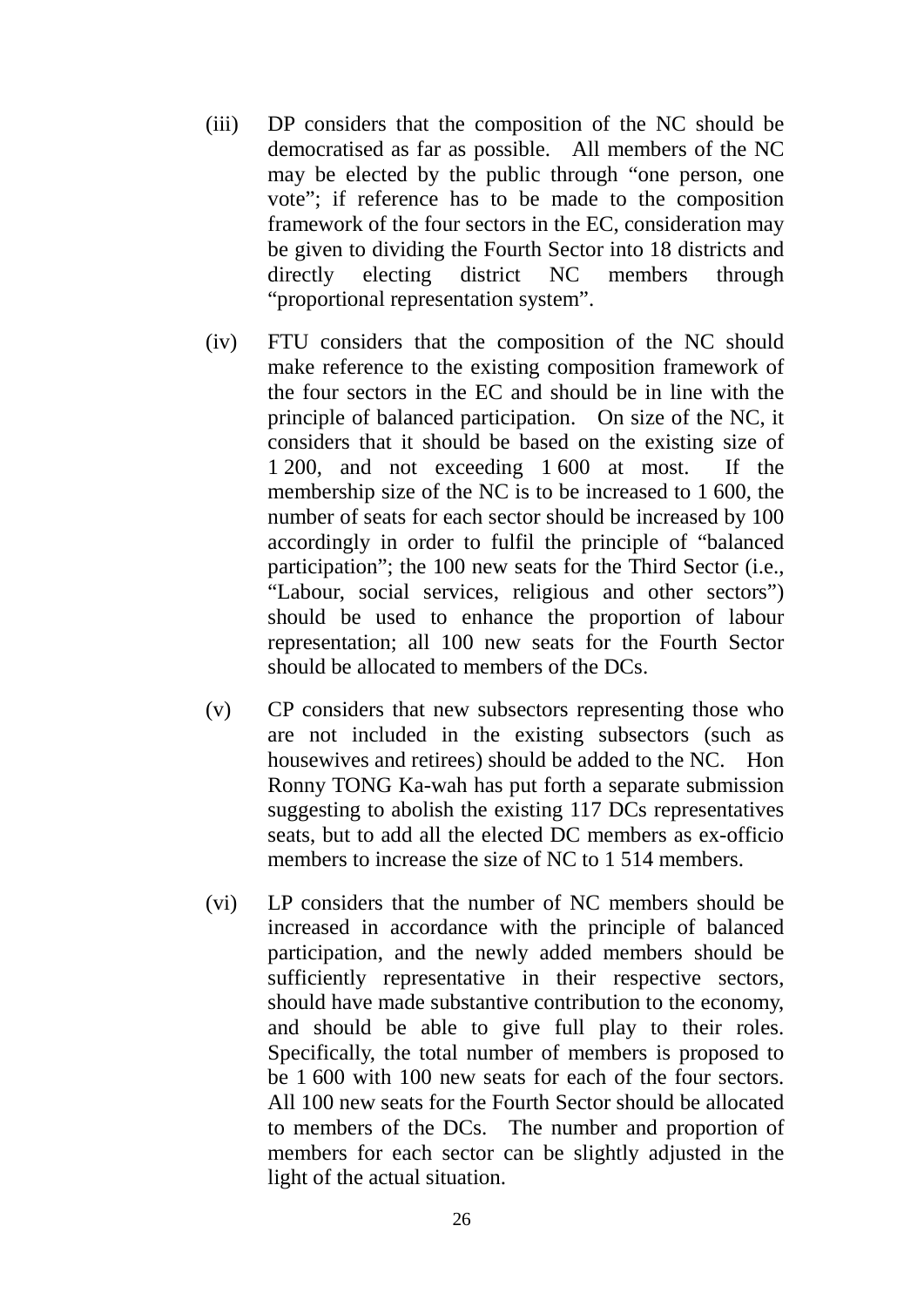- (vii) The Labour Party considers that it will not be consistent with the Basic Law if the composition of the NC leads to a disparity in or unreasonable restrictions on the rights of permanent residents to be elected owing to factors such as wealth, status, political opinions, etc.
- (viii) NPP considers that when designing the composition of the NC, the existing composition framework of the four sectors in the EC should be followed. According to the principles of balanced participation and gradual and orderly progress, the number of NC members can be increased up to 1 600, and it would also be acceptable if the number of members is to be increased to 1 400 or remain at 1 200. The existing 38 subsectors should be maintained while consideration may be given to adding five new subsectors, namely small and medium-sized enterprises; elderly care and rehabilitation services; women and youth; and ethnic minorities.
- (ix) The People Power considers that the composition of the NC should be consistent with democratic principles, the formation of which is through universal and equal means; it also proposes that the NC should be formed by all incumbent elected DC members and LegCo Members.
- (x) The PC considers that the representativeness of the NC should be enhanced as an important step in the process of democratisation; it supports direct election of NC members from 18 districts by adopting the proportional representation system; it opines that consideration may also be given to adding a "Home-makers, retirees and others" subsector to the Third Sector (Labour, social services, religious and other sectors) and expanding the size of the NC. It also proposes to reduce the number of representatives of Agriculture and Fisheries subsector in the NC from 60 to 20, and to allocate the relevant 40 seats to representative trades which have made greater contribution to the gross domestic product or those which are conducive to the long-term development of Hong Kong, such as financial services, information and technology, education, etc.; generally speaking, it does not support adding seats to subsectors or adding new subsectors.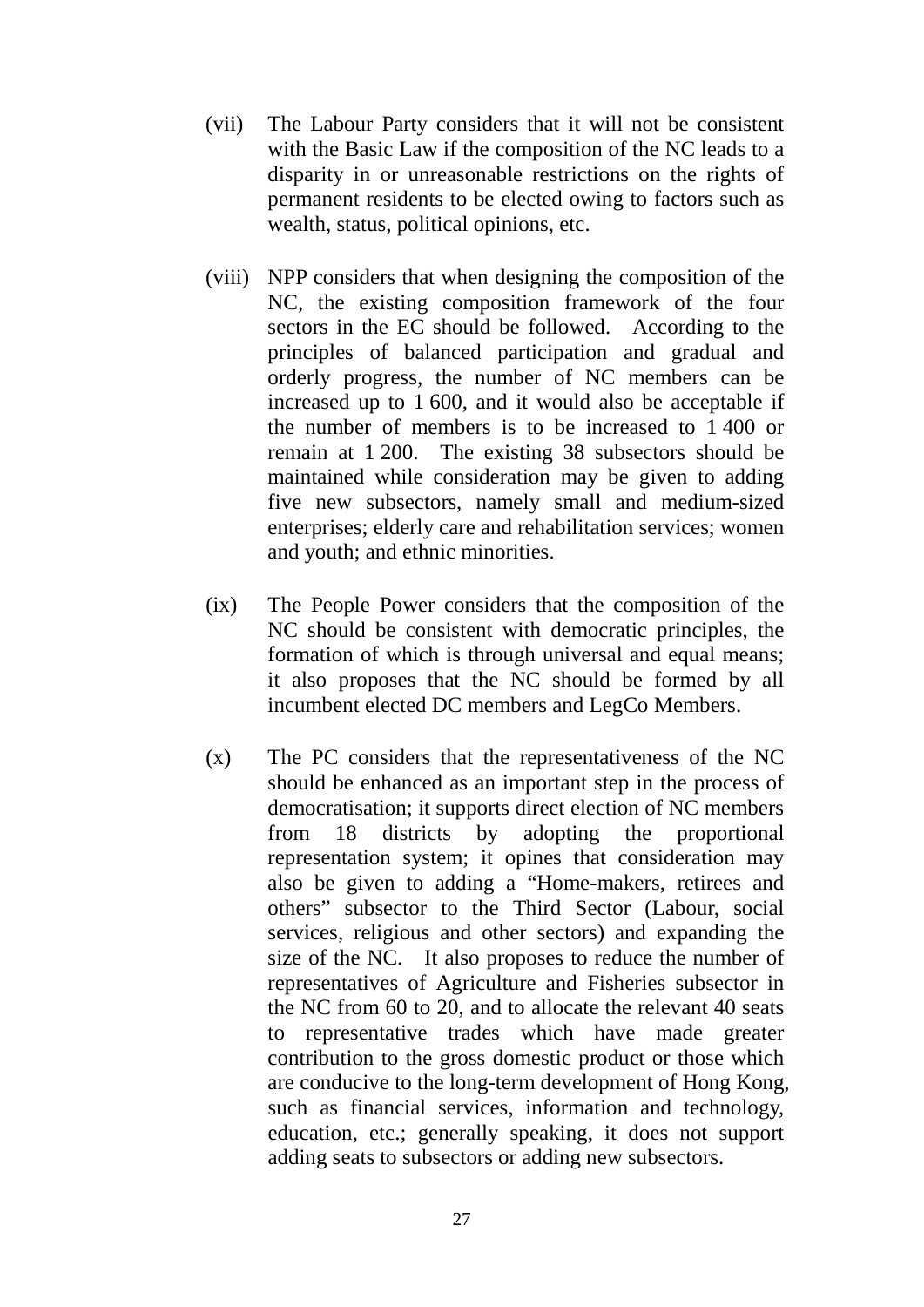- (xi) NWSC proposes to classify all eligible voters in Hong Kong into four main sectors on the basis of their employment condition in accordance with the principles of universality and equality with each sector returning 300 to 500 NC members through "one person, one vote", bringing the total number of NC members to 1 200 to 2 000. The definition of employment condition and the classification methods are open to further discussion.
- (xii) NCF proposes to make reference to the composition and subsectors of the EC, and on this basis, increasing the number of NC members by 300 to 1 500, the new seats would be returned by random selection among all voters in Hong Kong.
- (xiii) FLU considers that the number of NC members should be increased from 1 200 as in the present EC to not more than 1 600. The NC should continue to be composed of four sectors, and each with equal number of members. As for the subsectors, the number of members can be appropriately adjusted. For example, as the Labour sector is the largest component of the Hong Kong society, the number of members in the Labour subsector should be appropriately increased.
- (xiv) Dr Hon LAM Tai-fai considers that in order to enhance the democratic elements and broad representativeness, the membership size of the NC should be increased by one-fold from 1 200 as in the present EC to 2 400; as for its composition, while the four sectors should be maintained, the size and proportion of the existing 38 subsectors should be reviewed, and consideration should be given to adding new subsectors such as small and medium-size enterprises, women, youth, etc.
- (xv) Hon Paul TSE Wai-chun proposes that the NC should comprise of 1 907 members; while the number of seats for the First, Second and Third Sectors should remain at 300 each, the size of the Fourth Sector should be increased to include all elected DC members (a total of 412 seats) and new elected NC members by districts (a total of 412 seats) who are elected through "one person, one vote" by registered electors who do not have the right to vote for members of the First, Second and Third Sectors.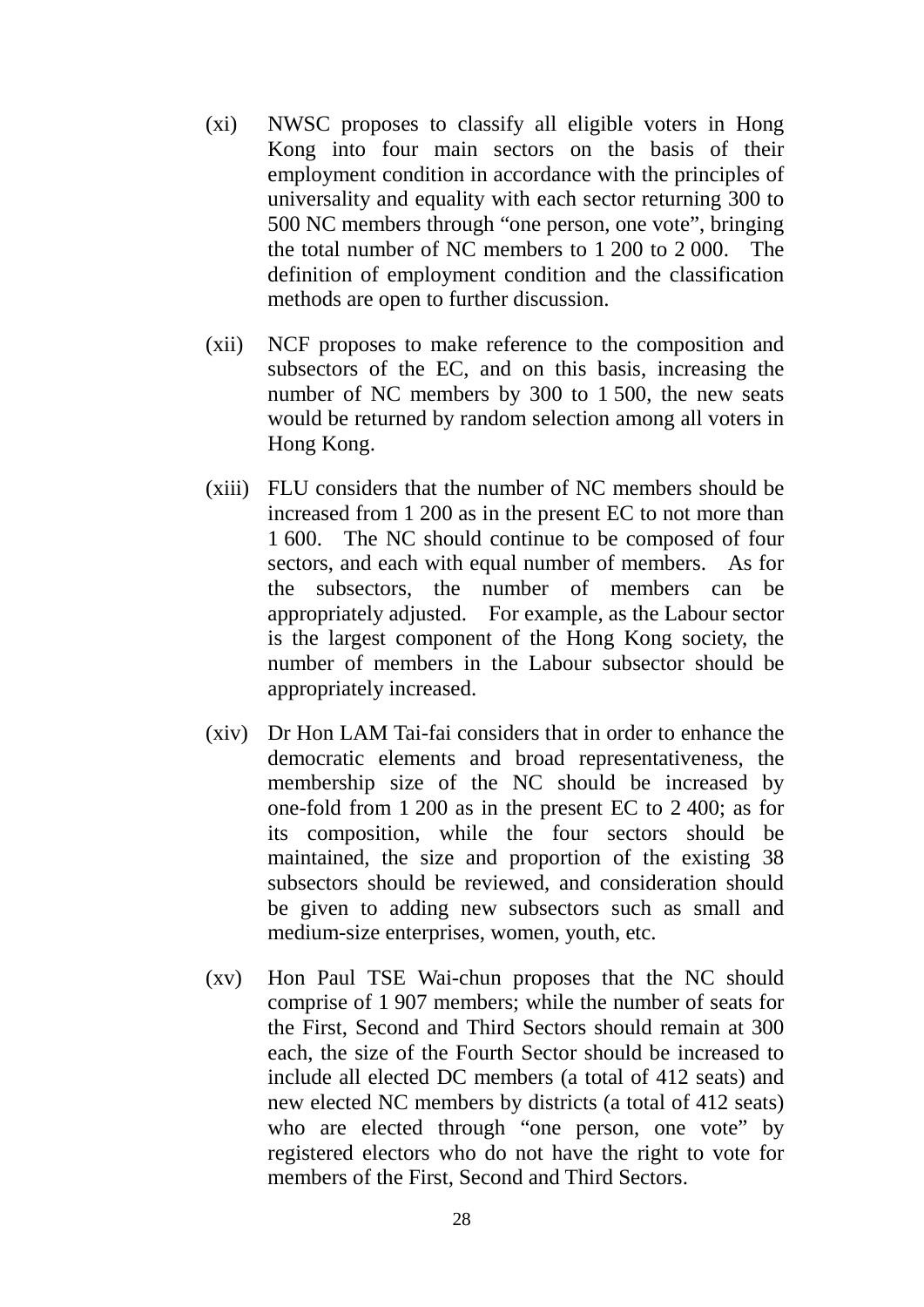- (xvi) Hon NG Leung-sing considers that the NC should be composed of four sectors each with the same ratio, making reference to Annex I to the Basic Law regarding the composition of the current EC. The number of members should remain at 1 200. As to the number of members in different subsectors under the four sectors, it could be appropriately adjusted in accordance with the actual situation.
- (xvii) Hon YIU Si-wing considers that the NC should be formed according to the four sectors of the current EC. The number of members could maintain at 1 200, or can appropriately be increased to 1 600 on a pro rata basis.
- (xviii) Hon Tony TSE Wai-chuen considers that in designing the composition of the NC, the existing composition framework of the four sectors in the EC should be the basis; and on the basis of the four sectors, consideration may be given to appropriately adjusting the existing subsectors and their membership size or adding new subsectors and more seats in the light of Hong Kong's overall economic and social development as well as foreseeable changes in future, for example whether the "small and medium-size enterprises" and "youth" subsectors could be added. While the membership size of the NC could remain at 1 200 as in the current EC, consideration may also be given to appropriately increasing the number of members to up to 1 600. All new seats should be evenly distributed among the four sectors. If seats of the NC are to be increased finally, the number of members of the Architectural, Surveying and Planning subsector should be increased accordingly.

Organisations from various sectors, and groups and individuals the Task Force met during the consultation period

3.17 Among organisations from various sectors, and groups and individuals the Task Force met during the consultation period, there are more views which consider that the NC could be formed with reference to the framework of four sectors of the current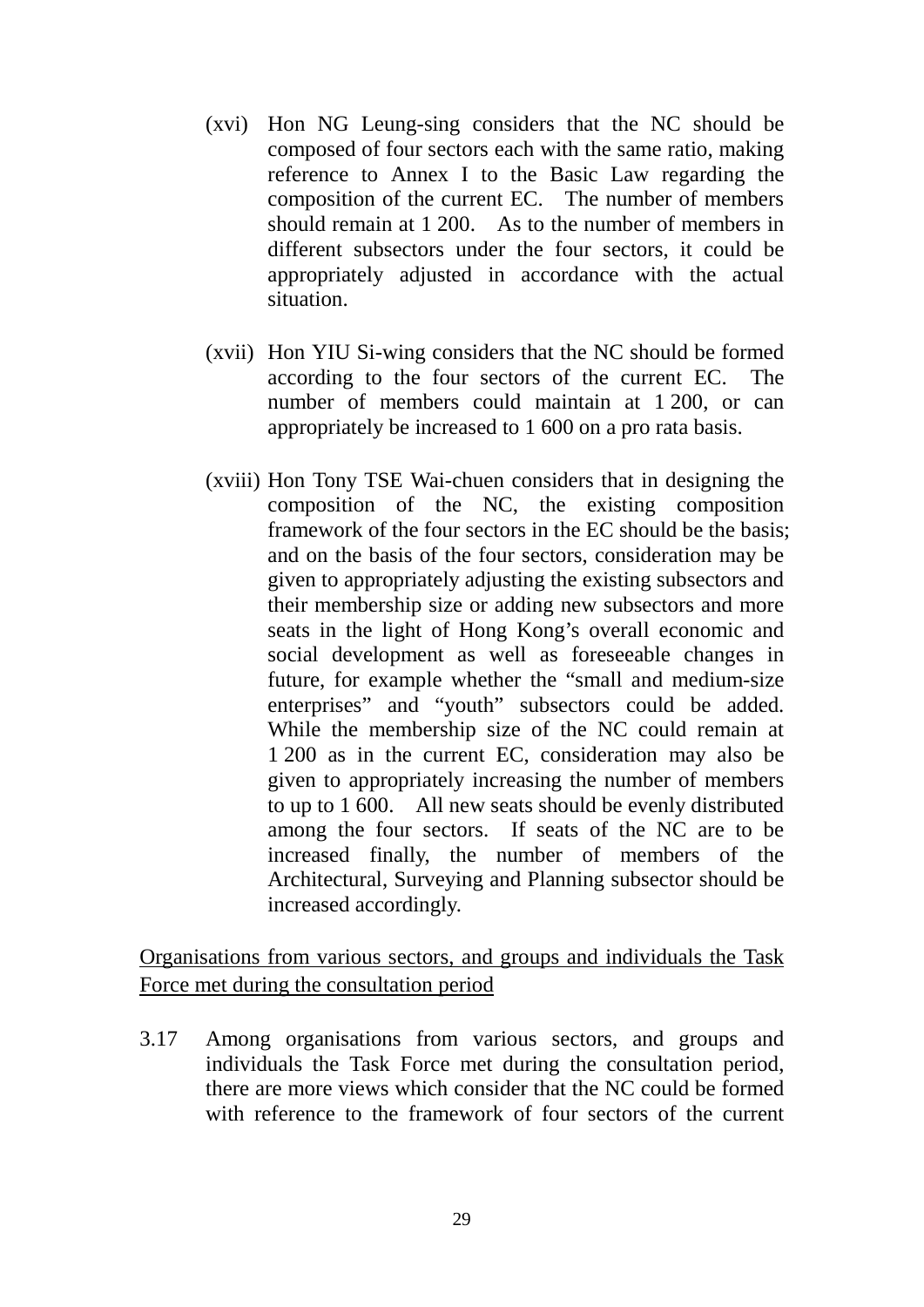$EC^{21}$  $EC^{21}$  $EC^{21}$ , each with equal number of members<sup>22</sup>. There are also individual organisations and groups that hold different views<sup>23</sup>. Regarding the existing 38 subsectors of the EC, some groups suggest the inclusion of new subsectors, such as the "small and medium-size enterprises"<sup>24</sup>, "women" and "youth"<sup>[25](#page-32-4)</sup> subsectors; however there are also quite a number of organisations and groups which consider that the number of subsectors could remain at the existing level of 38 with no need to increase<sup>[26](#page-32-5)</sup>. As for the number of members of NC, there are quite a number of views which consider that it should remain at  $1\ 200^{27}$  $1\ 200^{27}$  $1\ 200^{27}$ , while there are

<span id="page-32-1"></span> $22$  For example, the Hong Kong General Chamber of Commerce considered that the proportionality of the four sectors should be more or less maintained; the Savantas, the Chinese Academic Link and the Business and Professionals Federation of Hong Kong, etc. put forth similar proposals; for details please refer to Appendix II.

<span id="page-32-0"></span><sup>21</sup> For example, the Hong Kong General Chamber of Commerce suggested that the composition of the NC could make reference to the EC (with the four sectors); the Chinese General Chamber of Commerce, the Chinese Manufacturers' Association of Hong Kong, the Hong Kong Chinese Importers' and Exporters' Association, Hong Kong 2020, the "Scholar Proposal" proposed by 18 academics, the HKCPPCC, the Kowloon Federation of Societies, the Chinese Academic Link, etc. put forth similar proposals; for details, please refer to Appendix II. 21

<span id="page-32-2"></span> $23$  For example, the Hong Kong Bar Association considered that it was possible to constitute a nominating committee in a way otherwise than "by reference to the sectorial makeup of the current election committee"; for details, please refer to Appendix II.

<span id="page-32-3"></span><sup>&</sup>lt;sup>24</sup> For example, the Hong Kong General Chamber of Small and Medium Business and the Business and Professionals Federation of Hong Kong put forth relevant suggestions; for details, please refer to Appendix II.

<span id="page-32-4"></span><sup>&</sup>lt;sup>25</sup> For example, the Business and Professionals Federation of Hong Kong, the Hong Kong Federation of Women, the Basic Law Institute and Dr Philemon CHOI Yuen-wan put forth relevant suggestions; for details, please refer to Appendix II.

<span id="page-32-5"></span> $26$  For example, the Hong Kong Professionals and Senior Executives Association put forth relevant suggestions; for details, please refer to Appendix II.

<span id="page-32-6"></span><sup>&</sup>lt;sup>27</sup> For example, the Chinese Manufacturers' Association of Hong Kong, the Hong Kong Chinese Importers' and Exporters' Association, the "Scholar Proposal" proposed by 18 academics, the Kowloon Federation of Societies, the Real Estate Developers Association of Hong Kong, the All-China Women's Federation Hong Kong Delegates Association, etc. put forth relevant suggestions; for details, please refer to Appendix II.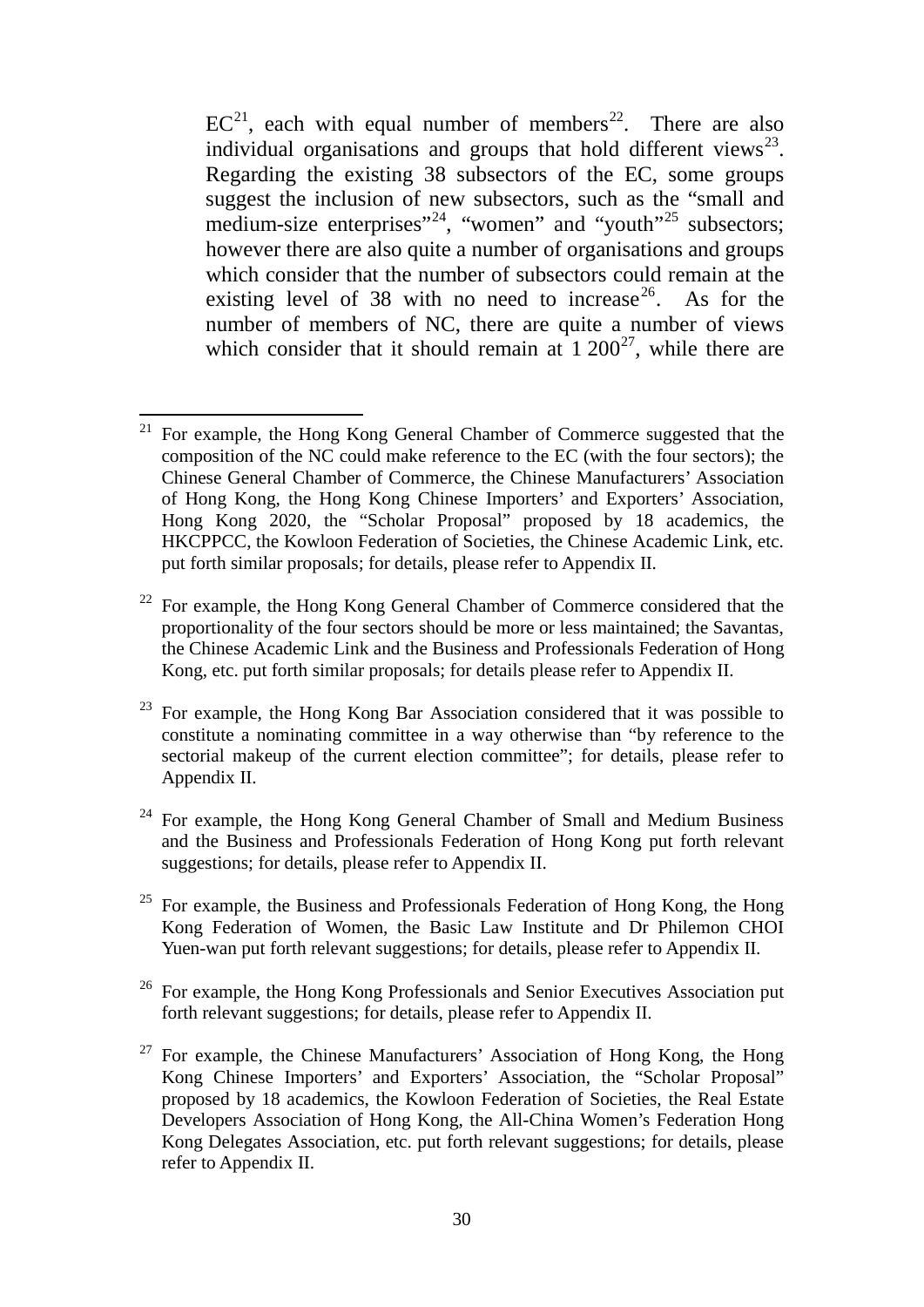also views that it could appropriately be increased to  $1\,600^{28}$  $1\,600^{28}$  $1\,600^{28}$  to provide room for new subsectors or increase the number of seats in the existing subsectors. Besides, there are also individual groups and people putting forth other suggestions<sup>29</sup>.

Written submissions put forth by individual groups and members of the public

3.18 Among about 124 700 written submissions put forth by individual groups and members of the public during the consultation period, a majority consider that the NC should be composed according to the four sectors of the current EC, each with equal number of members; there are also views suggesting that the NC should be composed of all eligible voters of Hong Kong. Regarding the size of the NC, among the submissions with relevant views, quite a number of them suggest it to remain at 1 200; for those suggesting to increase the number of seats in the NC, there are more views suggesting a ceiling of 1 600 members.

## Relevant opinion polls

- 3.19 Regarding the size and composition of the NC, different opinion polls found that the community has different views on the subject.
- 3.20 Among the opinion polls conducted during the consultation period, the polls conducted respectively by the  $HKPORC<sup>30</sup>$ , the Public

- (a) about 54% and 52% of the respondents agree that the NC should be composed with reference to the four sectors of the EC;
- (b) about 30% and 31% do not;
- (c) about 16% and 17% do not know/are undecided/have no comments.

<span id="page-33-0"></span> $28$  For example, the Heung Yee Kuk New Territories, the Hong Kong Council of Social Service, the Hong Kong Young Industrialists Council, etc. put forth relevant suggestions; for details, please refer to Appendix II. 1

<span id="page-33-1"></span><sup>&</sup>lt;sup>29</sup> For example, the One Country Two Systems Research Institute and the Hong Kong 2020 suggested that the number of seats of the NC to increase to 1 400; the "G-13 Proposal" proposed by a group of 13 academics suggested that the number of seats of the NC could be at maximum 2 400; the Hong Kong Federation of Students and Scholarism suggested the NC to be composed of LegCo Members returned from direct elections; the Hong Kong Confederation of Trade Unions suggested that the NC to be composed of LegCo and District Council members returned from direct elections; for details, please refer to Appendix II.

<span id="page-33-2"></span>DAB commissioned the HKPORC to conduct two rounds of opinion polls: from 19 to 20 February and from 23 to 24 February 2014, as well as from 23 to 26 March 2014 respectively. According to the two polls: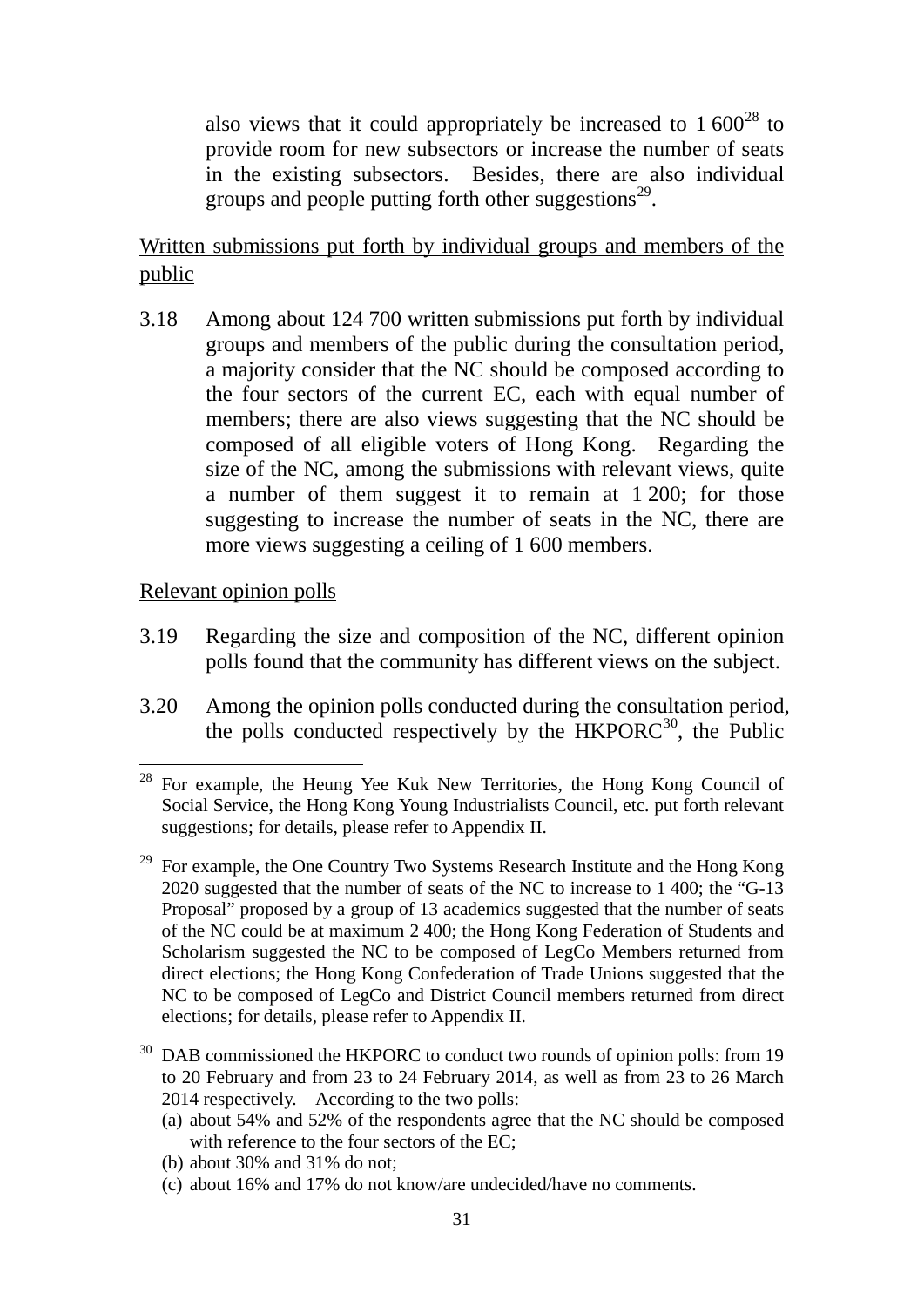Opinion Programme, The University of Hong Kong  $("HKUPOP")^{31}$  $("HKUPOP")^{31}$  $("HKUPOP")^{31}$  and the HKIAPS<sup>[32](#page-34-1)</sup> found that some respondents support the NC to be composed with reference to the existing four sectors of the EC, but there are also some respondents against. The opinion poll conducted by the  $HKCPPCC<sup>33</sup>$  $HKCPPCC<sup>33</sup>$  $HKCPPCC<sup>33</sup>$  found that there is no apparent preference for the size of the NC.

## **(II) Electorate Base of the Nominating Committee**

3.21 As mentioned in the Consultation Document, if the composition of the NC makes reference to the composition of the current EC, we may consider whether the electorate base of the existing subsectors should be maintained without the need for major changes. If it is considered that the electorate base of the current EC should be further enlarged, we may consider how to enlarge the electorate base of the NC.

<u>.</u>

- <span id="page-34-1"></span> $32$  According to the poll conducted by the HKIAPS between 11 to 20 March 2014:
	- (a) about 47% of the respondents accept the NC to be composed with reference to the existing EC;
	- (b) about 45% do not accept;
	- (c) about 8% do not know.

Besides, among those who *do not accept* the NC to be formed with reference to the existing EC,

- (a) about 81% support the NC to be elected by all voters of Hong Kong by universal suffrage;
- (b) about 11% support the NC to be composed of all elected councilors;
- (c) about 6% suggest other methods;
- (d) about 1% do not know.
- <span id="page-34-2"></span><sup>33</sup> According to the poll conducted by the HKCPPCC between 20 February and 1 March 2014:
	- (a) about 46% of the respondents consider that the size of the NC could be between 1 800 and 2 200;
	- (b) about 20% suggest 1 600 to 1 800;
	- (c) about 15% suggest 1 200;
	- (d) about 19% suggest less than 1 200.

<span id="page-34-0"></span><sup>&</sup>lt;sup>31</sup> The Alliance for True Democracy commissioned the HKUPOP to conduct an opinion poll between 23 and 29 January 2014. According to the poll:

<sup>(</sup>a) around 42% of the respondents disagree with the NC being formed with the same model of four sectors as the last EC;

<sup>(</sup>b) around 21% agree;

<sup>(</sup>c) around 24% consider "half-half";

<sup>(</sup>d) around 13% do not know/hard to say.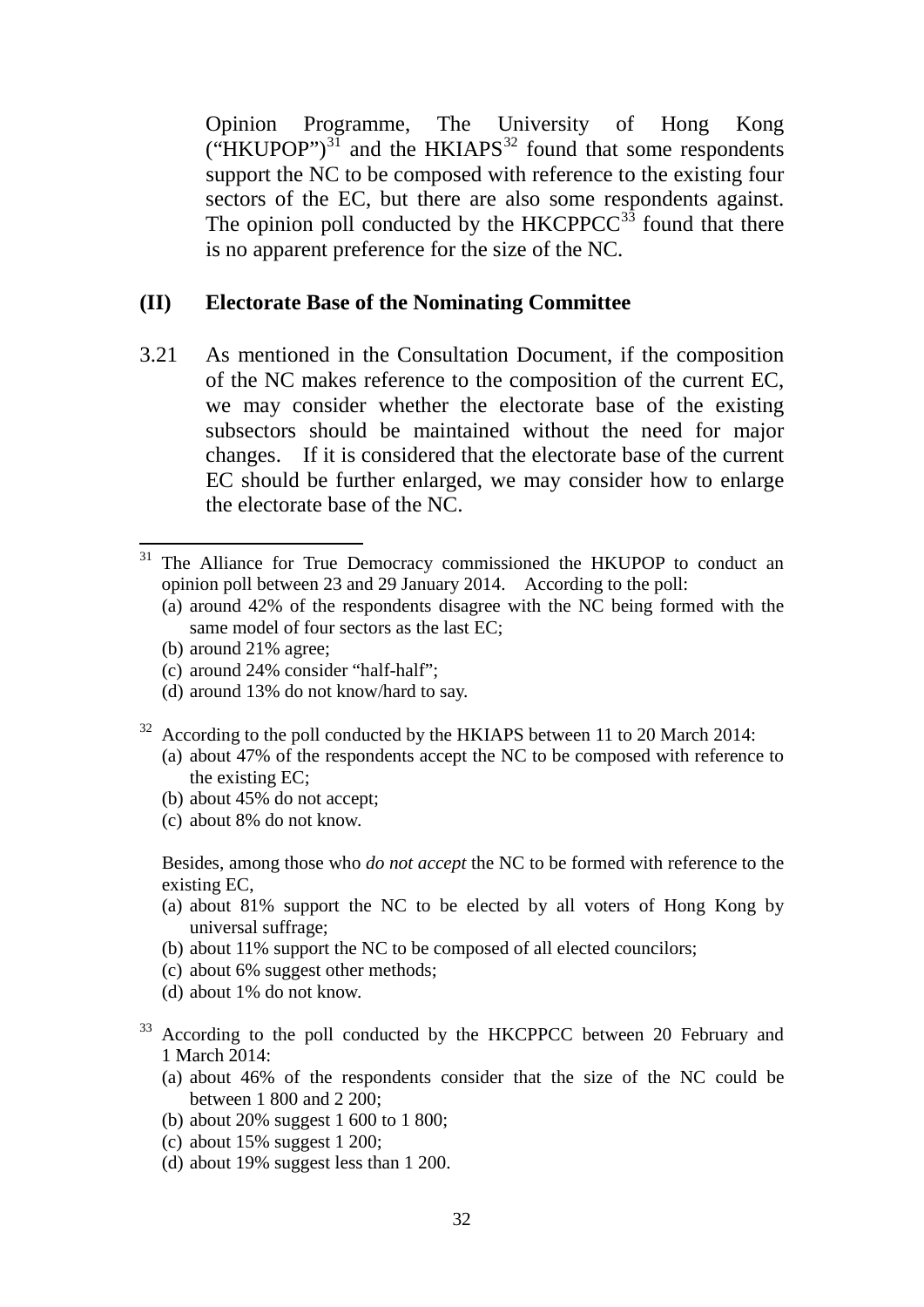# LegCo Members

- 3.22 Different political parties or groups in and the Members of the LegCo who have submitted written submissions put forth a variety of views regarding the electorate base for the NC. Some consider that the NC of 2017 should be composed with reference to the composition of the current EC, without making substantial changes. There are also views suggesting that the electorate base of the NC could be appropriately enlarged; but views differ as to how such could be implemented.
- 3.23 Views of different political parties or groups in and the Members of the LegCo on electorate base of the NC are as follows:
	- (i) DAB suggests that the NC to be composed with reference to the composition of the current EC, under the principles of "broadly representative" and "balanced participation".
	- (ii) BPA considers that the NC could be composed with reference to the framework of the four sectors of the current EC. Hon Abraham SHEK Lai-him has put forth a separate submission in which he considers that while the electorate base of the NC can be broadened, not every subsector in the NC should have the electorate base expanded. For example, for the LegCo, National People's Congress ("NPC"), Chinese People's Political Consultative Conference, DCs, Heung Yee Kuk New Territories subsectors, electors are returned by an established system and the existing method should remain unchanged; the electorate base of subsectors of the Second Sector (The professionals) and the Third Sector (Labour, social services, religious and other sectors) can be broadened, as for the ways in which the electorate base is to be broadened, it should be subject to deliberations of the trades in the subsectors. Regarding the First Sector (Industrial, commercial and financial sectors), corporate/organisation's votes should be maintained to prevent the representativeness of the trades from being distorted and to make it more in line with the principles of "meeting the interests of different sectors" and "facilitating the development of the capitalist economy" which are the principles adopted in designing the political structure of the HKSAR. Hon Christopher CHEUNG Wah-fung has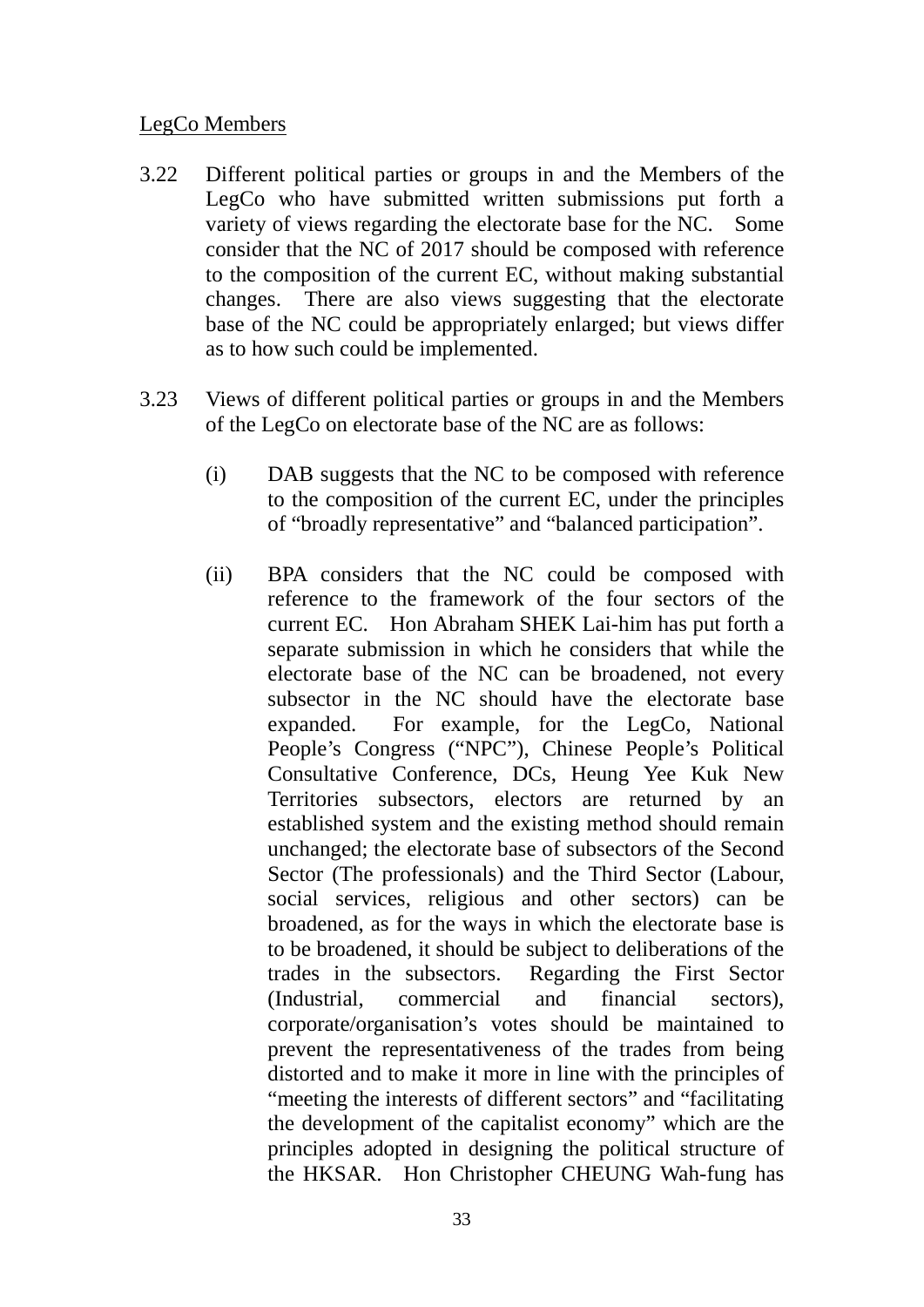put forth a separate submission in which he considers that the electorate size of the NC can be appropriately increased to enhance the representativeness and legitimacy of the NC, and most importantly, to reflect the roles played by the trades in the local economy. Most of the financial services trades consider that the electorate base of corporate votes should be maintained while there are some organisations which opine that returning all members of this subsector through "one person, one vote" should be the ultimate aim.

- (iii) DP considers that the composition of the NC should be democratised to the greatest possible extent with the electorate base substantially broadened to reflect the will of voters. If reference has to be made to the composition framework of four sectors in the EC, the corporate/organisation's votes in the sectors should be abolished and replaced by individual votes.
- (iv) FTU considers that the design of the NC could follow the four sectors of the EC, so as to ensure that the NC could comply with the principles of "broadly representative" and "balanced participation".
- (v) CP considers that the electorate base of the NC must be broadened and all corporate/organisation's votes must be replaced by individual votes while most of the NC members should be returned through election by a broadly representative electorate. Hon Ronny TONG Ka-wah has put forth a separate submission in which he considers that if the NC is to be composed with reference to the four sectors in the EC, the representativeness of the NC has to be enhanced through simple procedures which are open, fair and just, allowing members of individual sectors to take part in the nomination and election of NC members. He also proposes introducing changes to the electorate base of some sectors  $34$ .

<span id="page-36-0"></span><sup>&</sup>lt;sup>34</sup> For example, replacing existing voters in some sectors with practitioners of the sectors and abolishing corporate/organisation's votes; for details, please refer to Appendix I. -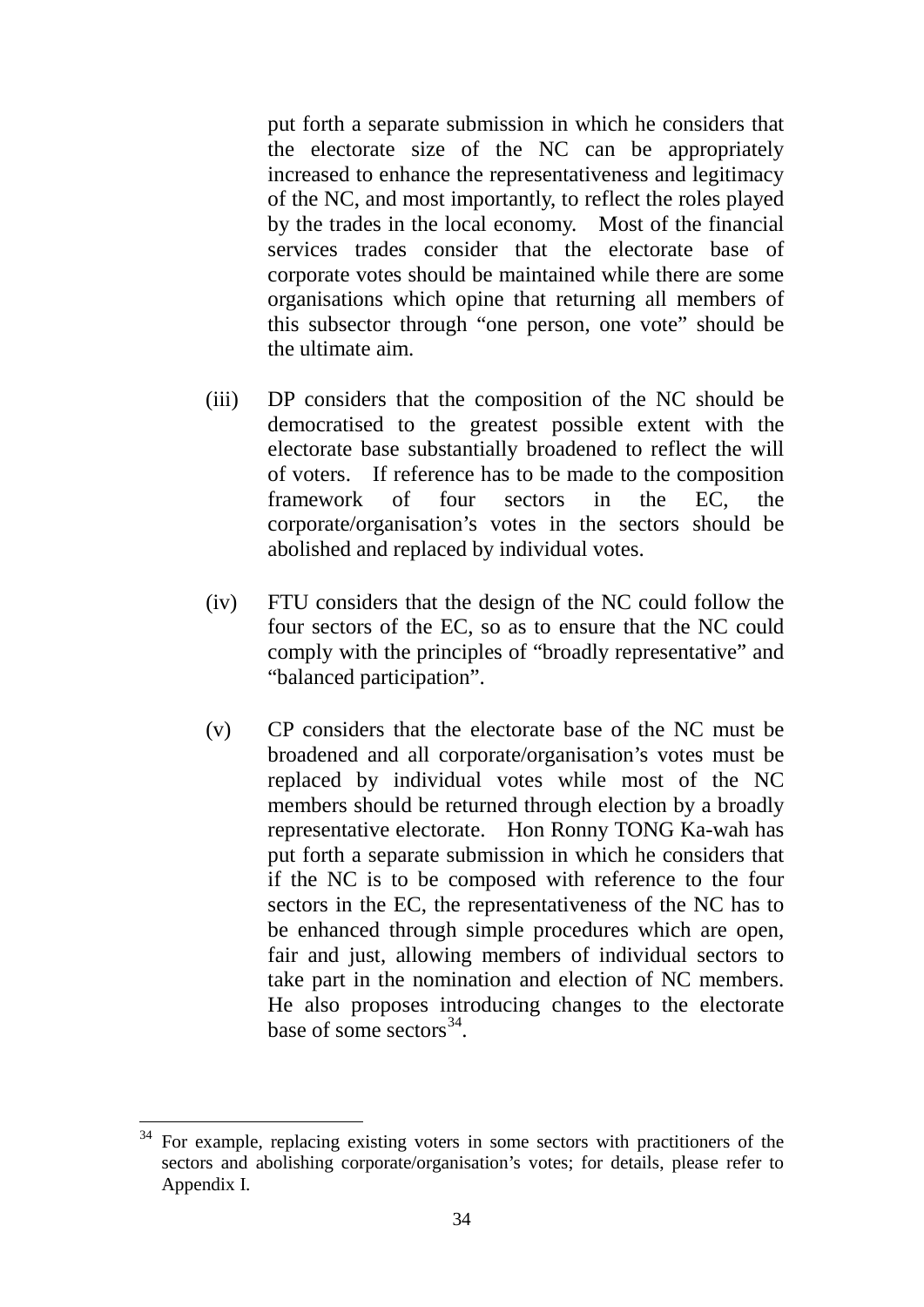- (vi) LP considers that the electorate base of the NC has to be broadened. While the electorate size has to be expanded, it is necessary not to just make up the number, but to ensure that voters are sufficiently representative in the sectors they belong, have made substantive contribution to the economy and can give full play to their roles.
- (vii) NPP considers that the electorate base of the NC should be broadened where possible, for example for sectors such as Catering, Finance, Hotel, Import and Export, Insurance, Real Estate and Construction, Textile and Garment, Tourism, Transport and Wholesale and Retail, consideration may be given to replacing corporate votes with director's votes; for the Financial Services subsector, given that there are currently ten regulated activities specified by the Securities and Future Ordinance, NPP suggests that the eligibility criteria for registration as electors should be expanded from the existing two types of financial activities to include the other eight, licensed bodies should also be included; organisations within the Agriculture and Fisheries subsector which are active but not eligible to vote should be included as electors, and in the long run, consideration may be given to including the licence as an eligibility requirement; the Hong Kong Hair and Beauty Merchants Association should be included in the Wholesale and Retail subsector; health workers should be included in the Social Welfare subsector, etc. The practicability of the above proposals depends on the views of various sectors and whether the conditions are ripe.
- (viii) The PC suggests expanding the electorate base of the First Sector (Industrial, commercial and financial sector) to include full-time employees of all industrial, commercial and financial institutions; the Second Sector (The professions) may include more qualified persons and quasi-professionals of different trades; it also suggests early abolition of corporate votes.
- (ix) Dr Hon LAM Tai-fai considers that the electorate base of the NC should be improved, in addition to corporate/organisation's votes, individual's votes can be introduced.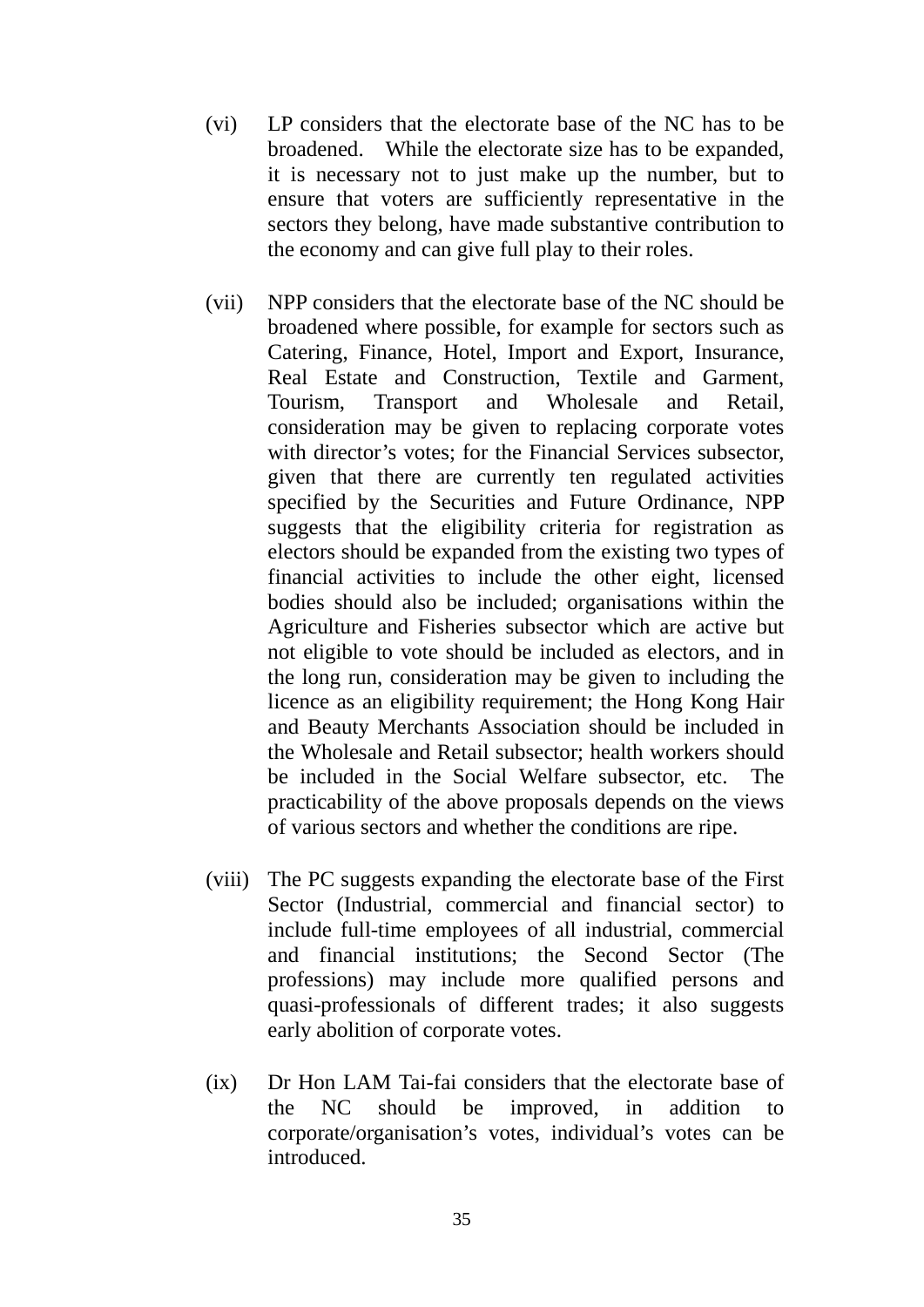Organisations from various sectors, and groups and individuals the Task Force met during the consultation period

3.24 Among organisations from various sectors, and groups and individuals the Task Force met during the consultation period, there are different views regarding the electorate base of the NC. Some groups and persons consider that the composition of the NC could follow that of the current EC; while some groups and persons consider that the electorate base of the NC could be expanded. Some even put forth specific proposals, such as replacing corporate/organisation's votes and in some subsectors by individual's votes $35$ .

Written submissions put forth by individual groups and members of the public

3.25 Among about 124 700 written submissions collected during the consultation period with specific views on the electorate base of the NC, there are quite many views which consider that the composition of the NC should follow that of the current EC without changes. There are also a number of views which consider that the electorate base should be expanded appropriately and in an orderly manner provided there is consensus, but only a few putting forth specific ways of expanding the electorate base, and such views are very different.

Relevant opinion polls

3.26 Among the opinion polls conducted during the consultation period, the polls conducted by HKUPOP<sup>[36](#page-38-1)</sup> found that there were more respondents agreeing to the expansion of electorate base of the NC.

- (a) around 60% of the respondents agree that the electorate base of the NC should be expanded substantially;
- (b) around 16% consider "half-half";
- (c) around 11% do not agree;
- (d) around 13% do not know/hard to say.

<span id="page-38-0"></span><sup>&</sup>lt;sup>35</sup> For example, the Hong Kong 2020, the "Scholar Proposal" proposed by 18 academics, Mr Anthony WU Ting-yuk, Mr Henry TANG Ying-yen, etc. submitted relevant views; for details, please refer to Appendix II. -

<span id="page-38-1"></span><sup>&</sup>lt;sup>36</sup> The Alliance for True Democracy commissioned the HKUPOP to conduct an opinion poll between 23 and 29 January 2014. According to the poll: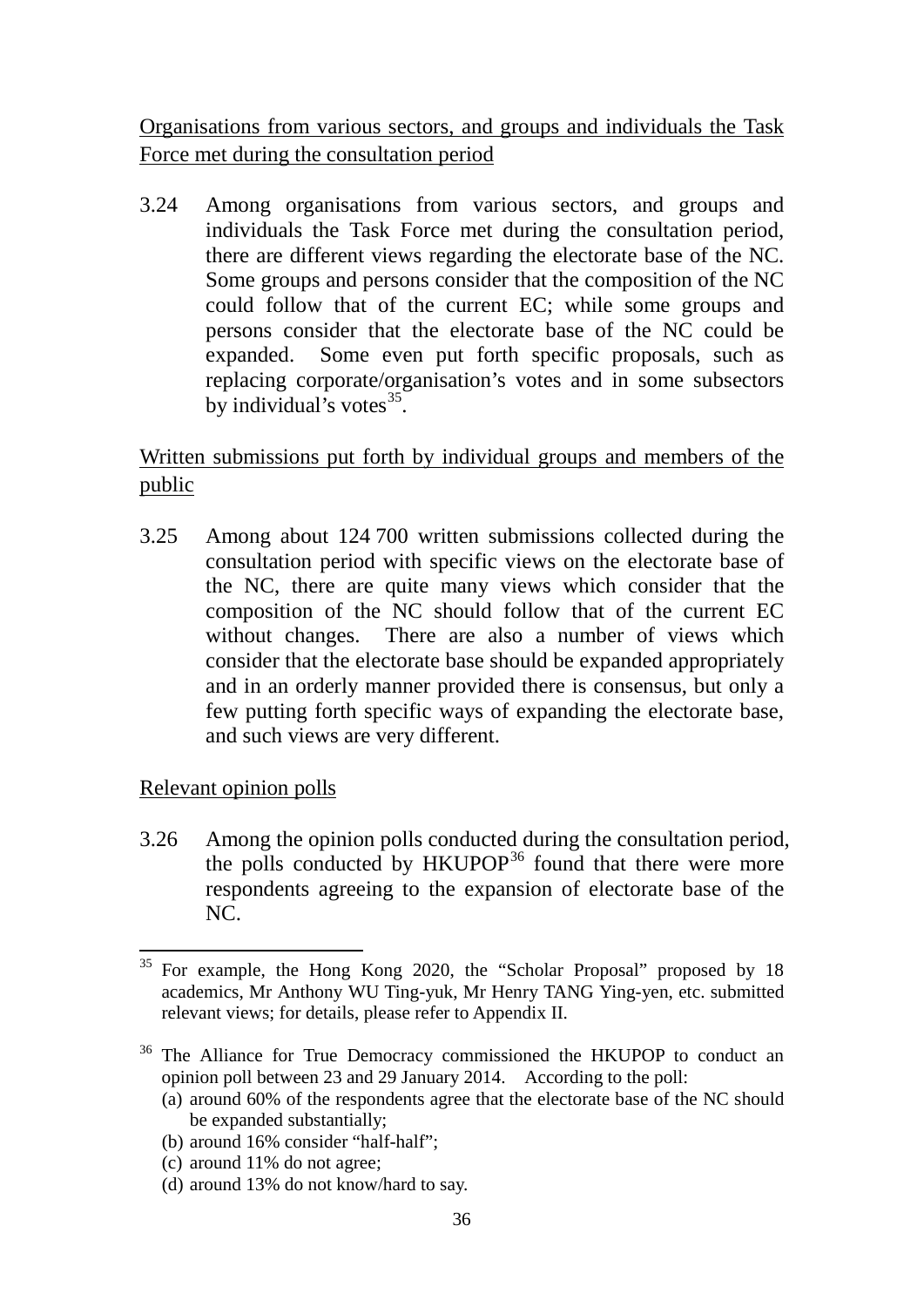## **(III) Method for Forming the Nominating Committee**

- 3.27 Among the existing 38 subsectors, members of 35 subsectors are returned by the "first-past-the-post" voting method, whereas for the remaining three subsectors, members of the Religious subsector are returned through nomination, and the Hong Kong deputies to the NPC and the LegCo Members are ex-officio members.
- 3.28 As regards the method for forming the NC, the Consultation Document set out two key issues as follows:
	- (i) should the existing voting, nomination and ex-officio arrangements of the subsectors be maintained?
	- (ii) if new sub-sector(s) is / are to be added, what kind of system should be adopted by the subsector(s) to return its  $\prime$  their members?

#### LegCo Members

- 3.29 Among the written submissions put forth by different political parties or groups in and the Members of the LegCo, there are relatively less with specific suggestions regarding the method for forming the NC. Even though different views are expressed, there are more views which consider that the NC members could be returned using the current method of EC Subsectors elections.
- 3.30 Views of different political parties or groups in and the Members of the LegCo on the method for forming the NC are as follows:
	- (i) DAB suggests that the NC be composed with reference to the composition of the current EC, under the principles of "broadly representative" and "balanced participation".
	- (ii) BPA considers that the NC could be composed with reference to the framework of the four sectors of the current EC. Hon Abraham SHEK Lai-him has put forth a separate submission in which he considers that the existing method adopted by the EC can be followed to return NC members. Hon Christopher CHEUNG Wah-fung has put forth a separate submission in which he considers that the NC should adopt the same voting system as the present EC.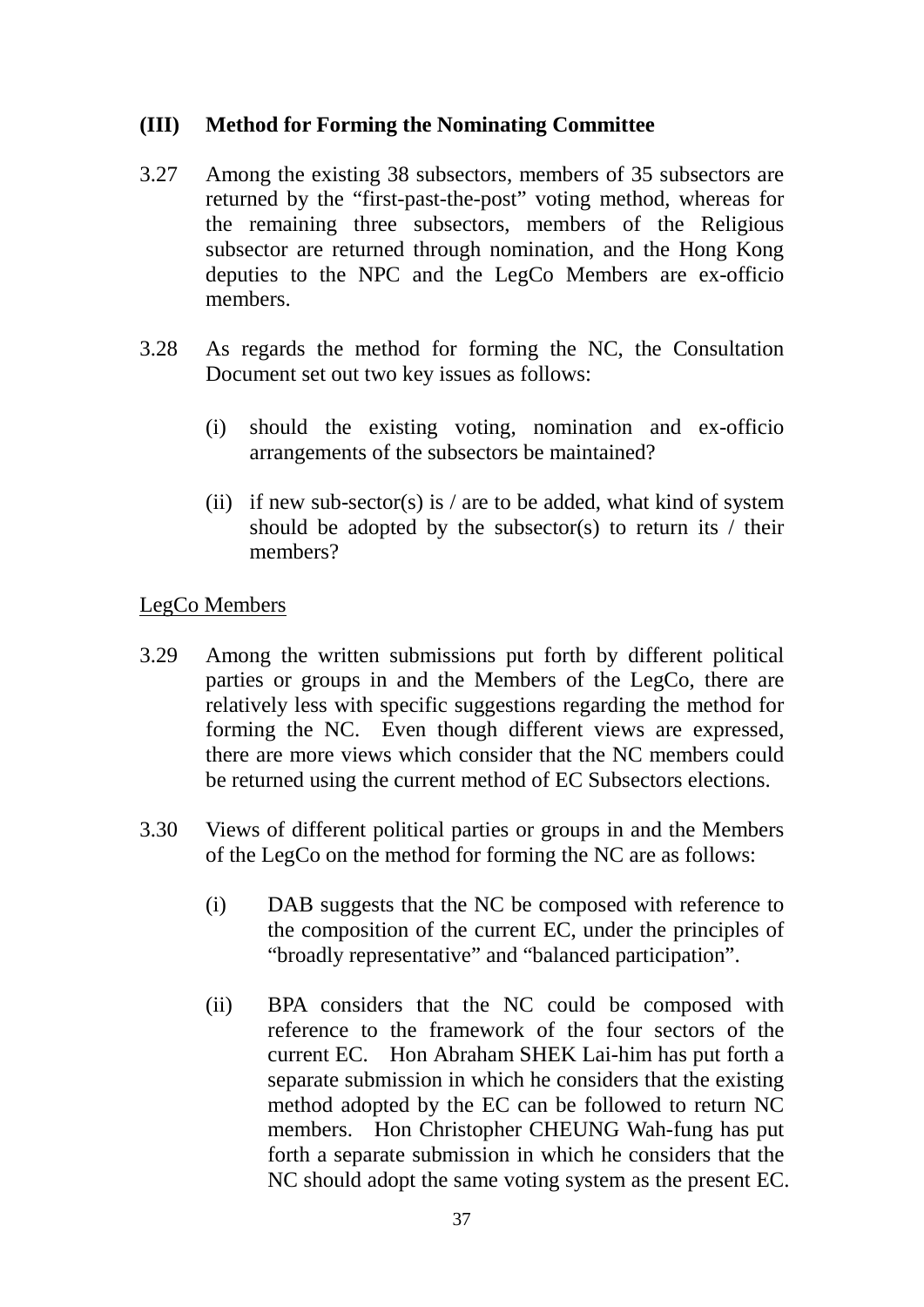Even if new subsectors are added or the numbers of seats for individual subsectors are increased, it would still be appropriate to maintain the previous electoral method of the EC.

- (iii) DP considers that all members of the NC can be returned by the public through "one person, one vote"; if the composition framework of the four sectors in the EC is to be followed, consideration may be given to dividing the Fourth Sector (Political sector) into 18 districts, and directly electing district NC members using the "proportional representation system".
- (iv) FTU considers that the design of the NC could follow the four sectors of the EC, so as to ensure that the NC could comply with the principles of "broadly representative" and "balanced participation".
- (v) NPP suggests maintaining the existing "first-past-the-post system" to ensure that members of the NC are able to reflect accurately the wishes of the subsectors; it also agrees that the Religious subsector should continue to return members to the NC by way of nomination.
- (vi) NCF proposes to make reference to the composition and subsectors of the EC, and on this basis, increasing the number of NC members by 300 to 1 500, the new seats would be returned by random selection among all voters in Hong Kong.
- (vii) Dr Hon LAM Tai-fai suggests that the NC should follow the existing method for forming the EC by which members of the 35 subsectors and newly added subsectors are to be returned through the "first-past-the-post system"; the Religious subsector returns members by way of nomination; and Hong Kong deputies to the NPC and the Members of the LegCo are ex-officio members.
- (viii) Hon Paul TSE Wai-chun suggests adding members returned by direct elections in electoral districts to the NC. The delineation of the electoral districts should follow that of the DCs. Members of the electoral districts are to be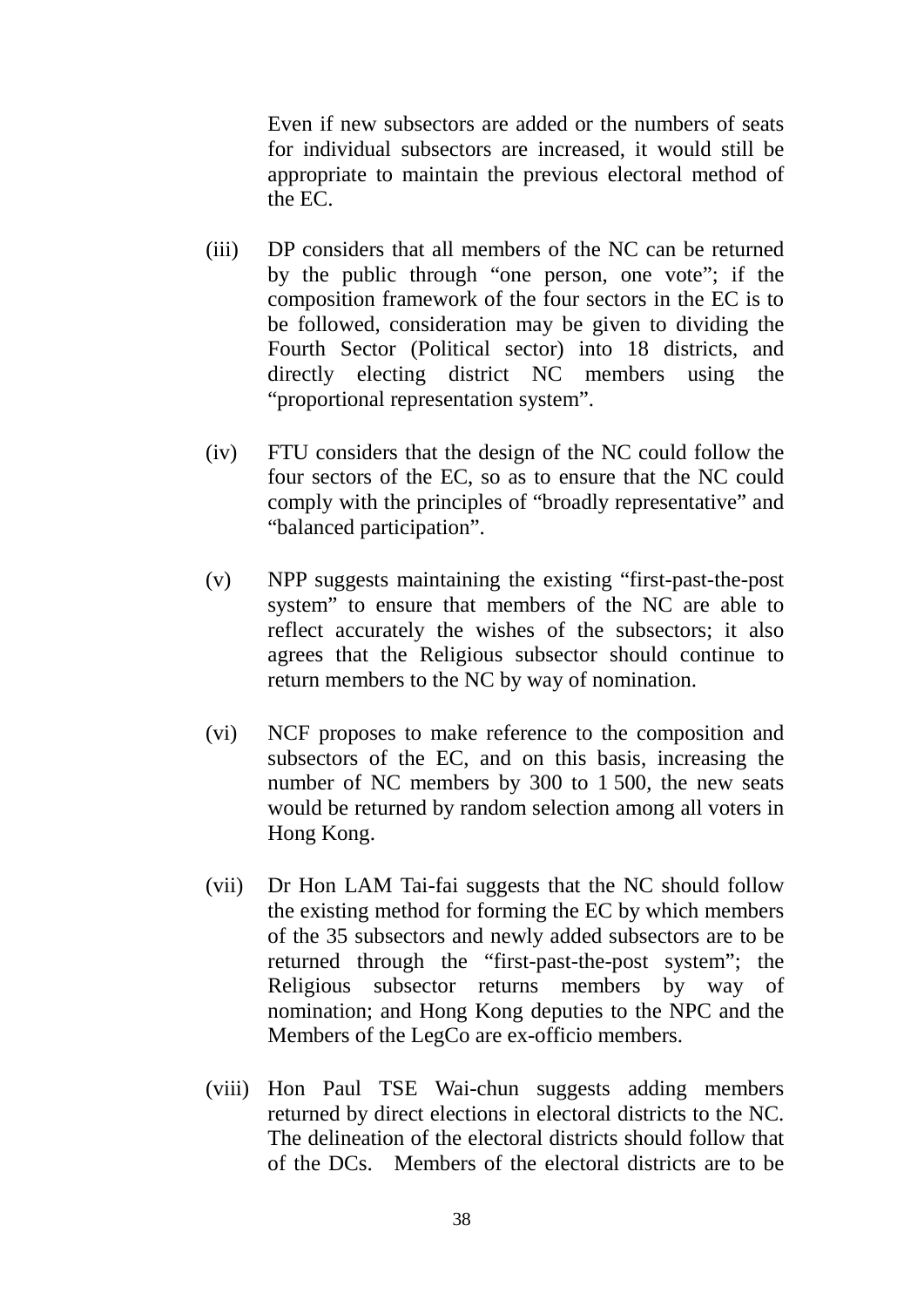returned through "one person, one vote" by all registered voters of GC elections except those who have the right to vote for NC members of the First, Second and Third Sectors. Election of electoral district members should be conducted at the same time with the DC elections.

Organisations from various sectors, and groups and individuals the Task Force met during the consultation period

3.31 Among organisations from various sectors, and groups and individuals the Task Force met during the consultation period, there are relatively fewer specific suggestions regarding the method for forming the NC. For those putting forth suggestions, there are more which consider that the method for forming the NC could follow the method for forming the current EC. There are also individual groups and persons putting forth other suggestions $37$ .

Written submissions put forth by individual groups and members of the public

3.32 Among about 124 700 written submissions put forth by individual groups and members of the public during the consultation period, there are less that give specific views or suggestions regarding the method for forming the NC.

## Relevant opinion polls

3.33 Relevant opinion polls conducted during the consultation period did not collect views on the subject.

<span id="page-41-0"></span><sup>37</sup> For example, Hong Kong 2020 proposed to introduce 317 District NC members, to be distributed to and returned through direct elections by the 18 districts according to the number of residents in each district. The "G-13 Proposal" proposed by a group of 13 academics suggested to introduce "co-opted members according to sectors", whom shall be recommended by 1/300 of all electors of a certain sector and elected by over 2 500 eligible voters, the number of co-opted members of each sector should not exceed 300. The Chinese Academic Link proposed to add 36 "integrated sector" members, to be elected by electors who are not eligible in other sectors; for details, please refer to Appendix II. 37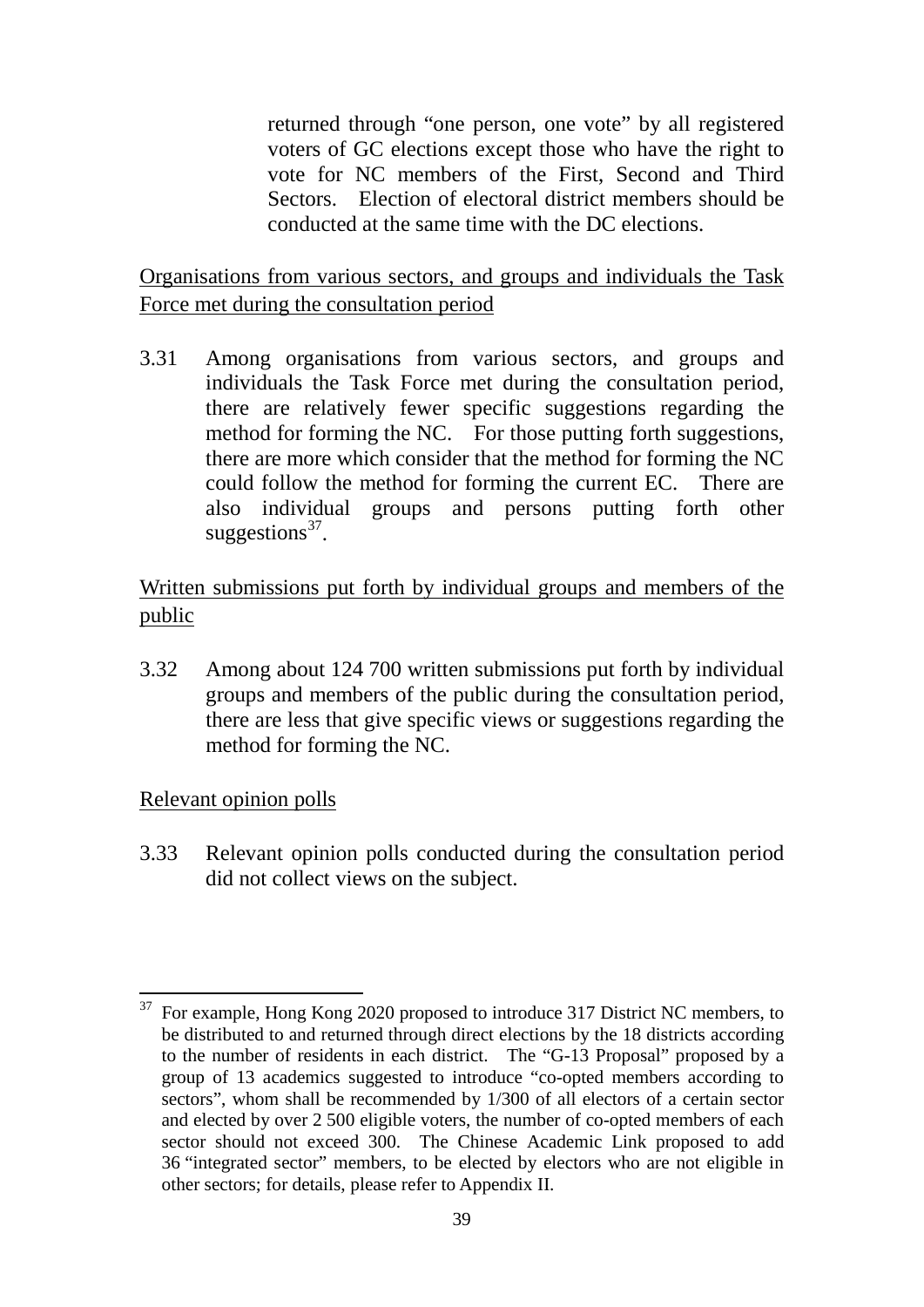## **(IV) Procedures for the Nominating Committee to Nominate CE Candidates**

- 3.34 Article 45 of the Basic Law stipulates that "the method for selecting the Chief Executive shall be specified in the light of the actual situation in the Hong Kong Special Administrative Region and in accordance with the principle of gradual and orderly progress. The ultimate aim is the selection of the Chief Executive by universal suffrage upon nomination by a broadly representative nominating committee in accordance with democratic procedures". The Decision of the NPCSC in 2007 further provides that "the nominating committee shall in accordance with democratic procedures nominate a certain number of candidates for the office of the Chief Executive".
- 3.35 The Consultation Document also set out three issues for discussion regarding the procedures for nominating the CE candidates, which include:
	- (i) how should the NC nominate CE candidates in accordance with "democratic procedures"?
	- (ii) how could the "democratic procedures" reflect the requirement of "organisational nomination"<sup>38</sup>?
- 3.36 The Consultation Document also pointed out that according to Article 45 of the Basic Law, the power to nominate CE candidates is vested in the NC only, and that the power is a substantive one. Any proposal which bypasses the nomination procedures of the NC, or undermines the substantive power of the NC to nominate candidates, might be considered not conforming with Article 45 of the Basic Law.
- 3.37 During the consultation period, there were wide-ranging discussions among various sectors of the community about the procedures for nominating CE Candidates. Different

-

<span id="page-42-0"></span>As mentioned in paragraph 3.20 of the Consultation Document, Article 45 of the Basic Law and the Decision of the NPCSC in 2007 provide for CE candidates to be nominated by the NC in accordance with democratic procedures (i.e., the so-called "organisational nomination", or "collective nomination"), as distinct from the current model of election by the EC whereby individual EC members may jointly nominate candidates.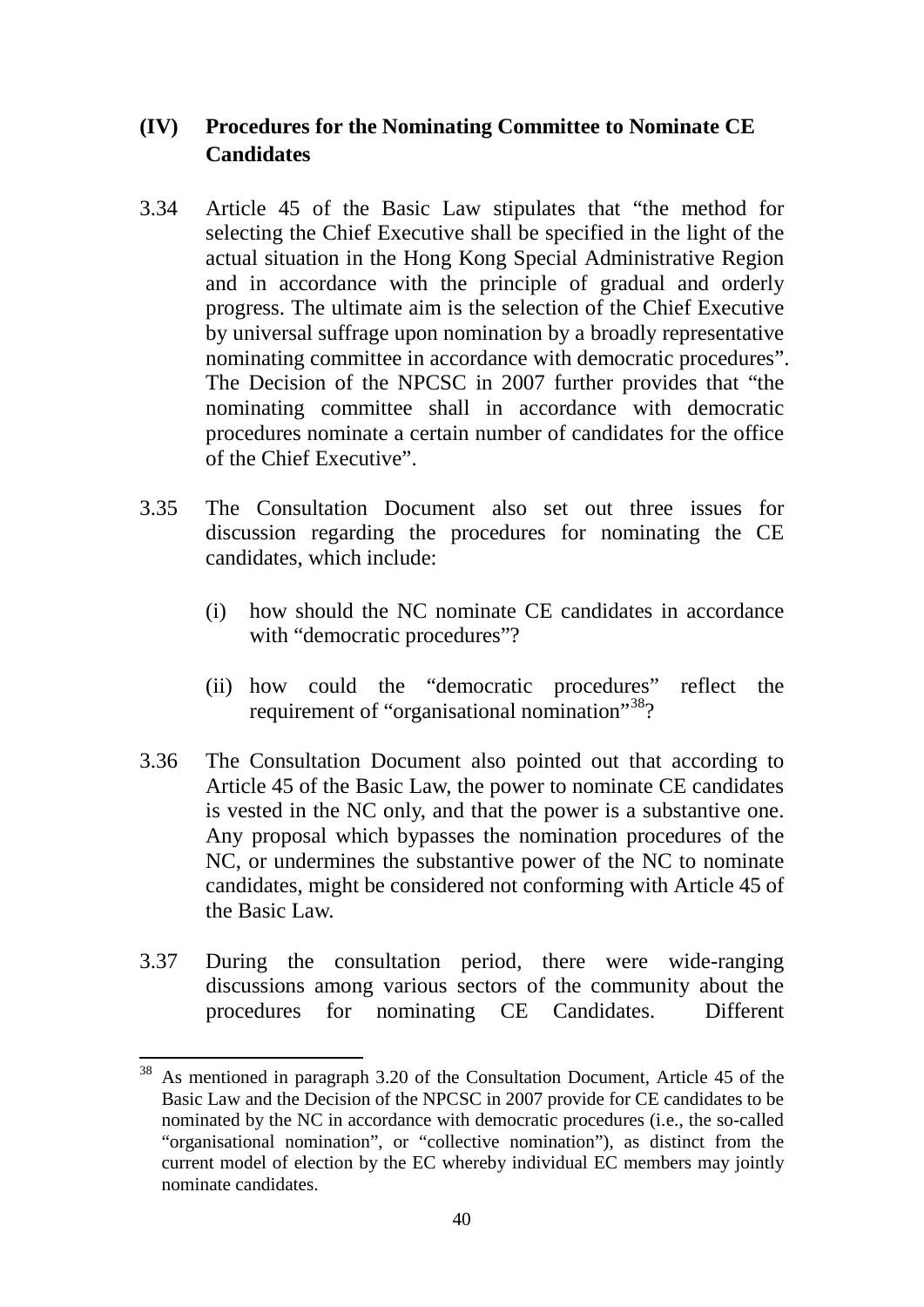organisations and individuals have put forth proposals and suggestions. Some of the proposals have also aroused controversy on whether some suggestions are consistent with the provisions of the Basic Law in respect of the substantive power of the NC to nominate candidates. On this issue, the Secretary for Justice published an article on 29 January 2014, seeking to provide to the community certain thoughts for reference.

#### LegCo Members

3.38 Different political parties or groups in and the Members of the LegCo who have made written submissions put forth a wide variety of views regarding the procedures for the NC to nominate CE candidates. There are more views which consider that Article 45 of the Basic Law has already provided clearly that the power to nominate CE candidates is vested in the NC only; and the NC has a substantive power which cannot be undermined or bypassed. However, there are also views which consider that apart from the NC, "civic nomination", "party nomination", etc. should also be accepted as other pathways to nominate CE candidates (e.g. the "three-track nomination"). Different parties and the Members of the LegCo have different views and suggestions regarding the "democratic procedures" the NC adopts to nominate CE candidates. Some suggest that the candidates should obtain support from at least a certain proportion of members of the NC to ensure that the CE candidates could meet the interests of different sectors of the community, obtain cross-sector support, and to reflect the "collective will" of the NC and the principle of "the majority rule". Meanwhile, there are also views which consider that support from only one-eighth of NC members should be adequate to become formal candidates. Besides, there are also quite a number of views suggesting that the nomination procedure be divided into two stages, for example, firstly, to come up with a number of persons contending for nomination through a particular threshold; and formal candidates to be elected from the persons so recommended by some form of election. On the other hand, considering that the actual number of candidates in the CE elections in the past was around two to three, there are more views suggesting that the number of candidates the NC should nominate should be set at two to three. However, there are also views suggesting that there should be no restrictions on the number of candidates. As to the actual nominating procedures and how to implement the "democratic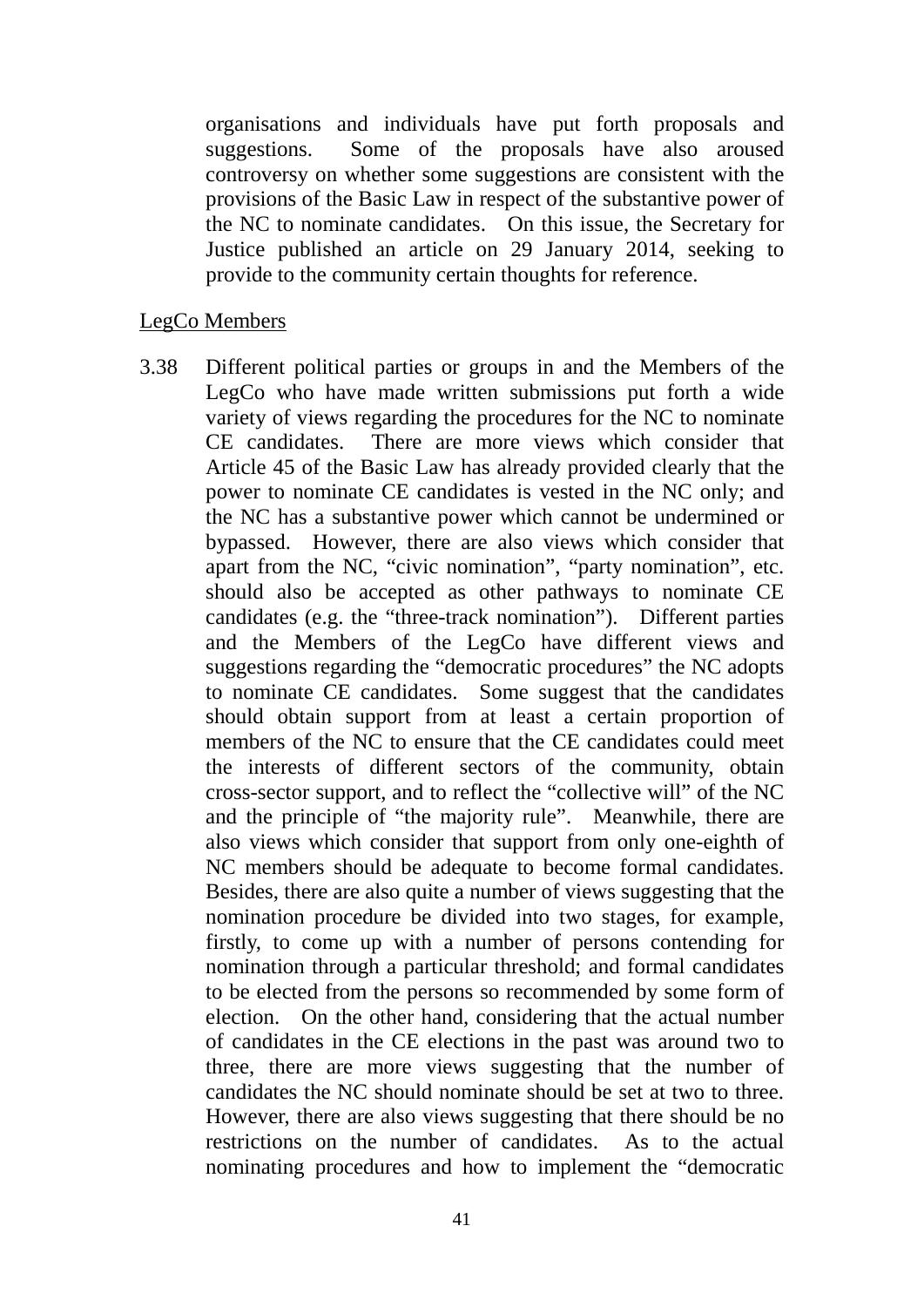procedures" of the NC in the above premise, views remain diverse.

- 3.39 Views of different political parties or groups in and the Members of the LegCo on procedures for the NC to nominate candidates are as follows:
	- (i) DAB considers that those who intend to run in the CE election must secure support from not less than one-tenth but not more than one-eighth of the NC members in order to be recommended as "potential candidates"; as regards the "democratic procedures" in nominating candidates, the NC, being an institution, should adopt a "majority support" approach to realise "the majority rule" principle and reflect the "collective will" of the NC. It suggests that each NC member can elect up to four "potential candidates". The top two to four "potential candidates" who obtain more than half of the valid votes will become the candidates. If less than two contenders obtain more than half of the valid votes, another round of voting will be conducted for those "potential candidates" who fail to secure support from over half of NC members until two to four candidates are returned.
	- (ii) BPA considers that aspirants who secure support from 100 or 120 NC members (i.e., requiring support from one-tenth of NC members at most) can become contenders for nomination; it would be appropriate to fix the number of CE candidates at two to four. This would not only reflect the substantive nomination power of the NC, but also provide adequate choices for electors, making the election a truly contested one, and at the same time avoid rendering the election procedures complicated and costly. Hon Abraham SHEK Lai-him has put forth a separate submission, suggesting that a person should secure support from not less than one-eighth of the 1 600 committee members (i.e., 200 members) in order to be qualified as a "potential candidate". Each committee member can vote for one to four "potential candidates". The top three persons who secure support from more than half of the NC members will become CE candidates. If less than two persons contending for nomination obtain majority support, the NC has to conduct another round of voting for the unsuccessful persons until two to three candidates are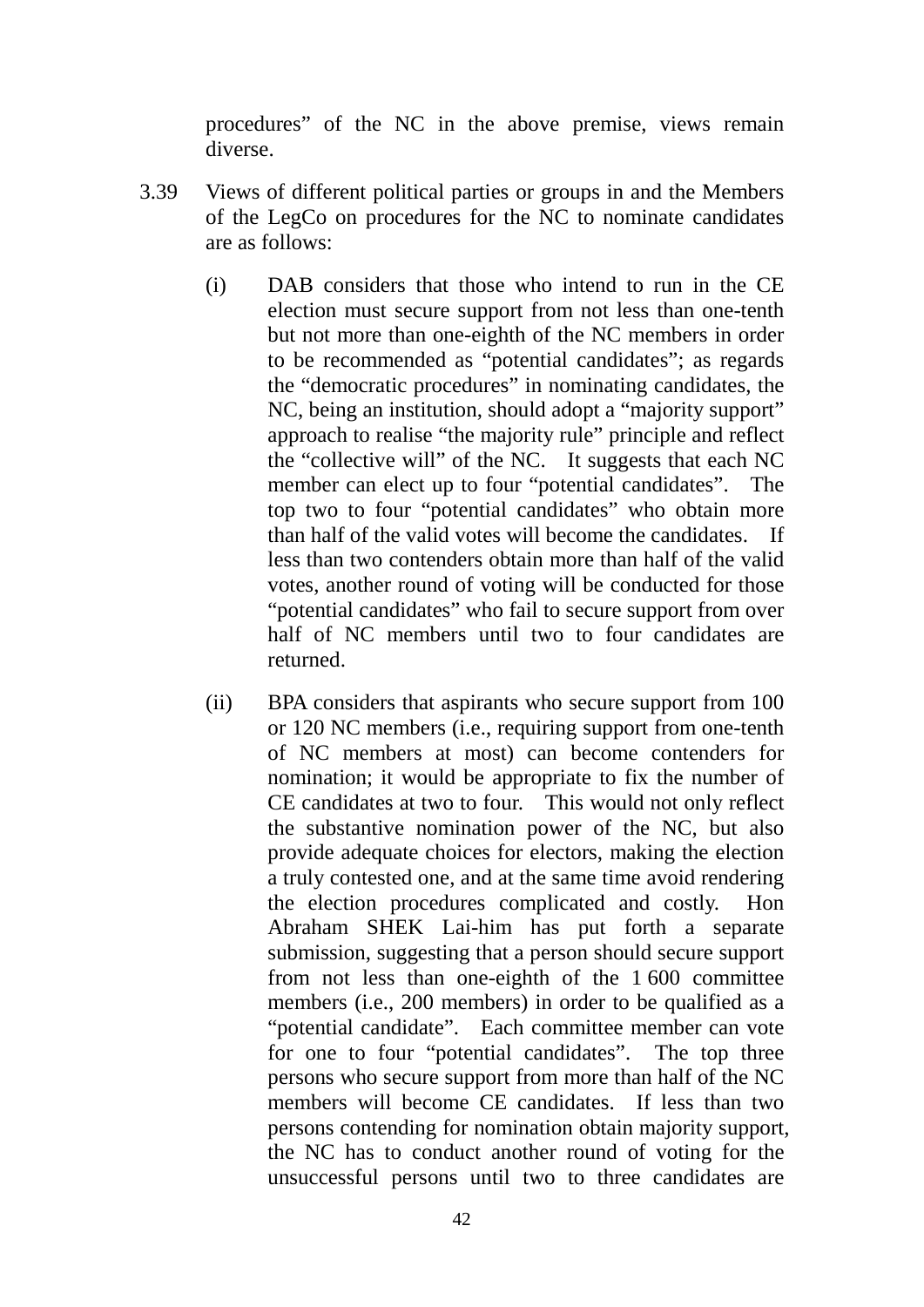returned. Hon Christopher CHEUNG Wah-fung has put forth a separate submission, advising that the financial services sector generally sees that CE candidates can be returned by adopting a two-stage approach. In the first stage, persons contending for nominations are only required to secure support from one-eighth of the NC members to be qualified as "potential candidates". The NC will then collectively decide on the nomination of up to three to four persons as CE candidates.

- (iii) DP considers that anyone who intends to stand for the CE election can seek nomination from political parties (political parties or groups which have received a total of 5% or more of all valid votes in Hong Kong in the 2016 LegCo election can nominate one candidate individually or jointly), the public (the threshold set at one-hundredth of all registered voters of Hong Kong) or the NC, and the candidacy should be endorsed by the NC. The NC's nomination threshold should be lowered as far as possible. Anyone securing nomination from no less than one-tenth but not more than one-eighth of all of the NC members, irrespective of which sectors they belong to, can become CE candidates.
- (iv) FTU considers that the NC should have substantive nomination power; the NC should make organisational nomination in accordance with democratic procedures. Persons contending for nomination should be recommended by NC members in their personal capacity and those who get support from 5% of the NC members can submit applications for nomination as candidates. All applications should be accompanied by the applicants' statement, pledging to uphold the Constitution of the People's Republic of China and the Basic Law, and swear allegiance to the HKSAR to provide a legal and political basis for the discharge of duties of the CE. In the nomination stage, each NC member will vote for the contenders for nomination by secret ballot and the number of votes that each member can cast must not exceed the maximum number of candidates; each candidate must secure support from more than half of the NC members and the number of candidates should be fixed at two to three.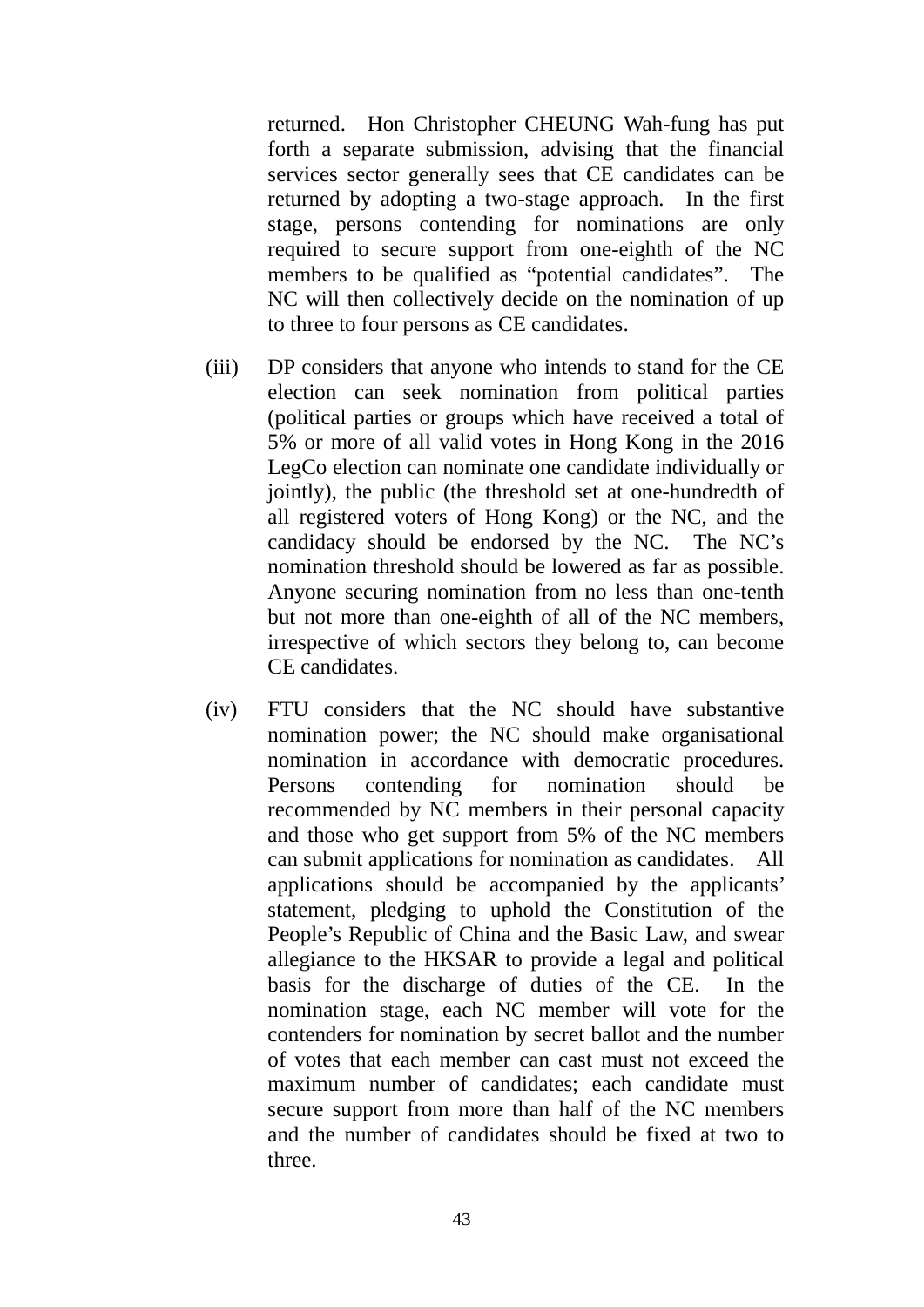- (v) CP considers that a person contending for nomination may become a candidate through civic nomination (obtain joint endorsement from one-hundredth of the registered voters); nomination by political parties (political parties or groups which have received a total of 5% or more of all valid votes in Hong Kong in the last LegCo election can nominate one candidate individually or jointly), or nomination by the NC. Candidates put forth via civic nomination and nomination by political parties must be endorsed by the NC. Hon Ronny TONG Ka-wah has put forth a separate submission in which he suggests that the nomination threshold be maintained at 150 members (about one-tenth of the NC members) while a nomination ceiling of 200 members be imposed, so that the number of persons contending for nomination for the CE election will be limited to seven to ten.
- (vi) LP considers that the CE nomination procedures may involve two stages. In the first stage, a person is only required to secure nomination from only one-eighth of the NC members (i.e., 200 members) to be qualified to enter the race; the number of nominations required will be capped at 300 to ensure that more candidates are allowed to join the race. In the second stage, not more than three candidates are allowed to stand for the election, the electoral arrangements can follow those for the existing EC subsector elections in which the "first-past-the-post system" is adopted; requirement should only be imposed on the maximum number of votes that the voters can cast but not the minimum number, i.e., each NC member can cast zero to up to three votes.
- (vii) The Labour Party considers that a three-track nomination mechanism, i.e., civic nomination (obtaining joint endorsement from 30 000 voters), nomination by political parties (political parties or political alliance groups which have received a total of more than 5% of any GC votes in the last LegCo election are entitled to nominate one eligible permanent resident as candidate), and nomination by the NC, should be adopted. It objects to adopting the "block vote system" under which a person contending for nomination is required to secure more than half of the total number of votes, or requiring the candidates to secure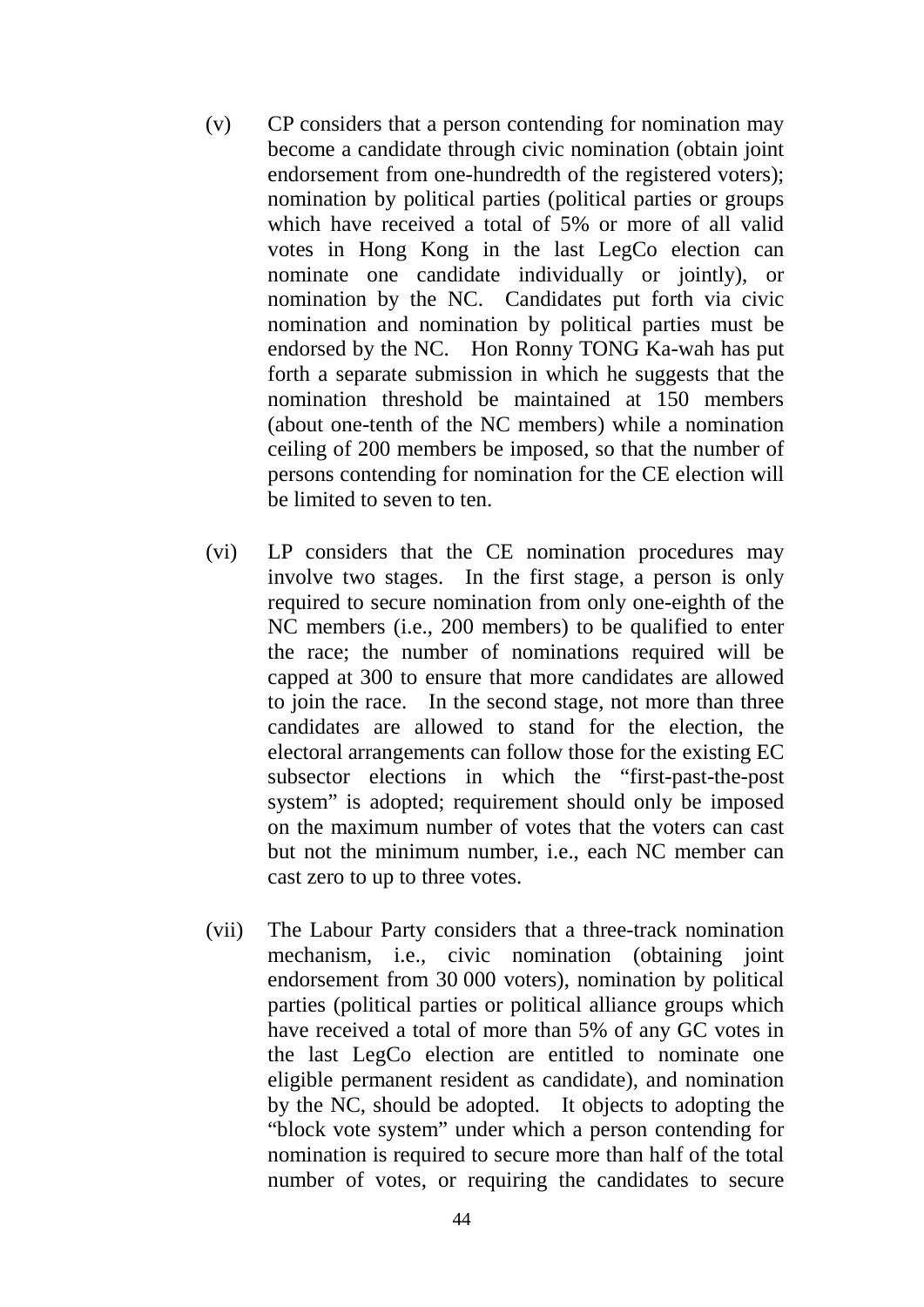nomination from a certain proportion of members in each sector, and opposes to capping the number of candidates.

- (viii) NPP considers that the NC should have absolute and substantive nomination power. Any person who satisfies the requirement in Article 44 of the Basic Law can seek nomination from the NC, and there should not be any other prerequisites. It suggests that the nomination procedures can comprise of two stages: in the first stage, any person who obtains support from one-eighth of the NC members may seek NC's recommendation as CE candidates. The recommendation should be made public and each NC member can only recommend one person; in the second stage, the NC will vote for candidates through "one person, one vote" by secret ballot, and the number of candidates is proposed to be three to four.
- (ix) The People Power suggests that the NC must endorse one as a CE candidate if he/she satisfies the basic criteria as provided in Article 44 of the Basic Law, and within a nomination period of not less than four weeks obtained joint endorsement from one-hundredth of the registered GC voters (approximately 35 000 voters) or joint endorsement from 5% of the incumbent elected LegCo Members, or joint endorsement from 5% of the incumbent elected DC members.
- (x) The PC proposes that any one-tenth of the NC members can put forth a "potential candidate" for the CE election; any one-eighth of the NC members can be said to be the "collective will" of the NC and can nominate a CE candidate.
- (xi) NWSC suggests that nomination of CE candidates can be made via three approaches, namely civic nomination (with a threshold of joint endorsement from not more than one-hundredth of the eligible voters in Hong Kong), nomination by political parties (political parties or groups which have received a total of more than 5% of any GC votes in the last LegCo election can nominate one person contending for nomination individually or jointly) and nomination by the NC (with support from not less than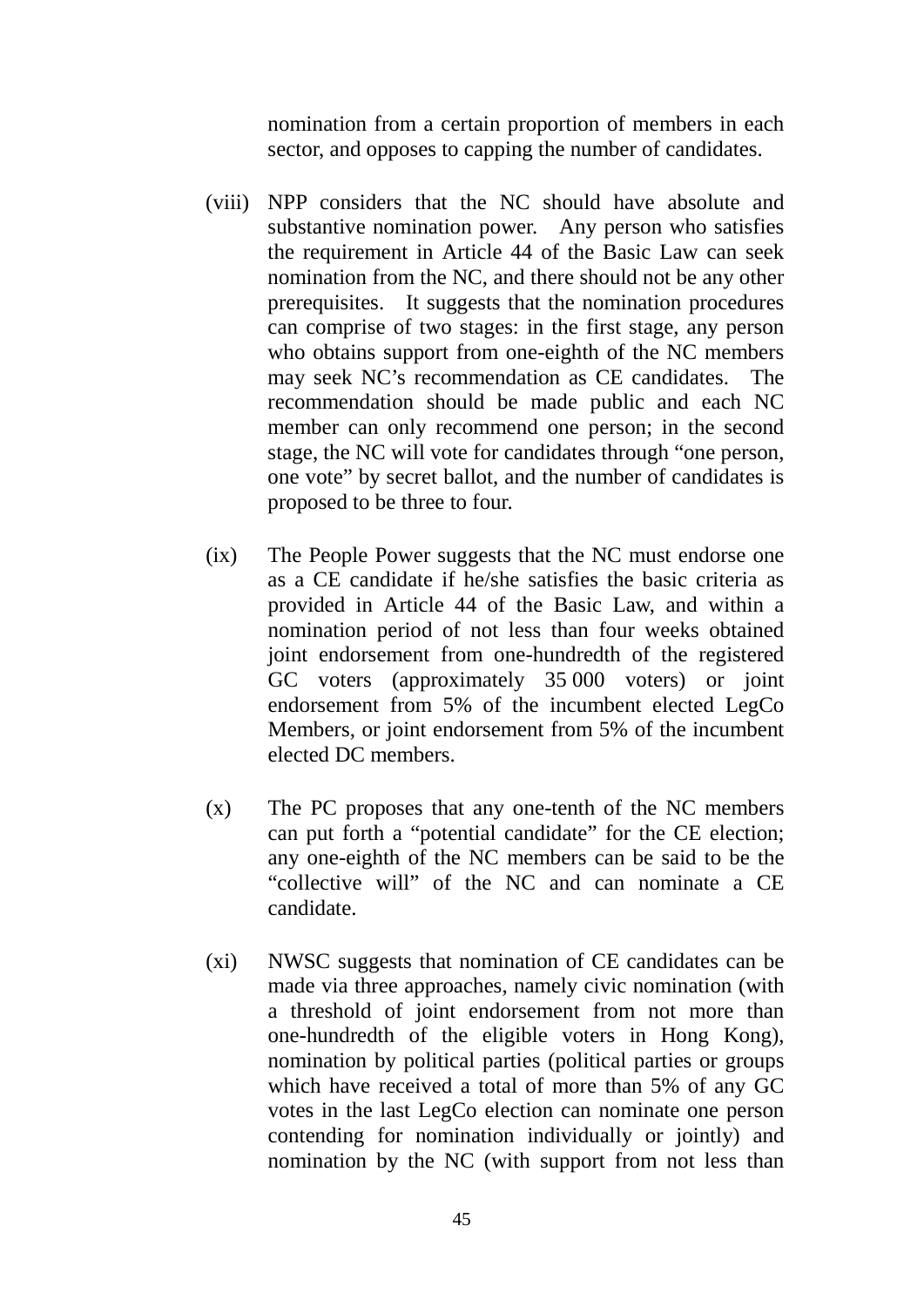one-tenth of the NC members). NC must endorse persons contending for nomination returned via civic nomination and political party.

- (xii) LSD suggests adopting the methods of civic nomination (with the threshold of not more than 1.5% of all voters in Hong Kong and a nomination period not less than two months), political party nomination (political parties or joint lists which have received a total of 5% or more of all votes in GC direct elections in the last LegCo election), or nomination by elected members (joint endorsement from about four LegCo Members or about 25 DC members) for nomination of CE candidates.
- (xiii) The Neo Democrats considers that civic nomination should be adopted.
- (xiv) NCF suggests setting the nomination threshold at one-tenth of the NC members (i.e., 150 members), each NC member can only nominate one person. It also suggests capping the number of nominations for each person contending for nomination (say should not be more than 200 members) to avoid any such persons solely obtaining too many nominations. The NC should conduct a vote of confidence in respect of each eligible person and those who obtain a certain number of votes can automatically be qualified as CE candidates. The threshold for votes of confidence should conform to the principle and logic of "democratic procedures". There can be a cap on the number of candidates for the sake of focus but there should also be a reasonable degree of competition. In addition, NCF suggests requesting each person contending for nomination to swear allegiance beforehand to uphold the Constitution of the People's Republic of China and the Basic Law.
- (xv) FLU considers that CE candidates should be put forth by the NC through organisation nomination, and suggests fixing the number of candidates at three to four.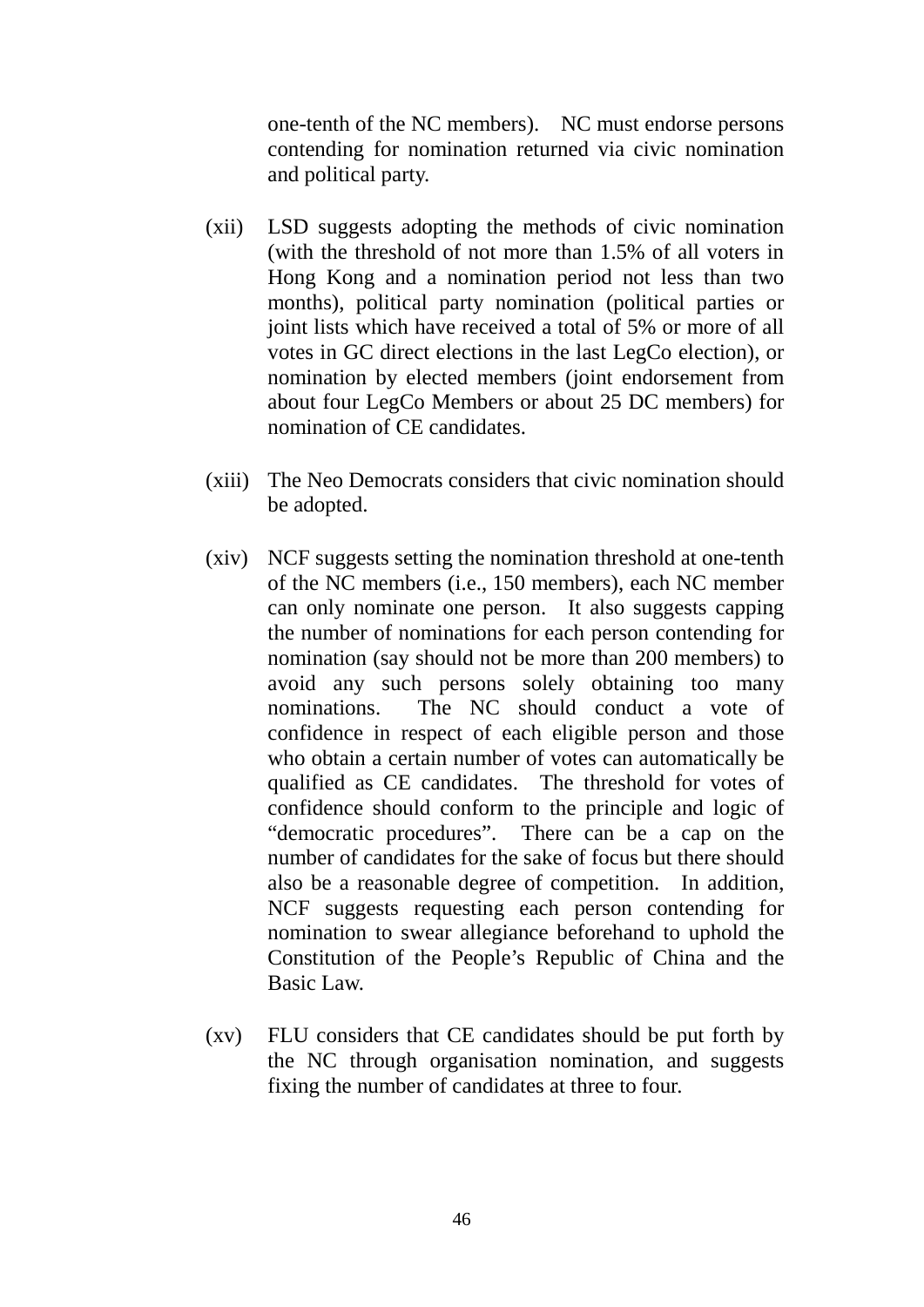- (xvi) Dr Hon LAM Tai-fai suggests that the incumbent CE and the five LegCo Members returned from DC (Second) Functional Constituency can become ex-officio "potential candidates" while those persons who obtain support from one-eighth of the NC members can become "potential candidates". The NC members may then vote for zero to three candidates from among the "potential candidates" and the top two to three persons who have obtained more than half of the votes will become formal CE candidates.
- (xvii) Dr Hon LEUNG Ka-lau considers that the "block vote system" is impracticable and the "one person, one vote" system is the only viable option; currently under the Basic Law, up to eight candidates are allowed to stand for the CE election, and according to the principle of "gradual and orderly progress", the threshold can be further relaxed. "Organisational nomination", "collective will" etc. are open to wide interpretations and may not necessarily require "more than half" of the NC members.
- (xviii) Hon Paul TSE Wai-chun suggests introducing a two-stage procedure for nominating the CE candidates, namely the "entry stage" and the "exit stage". For the "entry stage", the nomination threshold is to be set at one-tenth of the NC members, i.e., the 190 committee members can each nominate only one person contending for nomination, and the upper limit on the number of nomination is to be set at 380. A maximum of ten persons can be nominated. As for the "exit stage", each NC member can only vote for one person by secret ballot. Those persons contending for nomination (tentatively fixed at three to four) who have received the greatest number of votes can stand for election by universal suffrage.
- (xix) Hon NG Leung-sing suggests following the method adopted by the present EC by which a person is required to obtain support from one-eighth of the NC members in order to get nominated and then all NC members will each cast three votes, and the first three ranking persons will become the CE candidates.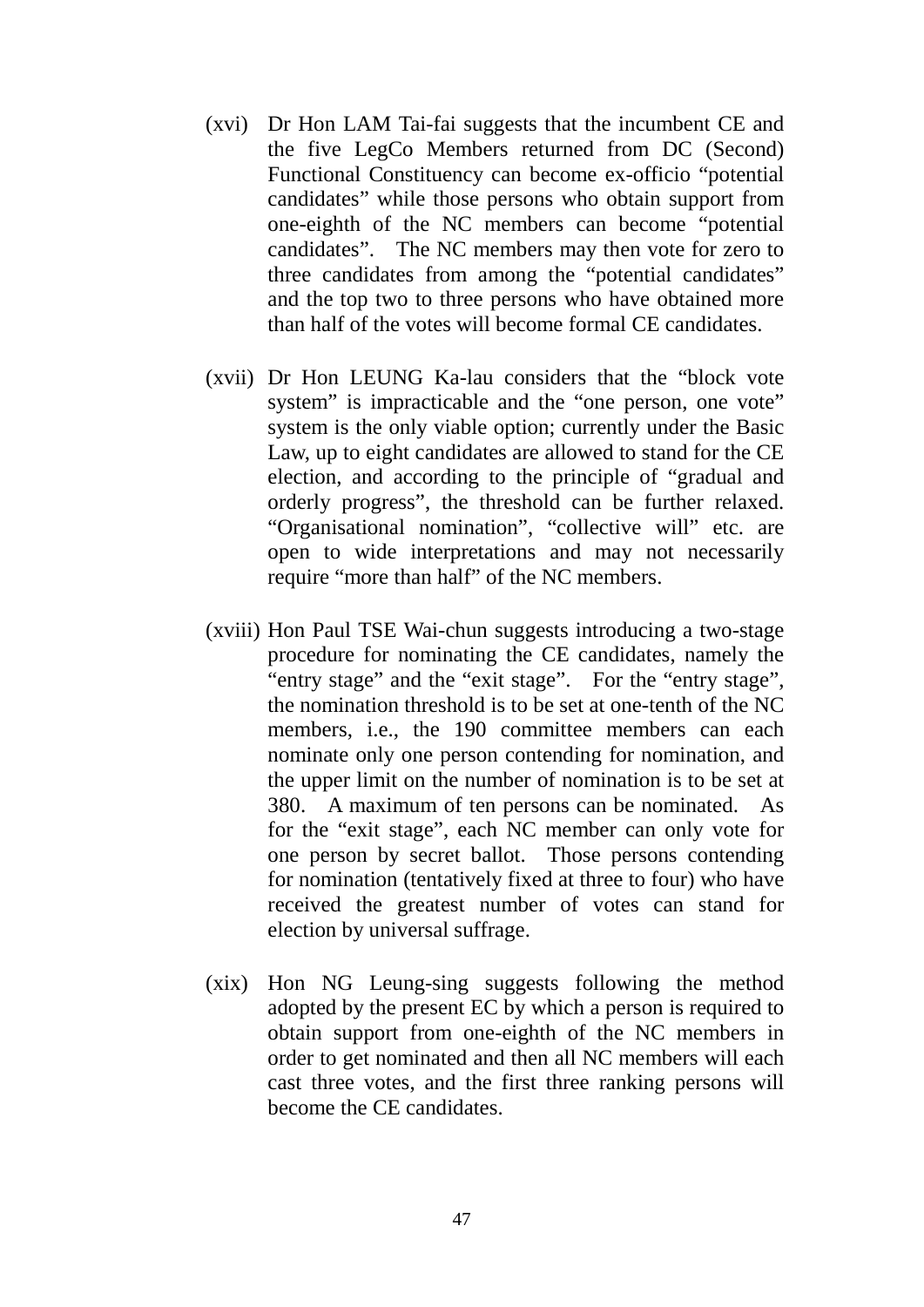- (xx) Hon YIU Si-wing suggests that those who receive nomination from one-eighth of the NC members can be recommended as contenders for nomination, and each NC member may choose one to four such persons whom they favoured. The top two to four persons contending for nomination who have obtained more than half of the votes will become CE candidates. If less than two persons contending for nomination obtain more than half of the valid votes, a fresh round of voting will be conducted for the first three ranking persons who fail to secure support from more than half of the members. The NC members may select up to three persons until two to four CE candidates are returned.
- (xxi) Hon Tony TSE Wai-chuen considers that in order to realise collective nomination of the NC and democratic procedures, persons contending for nomination have to obtain more than half of the valid votes from the NC to become CE candidates. In the light of experience of previous CE elections, it will be more appropriate to cap the number of CE candidates to be nominated by the NC to three; the NC members may nominate up to three persons and among them, those who obtain more than half of the valid nominations may become CE candidates.

Organisations from various sectors, and groups and individuals the Task Force met during the consultation period

3.40 Among organisations from various sectors, and groups and individuals the Task Force met during the consultation period, there are a number of different views regarding the procedures for nominating CE candidates. There are more views which consider that it is clear from Article 45 of the Basic Law that the power to nominate CE candidates is vested in the NC only. The power is substantive and cannot be undermined or bypassed. There are views proposing "civic nomination", "party nomination", etc.,  $39$  while some consider these suggestions

<span id="page-50-0"></span><sup>39</sup> For example, the Alliance for True Democracy, the Hong Kong Confederation of Trade Unions, the Scholarism and the Hong Kong Federation of Students submitted relevant views; for details, please refer to Appendix II. 1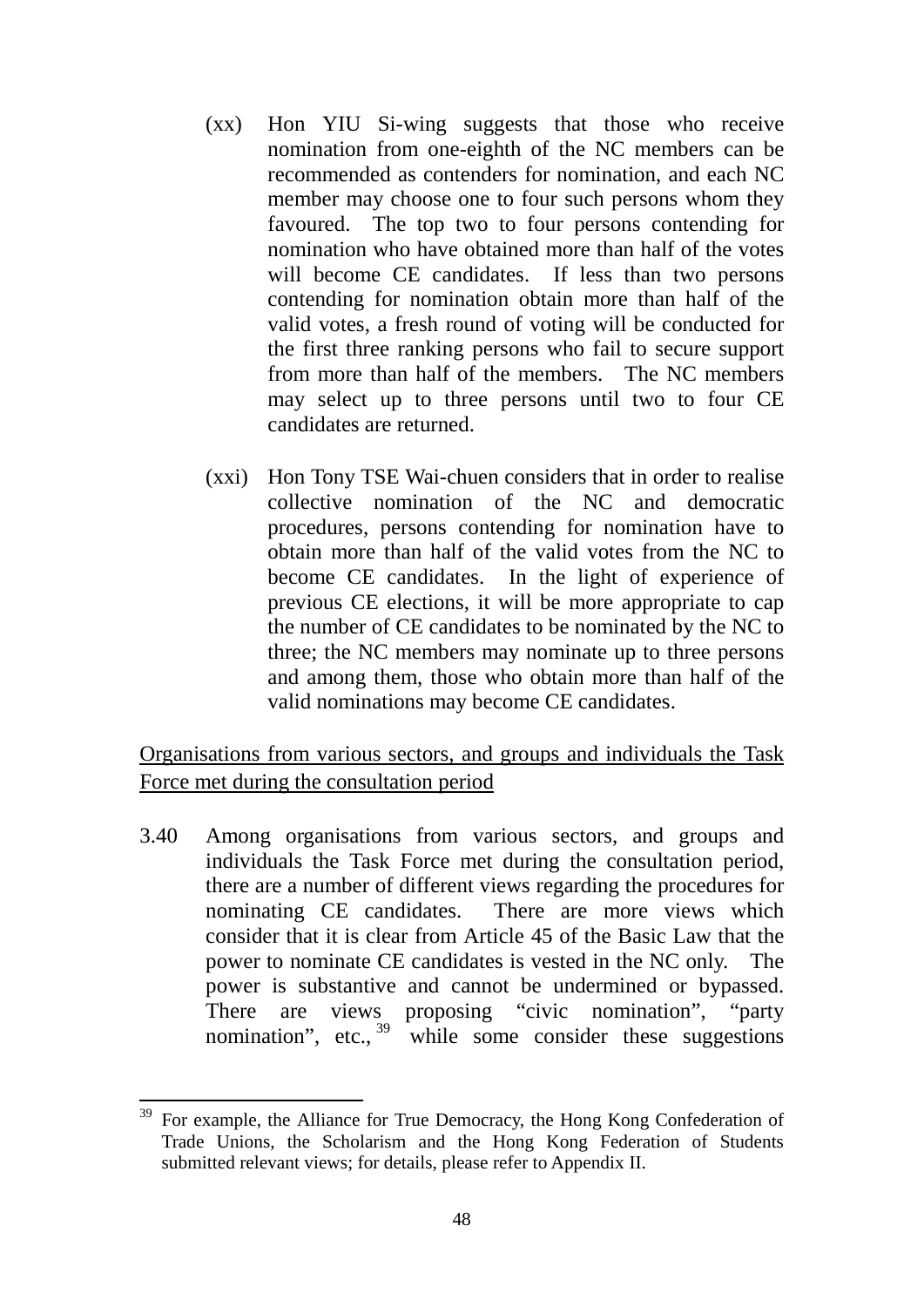unlikely to comply with the Basic  $Law<sup>40</sup>$ . On the other hand, there are views suggesting that "civic recommendation" may be introduced as part of the nominating procedure $41$ .

3.41 As regards how the NC should nominate CE candidates in accordance with "democratic procedures", there are different views. Some consider that the nominating procedures may be divided into two stages: in the first stage, the persons contending for nomination shall be recommended by a certain number of NC members; and in the second stage, the NC shall select a number of candidates amongst the persons so recommended through some democratic procedures<sup>42</sup>. There are views that the NC should go through some kind of voting procedure to select CE candidates $43$ ; some consider that a person contending for nomination has to obtain support from at least a certain proportion of NC members in order to formally become a candidate, so as to demonstrate that such a person has cross-sector support in the NC. Among these views, some consider that persons contending for nomination have to obtain support from more than half of the members of the NC<sup>[44](#page-51-4)</sup>. Some however consider that the nomination threshold should remain at one-eighth of the membership, like the existing

<span id="page-51-0"></span><sup>40</sup> For example, the Hong Kong Bar Association considers that the Basic Law does not envisage nomination otherwise than by the nominating committee; the explicit language rules out a nominating committee consisting of the whole of the electorate or each and every registered voter. The Law Society of Hong Kong holds similar views; for details, please refer to Appendix II. -

<span id="page-51-1"></span> $41$  For example, the Hong Kong Bar Association, the "Scholar Proposal" proposed by 18 academics, the Hong Kong 2020, the Society for Community Organization and Dr Ray YEP Kin-man hold similar views; for details, please refer to Appendix II.

<span id="page-51-2"></span> $42$  For example, the Heung Yee Kuk New Territories, the Chinese Academic Link, the "G-13 Proposal" proposed by 13 academics, the Hong Kong Professionals and Senior Executives Association, the Business and Professionals Federation of Hong Kong, the Hong Kong Council of Social Service, etc. submitted relevant views; for details, please refer to Appendix II.

<span id="page-51-3"></span><sup>43</sup> For example, the "Scholar Proposal" proposed by 18 academics, Savantas, the Hong Kong Federation of Education Workers, etc. submitted relevant views; for details, please refer to Appendix II.

<span id="page-51-4"></span><sup>44</sup> For example, the Kowloon Federation of Societies, the Business and Professionals Federation of Hong Kong and the Small and Medium Law Firms Association of Hong Kong submitted relevant views; for details, please refer to Appendix II.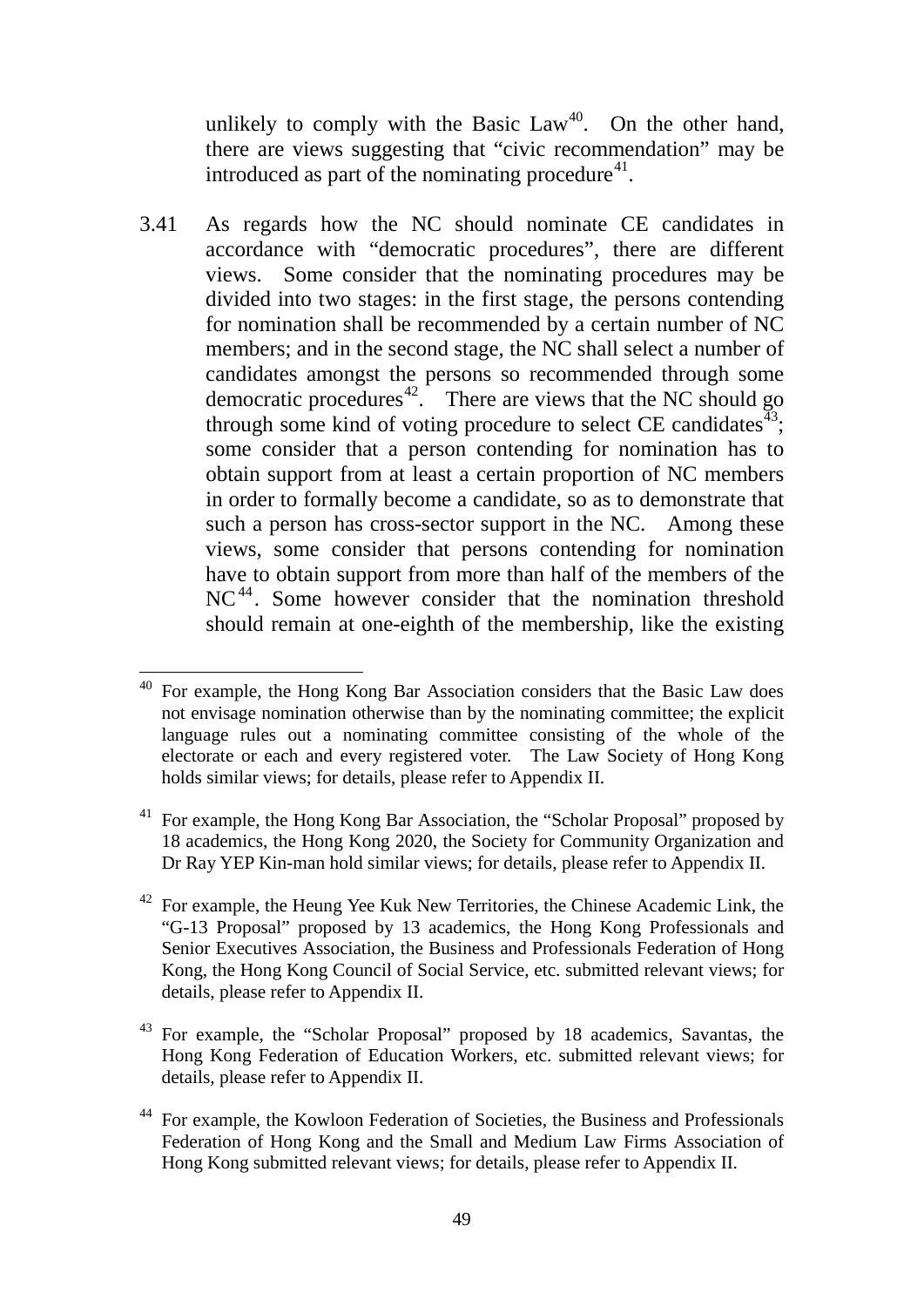EC<sup>[45](#page-52-0)</sup>. There are also individual organisations and people suggesting other proposals on nomination thresholds and nominating procedures $46,47$  $46,47$ , as well as other views related to the nominating procedures $48$ .

3.42 Regarding the number of candidates for the CE election, among organisations from various sectors, and groups and individuals the Task Force met during the consultation period, there are two major views. One of the views is that there is a need to ensure the solemnity of the election and allow voters to have sufficient understanding of the candidates' manifestoes and missions, and hence it is necessary to fix the number of candidates, and suggest to set the number of candidates at two to three, or other numbers<sup>[49](#page-52-4)</sup>; while the other view is that there is no need to restrict the number of candidates.[50.](#page-52-5)

<span id="page-52-0"></span><sup>&</sup>lt;sup>45</sup> For example, the "Scholar Proposal" proposed by 18 academics, the Hong Kong Council of Social Service, etc. submitted relevant views; for details, please refer to Appendix II. .

<span id="page-52-1"></span><sup>46</sup> For example, the Hong Kong 2020, the Federation of Hong Kong Industries propose the nomination threshold to be one-tenth of the membership of the NC; for details, please refer to Appendix II.

<span id="page-52-2"></span><sup>&</sup>lt;sup>47</sup> For example, Mr Anthony WU Ting-yuk suggested that if 30% of the membership of the NC put forth an objection against a certain candidate for running the election, and was passed by 60% of the members, that candidate had to withdraw; for details, please refer to Appendix II.

<span id="page-52-3"></span><sup>48</sup> For example, the Hong Kong Bar Association considers that the NC's deliberation and decision-making should be public and open, and there should not be any secret balloting in the NC's decision-making. Besides, the Hong Kong Bar Association also put forth views relating to the nomination threshold and the free choice of voters, etc.; for details, please refer to Appendix II.

<span id="page-52-4"></span><sup>&</sup>lt;sup>49</sup> For example, the Chinese Academic Link proposes to set the number of candidates at no more than four to avoid too many candidates distracting the public's attention and lower the quality of the election; the Hong Kong Federation of Education Workers considers the number of candidates should be set to two to three and in any case not exceeding four; the Kowloon Federation of Associations, the Federation of Hong Kong Industries, etc., suggest the number of candidates to be two to four; the Basic Law Institute, the Business and Professionals Federation of Hong Kong, the Hong Kong Professionals and Senior Executives Association, and the Hong Kong Chinese Importers' and Exporters' Association consider that the number of candidates should be no more than three; for details, please refer to Appendix II.

<span id="page-52-5"></span><sup>50</sup> For example, the Hong Kong 2020, the Hong Kong Bar Association, etc. submitted relevant views; for details, please refer to Appendix II.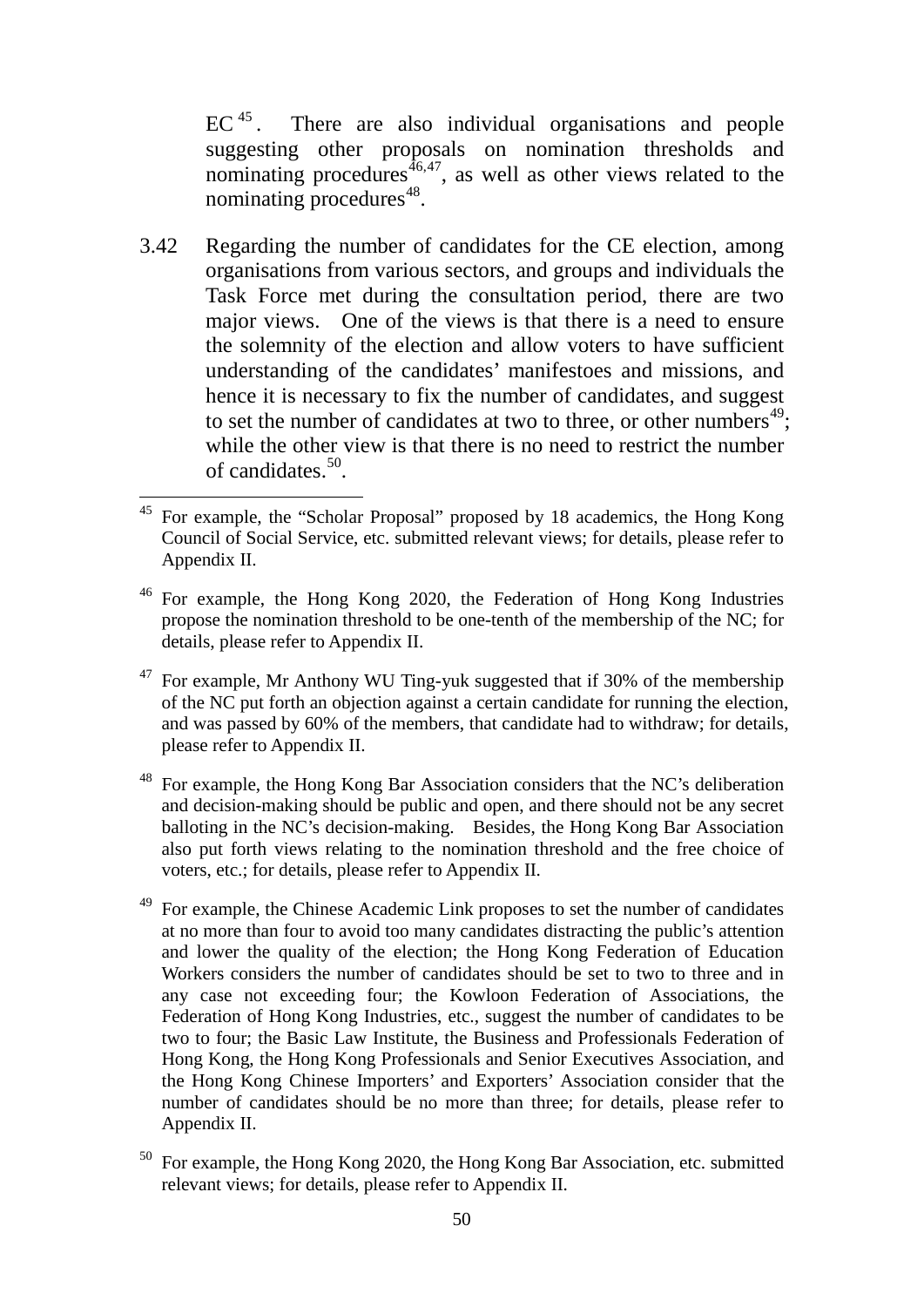Written submissions put forth by individual groups and members of the public

- 3.43 Among about 124 700 written submissions collected during the consultation period, the mainstream view is that CE candidates should be nominated by the NC. There are some views which consider that "civic nomination" and "party nomination" should be adopted, or introducing the procedure of "civic recommendation" in nominating CE candidates.
- 3.44 Regarding the "democratic procedures" to nominate CE candidates, there are quite a number of views which consider that a person contending for nomination has to obtain support from at least a certain proportion of members of the NC in order to become a candidate, so as to demonstrate that such a person has cross-sector support in the NC; among these views, some consider that persons contending for nomination have to obtain support from more than half of the members of the NC to reflect the democratic principle of "the majority rule", and meet the requirement of the NC to nominate as an organisation; there are also individual views suggesting other proposals on nomination thresholds, as well as other views related to the nominating procedures.
- 3.45 As to the number of CE candidates, there are some views that the number of CE candidates should be between two and three. There are also views that the number of CE candidates can be set at other numbers or no restriction should be imposed on the number.

## Relevant opinion polls

3.46 Opinion polls conducted during the consultation period found that the community has different kinds of views on the nominating procedures of the NC. As to the number of CE candidates, different opinion polls found that quite a number of respondents agreed that the number of CE candidates should be between three and five.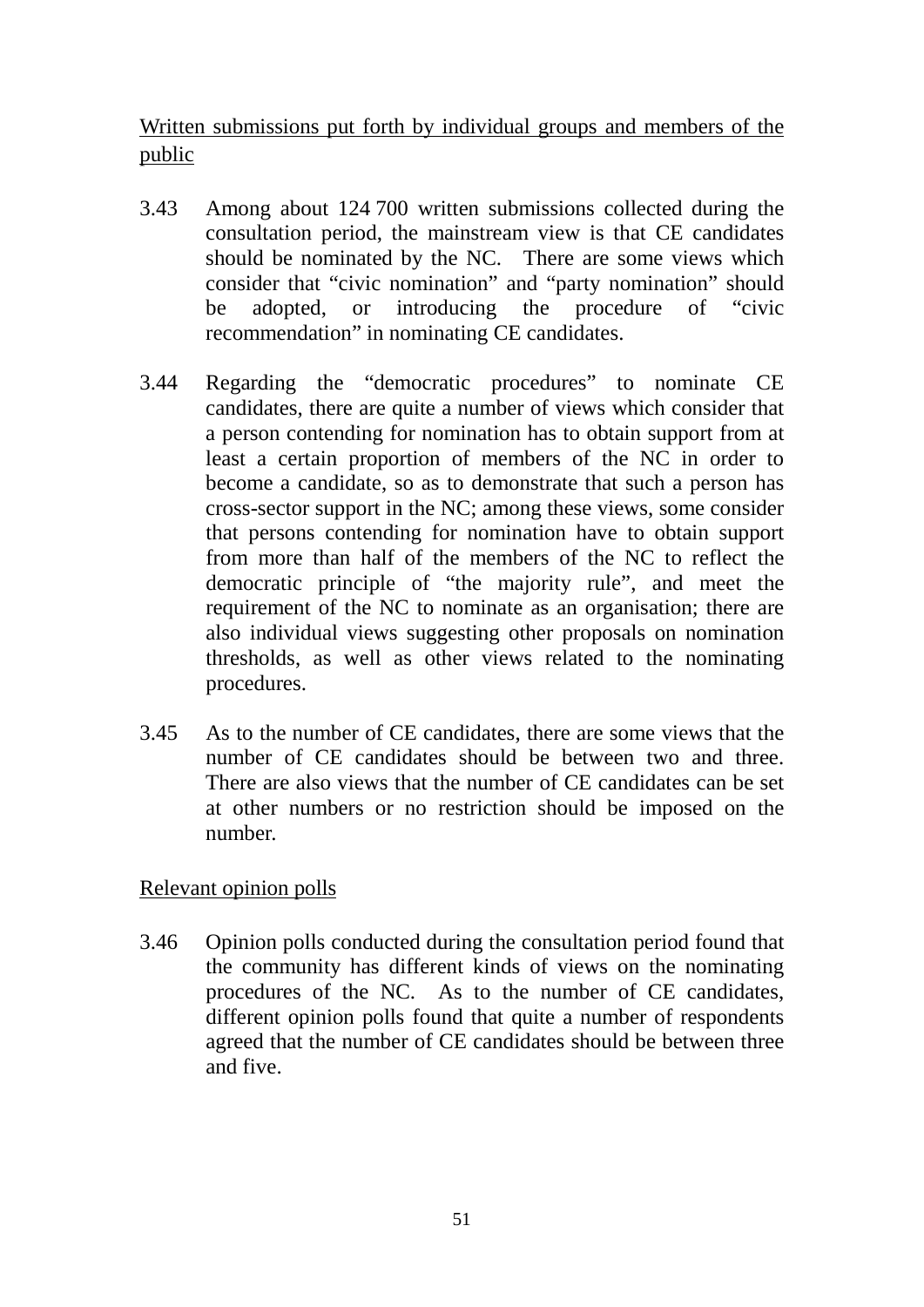- 3.47 Among the opinion polls conducted during the consultation period, the polls conducted respectively by the  $HKRA^{51}$  $HKRA^{51}$  $HKRA^{51}$ , the  $HKUPOP^{52}$  $HKUPOP^{52}$  $HKUPOP^{52}$ and the HKPORC $^{53}$  $^{53}$  $^{53}$  found that the community has different kinds of views on the nominating procedures of the NC.
- 3.48 Regarding the number of CE candidates, different opinion polls found different results. The opinion poll conducted by  $HKPORC<sup>54</sup>$  $HKPORC<sup>54</sup>$  $HKPORC<sup>54</sup>$  shows that there are more respondents agreeing that

- (a) about 50% of the respondents agree that the universal suffrage for the CE election should be in accordance with the provisions of the Basic Law, that the CE candidates should be nominated by the NC;
- (b) about 31% disagree;
- (c) about 19% has no strong view/have no comment.
- <span id="page-54-1"></span><sup>52</sup> The Alliance for True Democracy commissioned the HKUPOP to conduct an opinion poll between 23 and 29 January 2014. According to the poll:
	- (a) around 27% of the respondents agree that the CE should be nominated through "organisational nomination", i.e., by the NC with "collective will";
	- (b) around 22% consider "half-half";
	- (c) around 36% do not agree;
	- (d) around 15% do not know/hard to say.

Besides,

- (a) around 50% of the respondents agree that after the "civic nomination" process, the NC must endorse the nominations; around 18% do not agree;
- (b) around 37% of the respondents agree that after the "party nomination" process, the NC must endorse the nominations; around 25% do not agree;

for details, please refer to Appendix IV.

Separately, the Alliance for True Democracy also commissioned the HKUPOP to conduct an opinion poll between 14 and 17 April 2014 on the proposal put forth by the Alliance for True Democracy; for details, please refer to Appendix IV.

- <span id="page-54-2"></span><sup>53</sup> DAB commissioned the HKPORC to conduct two rounds of opinion polls from 19 to 20 February and from 23 to 24 February 2014, as well as from 23 to 26 March 2014 respectively. According to the two polls:
	- (a) about 58% and 56% of the respondents agree that CE candidates should obtain more than half of the members of the NC to become official CE candidates;
	- (b) about 29% and 33% do not agree;
	- (c) about 13% and 11% do not know/are undecided/have no comments.
- <span id="page-54-3"></span><sup>54</sup> DAB commissioned the HKPORC to conduct an opinion poll between 19 and 20 February and between 23 and 24 February 2014. According to the poll:
	- (a) about 27% of the respondents consider it most appropriate for the number of CE candidates to be 3 to 4;
	- (b) about 14% consider it most appropriate to be 2 to 3;

<span id="page-54-0"></span><sup>51</sup> According to the poll conducted by the HKRA between 27 February and 4 March 2014: 51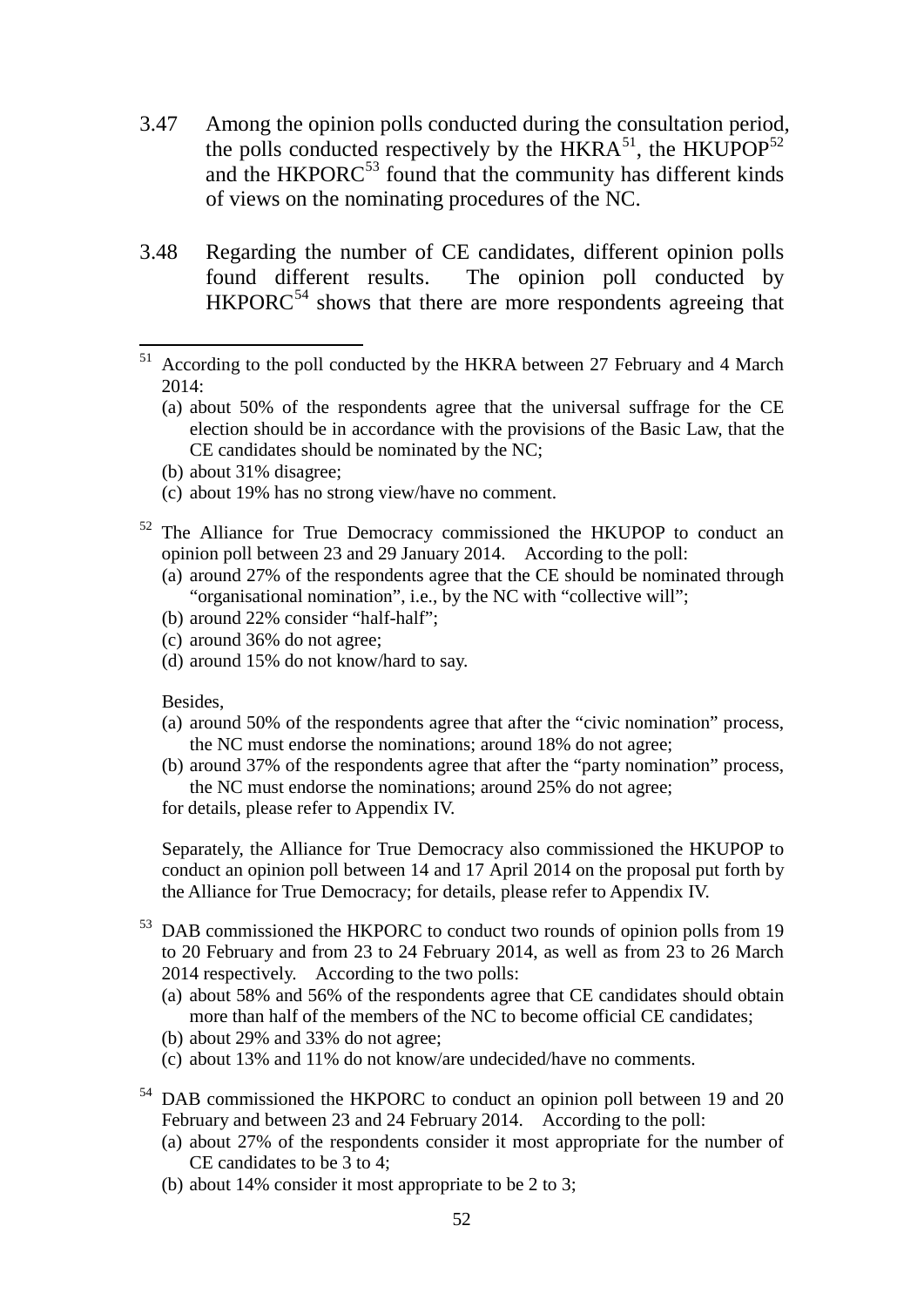the number of CE candidates should be between three and five; the opinion poll conducted by  $HKCPPCC<sup>55</sup>$  $HKCPPCC<sup>55</sup>$  $HKCPPCC<sup>55</sup>$  found that there are more respondents who consider that the number of CE candidates should be more than five, while a number of them consider that it should be three. The opinion poll conducted by  $HKUPOP<sup>56</sup>$  $HKUPOP<sup>56</sup>$  $HKUPOP<sup>56</sup>$ found that some respondents consider that there should be no restrictions on the number of candidates, while some hold opposite views.

## **(V) Voting Arrangements for Electing the CE by Universal Suffrage**

- 3.49 At present, under the Basic Law, the CE is elected by an EC composed of 1 200 members. Under the Chief Executive Election Ordinance (Cap. 569) ("CEEO"):
	- (i) where there is only one candidate, election is still required to be held. The candidate has to obtain more than 600 support votes to be elected as the CE;

(d) about 14% consider it most appropriate to be above 7.

Besides, DAB commissioned the HKPORC to conduct an opinion poll between 23 and 26 March 2014. According to the poll:

- (a) about 28% of the respondents consider it most appropriate for the number of CE candidates to be 3;
- (b) about 26% consider it most appropriate to be 5;
- (c) about 18% consider it most appropriate to be 4.
- <span id="page-55-0"></span><sup>55</sup> According to the poll conducted by the HKCPPCC between 20 February and 1 March 2014:
	- (a) about 48% of the respondents consider it reasonable for the number of CE candidates to be above 5;
	- (b) about 11% consider it reasonable to be 4;
	- (c) about 21% consider it reasonable to be 3;
	- (d) about 11% consider it reasonable to be 2;
	- (e) about 10% consider it reasonable to be 1.
- <span id="page-55-1"></span><sup>56</sup> The Alliance for True Democracy commissioned the HKUPOP to conduct an opinion poll between 23 and 29 January 2014. According to the poll:
	- (a) around 40% of the respondents agree with the suggestion of "no restriction at all to be imposed on the number of CE candidates";
	- (b) around 33% do not agree;

-

- (c) around 20% consider "half-half";
- (d) around 7% do not know/hard to say.

<sup>(</sup>c) about 19% consider it most appropriate to be 4 to 5;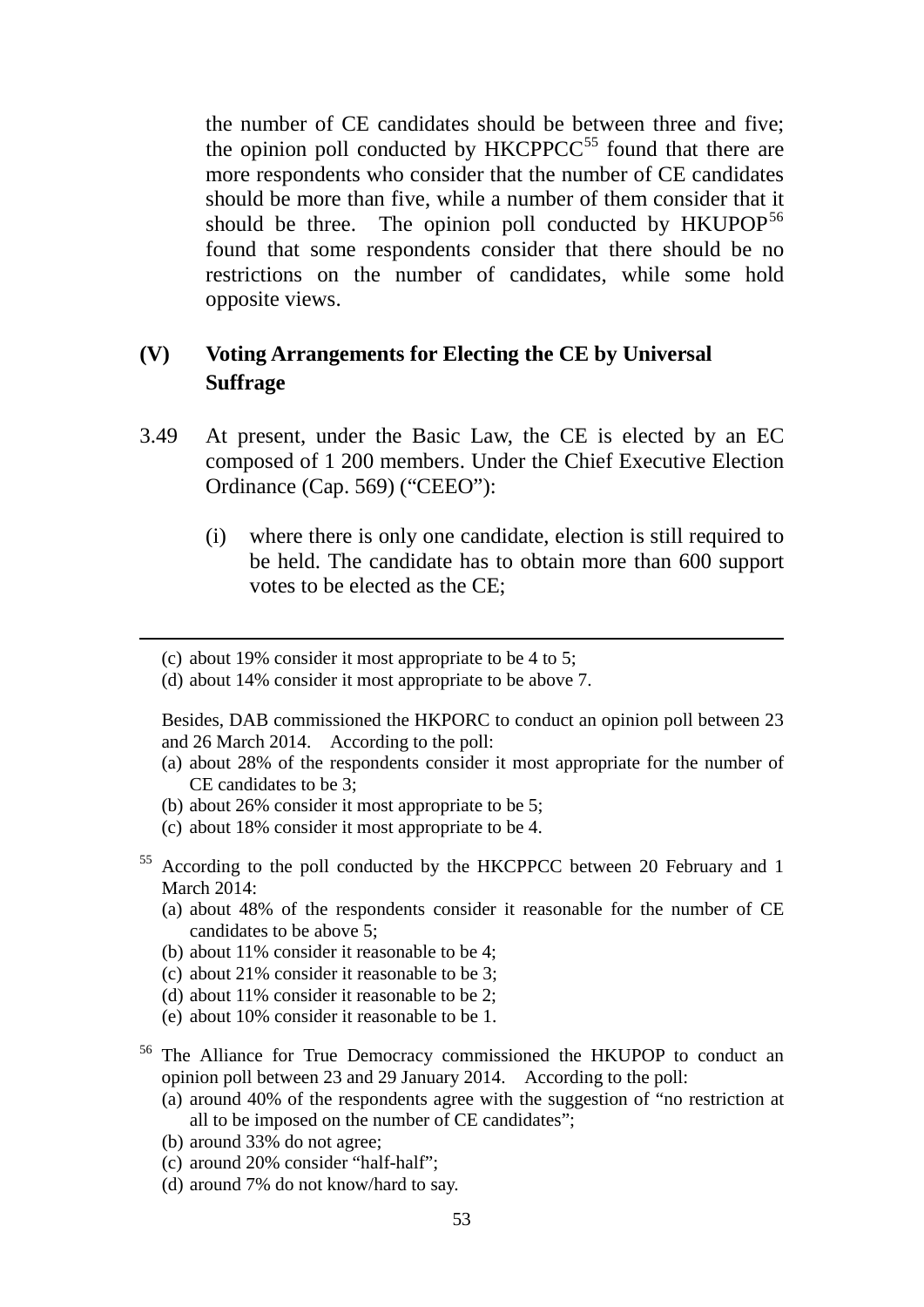- (ii) if it is a contested election (with two or more validly nominated candidates), a candidate must obtain more than 600 valid votes to be elected as the CE; and
- (iii) if it is a contested election, and in case no candidate is returned after the first round of polling, only the two candidates obtaining the highest number of votes can enter into the second round polling. Other candidates will be eliminated. If at the end of the second round of polling no candidate obtains more than 600 votes, the election would be terminated.
- 3.50 If the CE Election in 2017 is in the form of universal suffrage, the electorate base would be expanded to all eligible voters in Hong Kong. The Consultation Document therefore set out four key issues for discussion as follows:
	- (i) should only one round of election be held (for example, the candidate with the highest number of votes is to be elected, without having to obtain more than half of the total number of valid votes)?
	- (ii) should we require a candidate to obtain more than half of the total number of valid votes in order to be elected (for example, if no candidate could obtain more than half of the total number of valid votes in the first round election, two candidates with the highest number of votes would proceed to the second round election, and the candidate with the highest number of votes in the second round would be elected)?
	- (iii) should other voting methods be considered?
	- (iv) should an election be required to be held if there is only one candidate?

#### LegCo Members

3.51 Among different political parties or groups in and the Members of the LegCo who have submitted written submissions, there are quite a number of views suggesting to adopt a two-round voting system, i.e., to require a candidate to obtain more than half of the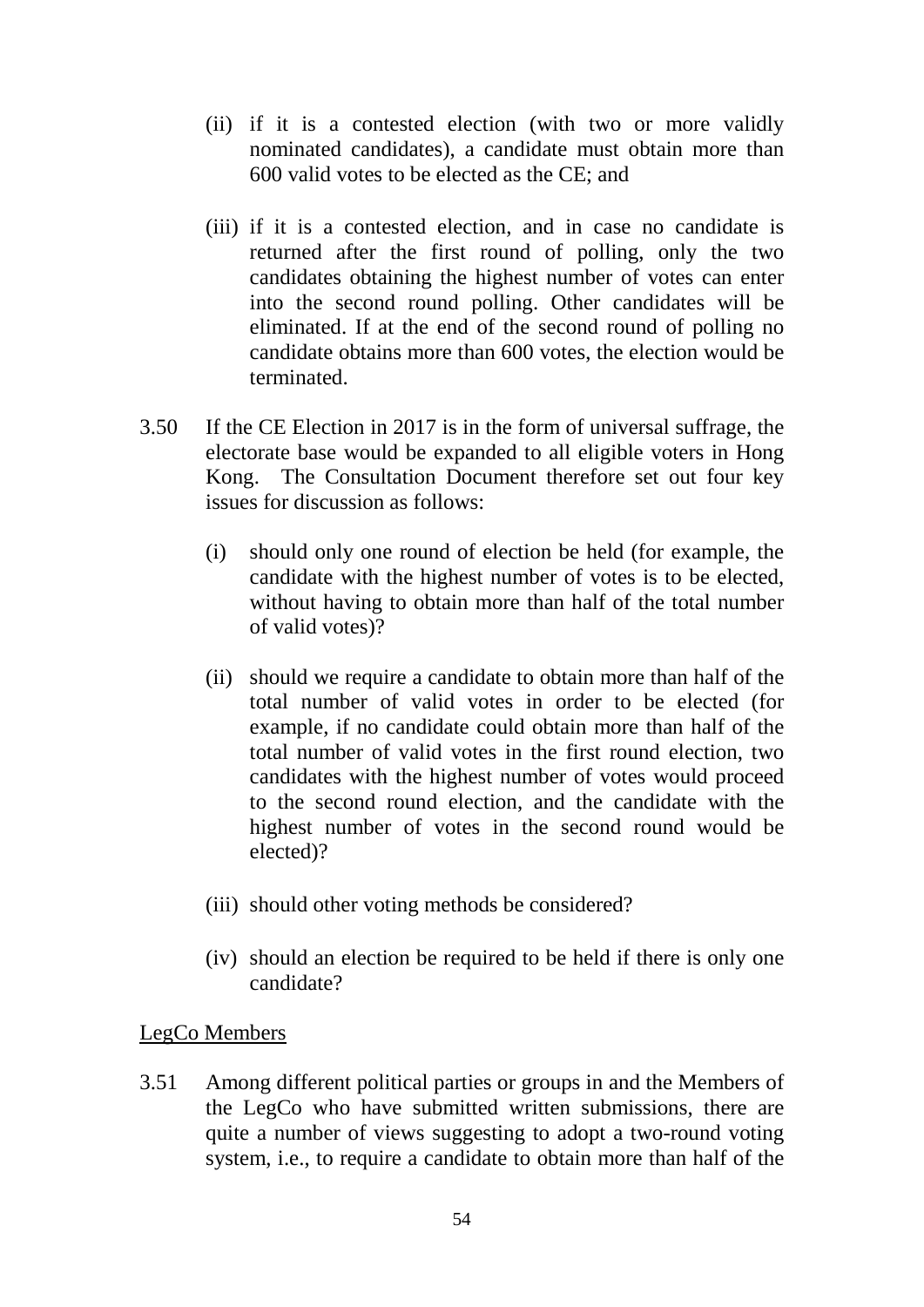total number of votes in order to be elected, if no candidate could obtain more than half of the total number of votes in the first round voting, the two candidates with the highest number of votes would proceed to the second round voting, and the candidate with the highest number of votes in the second round would be elected.

- 3.52 Views of different political parties or groups in and the Members of the LegCo on the voting arrangements for universal suffrage for the CE election are as follows:
	- (i) DAB considers that to ensure that the CE candidate receives majority support from voters, he/she should obtain more than half of the valid votes to be elected; it therefore suggests adopting a two-round voting system. In case where none of the candidates obtains more than half of the valid votes in the first round of voting, the two candidates with the highest number of votes shall enter into the second round election in which the candidate with the greater number of votes shall be deemed to have been elected.
	- (ii) BPA considers that no matter which voting system is adopted, there should be transparency in the election procedures to allow the CE-elect to enjoy legitimacy and receive wide public support. It also hopes that the Government would put forward more concrete proposals in the next stage of the consultation exercise to allow the community to have in-depth discussions. Hon Christopher CHEUNG Wah-fung has put forth a separate submission in which he remarks that the Financial Services Sector keeps an open mind on whether the candidate elected has to obtain support from more than half of the voters, and that in order to enhance the legitimacy of the CE-elect, the possibility of holding an election even if there is only one candidate shall not be ruled out.
	- (iii) DP considers that the winning CE candidate must obtain support from more than half of the members of the public who cast their votes to ensure legitimate governance which is conducive to political stability. It therefore suggests adopting a two-round voting system under which a candidate who obtains more than half of the votes in the first round of voting shall be returned as the CE-elect;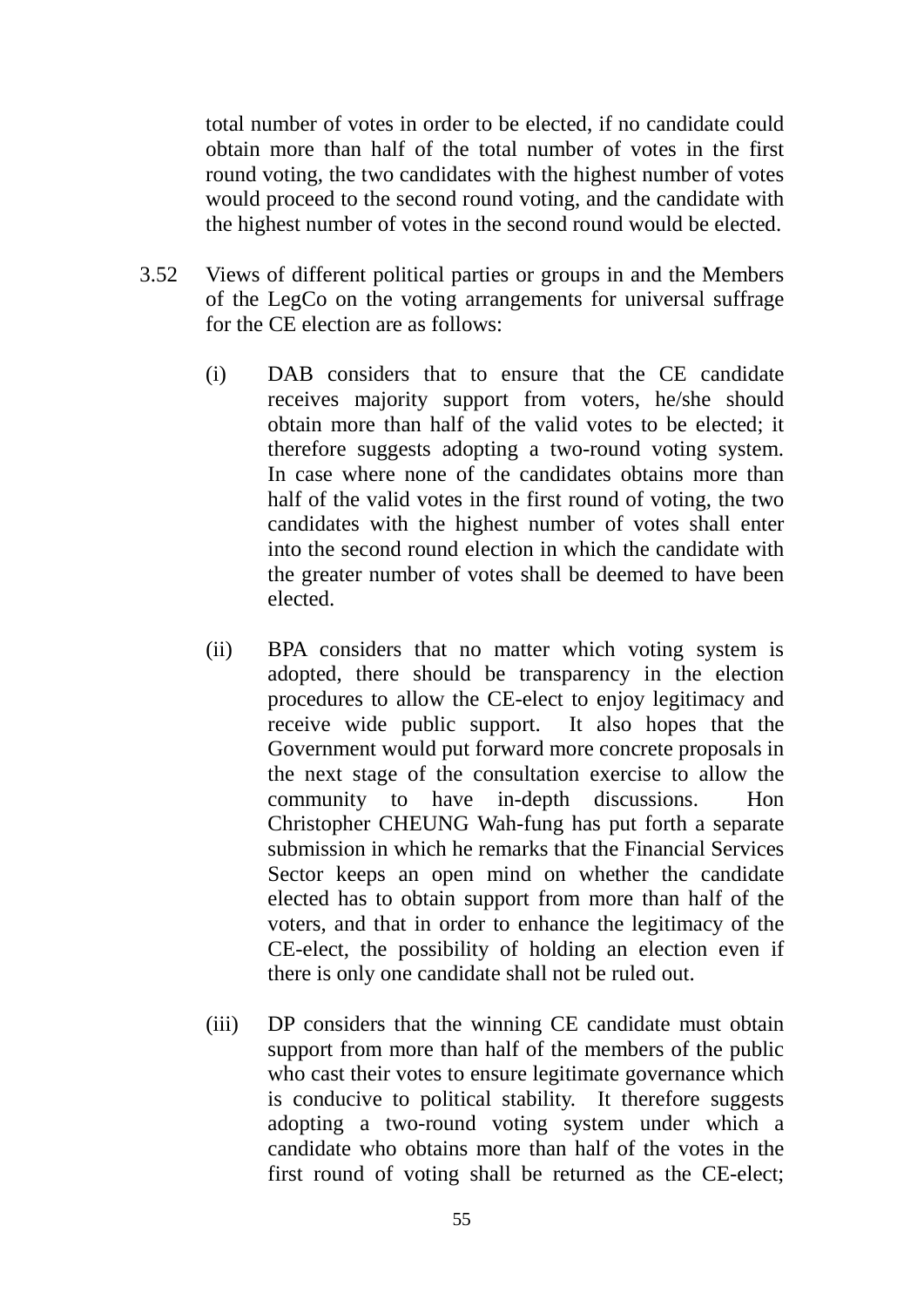otherwise, the two candidates with the highest number of votes shall enter into the second round election in which the candidate with the greater number votes shall be returned as the CE-elect.

- (iv) FTU considers that a candidate must obtain more than half of the votes to be elected. If none of the candidates obtains more than half of the votes in the first round of voting, the two candidates with the highest number of votes shall enter into the second round of voting.
- (v) CP considers that a "Two-round System" should be adopted. A candidate who wins more than 50% of the valid votes shall be returned as the CE-elect; otherwise, the two candidates with the highest number of votes shall enter into the second round of voting in which the candidate with the greatest number of votes shall be returned as the CE-elect. Hon Ronny TONG Ka-wah has put forth a separate submission in which he suggests adopting the "instant-runoff voting system" under which voters should rank the candidates in order of preference on their ballots. Ballots are initially distributed based on each voter's first preference. The candidate with the fewest number of votes is eliminated. Ballots assigned to the eliminated candidate are re-assigned to other candidates who rank next in order of preference on each ballot. This process continues until one candidate wins by obtaining more than half of the votes.
- (vi) The LP considers that a CE candidate must obtain more than half of the votes to be elected to ensure his/her credibility and legitimacy. It also suggests that reference should be made to the practices of some countries to introduce compulsory voting to encourage the community to assume civic responsibility, thereby enhancing the legitimacy and credibility of the election.
- (vii) The Labour Party considers that the "Two-round System" should be adopted. A candidate who wins more than half of the valid votes in the first round of voting shall be returned as the CE-elect; otherwise the two candidates with the highest votes in the first round of voting shall enter into the second round. This is to ensure that the CE-elect will have sufficient legitimacy.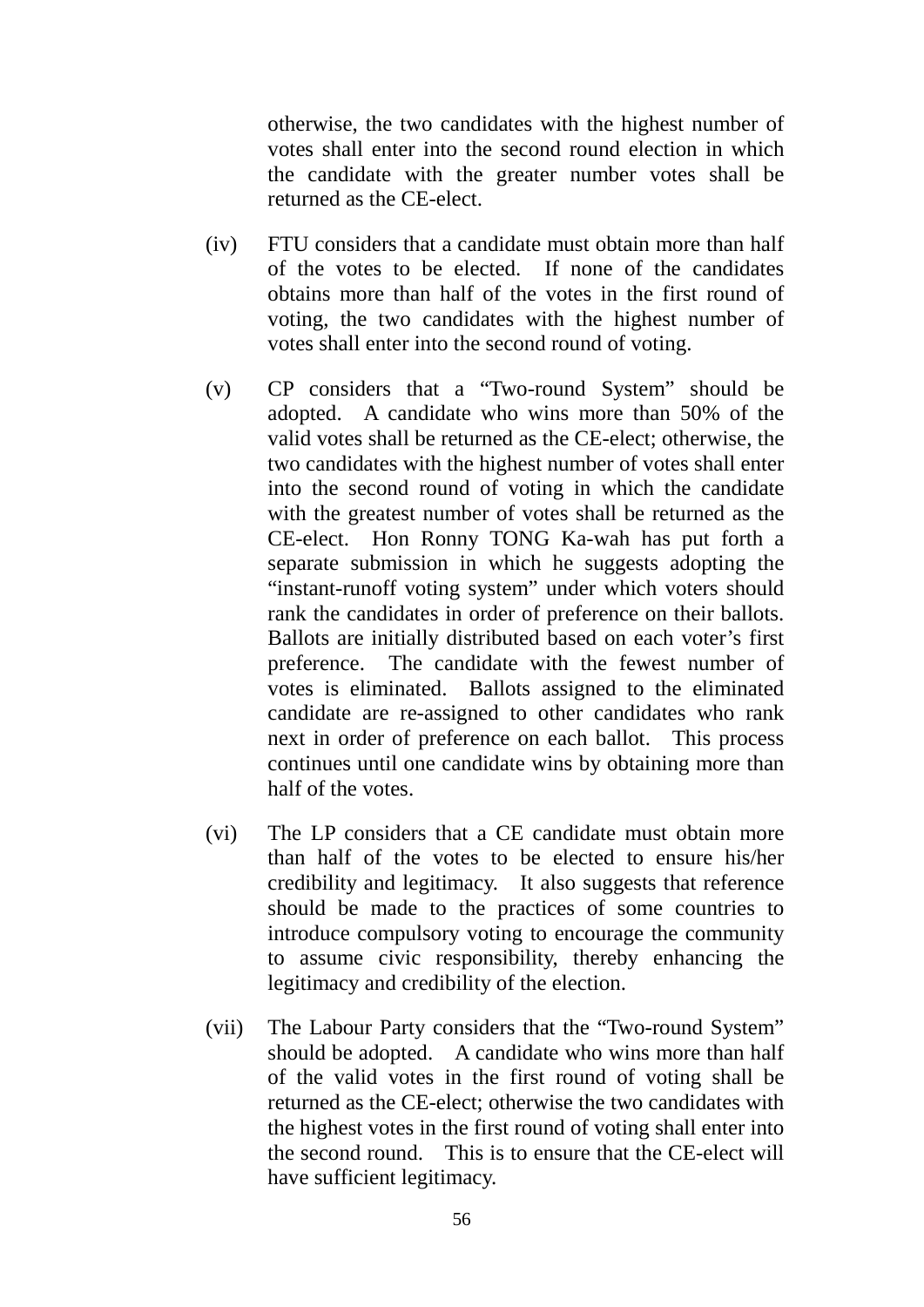- (viii) NPP considers that the CE candidate should be required to obtain support from more than half of the voters to be elected. If none of the candidates obtains more than half of the votes in the first round of voting, the two candidates with the highest number of votes shall enter into the second round election.
- (ix) The People Power considers that the "Two-round System" should be adopted. A candidate who wins more than half of the valid votes shall be returned as the CE-elect; otherwise the two candidates with the highest number of votes shall enter into the second round of voting in which the candidate with the greater number of votes shall be returned as the CE-elect.
- (x) LSD considers that the "Two-round System" should be adopted. A candidate who wins more than 50% of the votes shall be returned as the CE-elect; otherwise the two candidates with the highest number of votes shall enter into the second round election in which the candidate with more than 50% of the votes shall be returned as the CE-elect. If there is still no candidate obtaining more than 50% of the votes, a fresh round of election shall be conducted within six months to return the CE-elect by using the simple majority voting method.
- (xi) NCF considers that the candidate should be elected by all voters in Hong Kong through "one person, one vote", and the candidate with more than half of the votes shall be returned. If none of the candidates obtains more than half of the votes in the first round of voting, the two candidates with the highest number of votes shall enter into the second round of voting in which the candidate with the greater number of votes shall be returned.
- (xii) FLU suggests adopting a two-round voting system. If all candidates fail to obtain more than half of the votes, the two candidates with the highest number of votes shall enter into the second round election in which the candidate who obtains more than half of the votes shall be returned.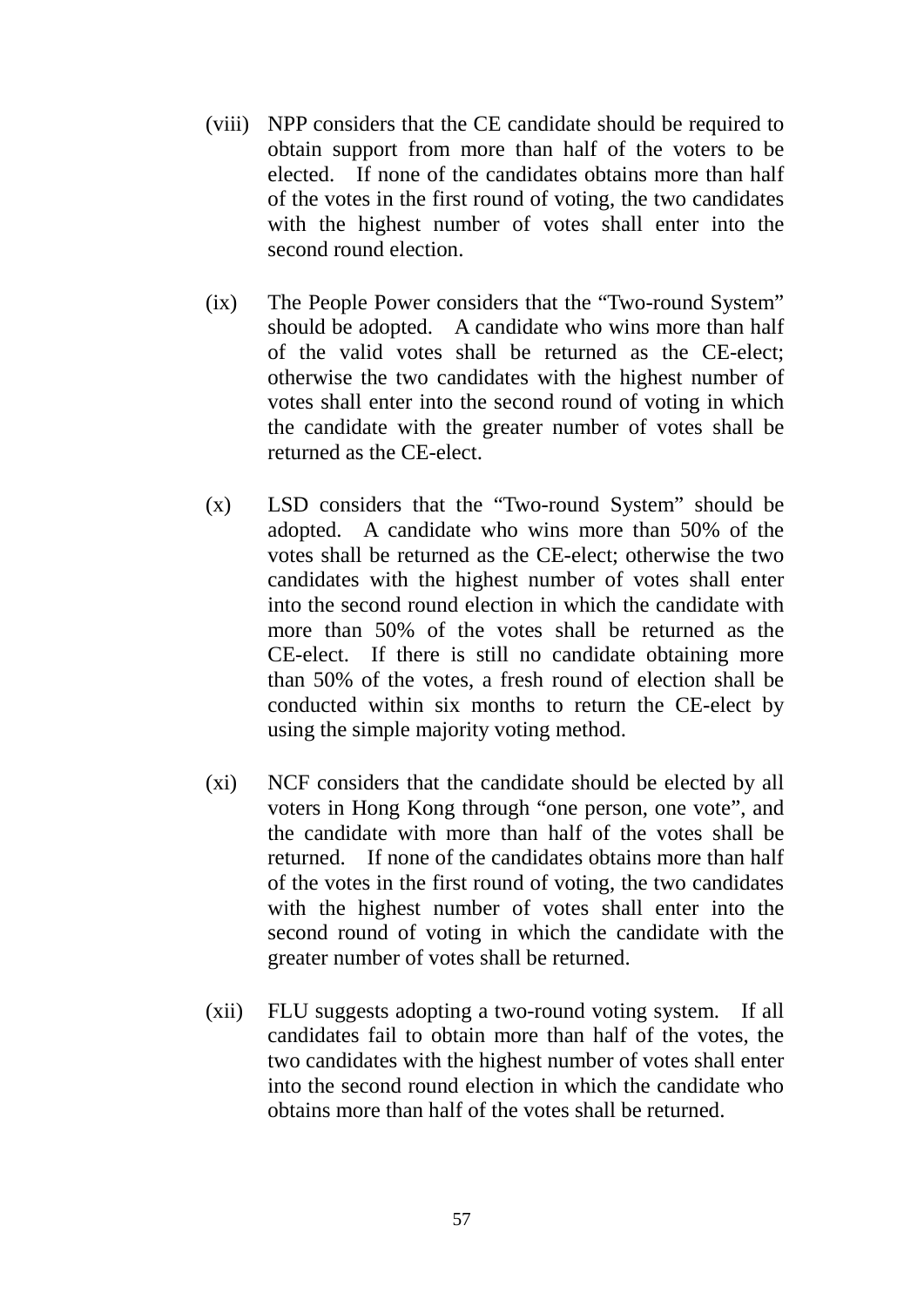- (xiii) Dr Hon LAM Tai-fai considers that the CE-elect should obtain more than half of the votes cast.
- (xiv) Hon Paul TSE Wai-chun considers that universal suffrage for the CE election shall adopt the two-round voting system. If none of the candidates obtains more than half of the votes in the first round, a second round of voting shall be held within 14 days for the two candidates with the highest number of votes in the first round of voting.
- (xv) Hon NG Leung-sing considers that the CE shall be elected by all people in Hong Kong through "one person, one vote", a candidate shall obtain more than half of the votes to be returned.
- (xvi) Hon YIU Si-wing considers that consideration may be given to adopting the two-round voting system to return the CE by universal suffrage, in which the candidate who obtains half of the votes and at the same time the highest number of votes shall be returned; if none of the candidates obtains more than half of the votes in the first round of voting, the two candidates with the highest number of votes shall enter into the second round election in which the candidate who obtains the greater number of votes shall be returned.
- (xvii) Hon Tony TSE Wai-chuen considers that the candidate should obtain more than half of the valid votes to be returned. If none of the candidates obtains more than half of the votes in the first round of voting, the two candidates with the highest number of votes shall enter into the second round of voting in which the candidate who obtains more than half of the valid votes shall be returned, or else this election shall be deemed to be invalid. In such case, the CE election procedures shall be conducted again, and those who have participated in that election may participate in the election again. To reflect the democratic procedures for universal suffrage of the CE election through "one person, one vote" and to ensure the legitimacy of the CE thus returned, voting should be conducted even if there is only one candidate.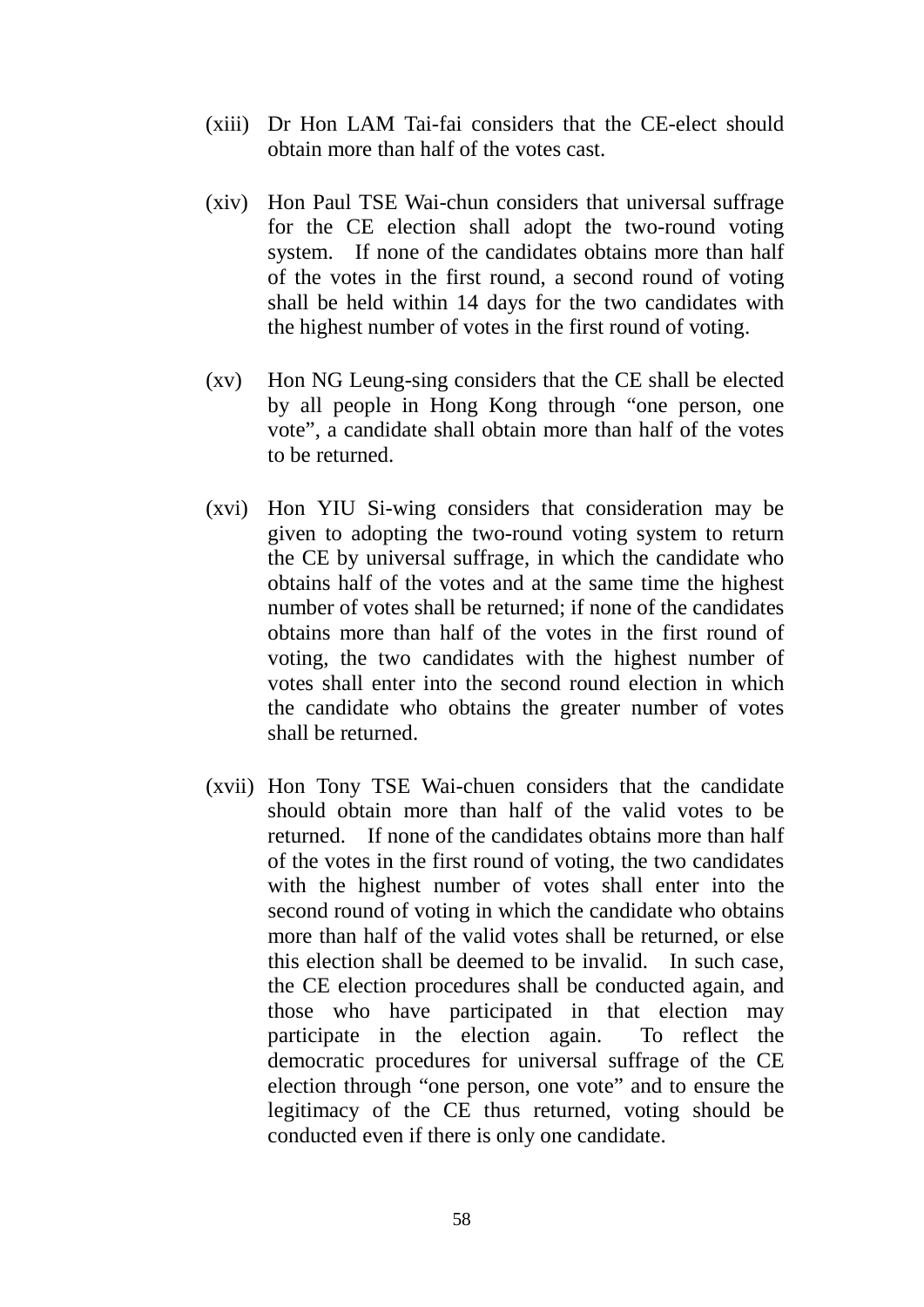Organisations from various sectors, and groups and individuals the Task Force met during the consultation period

3.53 Among organisations from various sectors, and groups and individuals the Task Force met during the consultation period, there are more views which consider that there should be two rounds of voting (if no candidate could obtain more than half of the total number of votes in the first round voting, two candidates with the highest number of votes would proceed to the second round voting, and the candidate with the highest number of votes in the second round would be returned)<sup>[57](#page-61-0)</sup>; while some consider that only one round of voting should be held (using the "first-past-the-post system", without requiring the candidate to obtain more than half of the valid votes)<sup>58</sup>. There are only a very small number of views suggesting other voting systems. Besides, there are views which consider that an election is still required to be held if there is only one candidate<sup>59</sup>.

# Written submissions put forth by individual groups and members of the public

3.54 Among some 124 700 written submissions put forth by individual groups and members of the public during the consultation period, on the method of universal suffrage after the nomination, there are relatively more views which consider that two rounds of voting should be held so as to enhance the legitimacy of the candidate returned; while some consider that only one round of voting using

<span id="page-61-0"></span> $57$  For example, Heung Yee Kuk New Territories, the Alliance for True Democracy, the Hong Kong Confederation of Trade Unions, the "Scholar Proposal" proposed by 18 academics, the "G-13 Proposal" proposed by 13 academics, the Hong Kong Democratic Foundation, Scholarism and the Hong Kong Federation of Students submitted relevant views; for details, please refer to Appendix II. -

<span id="page-61-1"></span><sup>58</sup> For example, the Hong Kong Professionals and Senior Executives Association and the Real Estate Developers Association submitted relevant views; for details, please refer to Appendix II.

<span id="page-61-2"></span><sup>59</sup> For example, the Hong Kong Bar Association considers that if the NC nominates only one candidate, there must still be voting on such candidate by the electorate; and in such a vote, the single candidate must obtain more than 50% of the valid votes of all voters who voted, provided that the number of voters who voted passes a minimum threshold in terms of the proportion of the electorate, say 40%; for details, please refer to Appendix II.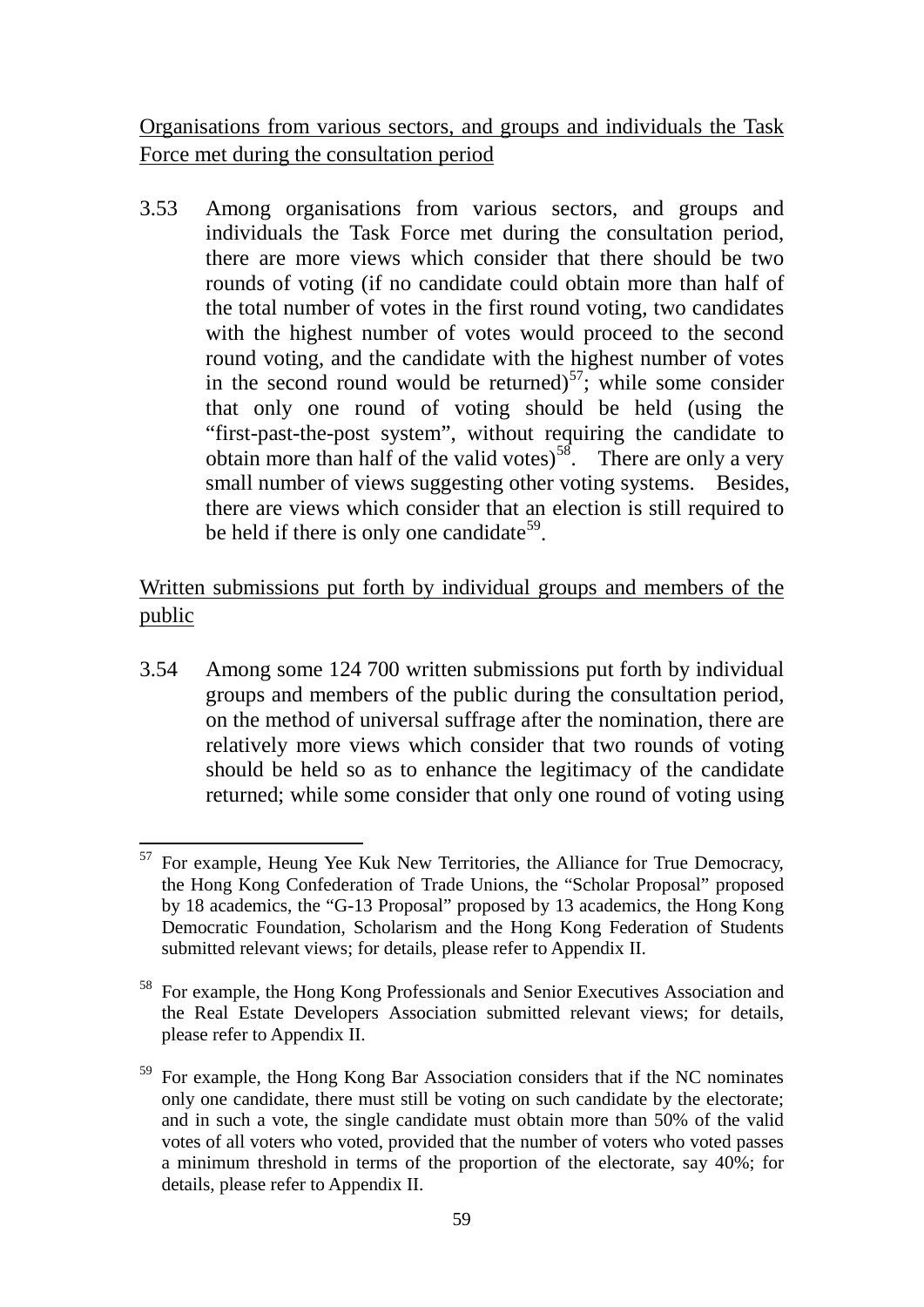the simple majority method should be held to return the CE-elect. Only a very small number of views suggest adopting the "instant runoff system" or other voting systems. As to whether an election is still required to be held if there is only one candidate, there are not many views from the public and individual organisations.

#### Relevant opinion polls

3.55 Relevant opinion polls conducted during the consultation period did not collect views on the subject.

## **(VI) Procedures for Appointing the CE and the Linkage with Local Legislation**

3.56 Article 15 of the Basic Law stipulates that:

"The Central People's Government shall appoint the Chief Executive and the principal officials of the executive authorities of the Hong Kong Special Administrative Region in accordance with the provisions of Chapter IV of this Law."

3.57 Article 45 of the Basic Law stipulates that:

"The Chief Executive of the Hong Kong Special Administrative Region shall be selected by election or through consultations held locally and be appointed by the Central People's Government."

- 3.58 Section 4 of the CEEO provides that the office of the CE becomes vacant in the following circumstances:
	- (i) on the expiry of the term of office of the Chief Executive;
	- (ii) if the Chief Executive dies; or
	- (iii) if the Central People's Government removes the Chief Executive from office in accordance with the Basic Law.
- 3.59 According to Article 53(2) of the Basic Law, in the event that the office of CE becomes vacant, a new CE shall be selected within six months in accordance with the provisions of Article 45 of this Law. At present, Section 11 of the CEEO provides that a new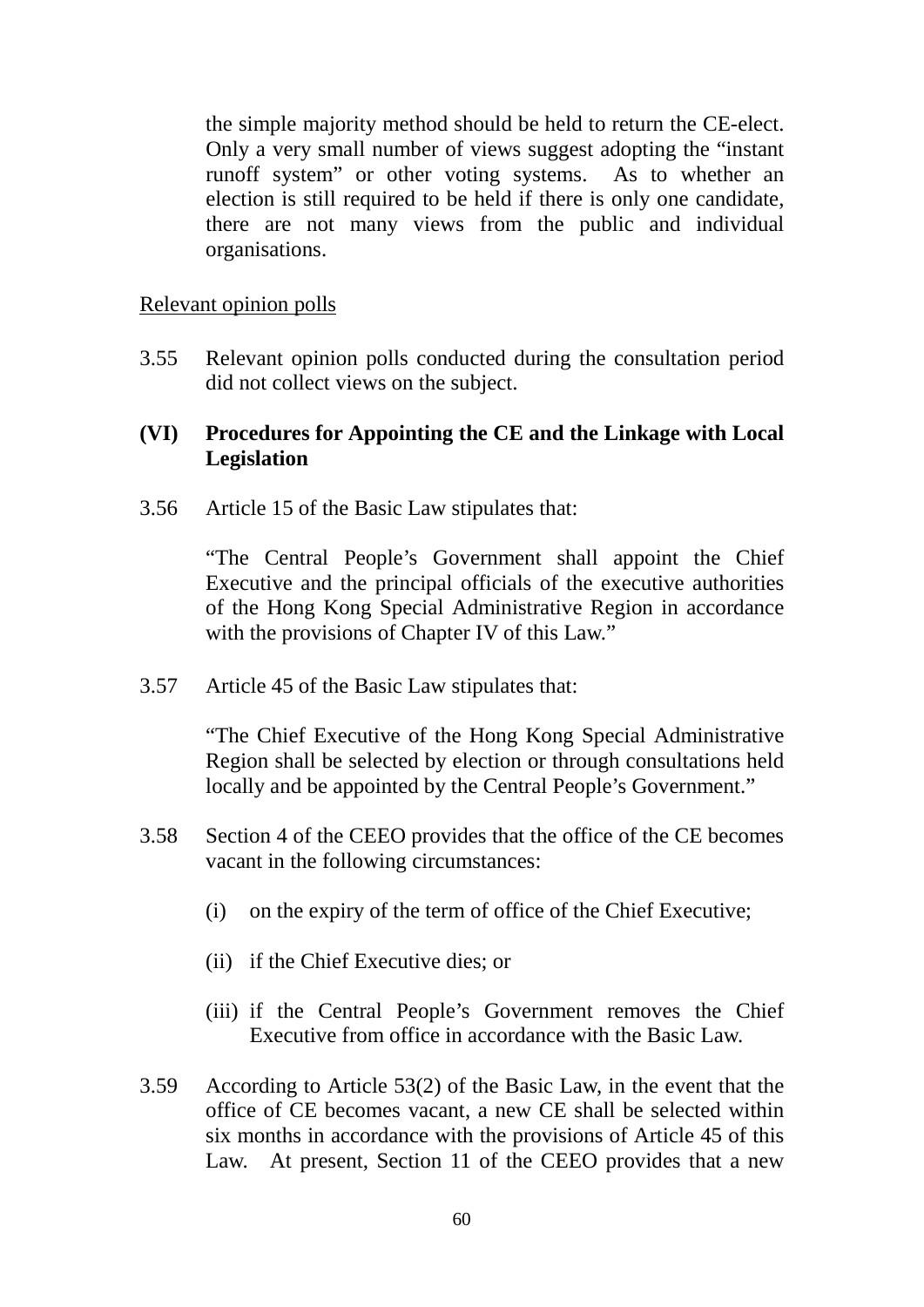polling date shall be fixed for a by-election of the CE to be held in certain circumstances. Section 11(3) of the CEEO only provides for a by-election to be held on the  $120<sup>th</sup>$  day after the expiry of the term of office of the serving CE (or the Sunday immediately following that day) where a CE candidate returned at an election cannot assume the office of the CE on 1 July. However, the current CEEO does not have any provision to deal with the situation to arrange for a re-election when the CE-elect is not appointed by the CPG before 1 July.

- 3.60 The Consultation Document therefore raised the issue as to whether the existing CEEO should be amended to provide for a re-election if such situation were to take place.
- 3.61 There were fewer discussions on this issue among different political parties or groups in and the Members of the LegCo, organisations from various sectors and groups and individuals the Task Force met, written submissions put forth by individual groups and members of the public, as well as opinion polls conducted during the consultation period.

## **(VII) Political Affiliation of the CE**

- 3.62 At present, the CEEO allows members of political parties to run for the office of CE. However, candidates have to declare that they are running for the election in a personal capacity. If a member of a political party is elected, the person is required to publicly make a statutory declaration within seven working days after being elected to the effect that he / she is not a member of any political party, and provide a written undertaking to the effect that he / she will not become a member of any political party or be subject to the discipline of any political party during his / her term of office.
- 3.63 During the consultation period, there was not much discussion focusing on the issue. Among the submissions received, there are roughly as much views supporting relaxation of such a requirement as views against $60$ .

<span id="page-63-0"></span> $60$  For example, DP, CP, the PC and LSD support relaxing such requirement; while FTU, NPP, etc. hold opposite views. The Business and Professionals Federation of Hong Kong considers that the CE should be allowed to have political affiliation, however there should first be a party law in place; for details, please refer to Appendix II. 1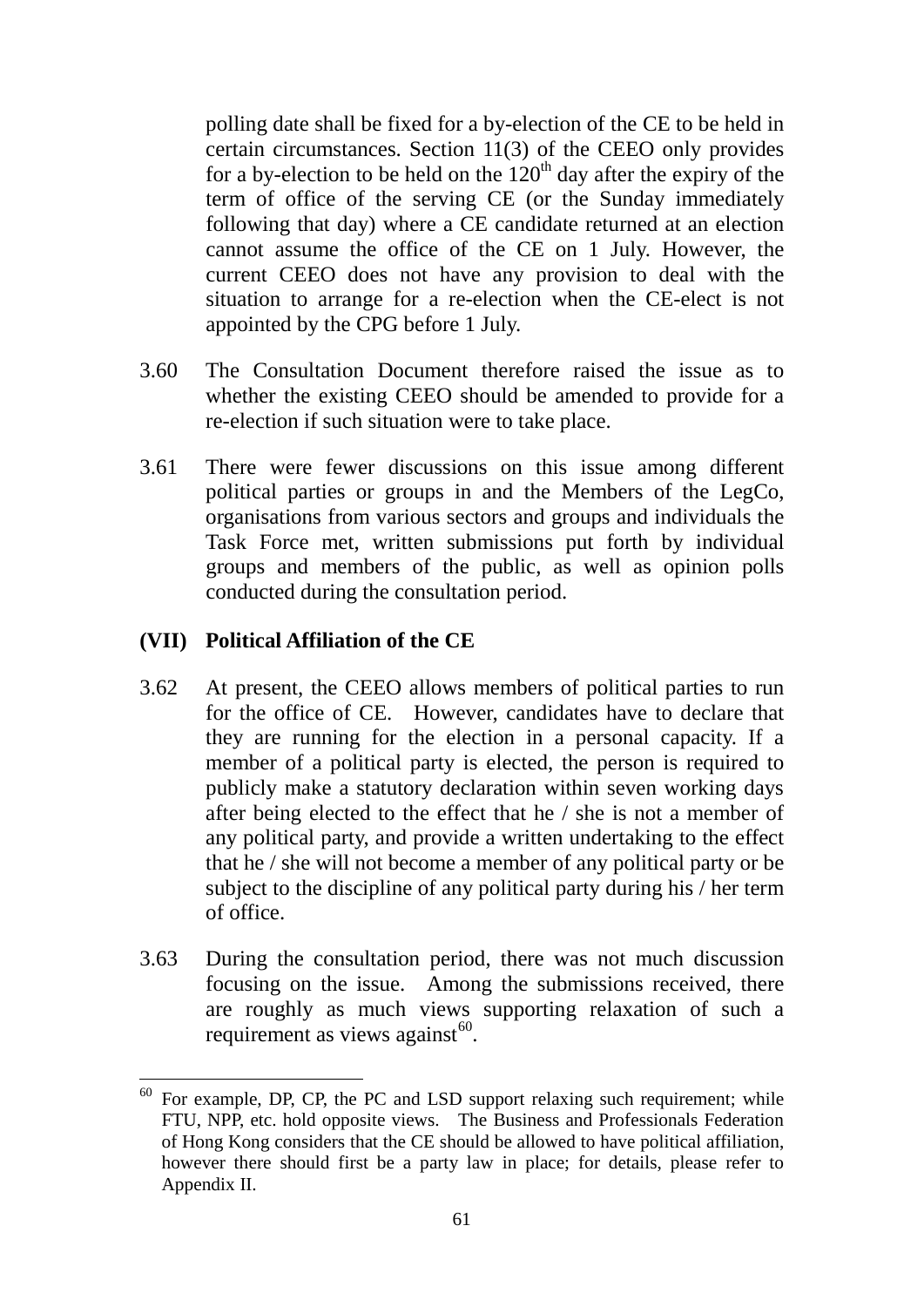## **Conclusion**

- 3.64 We have collated the views of different political parties or groups in and the Members of the LegCo, organisations from various sectors and groups and individuals the Task Force met during the consultation period, views from the 18 DCs, written submissions put forth by individual groups and members of the public, as well as opinion polls conducted during the consultation period. On the whole, the community of Hong Kong is generally eager to see the implementation of universal suffrage for the CE election in 2017, and generally agree that successful implementation of universal suffrage for the CE election in 2017 will bring about positive impact on the policy implementation, economy, and livelihood matters in Hong Kong in the future, and hence sustained development and long-term prosperity and stability for Hong Kong.
- 3.65 As regards the method for selecting the CE in 2017, the mainstream view is that universal suffrage for the CE election must be strictly in accordance with the Basic Law and the relevant Interpretation and Decisions of the NPCSC, otherwise it would be difficult to forge consensus and implement universal suffrage for the CE election in 2017 as scheduled. The community generally agrees that the requirement for the CE to be a person who "loves the country and loves Hong Kong" is a natural one. Relevant provisions in the Basic Law, including those regarding the CE's role, duties and his relationship with the Central Authorities, etc., have already adequately reflected such requirement.
- 3.66 Of all the related issues, the nominating procedures for the CE candidates were more extensively discussed with a large number of different kinds of views. The mainstream view is that Article 45 of the Basic Law has clearly provided that the power to nominate CE candidates is vested in the NC only, the power is a substantive one and cannot be undermined or bypassed directly or indirectly, but there are views proposing "civic nomination", "party nomination", etc. as part of the nominating procedures, and that the NC "must endorse" such persons nominated through "civic nomination" and "party nomination". A number of organisations and individuals, including the Hong Kong Bar Association and the Law Society of Hong Kong, have pointed out that proposals containing elements of "civic nomination" are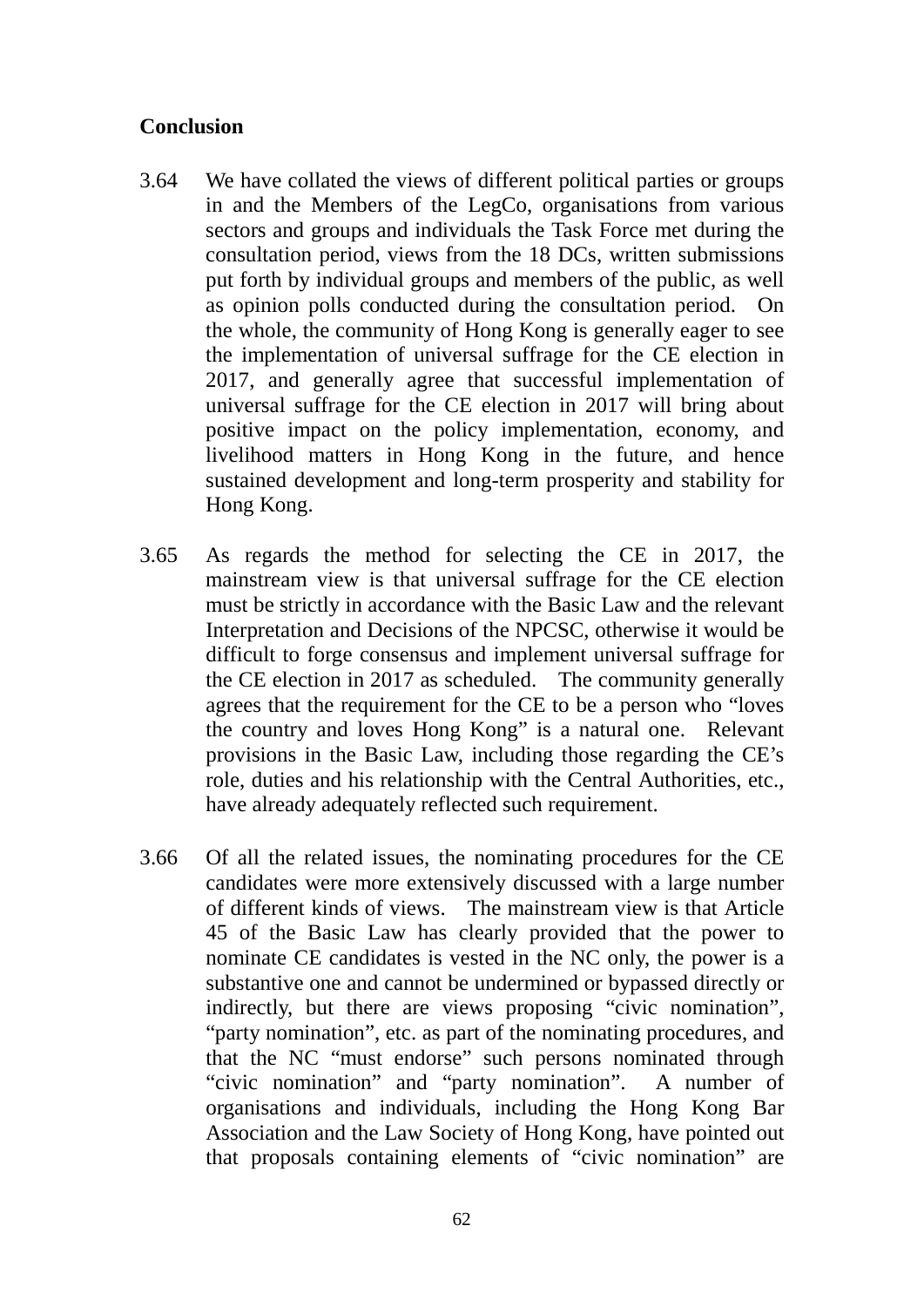unlikely to be able to meet the requirements of Article 45 of the Basic Law. Meanwhile, although there are views suggesting introducing "civic recommendation" as part of the nominating process, there are also views questioning its practicability.

- 3.67 Quite a number of organisations from different sectors and a majority of political parties consider that to be pragmatic, CE candidates should be nominated by the NC in accordance with democratic procedures, as provided for in Article 45 of the Basic Law. A broadly representative NC should be formed with reference to the framework of four sectors of the EC, each with an equal number of members.
- 3.68 There are a number of views which consider that the size of the NC could increase proportionally and appropriately to provide room for new subsectors or enhance the representativeness of existing subsectors. There are a number of views which suggest the number of members of the NC to maintain at 1 200, while there are also some suggesting increasing the number appropriately to no more than 1 600.
- 3.69 Regarding how the NC should nominate CE candidates in accordance with "democratic procedures", there are many different views. Some consider that the nominating procedures may be divided into two stages: in the first stage, the persons contending for nomination shall be recommended by a certain number of NC members; and in the second stage, the NC shall nominate a number of candidates amongst the persons so recommended. There are quite a number of views which consider that a person contending for nomination has to obtain support from at least a certain proportion of NC members in order to become a candidate, so as to demonstrate that such a person has cross-sector support in the NC; to reflect the democratic principle of "the majority rule", and to meet the requirement of the NC to nominate as an organisation. Some however consider that the nomination threshold should remain at one-eighth of the membership, like the existing EC. There are also other individual organisations and people suggesting other proposals on nomination thresholds and nominating procedures, and other views relating to nominating procedures.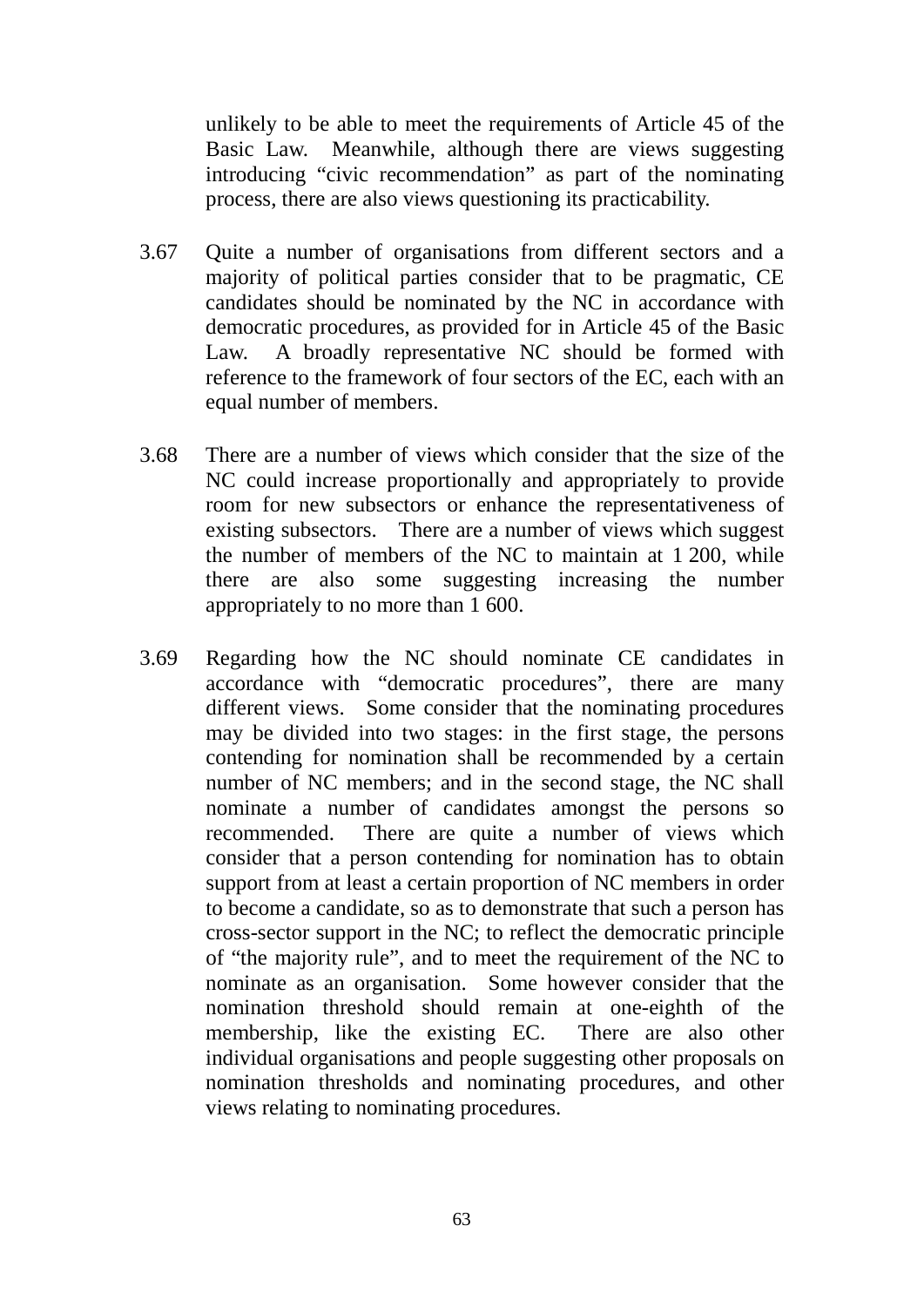- 3.70 Regarding the number of CE candidates, there are two major views. One of the views is that there is a need to ensure the solemnity of the election and allow voters to have sufficient understanding of the candidates' manifestoes and missions, and hence it is necessary to fix the number of candidates. The other view is that there is no need to restrict the number of candidates. Of those who consider that there is a need to set the number of candidates, some suggest to set the number of candidates at two to three since the number of candidates in the past CE elections was around two to three; while some put forward other numbers.
- 3.71 Regarding the specific method for forming the NC, the mainstream view is that it may follow the method for forming the existing EC. As to the actual voting arrangement for electing the CE by universal suffrage, there are relatively more views that there should be two rounds of voting so as to enhance the legitimacy of the candidate returned by election; while some consider that only one round of voting using the simple majority method should be held to elect the CE-elect.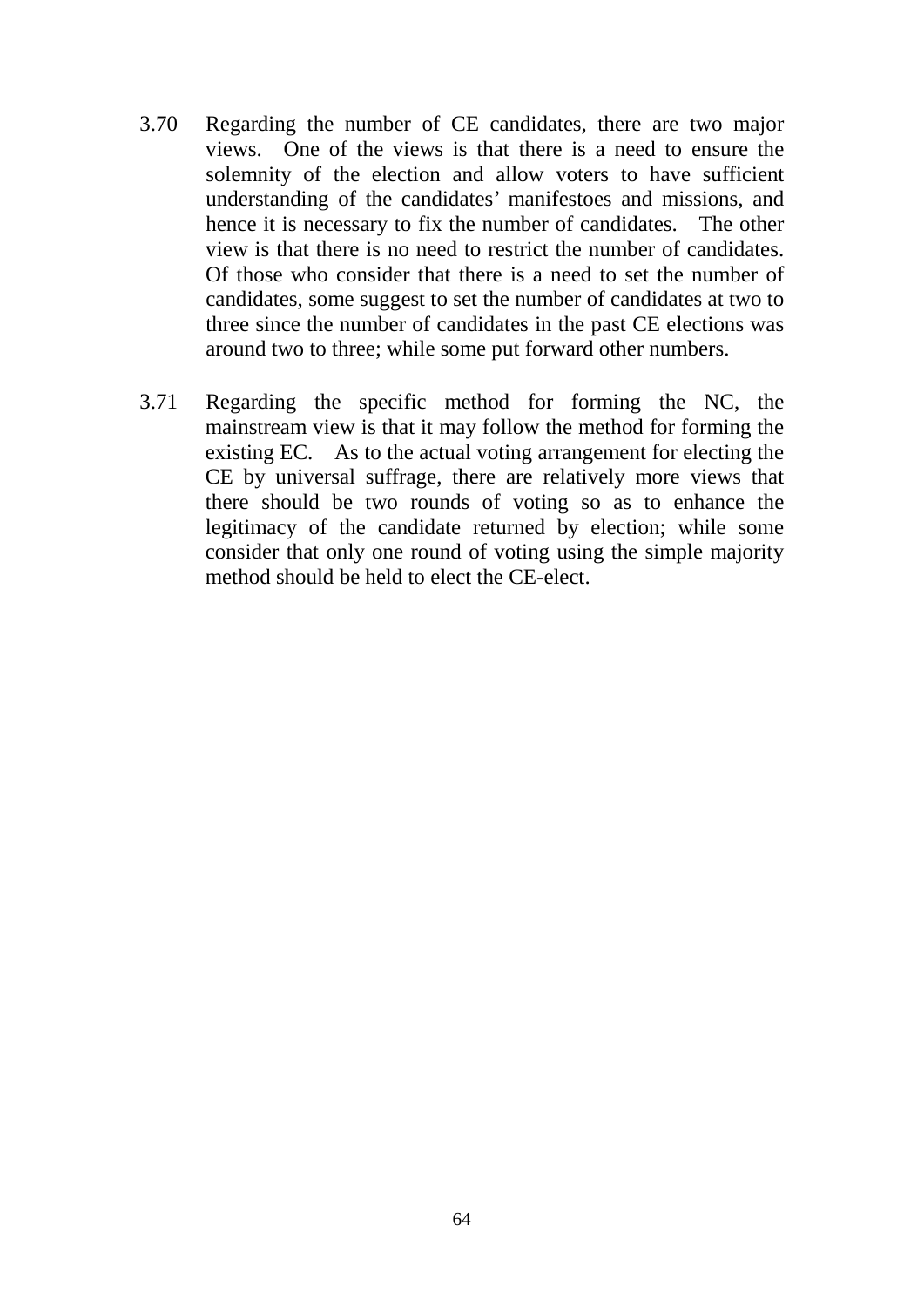# **Chapter Four: Analysis of Views Received on the Method for Forming the Legislative Council in 2016**

## **Background**

4.01 Article 68 of the Basic Law stipulates that:

"The Legislative Council of the Hong Kong Special Administrative Region shall be constituted by election.

The method for forming the Legislative Council shall be specified in the light of the actual situation in the Hong Kong Special Administrative Region and in accordance with the principle of gradual and orderly process. The ultimate aim is the election of all the members of the Legislative Council by universal suffrage."

- 4.02 According to the Decision of the NPCSC in 2007, after the CE is selected by universal suffrage, the election of the LegCo may be implemented by the method of electing all the Members by universal suffrage. Therefore, election of all Members by universal suffrage would not be implemented in the 2016 LegCo election. On the other hand, effective from the new term of the LegCo in 2012, the number of Members each returned by the GC and FC elections has increased from 30 to 35 respectively. Five new FC seats have been created and return members through "one person, one vote" by some 3.2 million registered voters who previously did not have a vote in the traditional FCs, and thus nearly 60% of the LegCo seats have an electorate base of more than 3 million voters.
- 4.03 It was mentioned in the Consultation Document that, subject to conformity with the Basic Law and the relevant Interpretation and Decisions of the NPCSC, the implementation of universal suffrage for the LegCo would be taken forward by the CE returned by universal suffrage in 2017 and the Administration under his leadership. When discussing the method for forming the LegCo in 2016, we may consider the following key issues:
	- (I) Number of Seats and Composition of the LegCo;
	- (II) Composition and Electorate Base of Functional Constituencies; and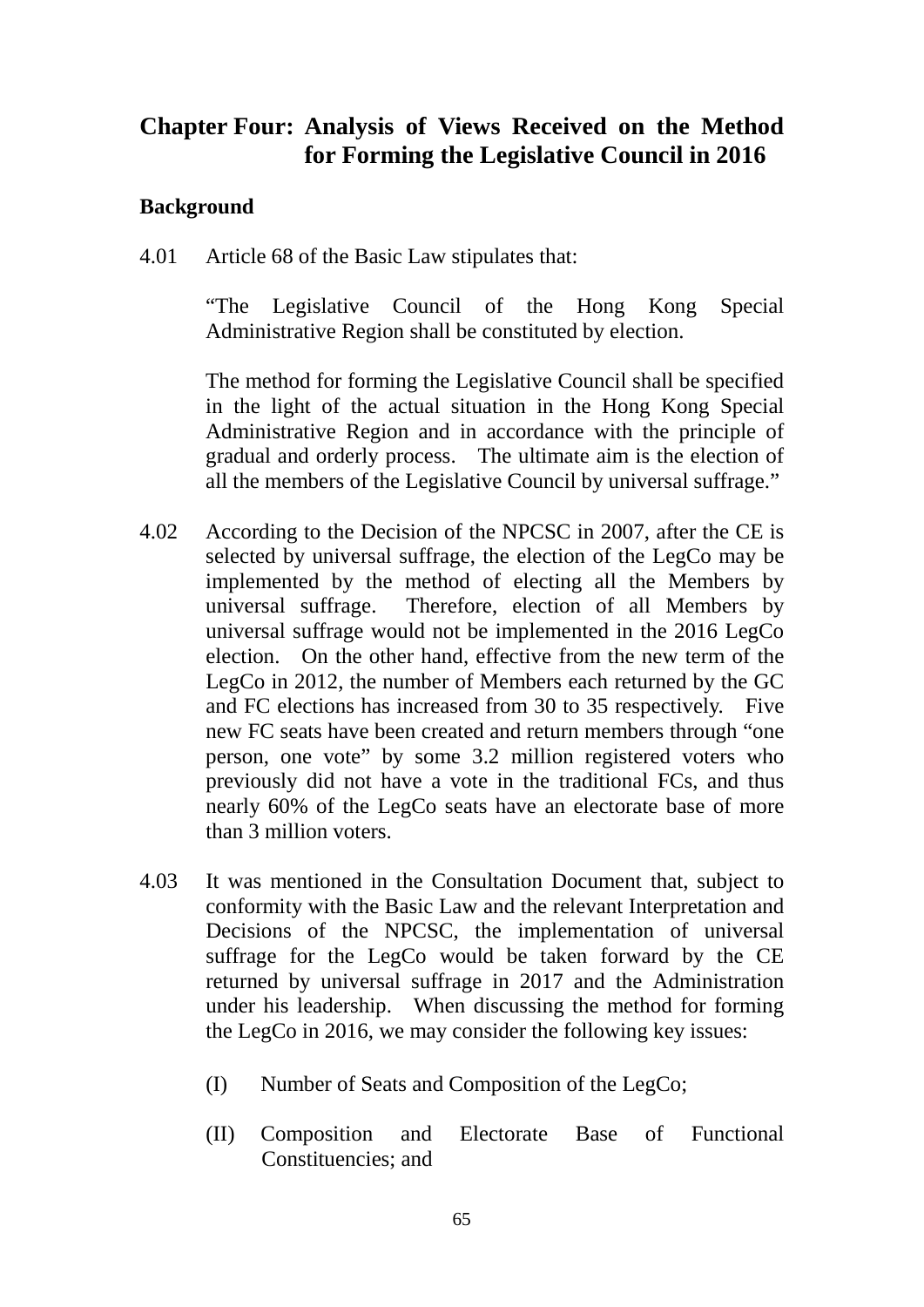(III) Number of Geographical Constituencies and Number of Seats in Each Geographical Constituency.

#### **Summary of Views**

4.04 The ensuing paragraphs summarise the written proposals put forth by different political parties or groups in and the Members of the LegCo, organisations from various sectors, and groups and individuals the Task Force met during the consultation period, written submissions put forth by individual groups and members of the public, as well as findings of the relevant opinion polls.

## **General Views**

4.05 During the consultation period, different political parties or groups in and the Members of the LegCo, organisations from various sectors and groups and individuals the Task Force met during the consultation period, written submissions put forth by individual groups and members of the public, as well as opinion polls conducted during the consultation period mainly focused on views and suggestions relating to the method for selecting the CE in 2017; only a small number of them gave views on the method for forming the LegCo in 2016. Among the views relating to the method for forming the LegCo in 2016, there are more views which consider that efforts should be focused on the proper handling of universal suffrage for the CE election in 2017, there could be no change to the method for forming the LegCo in 2016. After the implementation of universal suffrage for the CE election in 2017, the community may focus on discussing how to attain the ultimate aim of electing all Members of the LegCo by universal suffrage as stipulated in Article 68 of the Basic Law.

## LegCo Members

- 4.06 Different political parties or groups in and the Members of the LegCo have put forward the following views:
	- (i) DAB considers that the arrangements of the LegCo election in 2016 should remain basically the same. After the implementation of the 2017 universal suffrage for the CE election, the LegCo election method should undergo full review.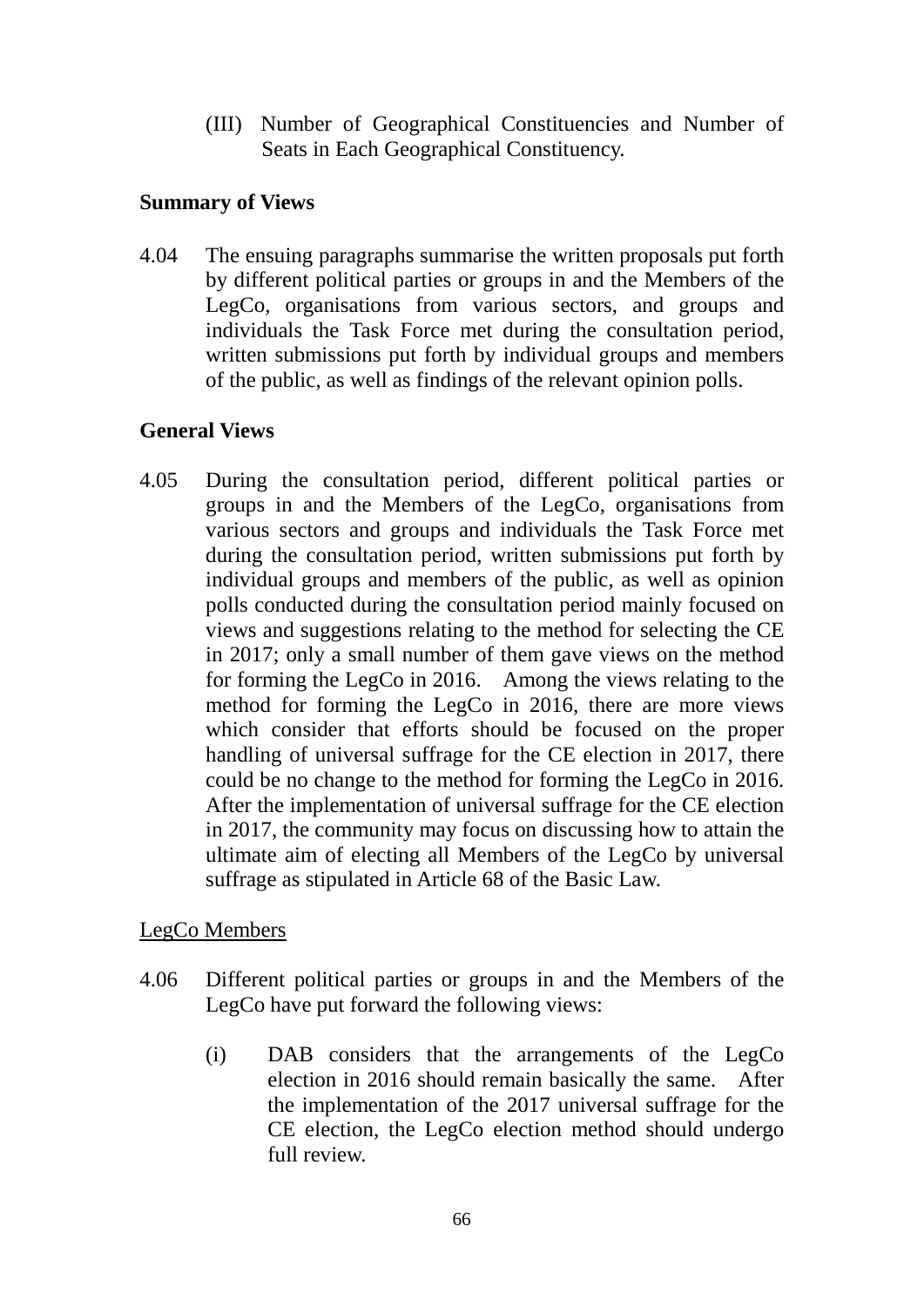- (ii) BPA considers that universal suffrage for LegCo elections in 2020 is conditional on the successful implementation of universal suffrage in the election of the CE in 2017. Besides, given that substantial changes had been introduced to the LegCo election in 2012 where the number of seats has been significantly increased to 70 and the impacts of such change are still under observation, no drastic changes should be introduced for the 2016 LegCo election. Different sectors of the community should focus discussions on proposals for universal suffrage for the CE election in 2017. Hon Christopher CHEUNG Wah-fung has put forth a separate submission in which he remarks that according to the decision of the NPCSC, election of LegCo by universal suffrage should only be implemented after the implementation of universal suffrage for the CE election, and thus the LegCo to be formed in 2016 will be transitional in nature; it is therefore appropriate to maintain the status quo and introduce as little changes as possible.
- (iii) CP and DP call for early implementation of direct election of all LegCo Members, while forming the LegCo by universal suffrage in 2016 should not be ruled out, it should be implemented no later than 2020.
- (iv) FTU considers that as the Decision adopted by the NPCSC in 2007 provided the "CE before LegCo" timetable for universal suffrage, in view of the uncertainties regarding the method for selecting the CE in 2017, the method for forming the LegCo in 2016 is proposed to remain unchanged.
- (v) The Labour Party considers that it will be most favourable to Hong Kong if all seats in the LegCo are returned by universal suffrage in 2016; but consideration may be given to introducing legislation on the method for forming the LegCo in 2016 and 2020 in one go to attain the aim of electing all Members of the LegCo by universal suffrage in two stages.
- (vi) LSD insists on forming the LegCo in 2016 by universal suffrage.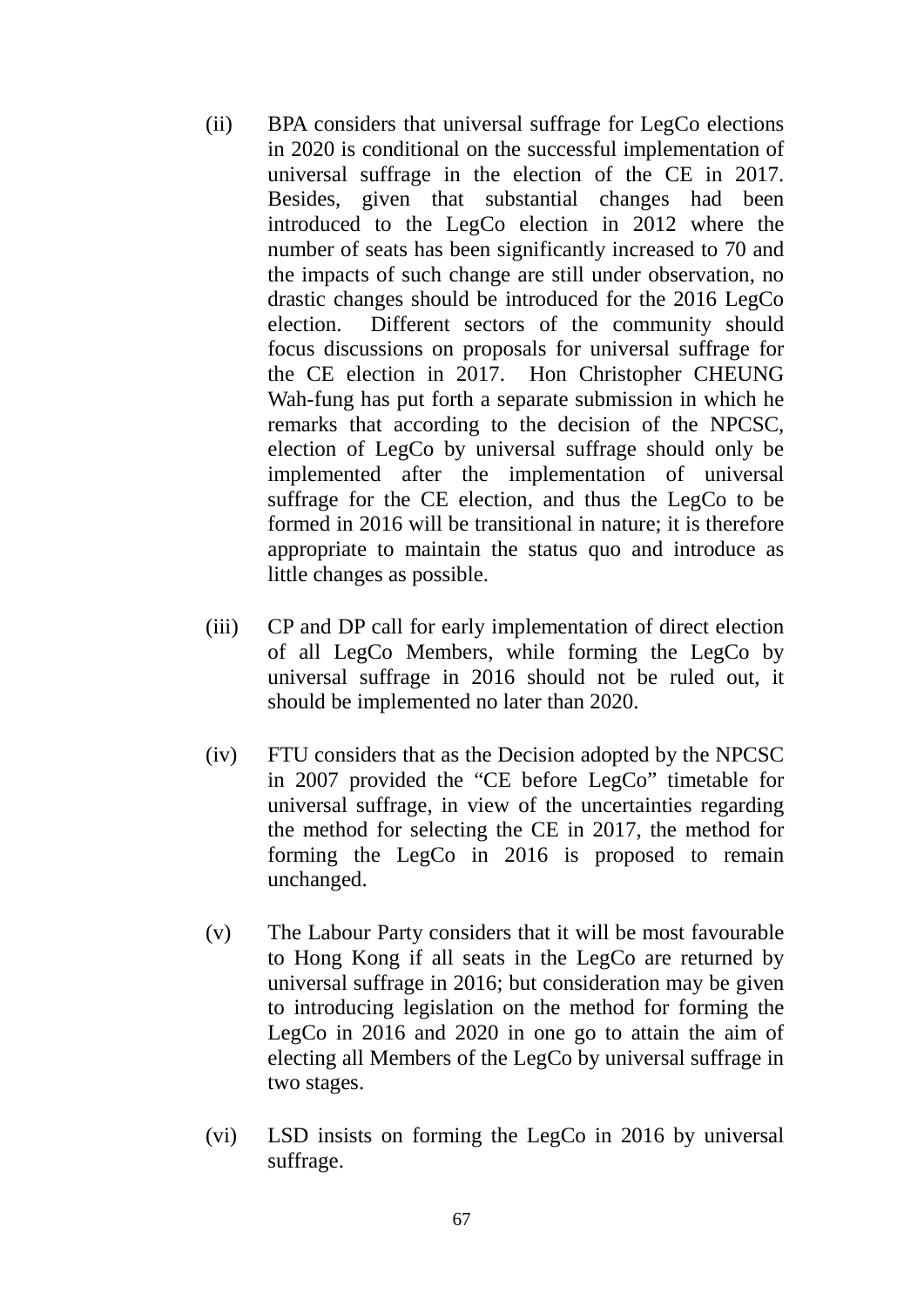- (vii) Dr Hon LAM Tai-fai considers that before the implementation of universal suffrage for the CE election, it will only be appropriate to improve the method for forming the LegCo without drastic changes.
- (viii) Hon NG Leung-sing considers that the addition of five GC seats and five "super seats" for the fourth term of LegCo in 2012 has greatly enhanced the democratic element and degree of balanced participation in the LegCo election; the method for forming the LegCo in 2016 should follow that adopted in 2012 without any changes for the sake of social stability and development; the subject should be further dealt with in the light of the situation of the CE election in 2017.
- (ix) Hon YIU Si-wing considers that introducing great changes to the method for forming the LegCo in 2016 is not advisable. At the present stage, efforts should be concentrated on the method for selecting the CE by universal suffrage. As the method for forming the LegCo had just been amended in 2010, he proposes maintaining the status quo without introducing any changes, and conducting a review after universal suffrage for the CE election is implemented.

Organisations from various sectors, and groups and individuals the Task Force met during the consultation period

4.07 Among organisations from various sectors and groups and individuals the Task Force met during the consultation period, there are more views which consider that the most important task at present is to implement universal suffrage for the CE election in 2017, otherwise all Members of the LegCo could not be returned by universal suffrage in 2020; therefore the community should focus on universal suffrage for the CE election in 2017, the method for forming the LegCo in 2016 does not need to be changed $^{61}$ . There are also some views suggesting increasing the democratic elements of the method for forming the LegCo in

<span id="page-70-0"></span><sup>61</sup> For example, the Chinese Manufacturers' Association of Hong Kong, members of the Catering Subsector of the EC, Savantas, etc. submitted relevant views; for details, please refer to Appendix II. 61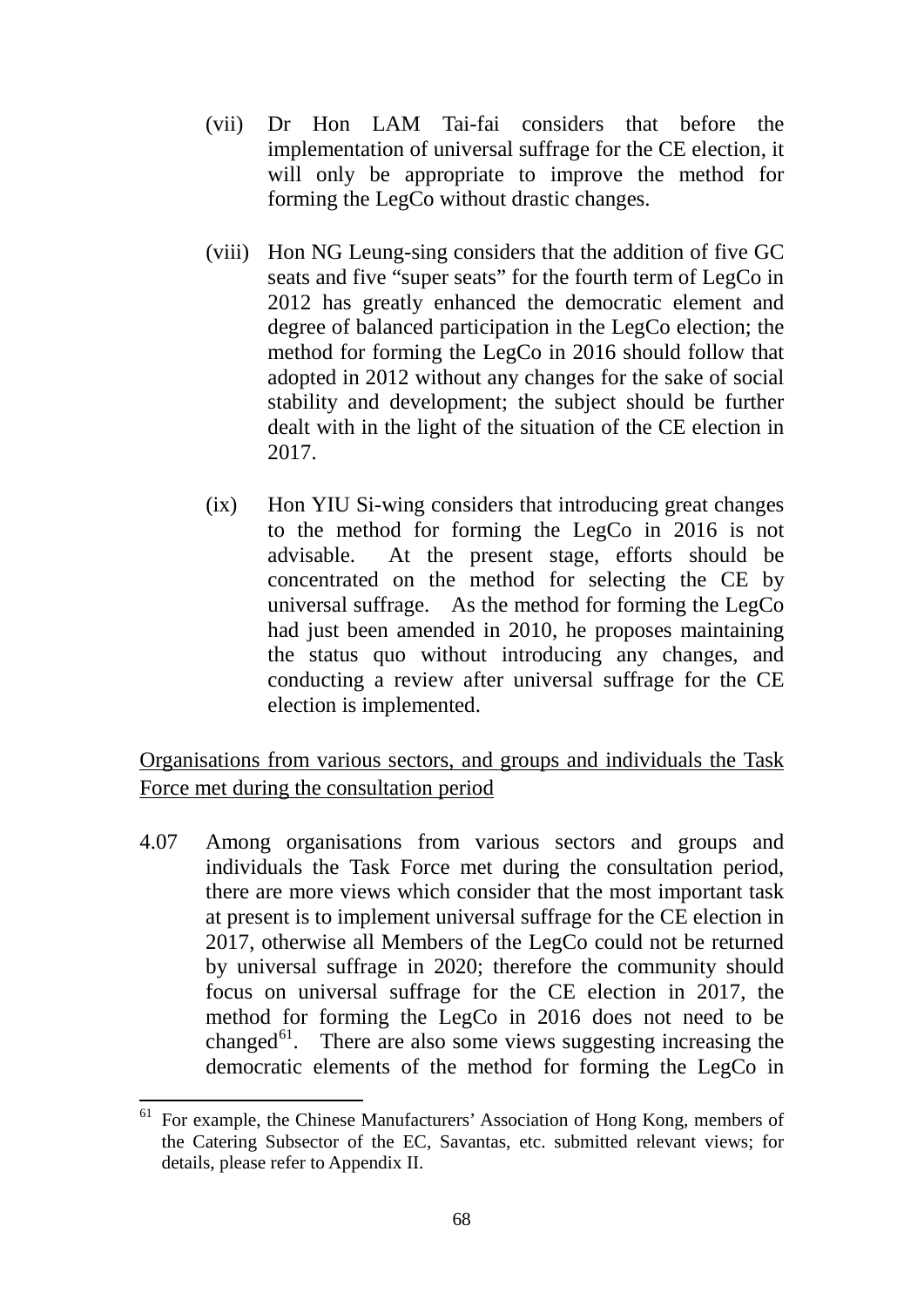2016 to pave way for electing all Members of the LegCo by universal suffrage in  $2020^{62}$ .

# Written submissions put forth by individual groups and members of the public

4.08 Among about 124 700 written submissions put forth by individual groups and members of the public during the consultation period, there are more focusing on giving views regarding the method for selecting the CE in 2017. Among those that provide views on the method for forming the LegCo in 2016, there are clearly more views which suggest that the method for forming the LegCo in 2016 could remain unchanged.

#### Relevant opinion polls

4.09 Findings of the opinion polls conducted during the consultation period reveal that views solicited from polls conducted by different organisations are diverse. Among these polls, the poll conducted by the HKRA  $^{63}$  $^{63}$  $^{63}$  found that about 70% of the respondents consider that the method for selecting the CE by universal suffrage should be dealt with first; while the opinion survey conducted by the HKUPOP found that some respondents agree to abolish all FC seats in  $2016^{64}$ .

- (b) about 11% have no strong view/have no comment;
- (c) about 14% disagree.

- (a) about 47% and 46% of the respondents agree to abolish all FC seats in 2016;
- (b) about 23% and 22% have indicated half-half;
- (c) about 15% and 18% disagree.

<span id="page-71-0"></span><sup>62</sup> For example, the Law Society of Hong Kong suggested, in the transitional period of the 2016 elections, there should be an increase in the number of geographical seats, in an orderly fashion in accordance with the stated aim of universal suffrage in Article 68 of the Basic Law; for details, please refer to Appendix II. 62

<span id="page-71-1"></span> $63$  According to the poll conducted by the HKRA between 27 February and 4 March 2014:

<sup>(</sup>a) about 74% of the respondents agree to deal with the method for selecting the CE by universal suffrage first, to be followed by method for forming the LegCo by universal suffrage;

<span id="page-71-2"></span><sup>&</sup>lt;sup>64</sup> The Alliance for True Democracy commissioned the HKUPOP to conduct opinion surveys between 23 to 29 January and 14 to 17 April 2014. According to the two surveys: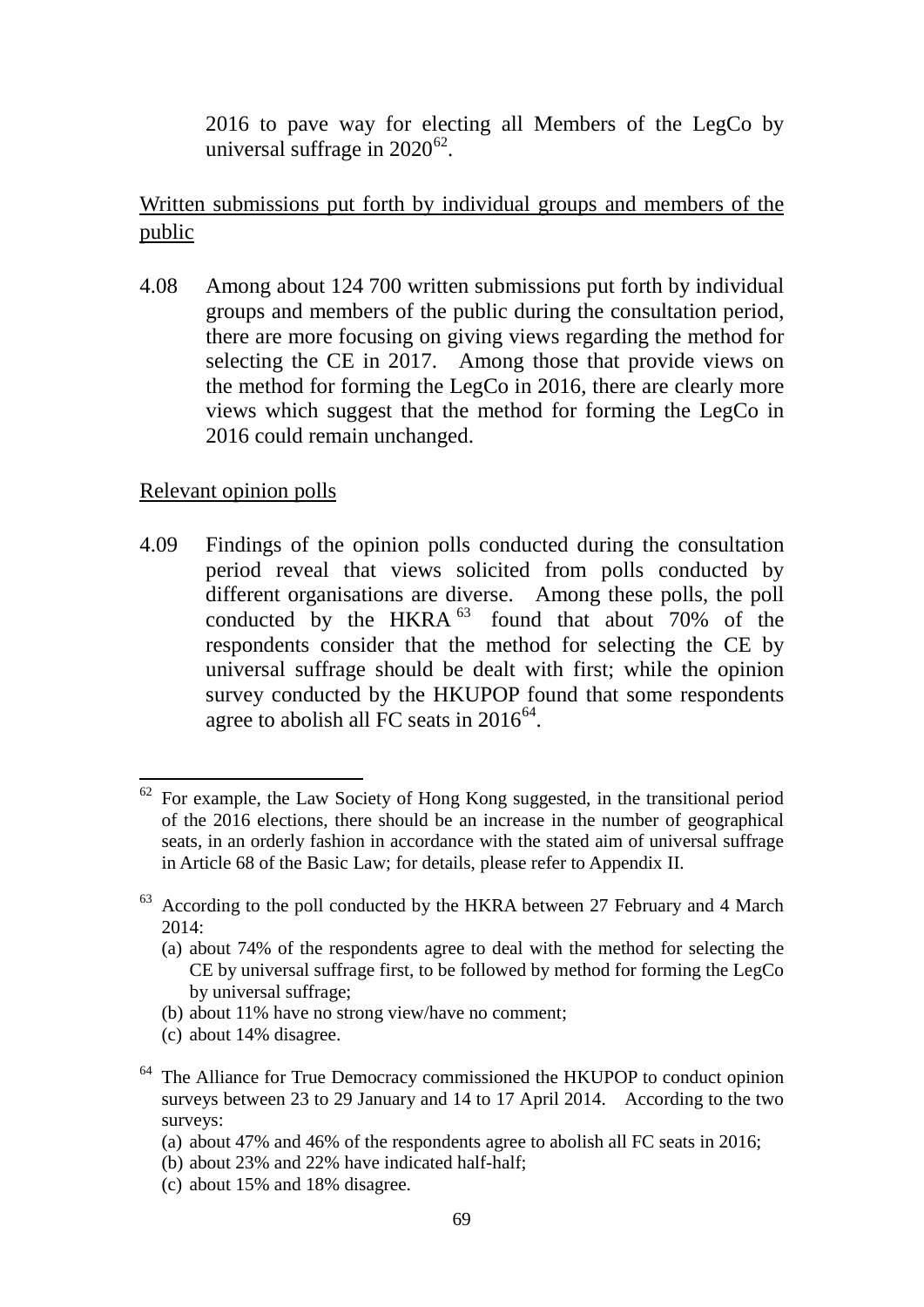# **(I) Number of Seats and Composition of the LegCo**

- 4.10 During the public consultation held by the third term HKSAR Government from the end of 2009 to early 2010 on the method for forming the LegCo in 2012, the majority of views received supported the increase of the number of LegCo seats from 60 to 70, but there were also views that the number should be maintained at 60, or increased to 80. Subsequently, the third term HKSAR Government suggested increasing the number of seats of the fifth term LegCo commencing 2012 from 60 to 70, and the proposal was eventually passed. The composition of the LegCo was enlarged, with the democratic element in the LegCo enhanced.
- 4.11 With regard to the number of seats and composition of the LegCo, the Consultation Document raised the following key issues:
	- (i) should the number of LegCo seats be capped at 70 without major changes or, subject to conformity with the principles of the Basic Law, should the number of LegCo seats be further increased?
	- (ii) if the number of LegCo seats is to remain at 70 without any change, should the half-and-half ratio between Members returned by FCs and Members returned by GCs remain unchanged; if the ratio is to be adjusted, what level should it be adjusted to?
	- (iii) if the number of LegCo seats is to be increased, what should be the total number of seats, and how should the new seats be distributed, including should the half-and-half ratio of Members from GCs and FCs be maintained and the new seats be distributed evenly, or if the half-and-half ratio of Members from GCs and FCs is not maintained, should more of the new seats be allocated to FCs (such as the DC (Second) FC) or GCs?

# LegCo Members

4.12 Among different political parties or groups in and the Members of the LegCo who have submitted written submissions, the majority considers that there is no need to introduce significant changes to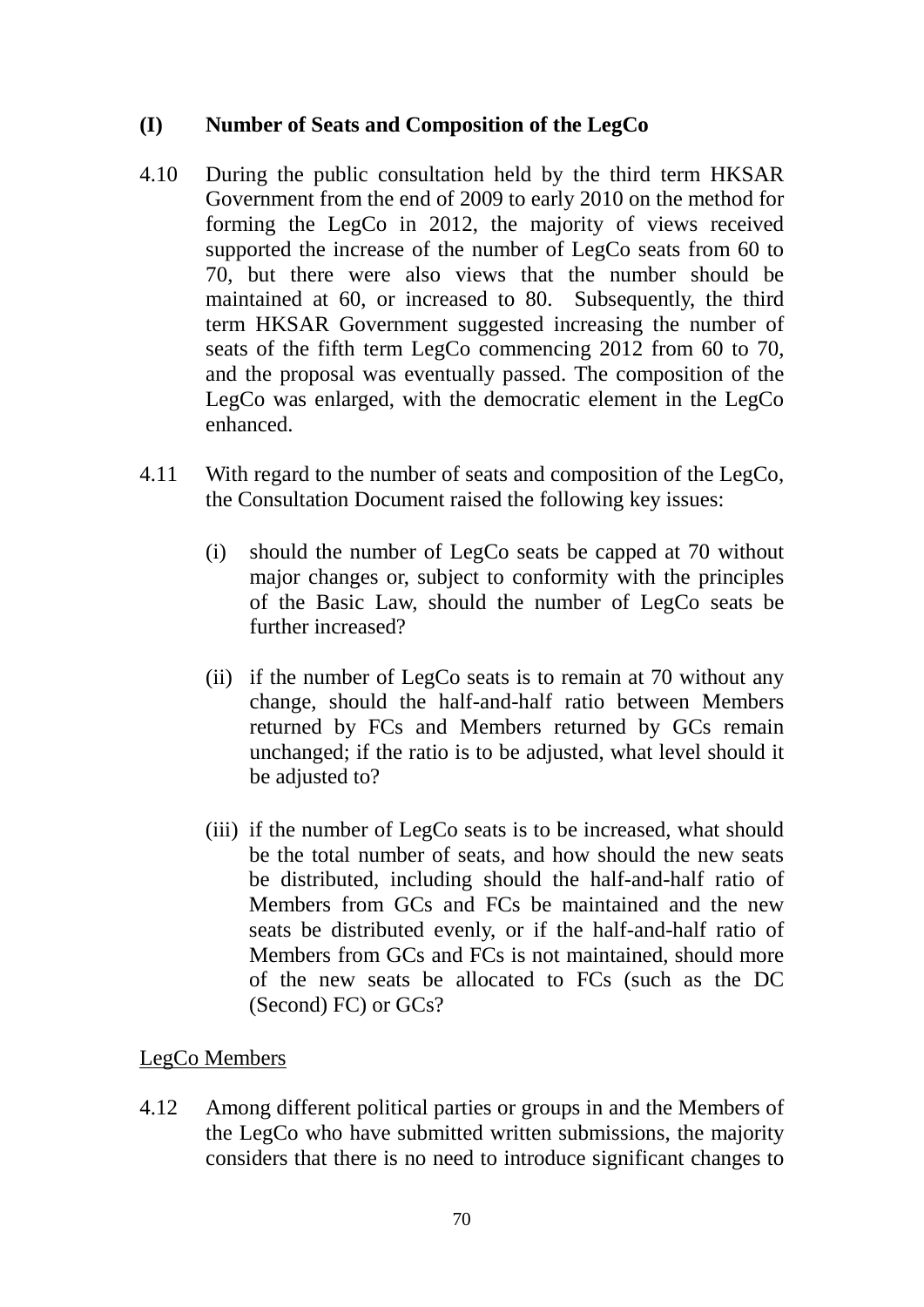the number of seats and composition of the LegCo; while there are also views which consider that the FCs should be abolished in one go.

- 4.13 Views of different political parties or groups in and the Members of the LegCo on composition of and number of seats in the LegCo are as follows:
	- (i) DAB considers that the number of LegCo seats in 2016 should be maintained at 70, and the 50-50 ratio between Members returned by FCs and Members returned by GCs through direct elections should remain unchanged.
	- (ii) BPA considers that given that substantial changes were introduced to the LegCo election in 2012 where the number of seats has been significantly increased to 70 and the impact of such a change is still under observation, it is not advisable to introduce major changes to the LegCo election in 2016. Hon Abraham SHEK Lai-him and Hon Christopher CHEUNG Wah-fung put forth separate submissions in which they remark that in respect of the number of LegCo seats and the composition of the LegCo in 2016, status quo should be maintained, i.e., the ratio between Members returned by the FCs and Members returned by GCs through direct elections should remain unchanged (35 GC seats and 35 FC seats).
	- (iii) DP considers that the number of LegCo seats in 2016 can be maintained at 70, of which 50 are to be returned by universal suffrage, including 35 seats returned by GCs through proportional representation system, and 15 newly added seats to be elected by proportional representation with the whole of Hong Kong as a single constituency, using the d'Hondt formula in vote counting. A voter may cast one vote in each of the GC election and the single constituency election. The FC seats are to be reduced to 20 and to be distributed among three sectors, namely professional (six seats), commercial and economic (ten seats) and social and political (four seats). Electors or corporate electors of each sector can only cast one vote.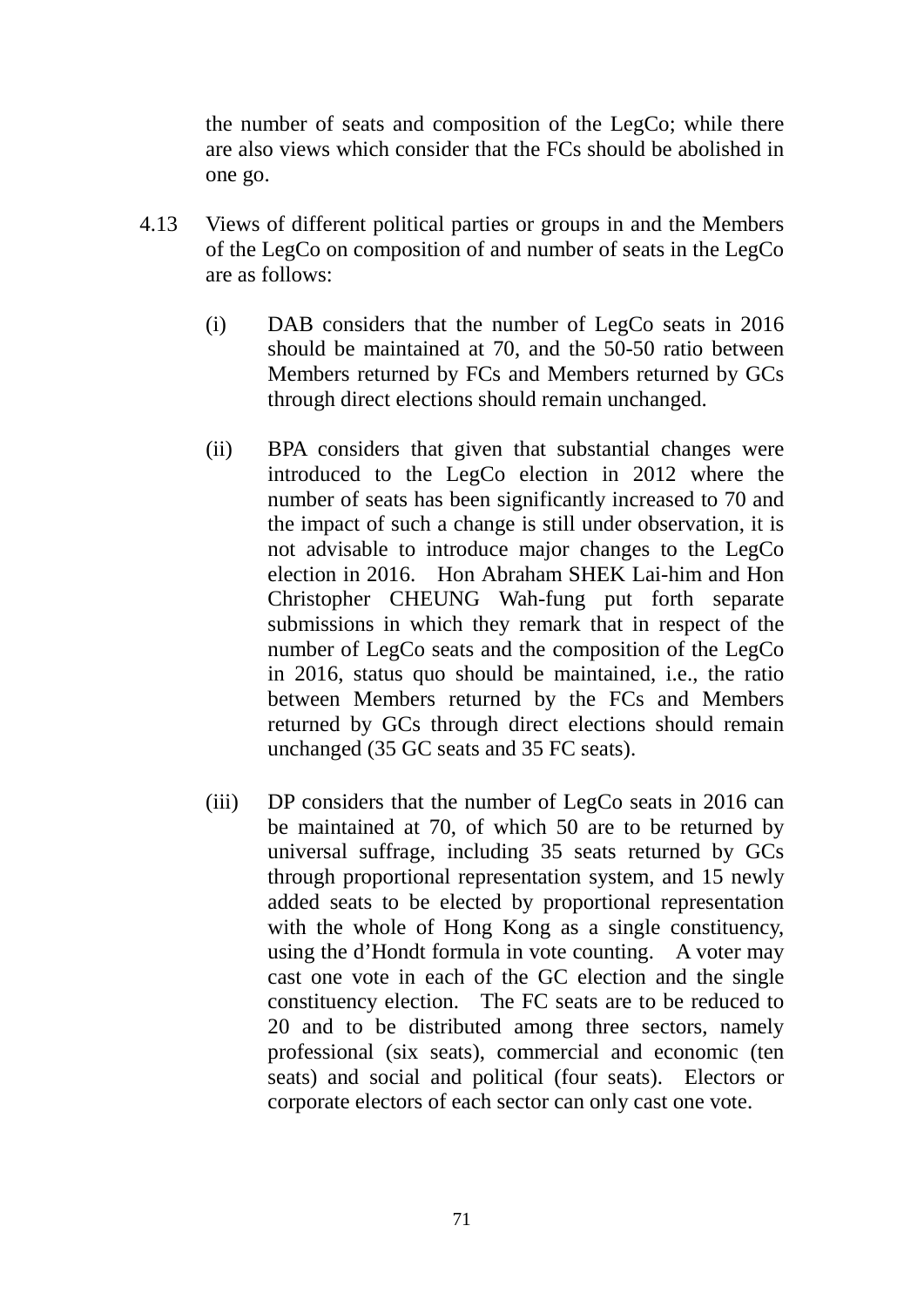- (iv) FTU considers that as the Decision adopted by the NPCSC in 2007 provided the "CE before LegCo" timetable for universal suffrage, in view of the uncertainties regarding the method for selecting the CE in 2017, the method for forming the LegCo in 2016 is proposed to remain unchanged.
- (v) CP suggests that the total number of seats in the LegCo should remain 70, and the current 50:50 ratio should be amended to provide for directly elected GC seats to be in the majority. The DC (Second) FC seats should be abolished in order to reduce the number of FC seats.
- (vi) NWSC considers that the FCs should be abolished in 2016 to allow motions which are conducive to people's livelihood to be passed.
- (vii) LSD considers that the FCs should be abolished in 2016, the original FC seats to be replaced by seats returned by proportional representation with the whole of Hong Kong as a single constituency, and candidates should be allowed to stand for election in personal capacity or in the form of lists, and those individuals or lists have to obtain more than 5% of the votes to be assigned with seats; the existing "proportional representation system" adopted for GC elections should remain unchanged.
- (viii) FLU considers that with an increasing population in Hong Kong, the number of LegCo seats could be appropriately increased to nurture more political talents who are dedicated to serving the community, thereby enhancing civic awareness and encouraging the community to show more interest in social affairs.
- (ix) Hon NG Leung-sing and Hon YIU Si-wing consider that the method for forming the LegCo in 2016 should follow that adopted for forming the LegCo in 2012. For details, please refer to paragraph [4.06](#page-68-0) (viii) and (ix) above.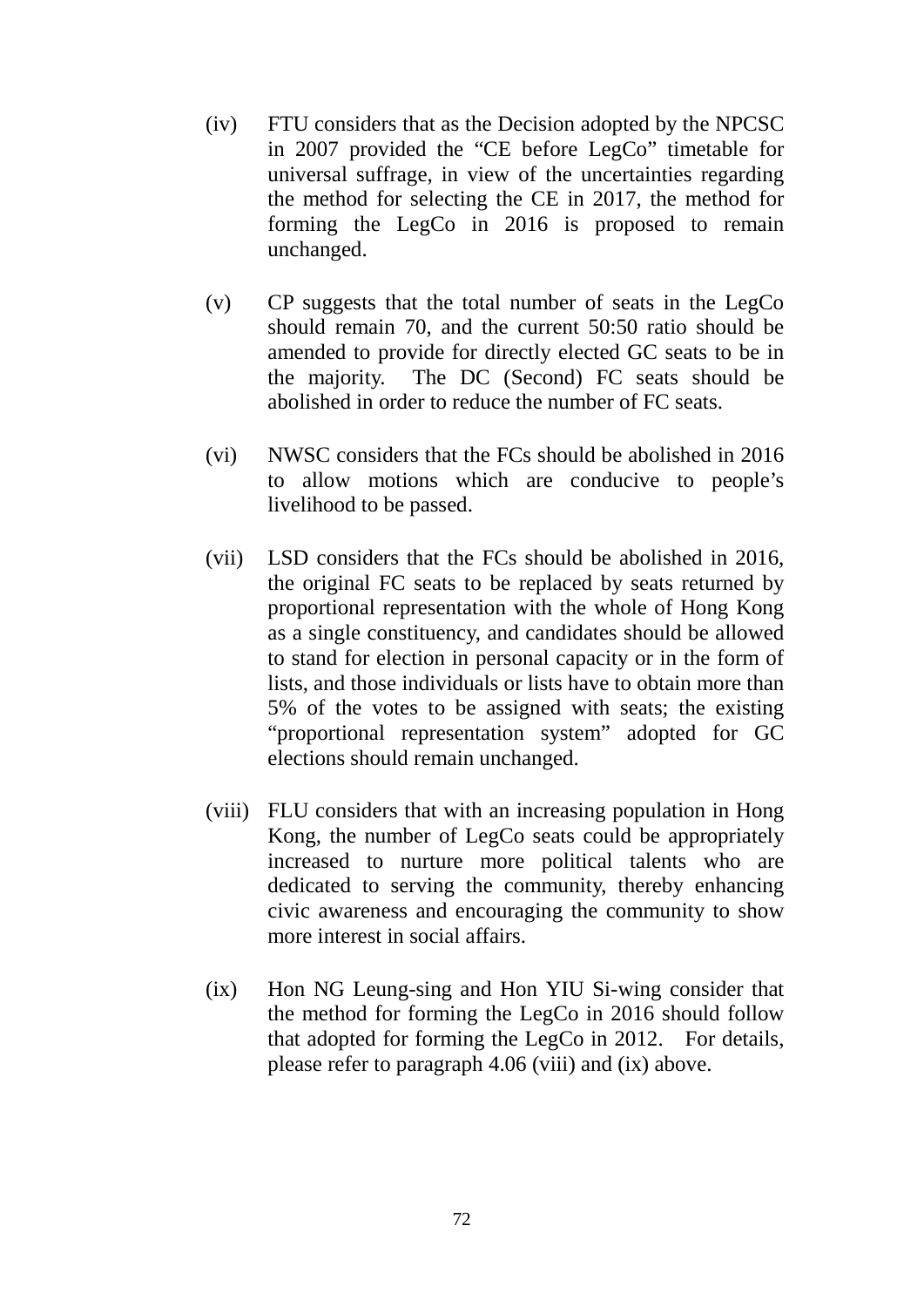Organisations from various sectors, and groups and individuals the Task Force met during the consultation period

4.14 Among organisations from various sectors, and groups and individuals the Task Force met during the consultation period, the mainstream view is that the number of seats for the LegCo in 2016 should be maintained at 70, and the current composition need not be changed<sup> $65$ </sup>. However, there are also some groups putting forth other views  $66$ .

# Written submissions put forth by individual groups and members of the public

4.15 Among about 124 700 written submissions put forth by individual groups and members of the public during the consultation period, the majority of related views is that the number of seats and composition of the LegCo in 2016 could remain the same as the number of seats and composition of the LegCo in 2012 without the need to change. There are also views which suggest abolishing the FCs in one go.

# Relevant opinion polls

4.16 Very few relevant opinion polls conducted during the consultation period collected views on the number of seats and composition of the LegCo $^{67}$  $^{67}$  $^{67}$ .

<span id="page-75-0"></span><sup>&</sup>lt;sup>65</sup> For example, Heung Yee Kuk New Territories, the Hong Kong Professionals and Senior Executives Association, the Federation of Hong Kong Industries, the Chinese Manufacturers' Association of Hong Kong, Savantas, the Federation of Hong Kong Chiu Chow Community Organizations, etc. submitted relevant views; for details, please refer to Appendix II. -

<span id="page-75-1"></span><sup>66</sup> For example, the Hong Kong 2020 proposes to increase the number of seats in the GCs to 40; the Alliance for True Democracy proposes to increase the number of seats returned from direct elections to 50; the Hong Kong Council of Social Service suggests increasing the ratio of GC seats in the LegCo; the Hong Kong Confederation of Trade Unions suggests abolishing the "super District Council" FC seats, reducing the ratio of FC seats and increasing the ratio of seats returned from direct elections; for details, please refer to Appendix II.

<span id="page-75-2"></span>The Alliance for True Democracy commissioned the HKUPOP to conduct an opinion poll between 14 and 17 April 2014 on the proposals on method for forming the LegCo in 2016 put forth by the Alliance for True Democracy; for details, please refer to Appendix IV.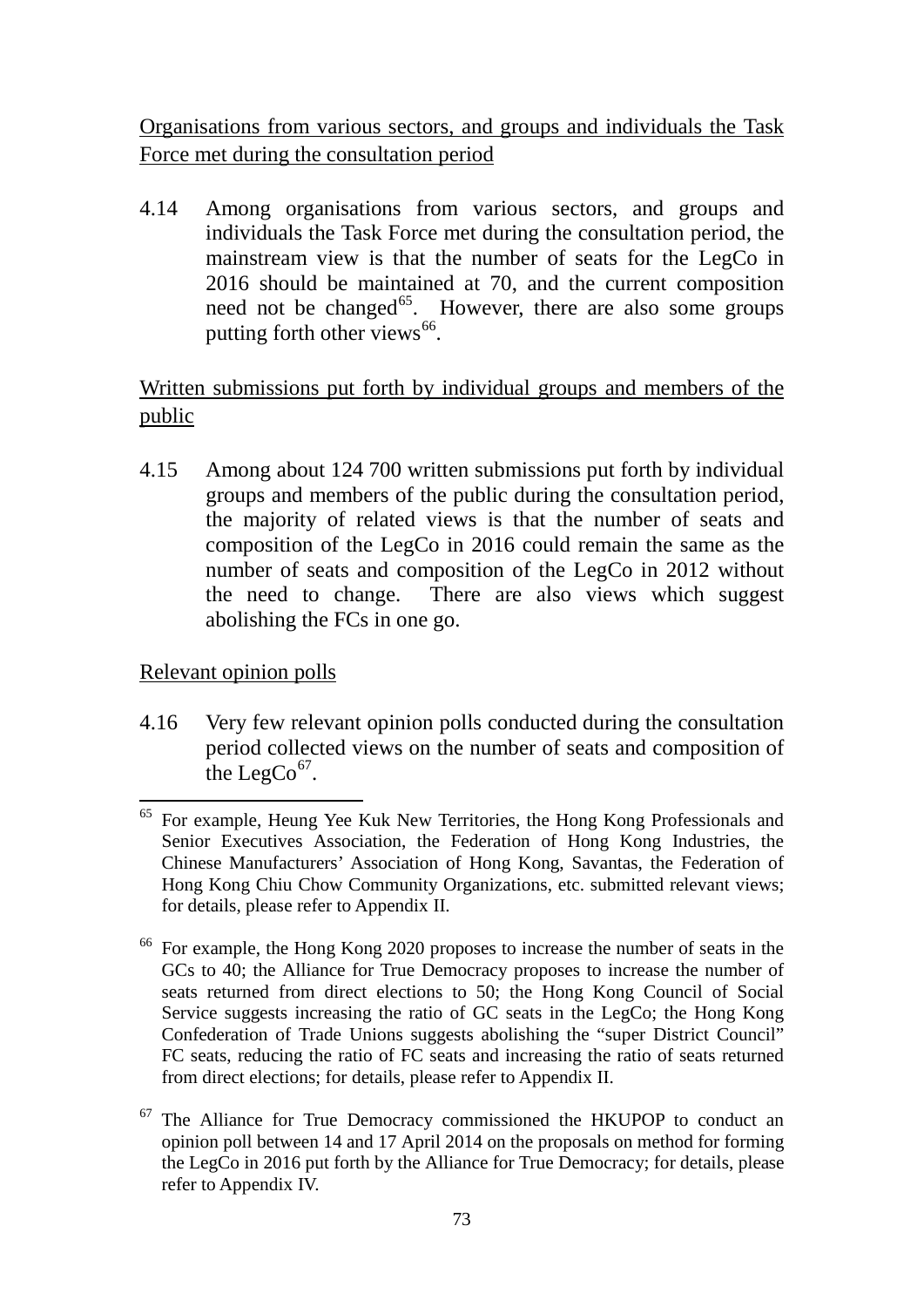#### **(II) Composition and Electorate Base of Functional Consistencies**

- 4.17 According to the 2013 Final Register, there are about 238 000 registered electors for the 28 traditional FCs, including 16 000 corporate bodies and some 222 000 individuals.
- 4.18 For the sixth term LegCo in 2016, the Consultation Document raised for consideration whether to enlarge the electoral base of the FCs.

#### LegCo Members

- 4.19 Among different political parties or groups in and the Members of the LegCo who have submitted written submissions, apart from a number of views which consider that the composition and method for forming the LegCo in 2016 could follow that of 2012 without introducing any changes, there is not much extensive and in-depth discussion regarding the composition and electorate base of the FCs. Views put forth are diverse.
- 4.20 Views of different political parties or groups in and the Members of the LegCo on the composition and electorate base of the FCs are as follows:
	- (i) DAB considers that the arrangements of the LegCo election in 2016 should remain basically the same. After the implementation of the 2017 universal suffrage for the CE election, the LegCo election method should undergo full review.
	- (ii) BPA considers that no drastic change should be introduced for the 2016 LegCo election. It considers that the FCs have their value for existence, but is open to the opinions and views of other stakeholders on expanding the FCs' electorate base. Hon Abraham SHEK Lai-him has put forth a separate submission in which he considers that the composition of FCs should remain unchanged; the electorate base of FCs could follow that of the NC for the CE election in 2017. If the proposal on the method for selecting the CE in 2017 could not be passed, the electorate base for FCs in LegCo in 2016 should remain unchanged. Hon Christopher CHEUNG Wah-fung has put forth a separate submission in which he considers that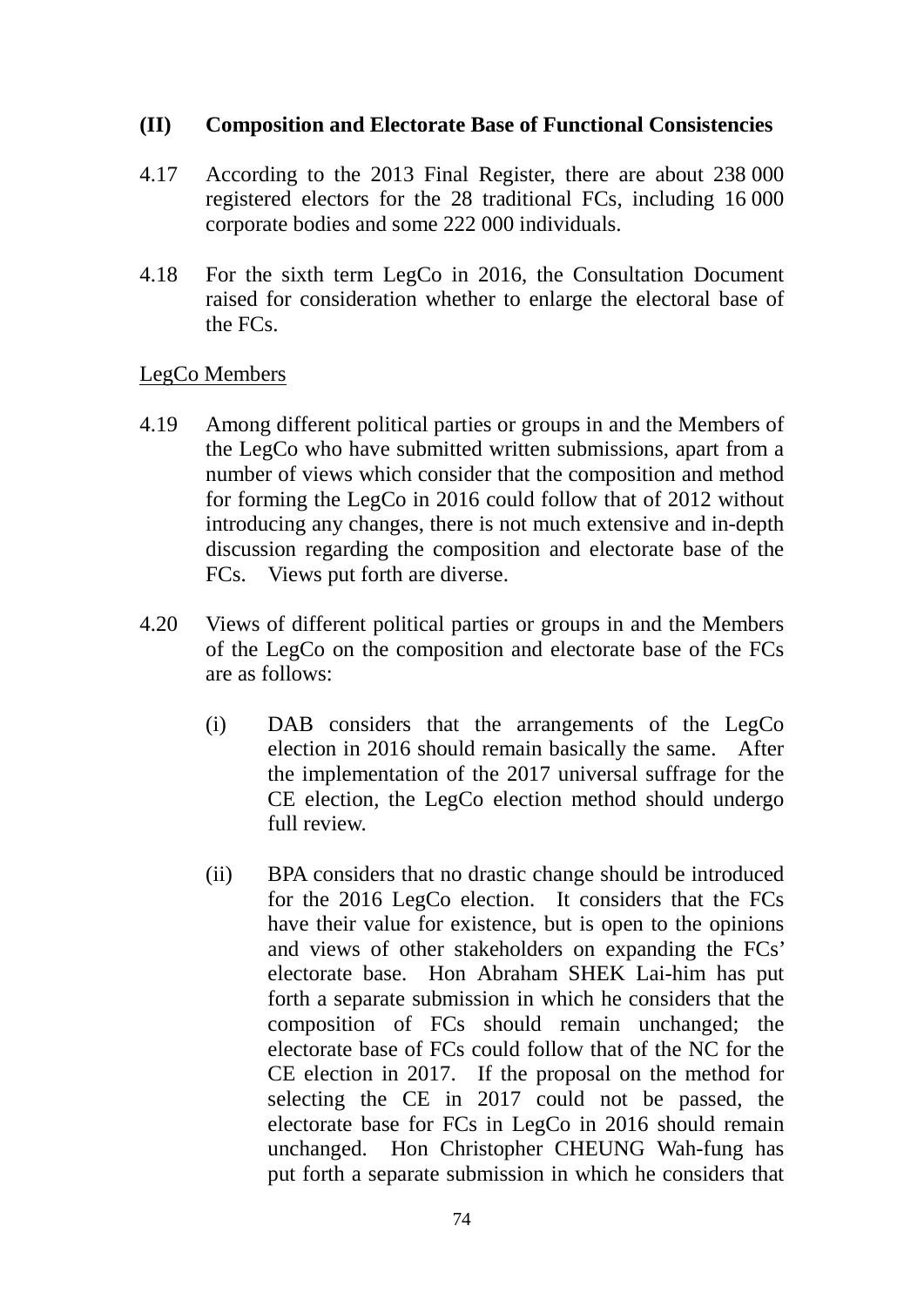minimal changes to the method for forming the next-term LegCo should be the principle; while the electorate base for FCs could be appropriately adjusted according to the actual situation of each sector, with increasing the representativeness as the primary consideration. As for the Financial Services Sector, the electorate base may be expanded on the basis of "one corporate, one vote" to other licensed organisations registered with the Securities and Futures Commission, including asset management companies and foreign exchange management companies to increase the representativeness of the sector.

- (iii) CP considers that the electorate base should be expanded by abolishing corporate votes with individual votes, or certain FCs should be combined to broaden the electorate base of FCs with the ultimate goal of abolishing all FC seats.
- (iv) LP considers that FCs have their own contribution to the community and have their value for existence. With FCs, the principle of balanced participation can be realised, allowing policies to be drawn up in a more objective and comprehensive manner. However, the current mode of operation has to be improved, the electorate base of FCs has to be broadened and the electorate size expanded. In spite of this, it is necessary not to just make up the number, but to ensure that voters are sufficiently representative in their respective sectors, have made substantive contribution to the economy and can give full play to their roles. The specific number of voters to be increased is to be decided by individual sectors.
- (v) FLU considers that members returned by FCs had reflected the views of their respective sectors in the LegCo in the past, balancing the interests of various strata of the society, the roles they played should not be denied, and that the community at large should be allowed some time to discuss the long-term development of FCs. It also considers that broadening the electorate base of FCs can enhance representativeness, and the Government should communicate with various sectors as soon as possible to study carefully the feasibility of broadening their electorate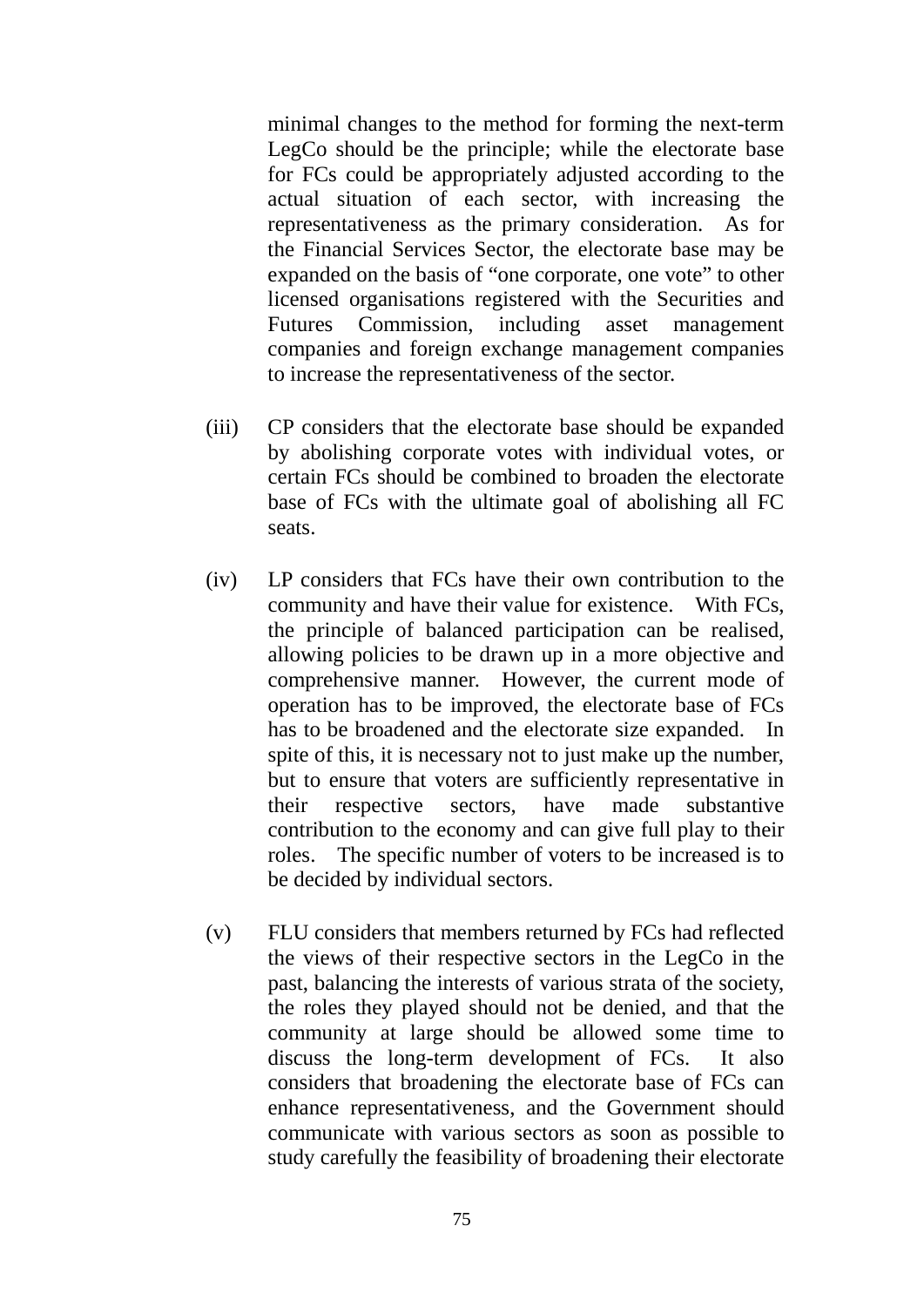base. Moreover, it proposes that the existing arrangement of allowing voters to have one vote each in the FC and their respective GCs should be maintained.

- (vi) Hon LAM Tai-fai considers that the DC (First) and DC (Second) FCs should be merged, and that the Industrial (First) and (Second), the Commercial (First) and (Second), the Textiles and Garment and the Import and Export FCs should be merged to form a "Super Industrial and Commercial FC" to broaden the electorate base and enhance the representativeness and legitimacy of the sector. He also suggests that for some sectors, individual votes can be added on top of corporate/organisation votes.
- (vii) Hon Tony TSE Wai-chuen considers that upon examining the actual situation of relevant sectors and after comprehensive consultation, consideration may be given to converting the existing corporate/organisation votes of FCs to director's votes or even individual votes to expand the electorate base.
- (viii) Hon NG Leung-sing and Hon YIU Si-wing hold that the method for forming the LegCo in 2016 should follow that adopted in 2012. For details, please refer to paragraph [4.06](#page-68-0) (viii) and (ix) above.

Organisations from various sectors, and groups and individuals the Task Force met during the consultation period

4.21 Among organisations from various sectors, and groups and individuals the Task Force met during the consultation period, the mainstream view is that the composition of FCs of the LegCo in 2016 does not need to be amended in general<sup>[68](#page-78-0)</sup>. There are some individual views which consider that the electorate base of FCs could be expanded $^{69}$  $^{69}$  $^{69}$ , and there are also other suggestions, such as

<span id="page-78-0"></span><sup>68</sup> For example, the New Territories Association of Societies considers that the method for forming the LegCo in 2016 should remain unchanged; the Real Estate Developers Association of Hong Kong, the Hong Kong Chinese Importers' and Exporters' Association, the Federation of Hong Kong Industries submitted relevant views; for details, please refer to Appendix II. 1

<span id="page-78-1"></span><sup>&</sup>lt;sup>69</sup> For example, the Hong Kong General Chamber of Commerce, the Chinese Manufacturers' Association of Hong Kong, and the Hong Kong Council of Social Service submitted relevant views; for details, please refer to Appendix II.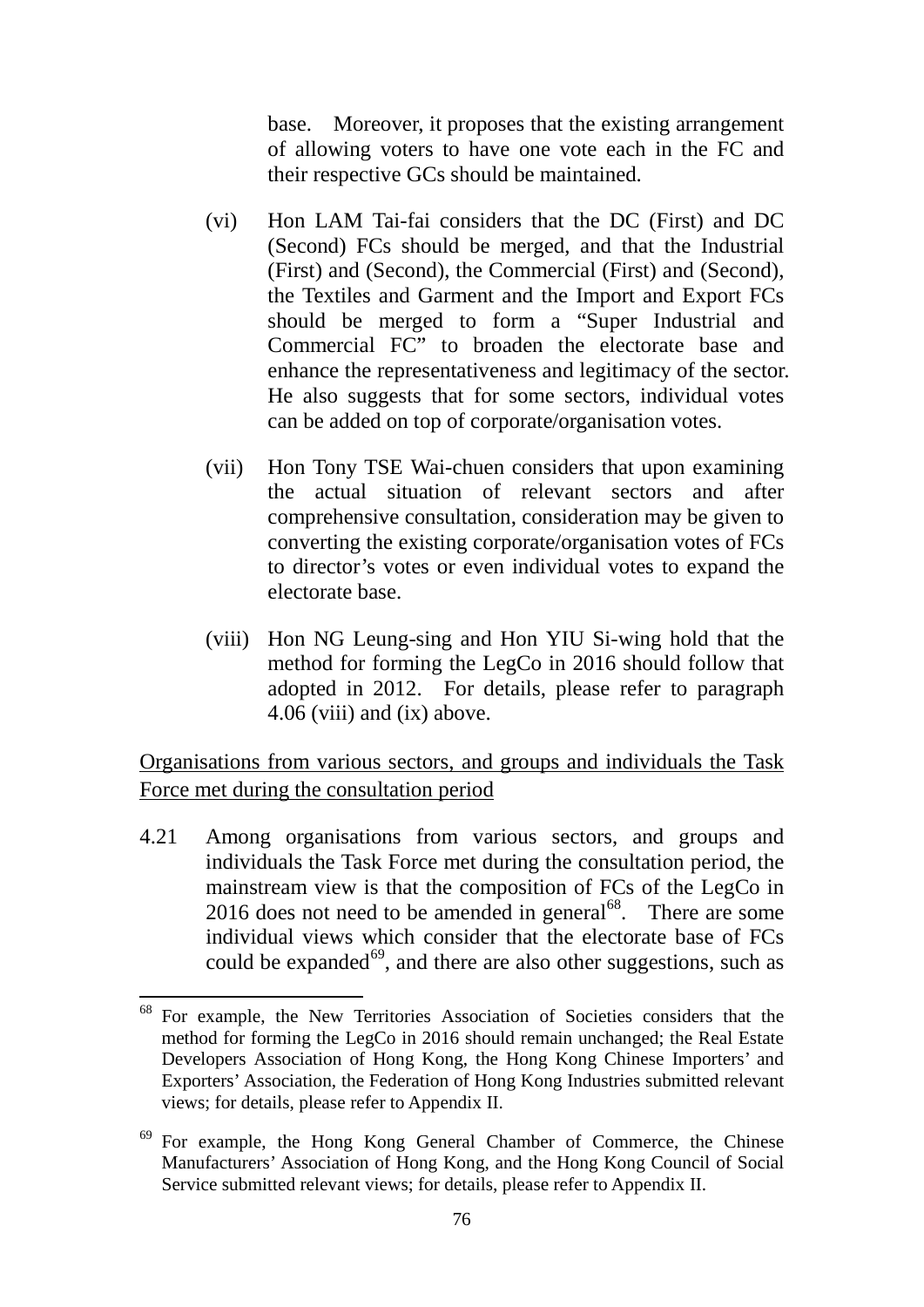abolishing the DC (Second) FC (the so-called "Super DC") seats $^{70}$  $^{70}$  $^{70}$ .

Written submissions put forth by individual groups and members of the public

4.22 Among about 124 700 written submissions put forth by individual groups and members of the public during the consultation period, there are not much specific comments or proposals on the composition and electorate base of FCs. Most of the related submissions are of the view that the number of seats and composition of the LegCo in 2016 could follow that of the LegCo in 2012 without any changes; while some consider that FCs should be abolished in one go. Adjustments to the electorate base for individual sectors could be handled at the local legislation level without amending Annex II to the Basic Law.

# Relevant opinion polls

4.23 Relevant opinion polls conducted during the consultation period did not collect views on the subject.

# **(III) Number of Geographical Constituencies and Number of Seats in Each Geographical Constituency**

4.24 Currently, there are five GCs in the LegCo direct election, returning a total of 35 Members. Details are as follows –

| <b>Number of Seats</b> |
|------------------------|
|                        |
| 5                      |
| 5                      |
| g                      |
|                        |
|                        |

<span id="page-79-0"></span>For example, the Alliance for True Democracy and Hong Kong 2020 submitted relevant views; for details, please refer to Appendix II.  $70\,$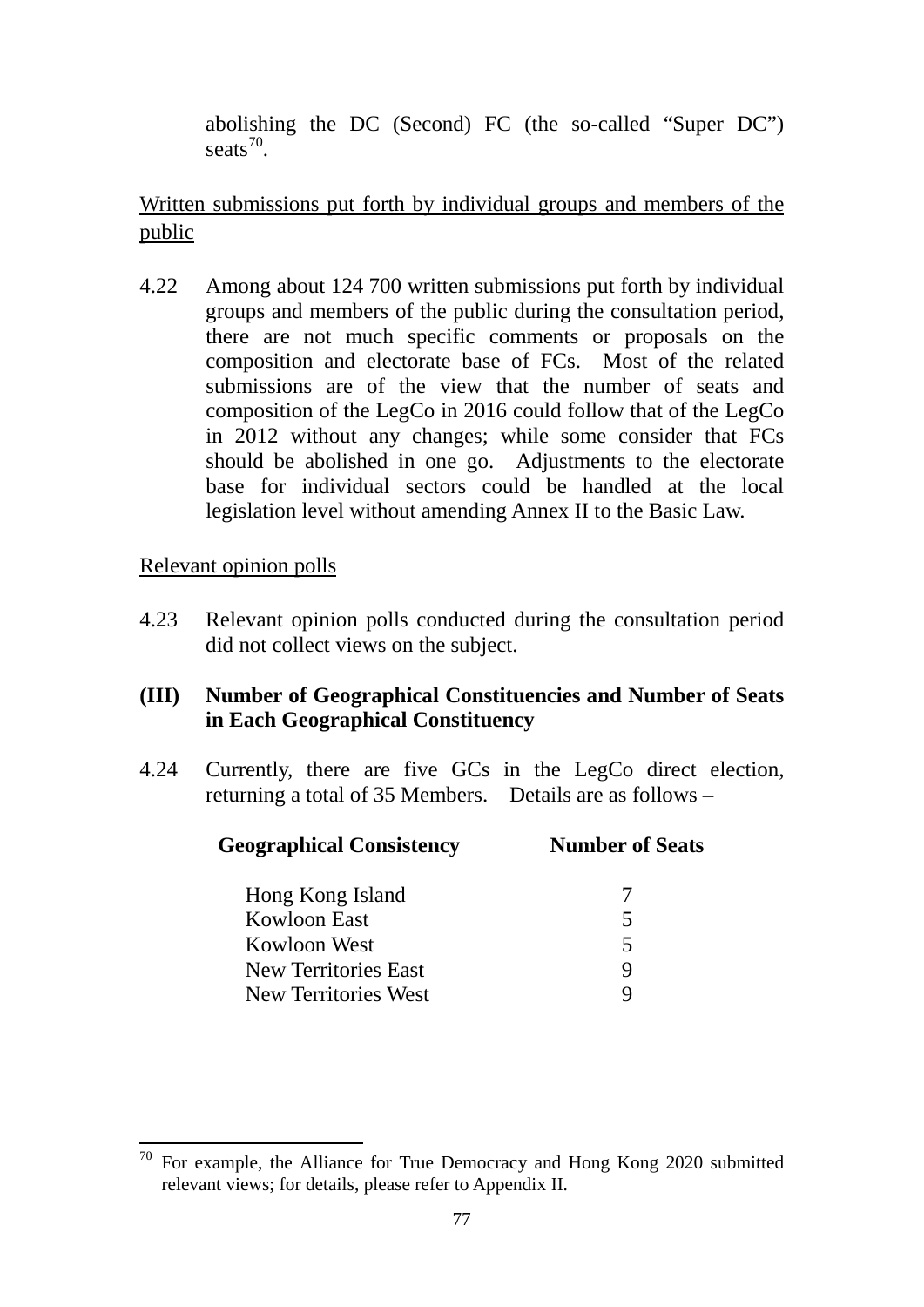- 4.25 With regard to the number of GCs and the number of seats in each GC, the Consultation Document raised the following two key issues:
	- (i) should the existing number of GCs be adjusted; and
	- (ii) should the upper and lower limits of seats returned by each GC be adjusted.

#### LegCo Members

4.26 Most of the political parties or groups and Members of the LegCo who have made written submissions did not give any specific views on the number of GCs and number of seats in each  $GC<sup>71</sup>$  $GC<sup>71</sup>$  $GC<sup>71</sup>$ .

# Organisations from various sectors, and groups and individuals the Task Force met during the consultation period

4.27 Among organisations from various sectors and groups and individuals the Task Force met during the consultation period, there are more views suggesting that the method for forming the LegCo in 2016 could remain unchanged, very few put forth specific views or proposals regarding the number of GCs in the 2016 LegCo election. Among the relevant views put forth by the organisations, views are diverse<sup>72</sup>.

<span id="page-80-0"></span> $71$  DP suggests reviewing the existing arrangement of five large GCs, increasing the number of GCs and adjusting the number of seats in each GC, thus reducing the size and population of each GC; Hon Christopher CHEUNG Wah-fung considers that the delineation of GCs could be improved to avoid the percentage of votes obtained by each seat in different GCs differ too greatly; for details, please refer to Appendix I. -

<span id="page-80-1"></span> $72$  For example, the Business and Professionals Federation of Hong Kong proposes that Hong Kong be divided into GCs each of approximately 200 000 voters. The Hong Kong Democratic Foundation suggests dividing each existing GC into two, making a total of ten GCs. The Hong Kong 2020 proposes to reduce the size of very large GCs; the Hong Kong Island, NT East and NT West GCs should be split into two; for details, please refer to Appendix II.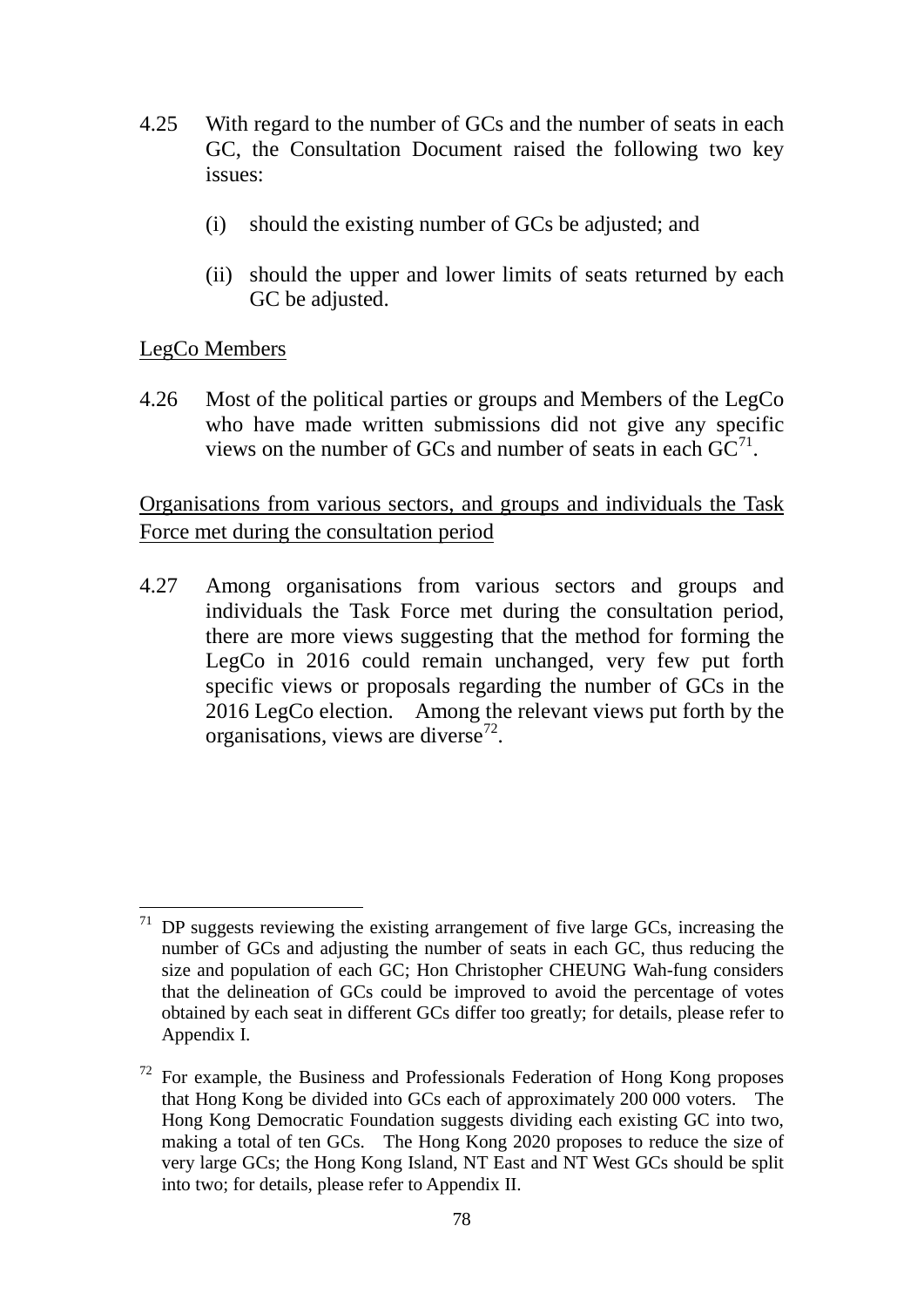# Written submissions put forth by individual groups and members of the public

4.28 Among about 124 700 written submissions put forth by individual groups and members of the public during the consultation period, there are very few putting forth specific views or proposals on the number of GCs and number of seats in each GC.

# Relevant opinion polls

4.29 Relevant opinion polls conducted during the consultation period did not collect views on the subject.

# **Procedures for Voting on Bills and Motions in the LegCo**

4.30 Pursuant to Annex II to the Basic Law, the LegCo of the HKSAR is to adopt the following procedures for voting on bills and motions:

> "The passage of bills introduced by the government shall require at least a simple majority vote of the members of the Legislative Council present.

> The passage of motions, bills or amendments to government bills introduced by individual members of the Legislative Council shall require a simple majority vote of each of the two groups of members present: members returned by functional constituencies and those returned by geographical constituencies through direct elections and by the Election Committee."

4.31 In submitting the Basic Law (Draft) and related documents to the Third Session of the Seventh NPC on 28 March 1990, Mr Ji Pengfei, Chairman of the Drafting Committee for the Basic Law of the Hong Kong Special Administrative Region of the People's Republic of China made the following explanation in respect of the voting procedures of the LegCo in the Annex II to the Basic Law:

> "Annex II also stipulates that different voting procedures shall be adopted by the Legislative Council in handling bills introduced by the government and motions and bills introduced by individual members of the Legislative Council. The passage of bills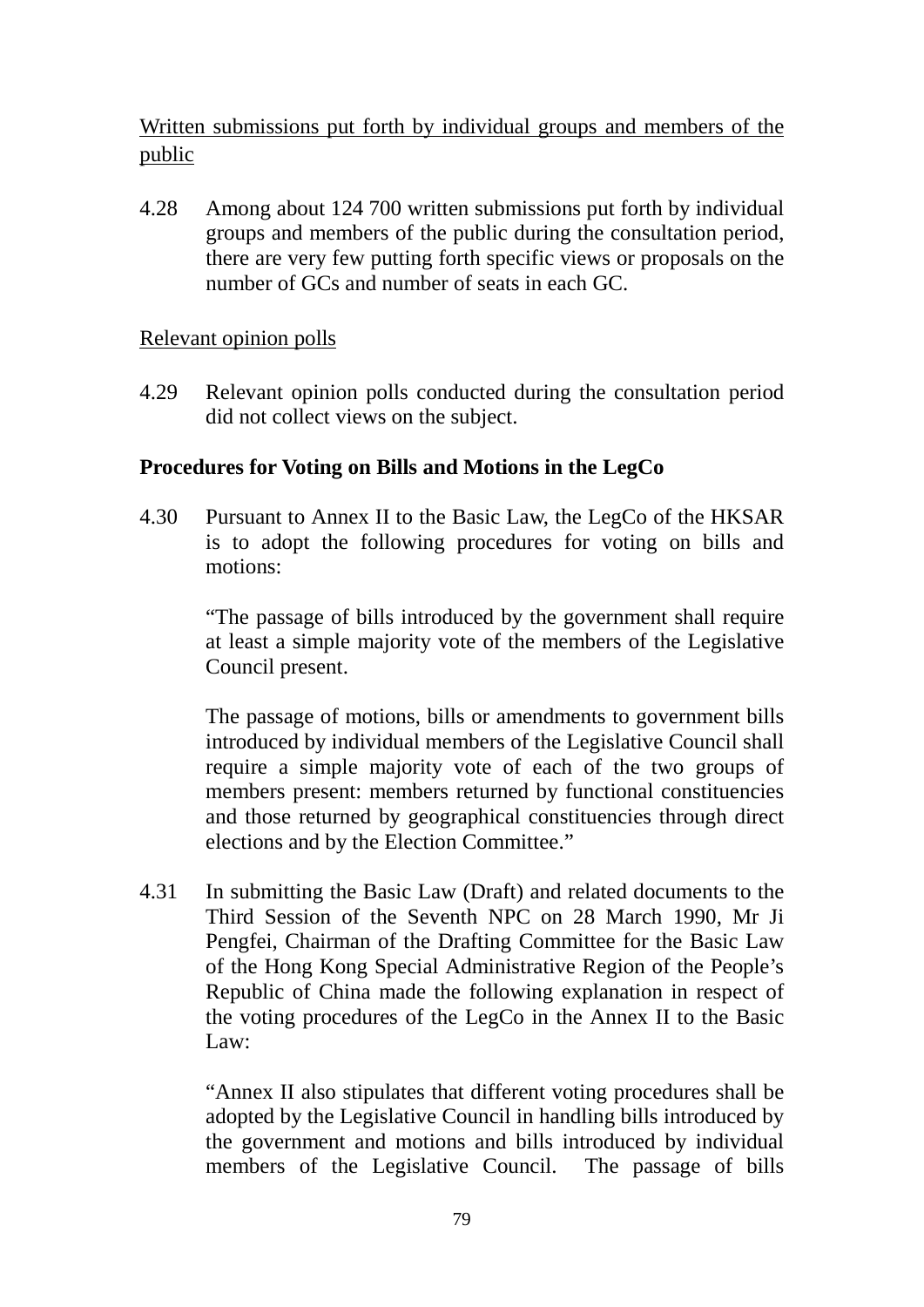introduced by the government requires a simple majority vote of the members of the Legislative Council present. The passage of motions, bills or amendments to government bills introduced by individual members of the Legislative Council requires at least a simple majority vote by each of the two groups of members present, i.e., members returned by functional constituencies and those returned by geographical constituencies through direct elections and by the Election Committee. Such provisions take into consideration the interests of all social strata and will prevent endless debates over government bills, thus helping the government work with efficiency."

- 4.32 In accordance with the Decisions of the NPCSC in 2004 and 2007, the elections of the LegCo in the fourth and fifth terms in the years 2008 and 2012 were not implemented by the method of electing all Members by universal suffrage. The ratio between Members returned by FCs and Members returned by GCs through direct elections remained unchanged. The procedures for voting on bills and motions in the LegCo were to remain unchanged. At an appropriate time prior to the election of all the Members of the LegCo by universal suffrage, the CE shall make a report to the NPCSC as regards the issue of amending the method for forming the LegCo and the issue of whether any corresponding amendment should be made to the procedures for voting on bills and motions in the LegCo in accordance with the relevant provisions of the Basic Law and the Interpretation of the NPCSC in 2004, and a determination thereon shall be made by the NPCSC.
- 4.33 During the consultation period, there were fewer discussions on this topic among political parties or groups and the Members of the LegCo, organisations from various sectors, and groups and individuals the Task Force met during the consultation period, written submissions put forth by members of the public, as well as relevant opinion polls conducted. As mentioned in paragraph [4.07](#page-70-0) above, there are more views which consider that the most important task at present is to implement universal suffrage for the CE election in 2017, the method for forming the LegCo in 2016 does not need to be changed. Some consider that the split voting procedure of the LegCo should be changed<sup>73</sup>; while there

<span id="page-82-0"></span> $73$  For example, DP, CP, the Labour Party, the Hong Kong Bar Association, etc. consider that the split voting system should be abolished; for details, please refer to Appendix I and Appendix II. -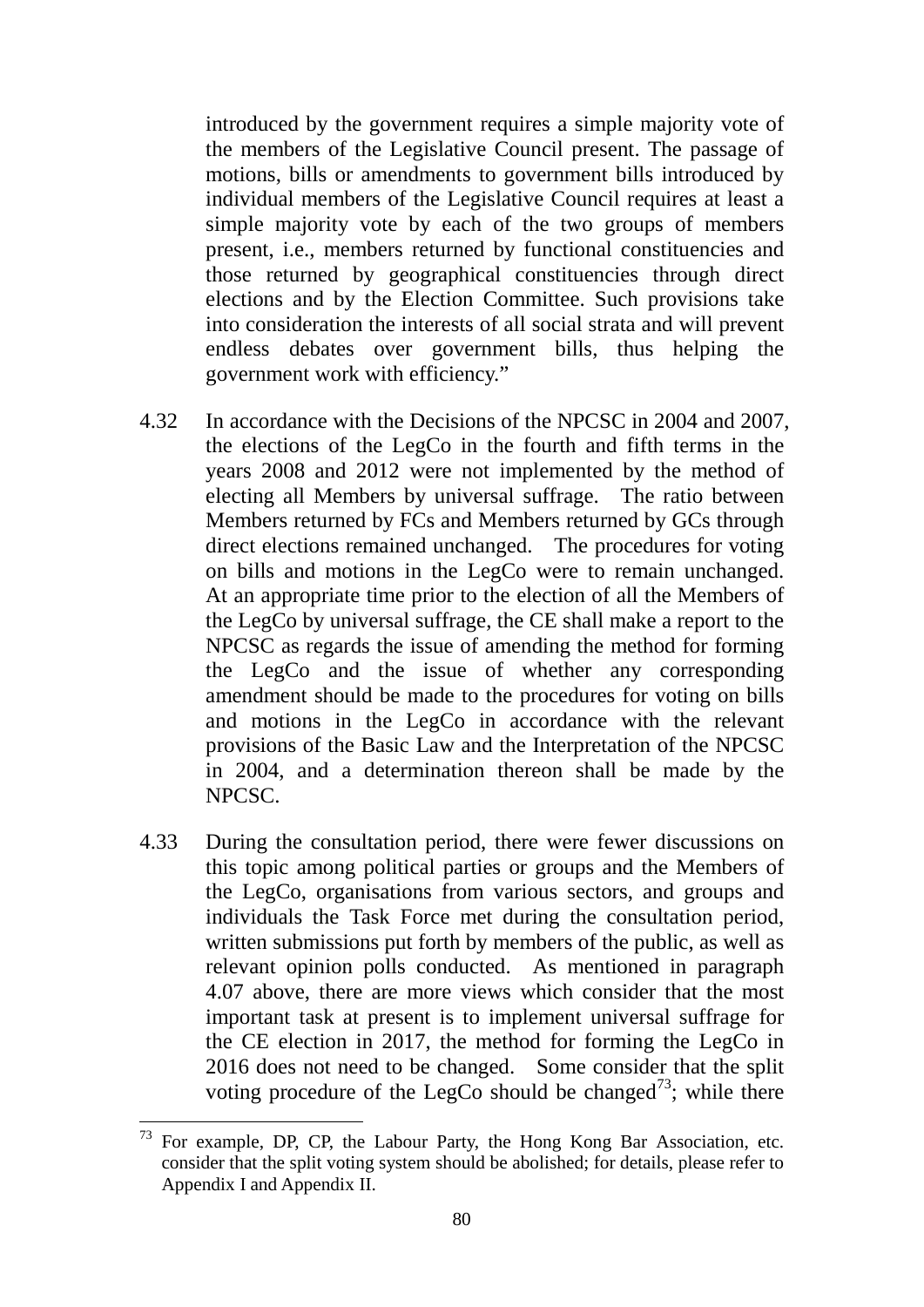are also a number of views which consider that the current procedures for voting on bills and motions in the LegCo (e.g. the split voting system) should remain unchanged<sup>[74](#page-83-0)</sup>.

#### **Conclusion**

-

- 4.34 We have collated the views of different political parties or groups in and the Members of the LegCo, organisations from various sectors, and groups and individuals the Task Force met during the consultation period, written submissions put forth by individual groups and members of the public, as well as findings of the relevant opinion polls. On the whole, the public generally agrees that since the successful implementation of universal suffrage for the CE election in 2017 is a pre-condition for the election of all Members of the LegCo by universal suffrage, so efforts should now be focused on the proper handling of universal suffrage for the CE election. Moreover, as relatively substantial amendments had been made to the method for forming the LegCo in 2012, it is generally agreed that there is no need to amend Annex II to the Basic Law regarding the method of forming the LegCo in 2016.
- 4.35 The Hong Kong community is generally looking forward to implementing universal suffrage for the CE election in 2017. After the universal suffrage for the CE election is implemented in 2017, the community could focus again on discussing how to attain the ultimate aim of the election of all Members of the LegCo by universal suffrage as stipulated in Article 68 of the Basic Law.

<span id="page-83-0"></span>For example, DAB, Savantas, etc. submitted relevant views; for details, please refer to Appendix I and Appendix II.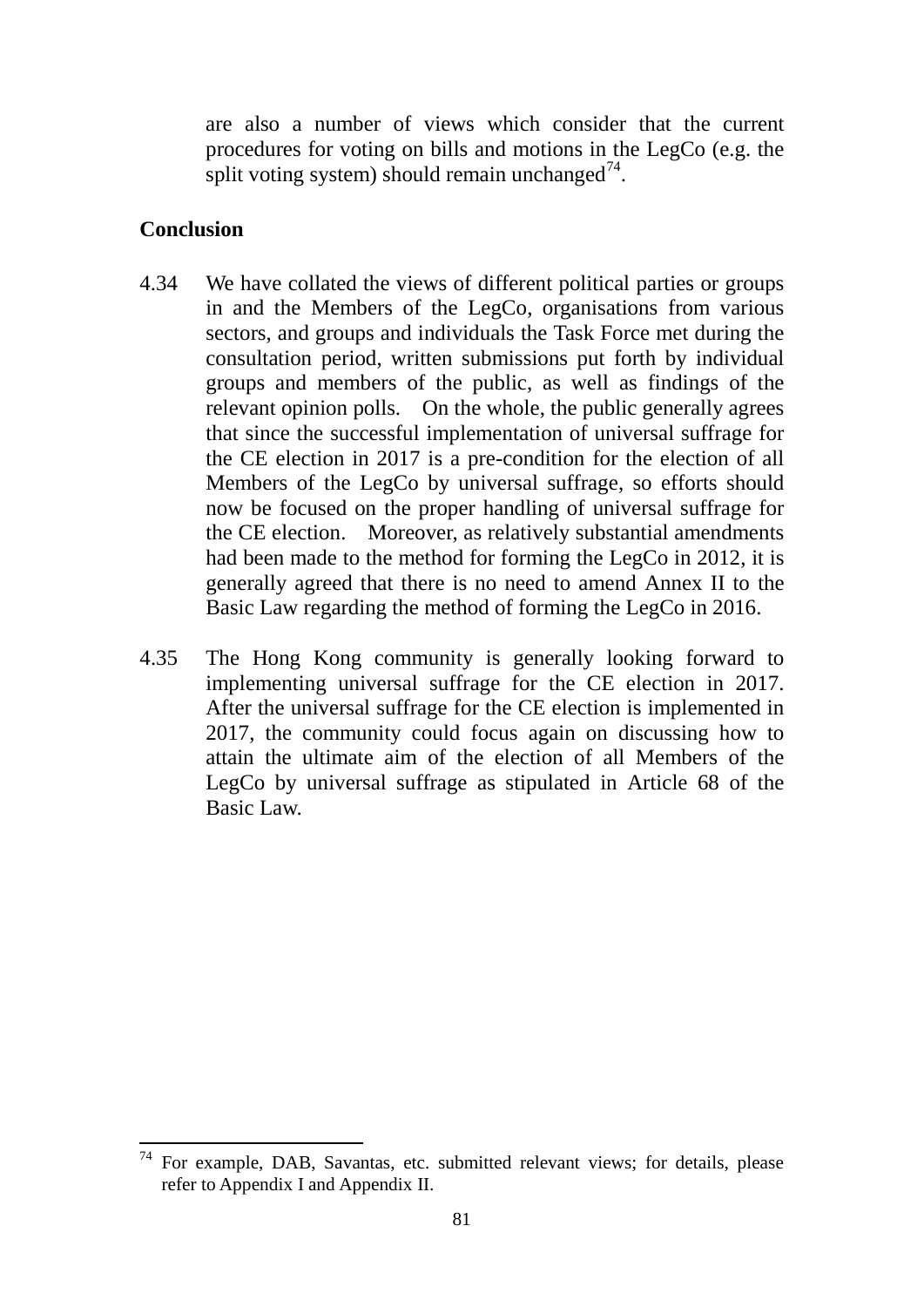# **Chapter Five: Conclusion, Recommendations and Way Forward**

- 5.01 According to the Basic Law and the Interpretation of the NPCSC in 2004, the "Five-step Process" must be followed in amending the methods for selecting the CE and for forming the LegCo, i.e., the CE to make a report to the NPCSC; the NPCSC to determine whether to make amendments to the electoral methods; all the Members of the LegCo to decide whether to pass by a two-thirds majority the Government's resolution to amend the electoral methods; the CE to consent to the resolution as passed by the LegCo; and the NPCSC to approve or record the relevant bill.
- 5.02 In establishing the Task Force, publishing the Consultation Document, and listening to views and suggestions from different sectors of the community in an open, inclusive and pragmatic manner; as well as not commenting on specific proposals during the consultation period, but providing timely information and analysis from different angles, the objective of the HKSAR Government is to assist the society to discuss in a rational manner so as to forge consensus for attaining the aim of universal suffrage for the CE election as provided for in the Basic Law as scheduled.
- 5.03 The outcome of this public consultation indicates that on the whole, the people of Hong Kong adopt a rational and pragmatic attitude towards the discussion of issues related to the methods for selecting the CE in 2017 and for forming the LegCo in 2016. Although views remain divergent on certain issues, there is general expectation in the society that there could be further democratisation of the electoral systems of the HKSAR, and that the proper handling of the work relating to the method for forming the LegCo in 2016 and the aim of implementing universal suffrage for the CE election in 2017 as scheduled could be attained in accordance with the Basic Law and relevant Interpretation and Decisions of the NPCSC.
- 5.04 The Hong Kong community is generally looking forward to the implementation of universal suffrage for the CE election in 2017, and generally agrees that the successful implementation of universal suffrage for the CE election in 2017 will bring about positive impact on the policy implementation, economy, and livelihood matters in Hong Kong in the future, and hence sustained development and long-term prosperity and stability for Hong Kong.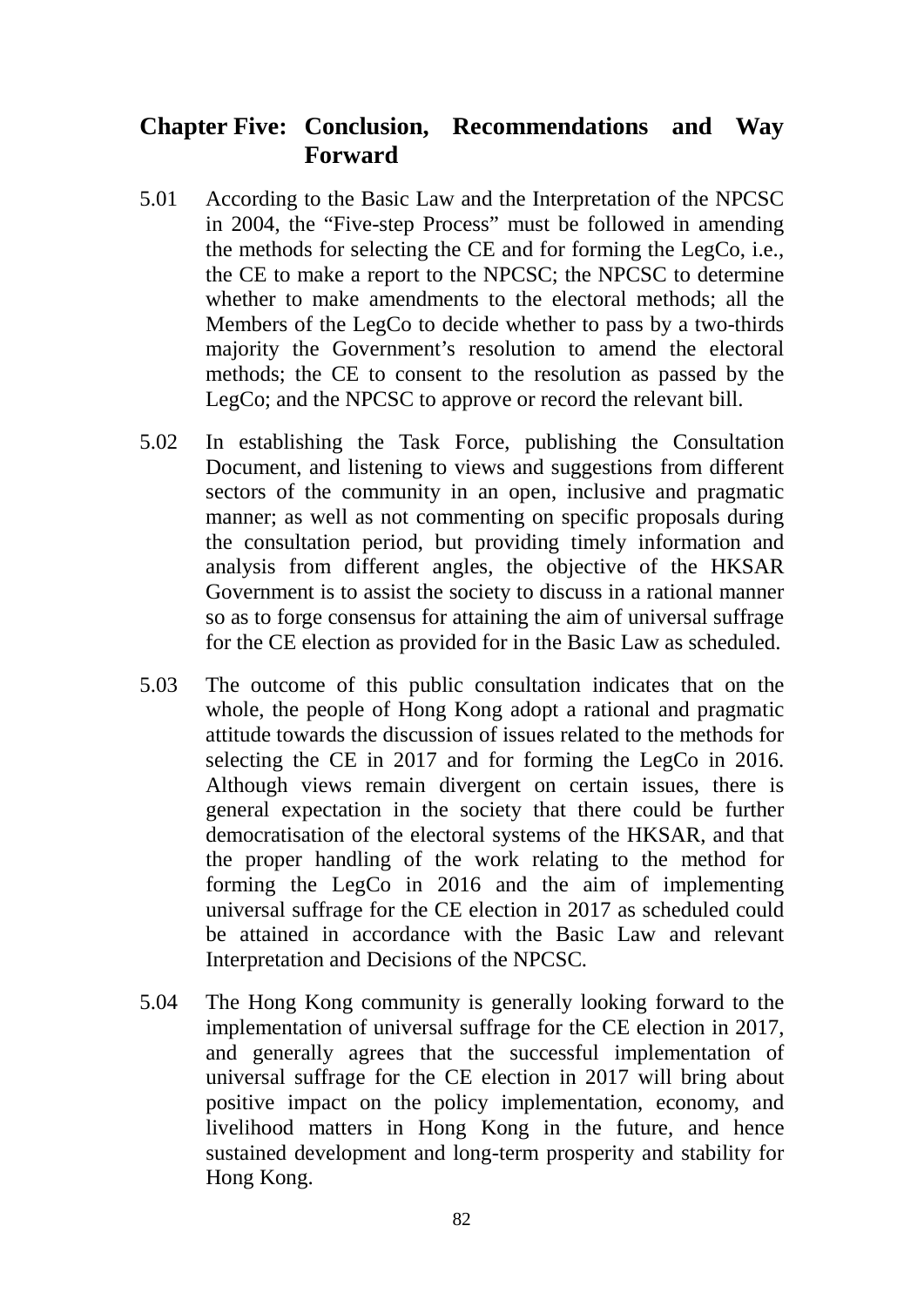- 5.05 The Hong Kong community generally agrees that universal suffrage for the CE election should be taken forward strictly in accordance with the Basic Law and relevant Interpretation and Decisions of the NPCSC.
- 5.06 The mainstream opinion is that the CE should be a person who "loves the Country and loves Hong Kong", and relevant provisions in the Basic Law have already adequately reflect such requirement.
- 5.07 The mainstream opinion is that Article 45 of the Basic Law has already made clear that the power to nominate CE candidates is vested in the NC only, and that the NC has a substantive power to nominate. Such power of nomination must not be undermined or bypassed directly or indirectly. There are relatively more views that the composition of the NC should be decided by reference to the existing four sectors of the EC in equal proportions, in order to meet the requirement for being "broadly representative".
- 5.08 There are considerable views that the number of seats of the NC could be suitably increased pro rata to accommodate new subsectors or to enhance the representativeness of existing subsectors. However, there are also quite a number of views that the size of the NC should remain at 1 200 members; while some suggest increasing suitably to no more than 1 600 members.
- 5.09 There are many different views on how the NC should nominate CE candidates in accordance with "democratic procedures". Some consider that the nominating procedures may be divided into two stages: in the first stage, the persons contending for nomination shall be recommended by a certain number of NC members; and in the second stage, the NC shall nominate a number of candidates amongst the persons so recommended. There are quite a number of views that a person contending for nomination has to obtain support from at least a certain proportion of members of the NC in order to formally become a candidate, so as to demonstrate that such a person has cross-sector support in the NC; to reflect the democratic principle of "the majority rule", and to fulfil the requirement of the NC to nominate as an organisation. Some however consider that the nomination threshold should remain at one-eighth of the membership, like the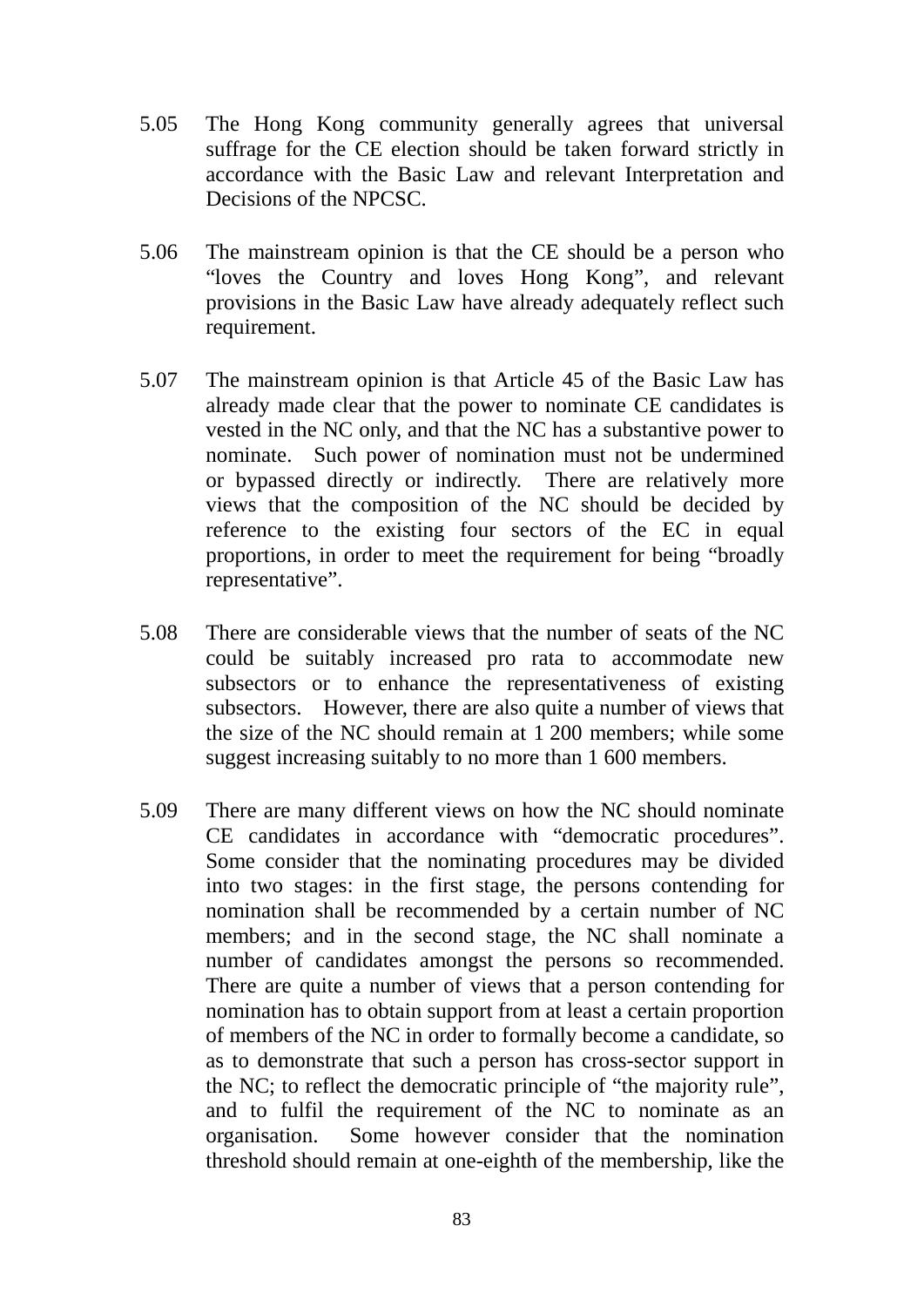existing EC. There are also some organisations and people suggesting other proposals on nomination thresholds and nominating procedures, including introducing "civic nomination", "party nomination", etc., outside of the NC.

- 5.10 Regarding the number of CE candidates, there are two major views. One of the views is that there is a need to ensure the solemnity of the election and allow voters to have sufficient understanding of the candidates' manifestoes and missions, and hence it is necessary to fix the number of candidates. The other view is that there is no need to restrict the number of candidates. Of those who consider that there is a need to set the number of candidates, some suggest to set the number of candidates at two to three since the number of candidates in the past CE elections was around two to three; while some put forward other numbers.
- 5.11 Regarding the voting arrangements for electing the CE by universal suffrage, there are relatively more views that there should be two rounds of voting so as to increase the legitimacy of the CE-elect returned by election; while some consider that only one round of voting using the simple majority method should be held to return the CE-elect.
- 5.12 Regarding the method for forming the LegCo, the public generally agrees that since the successful implementation of universal suffrage for the CE election in 2017 is a pre-condition for the election of all Members of the LegCo by universal suffrage, efforts should now be focused on the proper handling of universal suffrage for the CE election. Moreover, as relatively substantial amendments had been made to the method for forming the LegCo in 2012, it is generally agreed that there is no need to amend Annex II to the Basic Law regarding the method for forming the LegCo in 2016.
- 5.13 The Task Force recommends the CE to make a report to the NPCSC pursuant to the Basic Law and the Interpretation of the NPCSC in 2004, and to suggest that Annex I to the Basic Law regarding the method for selecting the fifth CE in 2017 could be amended in order to attain the aim of universal suffrage, while there may not be a need to amend the method for forming the LegCo in 2016 in so far as Annex II to the Basic Law is concerned.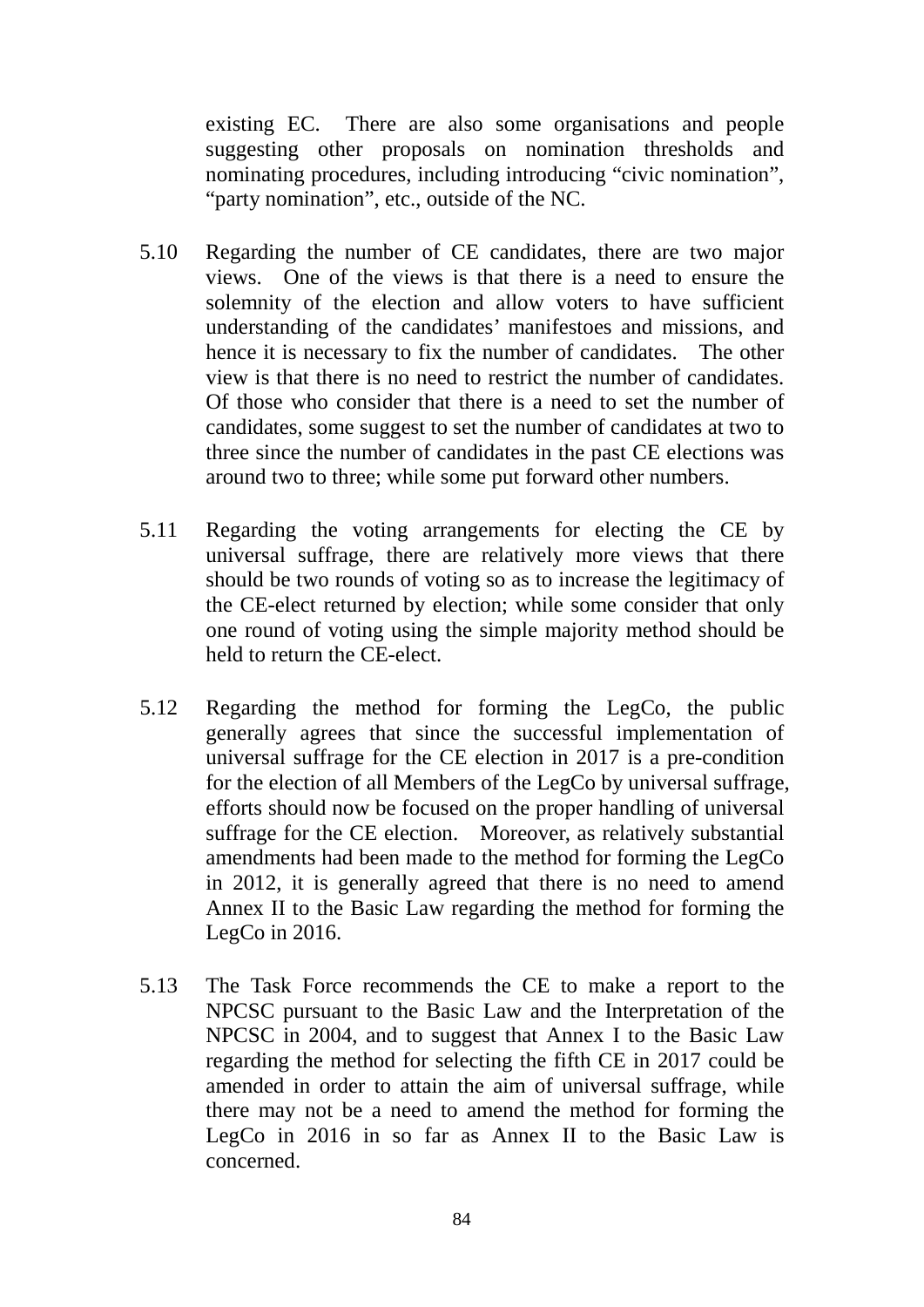5.14 After the CE has made a report to the NPCSC pursuant to the Basic Law and the Interpretation of the NPCSC in 2004, and the NPCSC has made a determination on whether amendments to the methods for selecting the CE in 2017 and for forming the LegCo in 2016 may be made, the HKSAR Government would launch a second round public consultation, and seek to submit a resolution on the specific amendments to the relevant Annexes to the Basic Law to the LegCo for scrutiny around early 2015.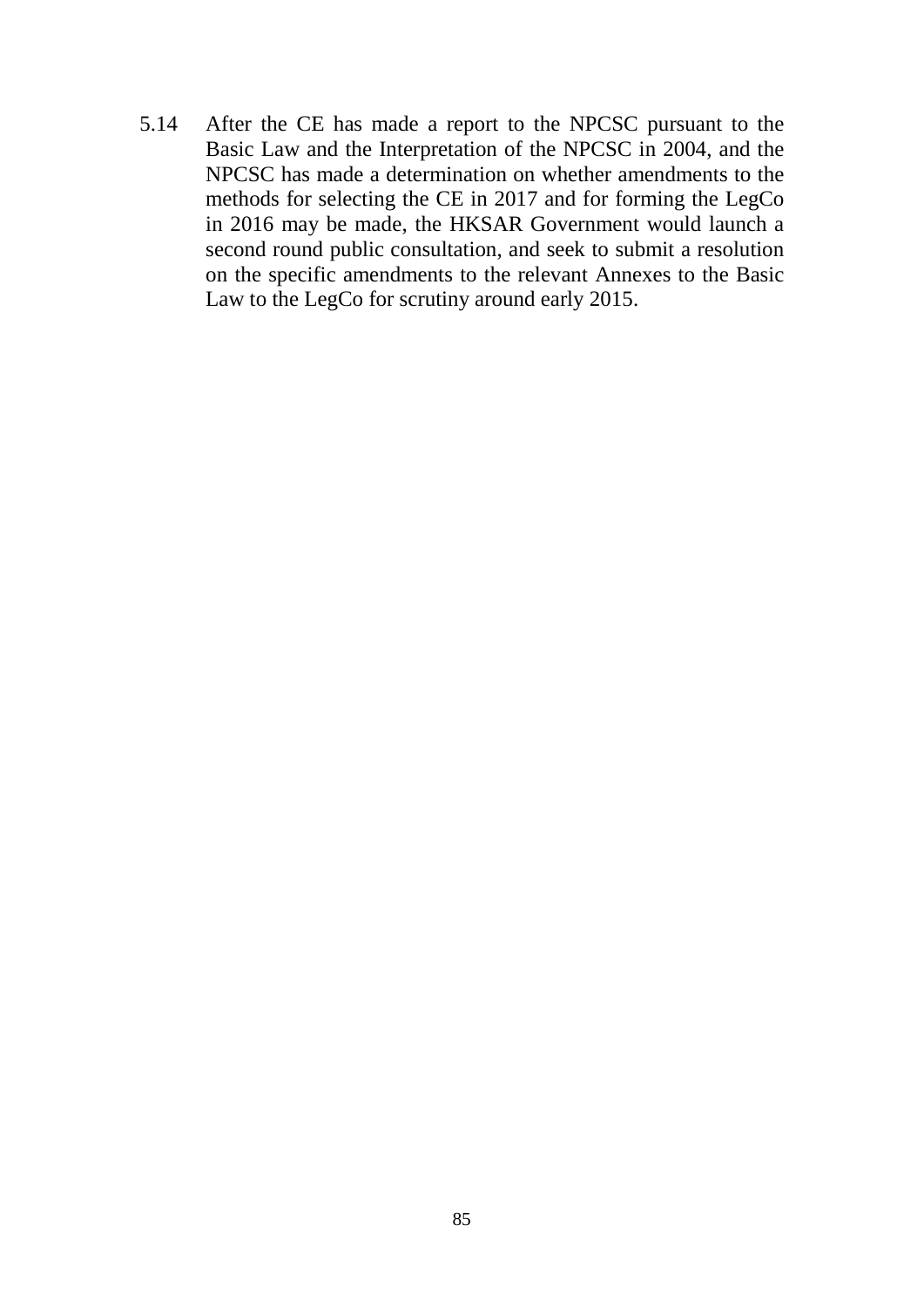# **List of Relevant Meetings and Consultation Sessions with the Legislative Council Attended by Members of the Task Force on Constitutional Development**

| <b>Date</b> | <b>Relevant Legislative Council Meetings/</b>                                                    |
|-------------|--------------------------------------------------------------------------------------------------|
|             | <b>Consultation Activities</b>                                                                   |
| 2013        |                                                                                                  |
| 4 December  | <b>Legislative Council Meeting</b>                                                               |
| 9 December  | Special Meeting of the Constitutional Affairs Panel                                              |
| 2014        |                                                                                                  |
| 2 January   | Meeting with the Hong Kong Federation of Trade<br>Unions                                         |
| 3 January   | Meeting with the Democratic Alliance for the Betterment<br>and Progress of Hong Kong             |
| 6 January   | Dinner with Members of the Legislative Council<br>(1 <sup>st</sup> session)                      |
| 7 January   | Dinner with Members of the Legislative Council<br>(2 <sup>nd</sup> session)                      |
| 9 January   | Dinner with Members of the Legislative Council<br>(3 <sup>rd</sup> session)                      |
| 11 January  | Special Meeting of the Constitutional Affairs Panel                                              |
| 13 January  | Meeting with the New People's Party Study Group on<br><b>Constitutional Development</b>          |
| 14 January  | Meeting with the Business and Professionals Alliance for<br>Hong Kong                            |
|             | Dinner with Members of the Legislative Council<br>(4 <sup>th</sup> session)                      |
| 17 January  | Meeting with the Democratic Party                                                                |
| 18 January  | Special Meeting of the Constitutional Affairs Panel                                              |
| 21 January  | Meeting with the Civic Party                                                                     |
| 27 January  | Meeting with the Hon Dennis KWOK and members of<br>the Legal Subsector of the Election Committee |
| 17 February | Meeting with the Labour Party                                                                    |
| 20 February | Meeting with the Hong Kong Association for Democracy                                             |
|             | and People's Livelihood                                                                          |
| 22 February | Meeting with the Federation of Hong Kong<br>and<br>Kowloon Labour Unions                         |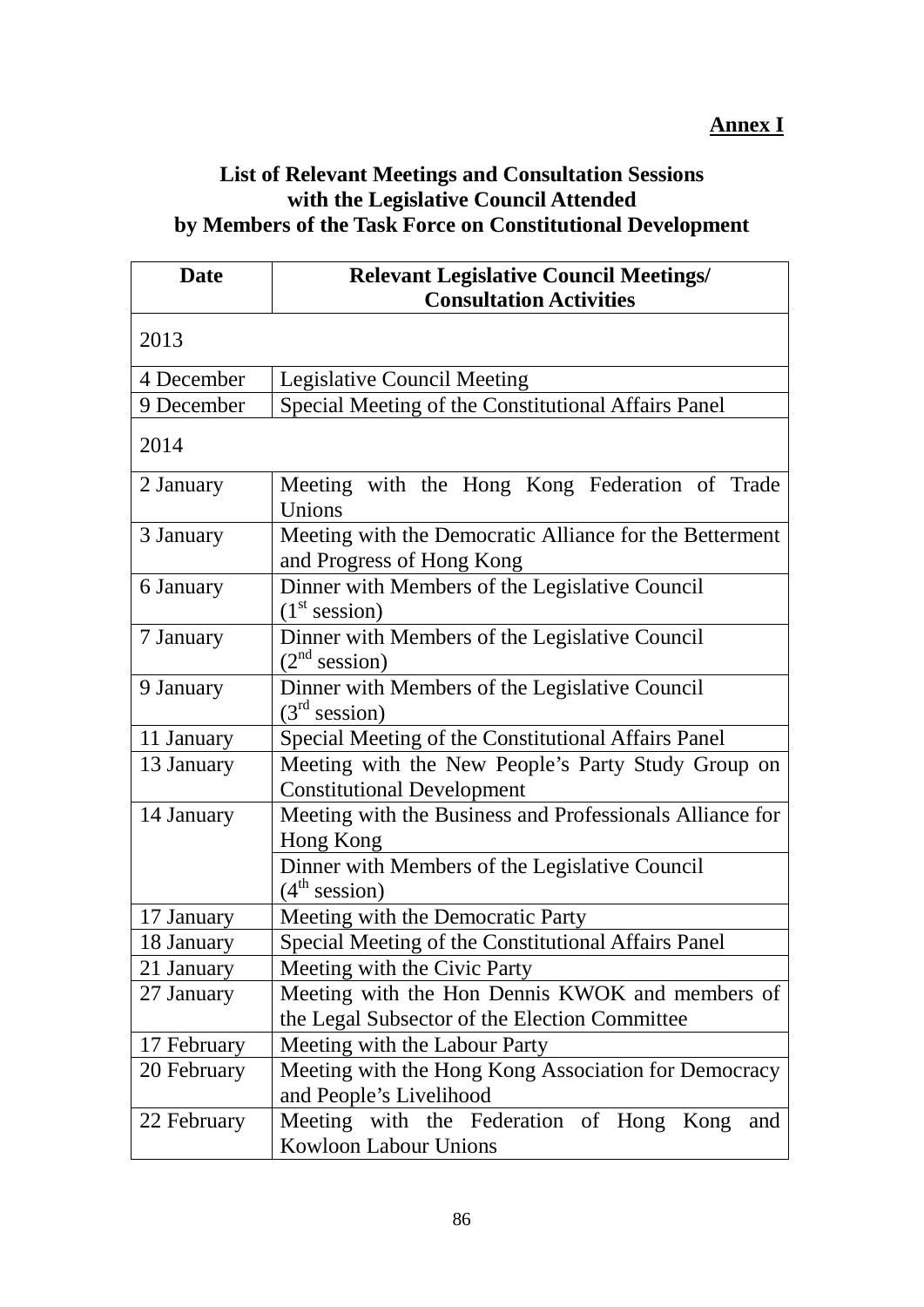| <b>Date</b> | <b>Relevant Legislative Council Meetings/</b>            |
|-------------|----------------------------------------------------------|
|             | <b>Consultation Activities</b>                           |
| 25 February | Meeting with the Hon Christopher CHEUNG Wah-fung         |
|             | and the Financial Services Sector                        |
| 11 March    | Meeting with Prof the Hon Joseph LEE Kok-long and        |
|             | the Association of Hong Kong Nursing Staff               |
| 18 March    | Breakfast meeting with Members of                        |
|             | the Legislative Council $(1st session)$                  |
| 19 March    | Breakfast meeting with Members of                        |
|             | the Legislative Council $(2^{nd}$ session)               |
| 21 March    | Breakfast meeting with Members of                        |
|             | the Legislative Council $(3rd$ session)                  |
|             | Meeting with the Hon Tony TSE Wai-chuen, the Hong        |
|             | Kong Institute of Architects, the Hong Kong Institute of |
|             | Planners, the Hong Kong Institute of Surveyors and the   |
|             | Hong Kong Institute of Landscape Architects              |
| 26 March    | Breakfast meeting with Members of                        |
|             | the Legislative Council (4 <sup>th</sup> session)        |
| 2 April     | Meeting with the Neighbour and Worker's Service          |
|             | Centre                                                   |
| 3 April     | Meeting with Ir Dr the Hon LO Wai-kwok and a concern     |
|             | group on development of Hong Kong                        |
| 7 April     | Meeting with the Hon MA Fung-kwok                        |
| 8 April     | Meeting with the Hon Kenneth LEUNG and the Hong          |
|             | Kong Institute of Certified Public Accountants           |
|             | Meeting with the New People's Party Study Group on       |
|             | <b>Constitutional Development</b>                        |
| 10 April    | Meeting with the New Century Forum and local             |
|             | personalities                                            |
| 11 April    | Meeting with the Hon Frankie YICK Chi-ming               |
|             | Meeting with the People Power                            |
| 14 April    | Meeting with the Hon CHAN Kin-por and the Hong           |
|             | Kong Federation of Insurers                              |
|             | Meeting with the Liberal Party                           |
| 23 April    | Meeting with the Hon Steven HO Chun-yin, the Hong        |
|             | Kong Fishermen Consortium and Federation of Hong         |
|             | Kong Agricultural Associations                           |
| 24 April    | Meeting with the Hon YIU Si-wing, the Board of Airline   |
|             | Representatives, Hong Kong, the Federation of Hong       |
|             | Kong Hotel Owners, and the Travel Industry Council of    |
|             | Hong Kong                                                |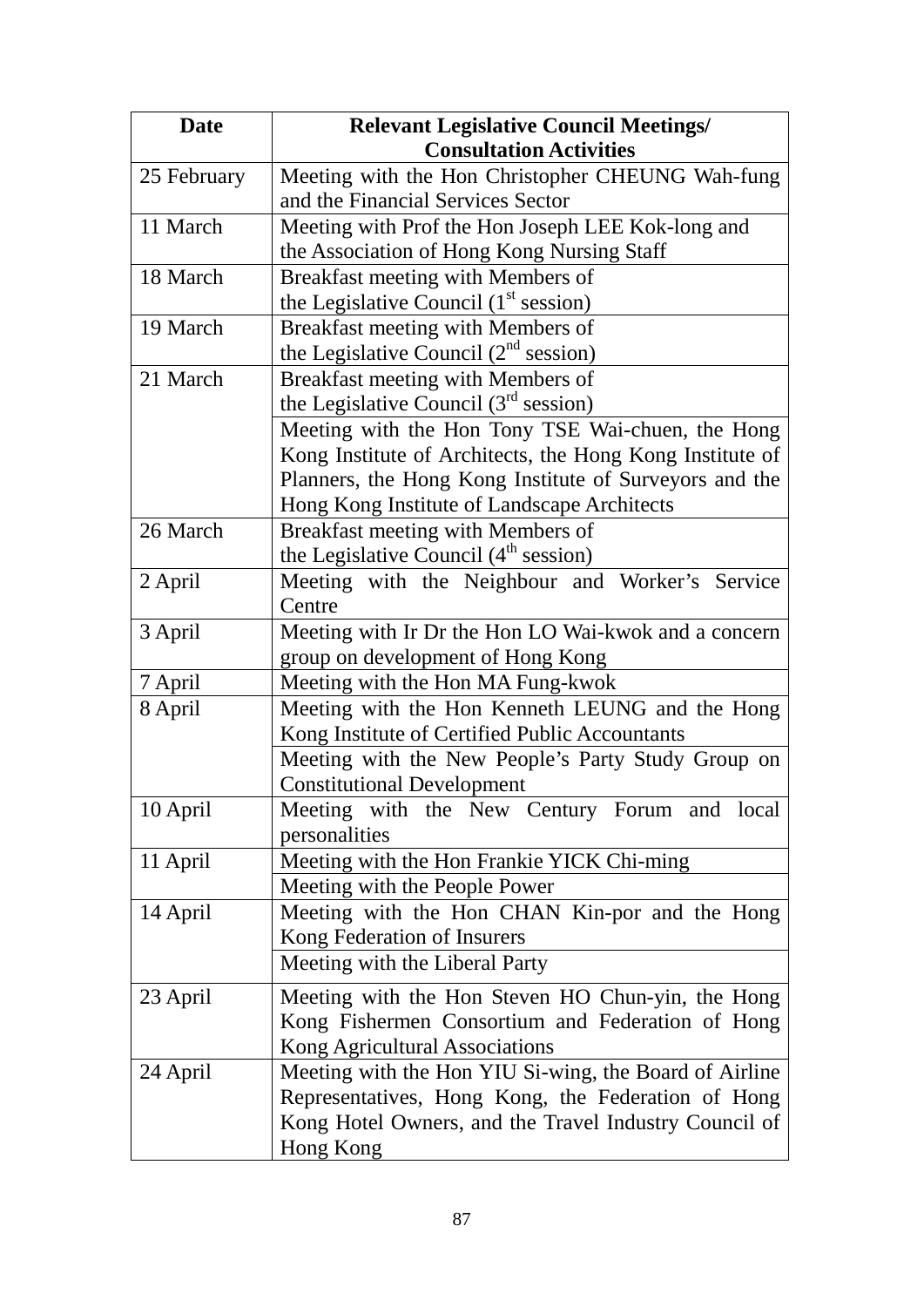| Date     | <b>Relevant Legislative Council Meetings/</b>            |
|----------|----------------------------------------------------------|
|          | <b>Consultation Activities</b>                           |
|          | Meeting with the Democratic Alliance for the Betterment  |
|          | and Progress of Hong Kong                                |
| 26 April | Meeting with the Hon Charles Peter MOK and the IT        |
|          | Voice                                                    |
| 29 April | Meeting with the Democratic Party                        |
| 30 April | Meeting with Dr the Hon LAM Tai-fai                      |
|          | Meeting with the New People's Party                      |
|          | Meeting with the Hon Tommy CHEUNG Yu-yan and             |
|          | representatives of the catering sector                   |
| 2 May    | Meeting with the Civic Party                             |
|          | Meeting with the Business and Professionals Alliance for |
|          | Hong Kong                                                |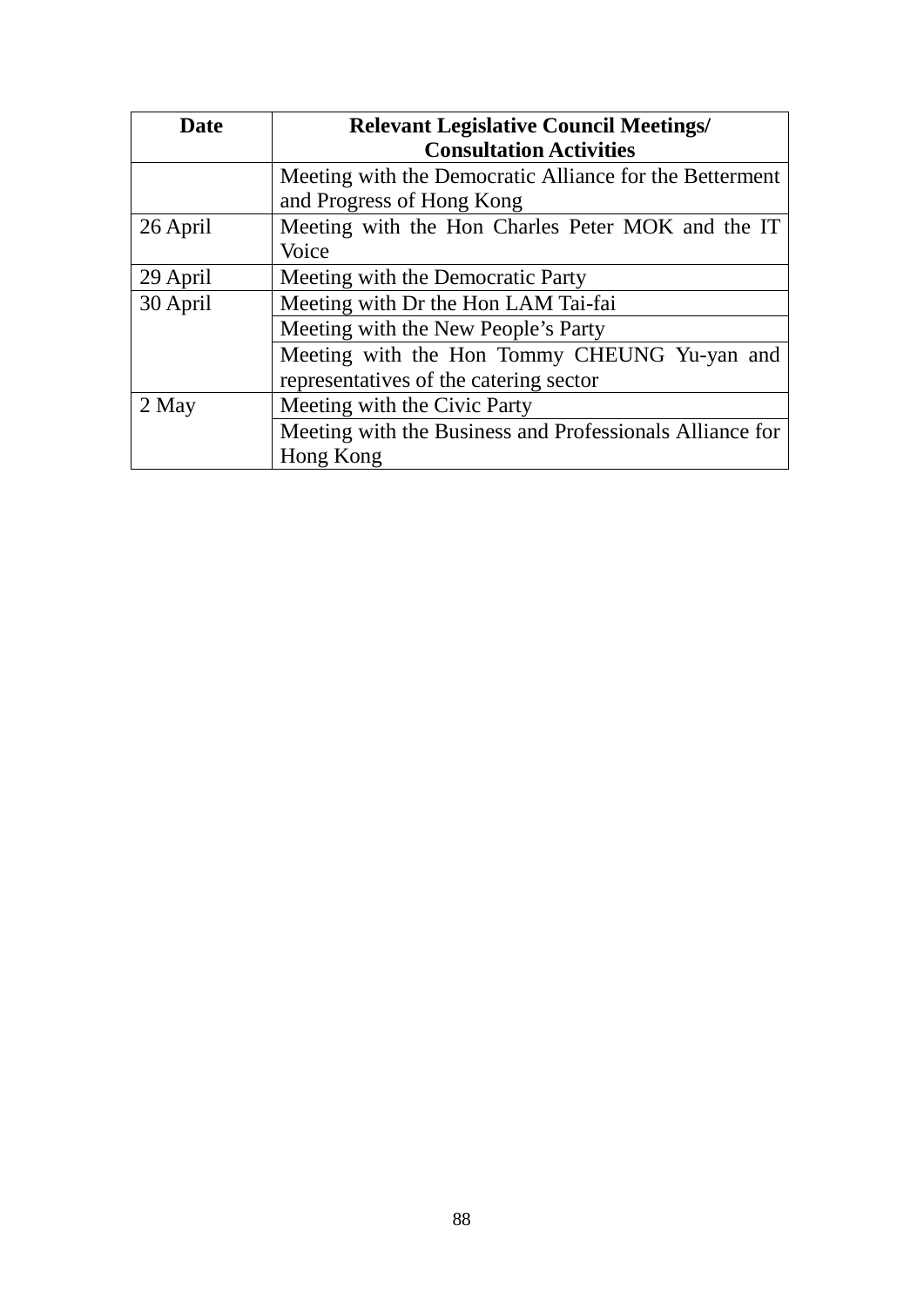**List of Consultation Activities with Different Sectors of the Community (Except Relevant Meetings of the Legislative Council and Sessions with Members and Political Parties of the Legislative Council) Attended by Members of the Task Force on Constitutional Development and Relevant Politically Appointed Officials**

| <b>Date</b> | <b>Organiser / Relevant Sector</b>                     |
|-------------|--------------------------------------------------------|
| 2013        |                                                        |
| 6 December  | Chairmen and Vice-chairmen of 18 District Councils     |
|             | Federation Of Hong Kong Guangdong Community            |
|             | Organizations                                          |
| 11 December | Wisdom Hong Kong, 港澳發展戰略研究中心 and                       |
|             | Hong Kong Federation of Overseas Chinese               |
|             | <b>Associations</b>                                    |
| 17 December | Hong Kong Sage United, Hong Kong Strategy              |
| 18 December | The Hong Kong Federation of Youth Groups               |
| 19 December | CPPCC (Provincial) Members<br>Kong<br>Hong             |
|             | Association                                            |
|             | Kowloon Federation of Associations                     |
| 21 December | <b>Kowloon East Chaoren Association</b>                |
| 2014        |                                                        |
| 5 January   | Visiting the Southern District to publicise the public |
|             | consultation on constitutional development             |
| 7 January   | Sai Kung District Council                              |
|             | The Hong Kong General Chamber of Commerce, The         |
|             | Chinese General Chamber of Commerce, The               |
|             | Federation of Hong Kong Industries, The Chinese        |
|             | Manufacturers' Association of Hong Kong, and The       |
|             | Hong Kong Chinese Importers' & Exporters'              |
|             | Association                                            |
| 9 January   | New Territories Chiu Chow Federation                   |
|             | <b>Kwai Tsing District Council</b>                     |
|             | <b>New Territories Association of Societies</b>        |
|             | <b>Central and Western District Council</b>            |
| 11 January  | Visiting the Sha Tin District to publicise the public  |
|             | consultation on constitutional development             |
| 13 January  | Hong Kong Professionals and Senior Executives          |
|             | Association                                            |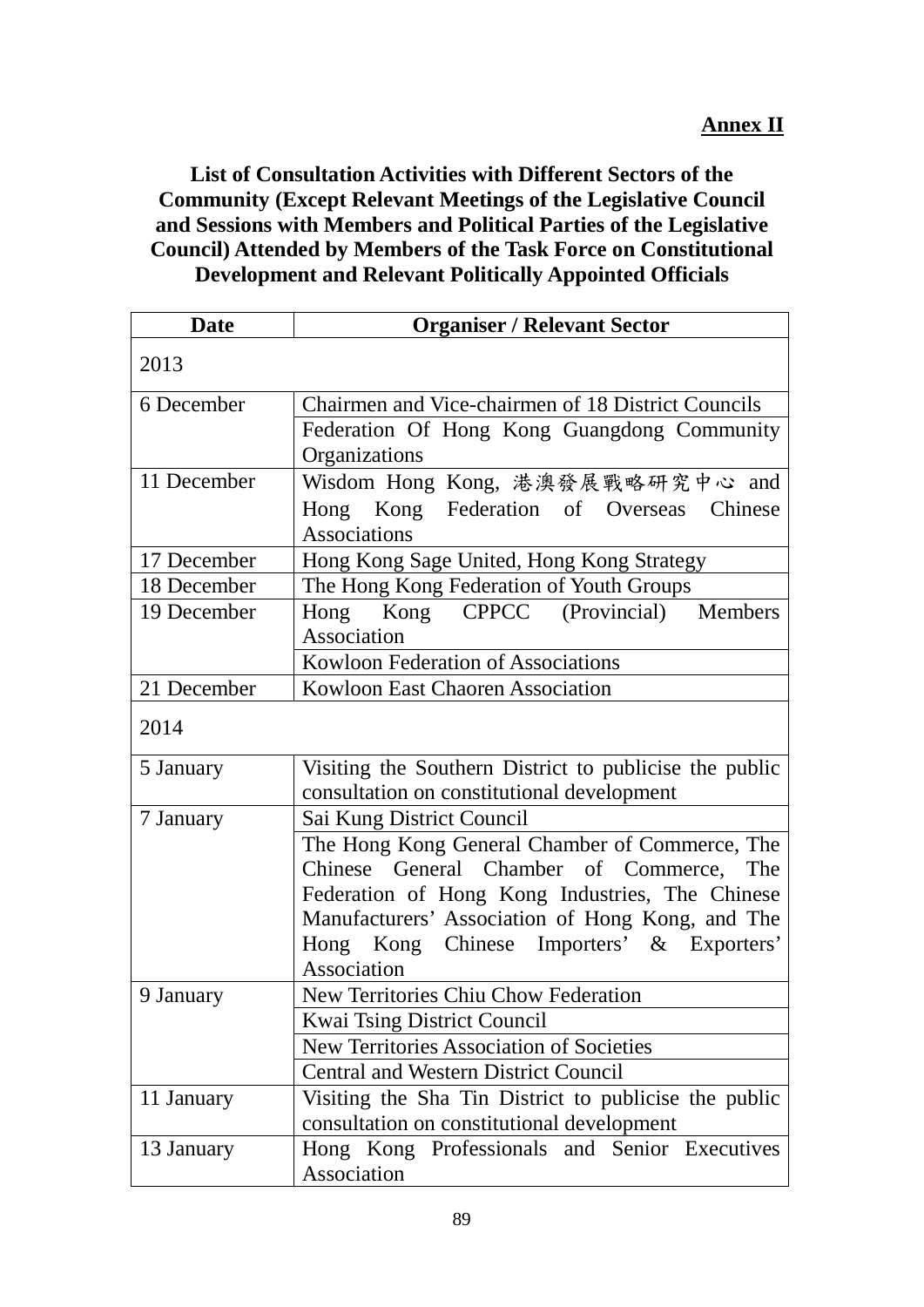| <b>Date</b> | <b>Organiser / Relevant Sector</b>                       |
|-------------|----------------------------------------------------------|
| 14 January  | Sham Shui Po District Council                            |
| 15 January  | Democratic Alliance for the Betterment and Progress      |
|             | of Hong Kong - Sai Kung & Tseung Kwan O Branch           |
| 17 January  | Heung Yee Kuk New Territories                            |
| 18 January  | All-China Women's Federation Hong Kong Delegates         |
|             | Association                                              |
| 19 January  | Northern District Committee of New Territories           |
|             | <b>Association of Societies</b>                          |
| 20 January  | <b>Chinese Entrepreneurs Organization</b>                |
| 21 January  | 南區社團聯席會議                                                 |
| 22 January  | Visiting the Central & Western District to publicise the |
|             | public consultation on constitutional development        |
|             | <b>New Territories Association of Societies</b>          |
| 23 January  | Sha Tin District Council                                 |
|             | Hong Kong Industrial & Commercial Association            |
|             | Limited                                                  |
| 24 January  | <b>International Business Committee</b>                  |
| 25 January  | Visiting the Mong Kok Fa Hui Park Lunar New Year         |
|             | Fair to publicise the public consultation<br>on          |
|             | constitutional development                               |
| 26 January  | Visiting the Victoria Park Lunar New Year Fair to        |
|             | publicise the public consultation on constitutional      |
|             | development                                              |
|             | Hong Kong Student Development Committee                  |
|             | Visiting the Mong Kok Fa Hui Park Lunar New Year         |
|             | Fair to publicise the public consultation<br>on          |
|             | constitutional development                               |
| 27 January  | Democratic Alliance for the Betterment and Progress      |
|             | of Hong Kong – Sha Tin Branch                            |
| 28 January  | <b>Tsuen Wan District Council</b>                        |
| 4 February  | The Hong Kong Medical Association                        |
| 10 February | The Hong Kong General Chamber of Commerce                |
| 11 February | Representatives of the banking sector                    |
| 13 February | <b>North District Council</b>                            |
|             | <b>Eastern District Council</b>                          |
| 15 February | The Federation of Hong Kong Property Management          |
|             | <b>Industry and Kowloon West New Dynamic</b>             |
| 16 February | The Working Group on Ethnic Affairs of Yau Tsim          |
|             | Mong District Council and Yau Tsim Mong South            |
|             | Area Committee                                           |
| 18 February | <b>Small and Medium Enterprises Committee</b>            |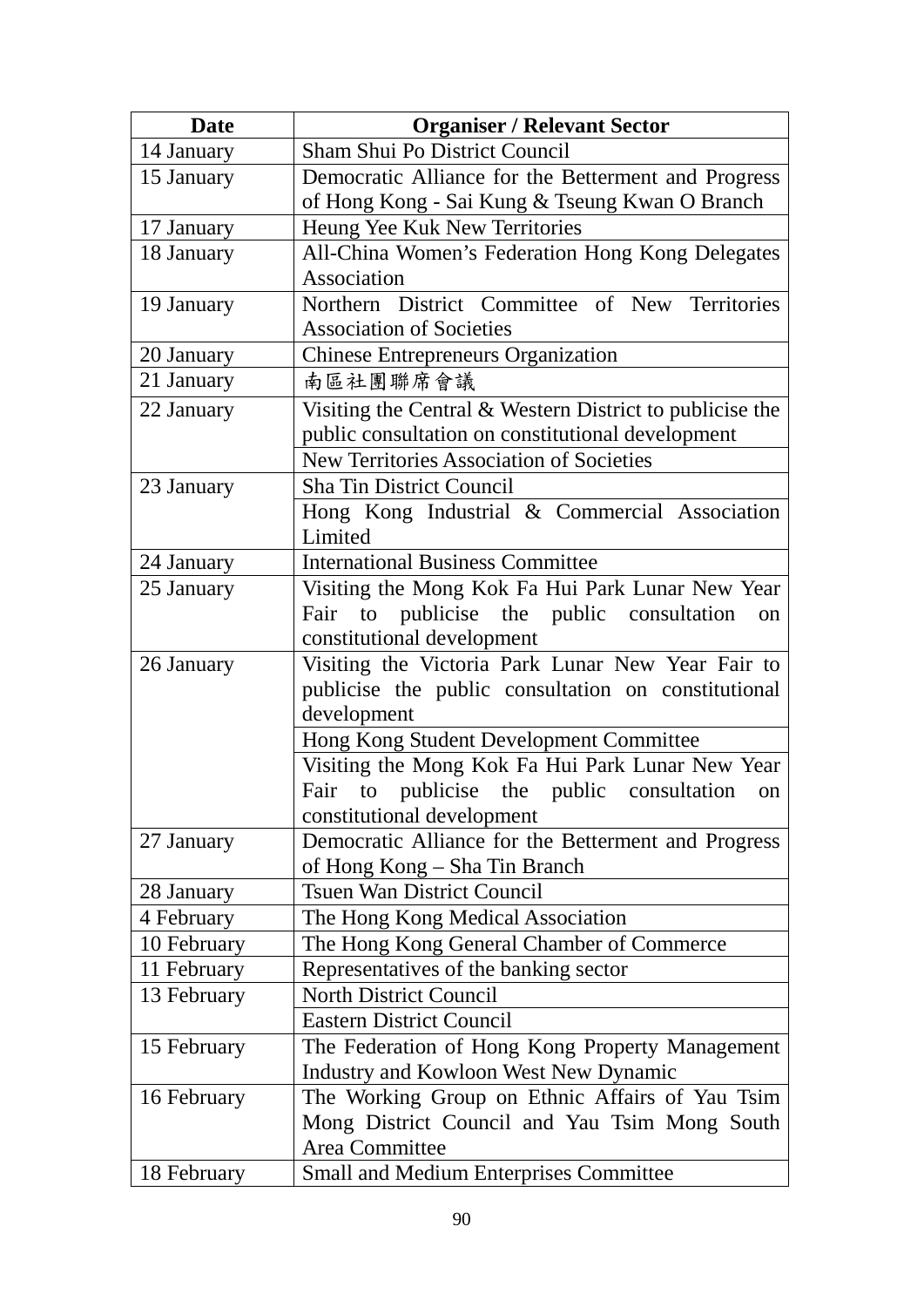| <b>Date</b> | <b>Organiser / Relevant Sector</b>                     |
|-------------|--------------------------------------------------------|
|             | Hong Kong Federation of Students                       |
| 19 February | Hong Kong deputies to the National People's            |
|             | Congress                                               |
| 21 February | Hong Kong members of the Chinese People's Political    |
|             | <b>Consultative Conference</b>                         |
| 22 February | Hong Kong Federation of Education Workers              |
|             | The Federation of Hong Kong and Kowloon Labour         |
|             | Unions                                                 |
|             | Hong Kong Hakka Associations                           |
| 24 February | The Hong Kong Association of Property Management       |
|             | Companies                                              |
|             | <b>Islands District Council</b>                        |
|             | United Zhejiang Residents Associations (Hong Kong)     |
|             | The Business and Professionals Federation of Hong      |
|             | Kong                                                   |
| 25 February | District activities of the Yau Tsim Mong District      |
|             | <b>Yuen Long District Council</b>                      |
|             | <b>Communities of the Eastern District</b>             |
| 26 February | District activities of the Yau Tsim Mong District      |
|             | <b>New Territories School Heads Association</b>        |
| 27 February | The Better Hong Kong Foundation                        |
|             | Yau Tsim Mong District Council                         |
|             | Tsuen Wan District Council member and the local        |
|             | community                                              |
|             | Hong Kong United Youth Association, The Y. Elites      |
|             | Association Limited and Hua Jing Society <sup>75</sup> |
| 1 March     | The Council of Hong Kong Professional Associations     |

<span id="page-93-0"></span><sup>&</sup>lt;sup>75</sup> Co-organising organisations include: China Hong Kong Digital Audiovisual Association, Young Executive Council of Federation of Hong Kong Industries, Young Executives Committee of the Hong Kong General Chamber of Small and Medium Business, Youth Division of the Hong Kong Chinese Importers & Exporters' Association, Youth Committee of the Chinese Manufacturers' Association of Hong Kong, Young Executives Committee of the Chinese General Chamber of Commerce, Hong Kong WuYi Youth Association, Hong Kong Youth Exchange Promotion United Association, Hong Kong Youths Unified Association, The Hong Kong Federation of Youth Groups, Hong Kong Youth Association, Hong Kong Hubei Fraternity, 香港福建社團聯會青年委員會, 香港廣東社團總會青 年委員會, The Young Executive Committee Hong Kong Chiu Chow Chamber of Commerce, Hong Kong Student Development Committee, Junior Chamber International Hong Kong, Dynamic Youth of Huizhou, Hong Kong Hunan Youth Exchange Promotion, Hong Kong-Yunnan-Taiwan Youth Exchange Association, Federation of New Territories Youth and Youth-Online Association.

-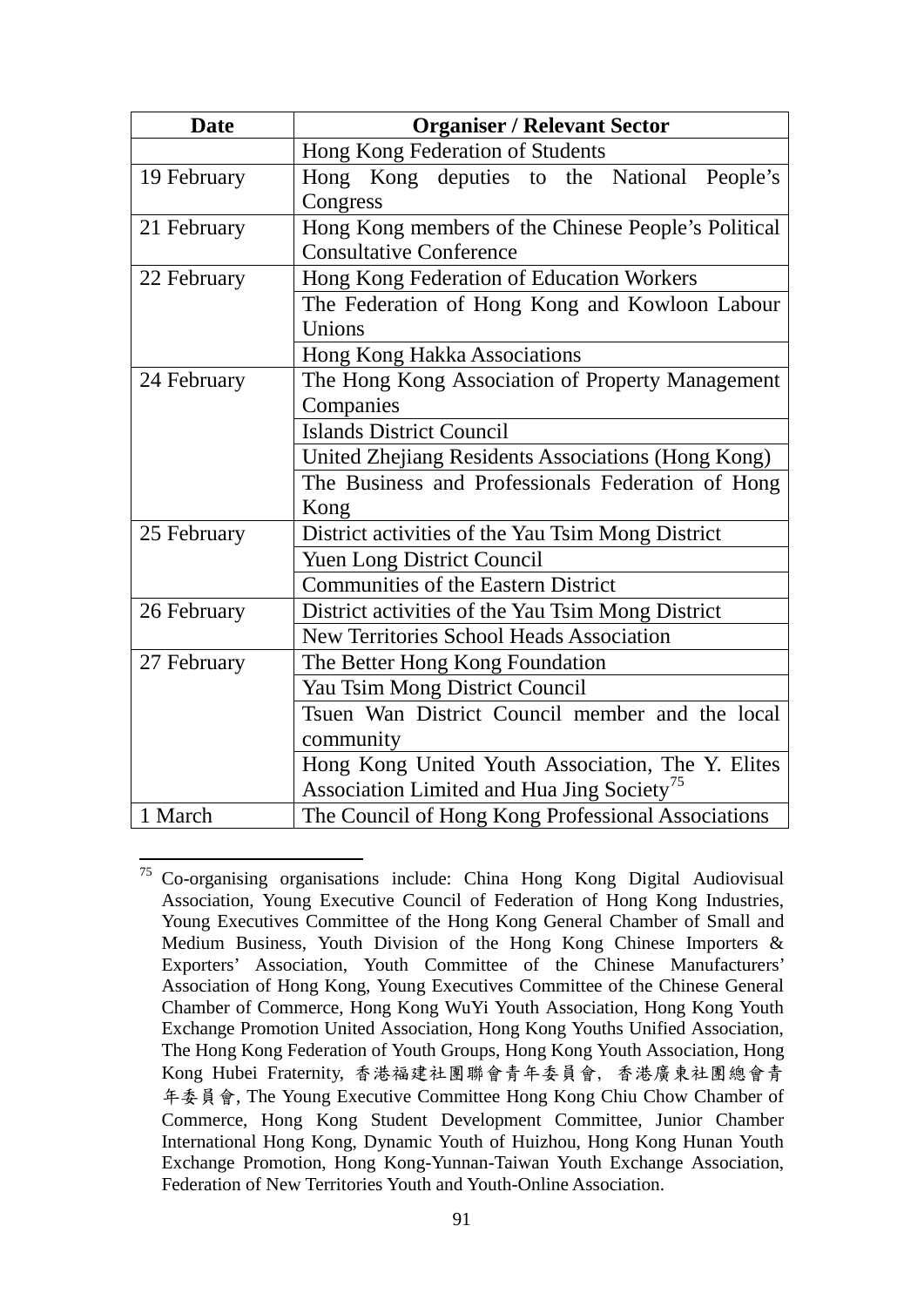| <b>Date</b> | <b>Organiser / Relevant Sector</b>                   |
|-------------|------------------------------------------------------|
|             | Rotary International District 3450 Interacts Club of |
|             | Hong Kong                                            |
|             | 南區社團聯席會議                                             |
| 3 March     | The Hong Kong Island Federation                      |
| 4 March     | <b>Tuen Mun District Council</b>                     |
|             | Wong Tai Sin District Council                        |
|             | Hong Kong Island School Heads Association and        |
|             | Kowloon Region School Heads Association              |
| 5 March     | Hong Kong Federation of Women                        |
| 6 March     | Tai Po District Council                              |
|             | CW Power, The Association of the Hong Kong Central   |
|             | and Western District Limited and Hong Kong Central   |
|             | and Western District Woman Association               |
| 7 March     | Hong Kong Small and Medium Enterprises               |
|             | Association                                          |
| 13 March    | Kowloon City District Council                        |
| 14 March    | Hong Kong Federation of Fujian Associations Limited  |
| 15 March    | <b>Commission on Strategic Development</b>           |
|             | <b>Public Affairs Forum</b>                          |
|             | The Federation of Alumni Associations of Chinese     |
|             | Colleges and Universities in Hong Kong               |
| 17 March    | The Hong Kong Council of Social Service              |
|             | The Hong Kong Association for the Advancement of     |
|             | Science & Technology and Guangdong-Hong Kong         |
|             | Association for the Promotion<br>of Technology       |
|             | Enterprise (HK) Limited                              |
| 18 March    | The Hong Kong Council of Social Service              |
|             | <b>Kwun Tong District Council</b>                    |
|             | 油尖旺各界領袖聯席                                            |
|             | The Hong Kong Chi Tung Association Limited           |
|             | Junior Chamber International Hong Kong               |
| 20 March    | S.W.C.S. Chan Pak Sha School                         |
|             | <b>Southern District Council</b>                     |
| 22 March    | <b>Basic Law Promotion Steering Committee</b>        |
| 24 March    | Federation of Hong Kong Shenzhen Associations        |
| 25 March    | Hong Kong Chiu Chow Chamber of Commerce              |
| 29 March    | Hong Kong Liberal Studies Organization, Hong Kong    |
|             | New Generation Cultural Association and Hong Kong    |
|             | New Pulse                                            |
|             | Owners' committee cum management office of the       |
|             | Luk Yeung Sun Chuen                                  |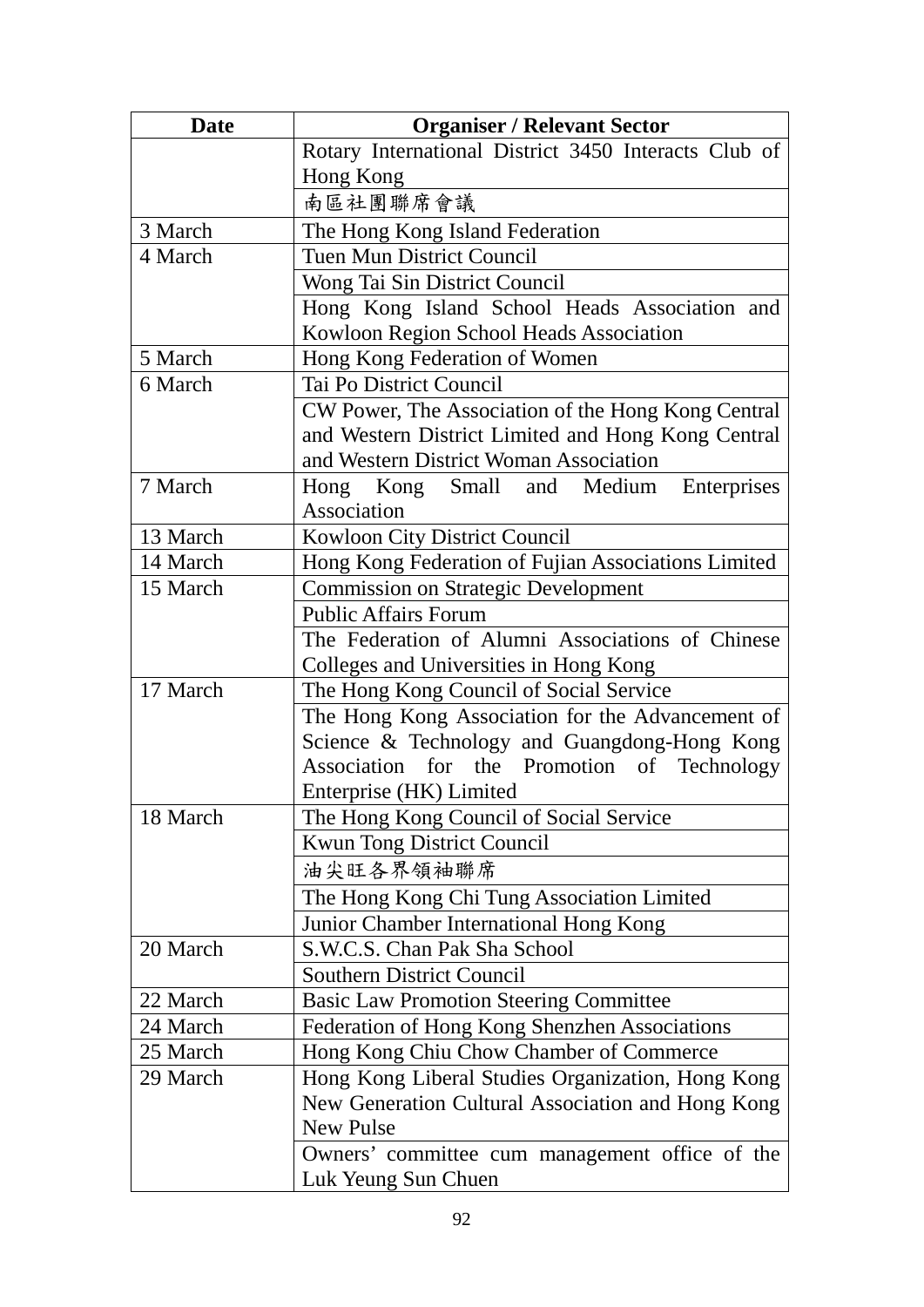| <b>Date</b> | <b>Organiser / Relevant Sector</b>                  |
|-------------|-----------------------------------------------------|
| 30 March    | Hong Kong Integrated Nepalese Society Limited       |
| 31 March    | <b>Business Environment Council</b>                 |
| 1 April     | Zonta Club of the New Territories                   |
| 2 April     | Employers' Federation of Hong Kong                  |
|             | Rotary Club of Kowloon West                         |
|             | Hong Kong Island Chaoren Association, Hong Kong     |
|             | Swatow Merchants Association Limited, Chiu Yang     |
|             | Residents' Association of Hong Kong, Hong Kong      |
|             | Chiu Chow Merchants Mutual Assistance Society,      |
|             | Chiu On Association HK, Hong Kong Wai Loi Natives   |
|             | Association Limited, Hong Kong Ching<br>Hoi         |
|             | Clansmen's Association Limited, Chiu Chow Overseas  |
|             | Food Trade Merchants Association and Or Tow         |
|             | Residents Associations of Hong Kong Limited         |
| 3 April     | Hong Kong Institute of Real Estate Administrators   |
|             | Professor Paul Yip Siu Fai and Ms Sarah Choy        |
|             | Hong Kong Industrial & Commercial Association       |
|             | Limited                                             |
|             | Hong Kong Construction Association and Hong Kong    |
|             | Federation of Electrical and Mechanical Contractors |
|             | Tsuen Wan District Committee of New Territories     |
|             | <b>Association of Societies</b>                     |
| 4 April     | Kowloon City, Wong Tai Sin, and Kwun Tong           |
|             | <b>Residents Association Company Limited</b>        |
|             | <b>Eastern District Council</b>                     |
| 7 April     | Federation of Hong Kong Industries                  |
|             | Council of Hong Kong Indian Associations            |
| 8 April     | Chinese Academy of Governance (HK) Industrial and   |
|             | Commercial Professionals Alumni<br>Association      |
|             | Limited                                             |
|             | The six major religions (The Hong Kong Buddhist)    |
|             | Association, Hong Kong Christian Council, The       |
|             | Confucian Academy, The Chinese Muslim Cultural      |
|             | and Fraternal Association, Catholic Diocese of Hong |
|             | Kong, Hong Kong Taoist Association)                 |
|             | Hong Kong Institute of Engineers and Engineering    |
|             | Forum                                               |
| 9 April     | Hong Kong General Chamber of Small and Medium       |
|             | <b>Business</b>                                     |
|             | Centre for Comparative and Public Law, Faculty of   |
|             | Law, The University of Hong Kong                    |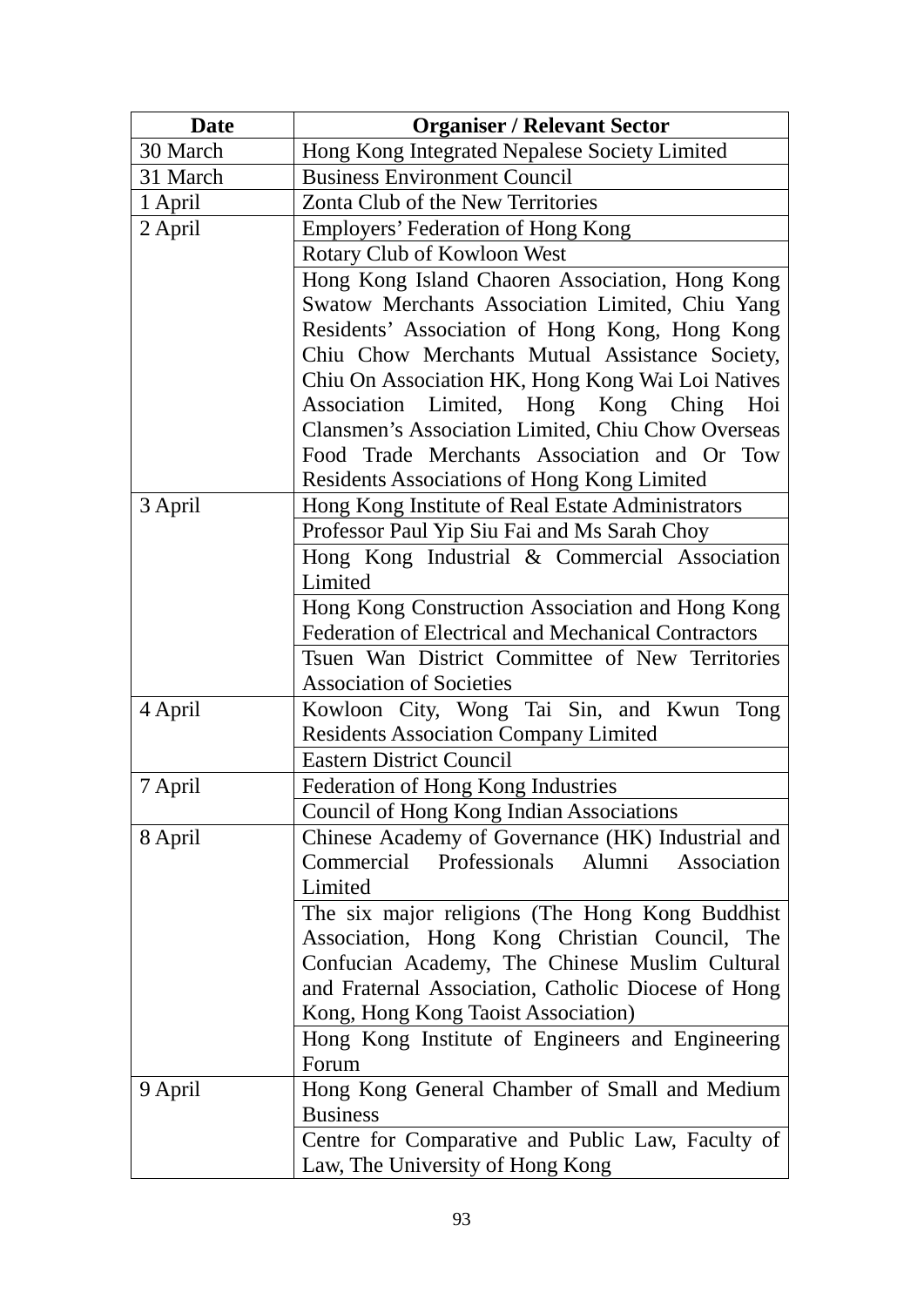| <b>Date</b> | <b>Organiser / Relevant Sector</b>                   |
|-------------|------------------------------------------------------|
|             | Sham Shui Po Residents Association                   |
|             | Hong Kong News Executives' Association               |
| 10 April    | Chinese<br>Hong Kong Federation of Overseas          |
|             | <b>Associations</b>                                  |
|             | New Century Forum and the local community            |
|             | Hong Kong Institute of Architects                    |
| 12 April    | Wong Tai Sin District School Liaison Committee, East |
|             | Kowloon Youth Society, 青藝, Youth Pulse, Hong         |
|             | Kong Association of Youth Development - Wong         |
|             | Tai Sin Branch, Wong Tai Sin Youth Development       |
|             | Association, Kowloon Region Outstanding Students'    |
|             | Association                                          |
|             | Pakistan Association of Hong Kong                    |
| 14 April    | The Hong Kong Association of Property Management     |
|             | Companies                                            |
|             | Dr Philemon CHOI Yuen-wan and other individuals of   |
|             | the community                                        |
|             | <b>Hong Kong Computer Society</b>                    |
| 15 April    | Hong Kong Young Industrialists Council               |
|             | Kowloon Federation of Associations                   |
|             | The Hong Kong Island Federation                      |
|             | The Chinese Manufacturers' Association of Hong       |
|             | Kong                                                 |
|             | Academics and commentators                           |
|             | Lions Clubs International District 303, Hong Kong    |
|             | and Macau, China                                     |
| 16 April    | <b>Yaumati Kaifong Association School</b>            |
| 17 April    | Hong Kong Federation of Restaurants & Related        |
|             | <b>Trades</b>                                        |
| 22 April    | Federation of Hong Kong Guangxi Community            |
|             | Organisations                                        |
|             | Voice of Loving Hong Kong                            |
|             | 關注香港事務社團聯席                                           |
| 23 April    | Hong Kong SME Forum                                  |
|             | Chai Wan Area Kai-fong Welfare Association           |
| 24 April    | Tuen Mun District Women's Association and Grateful   |
|             | <b>Heart Charitable Foundation Limited</b>           |
|             | Federation of Hong Kong Industries                   |
|             | Hong Kong Association for the Promotion of Peaceful  |
|             | Reunification of China                               |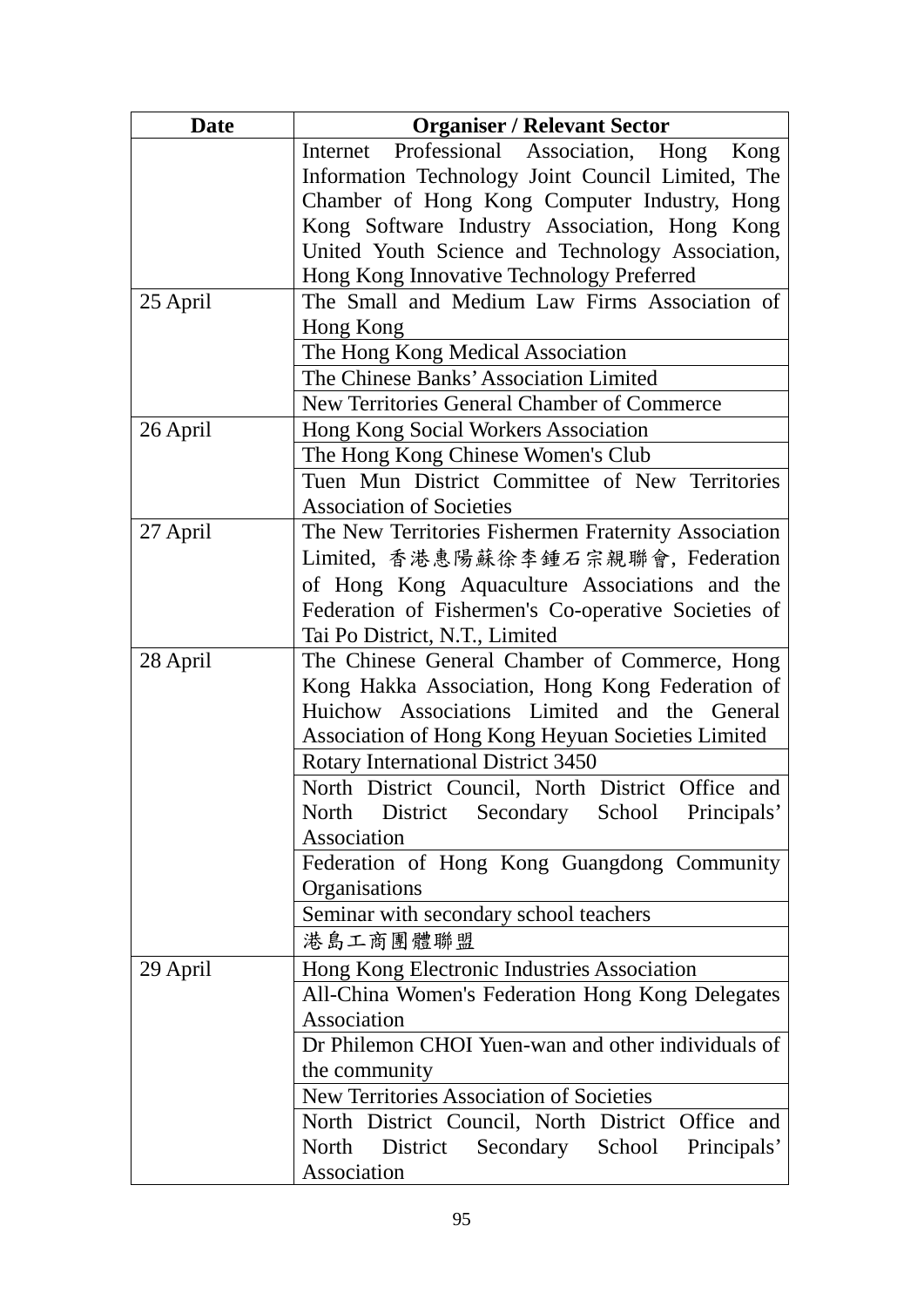| <b>Date</b> | <b>Organiser / Relevant Sector</b>                           |
|-------------|--------------------------------------------------------------|
|             | The Hong Kong Chinese Importers' & Exporters'                |
|             | Association                                                  |
| 30 April    | Heung Yee Kuk New Territories                                |
|             | Hong Kong Federation of Overseas Chinese                     |
|             | Associations                                                 |
|             | Federation of Hong Kong Chiu Chow Community                  |
|             | Organizations                                                |
|             | The Elderly Services Association of Hong Kong                |
|             | Academics who gave the "G-13 Proposal" <sup>76</sup>         |
|             | Hong Kong Business Community Joint Conference                |
|             | Yau Tsim Mong District Organising Committee on               |
|             | Promotion of Civic Education under the Yau Tsim              |
|             | Mong District Council and The Association of                 |
|             | Industries and Commerce of Yaumatei Tsimshatsui              |
|             | Mongkok Limited                                              |
|             | Roundtable Institute and Its Network                         |
| 1 May       | The Tai Po Federation of All Circles                         |
| 2 May       | The Council of Hong Kong & Kowloon Kai-fong                  |
|             | Associations                                                 |
|             | Federation of Hong Kong Shenzhen Associations                |
|             | The Yuen Long Merchants Association                          |
|             | Hong Kong Professionals and Senior Executives<br>Association |
|             | Wisdom Hong Kong                                             |
|             | Sham Shui Po District Committee on Promotion of              |
|             | Civic Education                                              |
|             | Hong Kong Young Industrialists Council                       |
|             | Christian representatives of the Election Committee          |
|             | The Business and Professionals Federation of Hong            |
|             | Kong                                                         |
|             | Hong Kong Federation of Women                                |
|             | (Provincial)<br>Members<br><b>CPPCC</b><br>Hong<br>Kong      |
|             | Association                                                  |
|             | Mr Anthony WU Ting-yuk                                       |
|             | The Association of Hong Kong Professionals                   |
| 3 May       | New Territories Association of Societies                     |

<span id="page-98-0"></span><sup>&</sup>lt;sup>76</sup> The academics are WONG Yue-chim, Richard; SUNG Yun-wing; HO Lok-sang; KWOK Kwok-chuen; FAN Yiu-kwan; Michael LUK; HUANG Yin, Hanson; YEUNG Yue-man; LUI Ting-ming, Francis; LIU Pak-wai; LAU Pui-king; KWAN Pun-fong, Vincent; and LAW Cheung-kwok.

1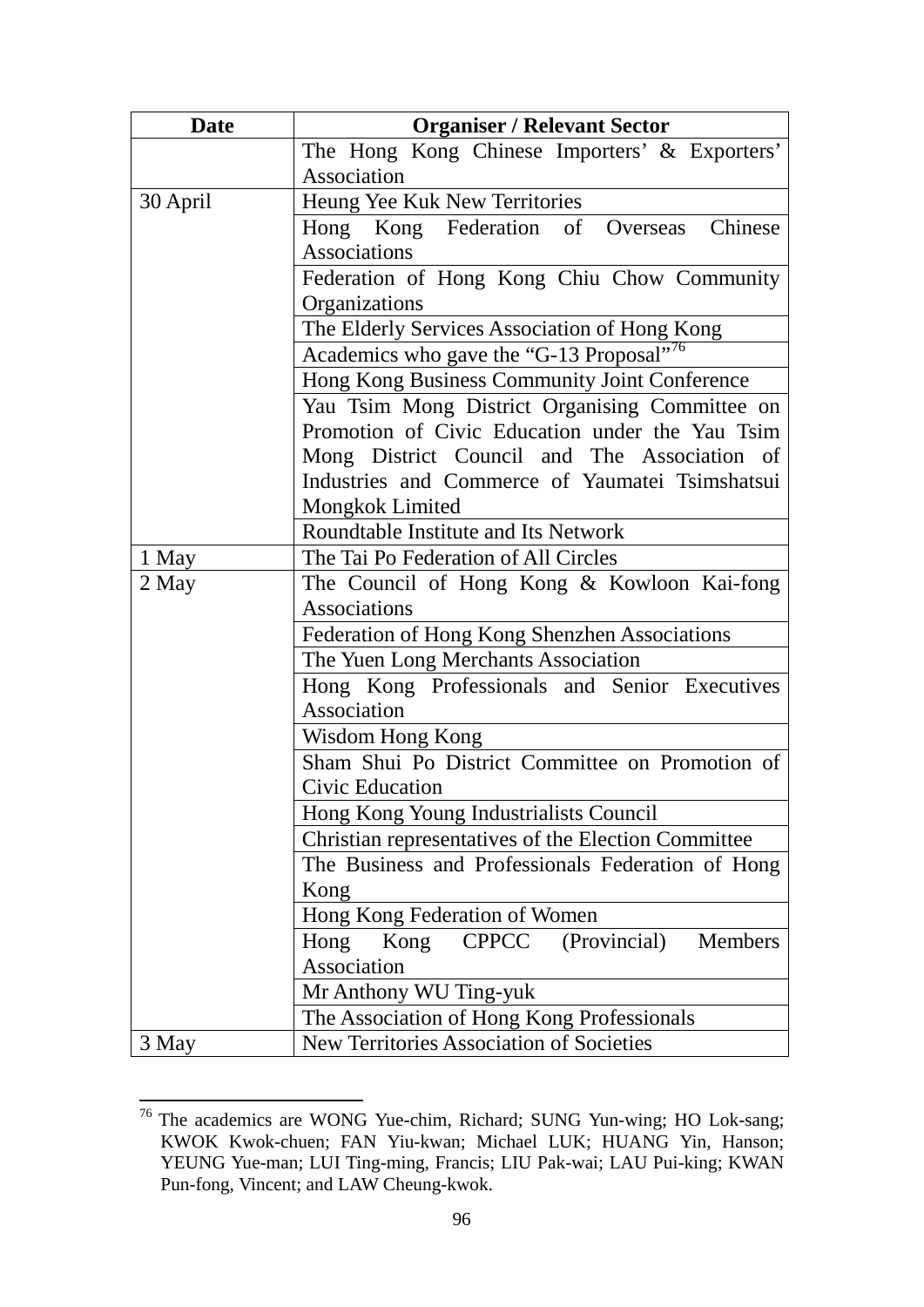#### **Motions Moved by the 18 District Councils Relating to the Methods for Selecting the Chief Executive in 2017 and for Forming the Legislative Council in 2016 During the Consultation Period**

| <b>District Councils and</b> |  |
|------------------------------|--|
| Date of Meeting              |  |

# **Wording of Motions**

(translation)

- Kwai Tsing DC (9 January 2014) "Kwai Tsing District Council believes it is the general expectation of the public that selection of the Chief Executive (CE) by way of universal suffrage can be implemented in 2017, and appeals to different sectors of the community to proactively put forward constitutional reform proposals on the basis of the Basic Law and the Decisions of the Standing Committee of the National People's Congress to take forward implementation of universal suffrage for the CE election in a pragmatic and rational manner."
- Sham Shui Po DC (14 January 2014) "Sham Shui Po District Council welcomes the Government launching a comprehensive consultation on constitutional reform, shares the democratic aspirations of the public who hold a generally keen view to look forward to universal suffrage for the Chief Executive (CE) election through 'one person, one vote' can be implemented in 2017, and calls on different sectors of the community to proactively put forward constitutional reform proposals on the basis of the Basic Law and the Decisions of the Standing Committee of the National People's Congress. The Council will serve as a communication channel and fully engage in consultation work to take forward universal suffrage for the CE election in a pragmatic and rational manner on the basis of sincere communication, mutual trust and mutual understanding, and by seeking common ground while accommodating differences, so as to roll forward Hong Kong's constitutional development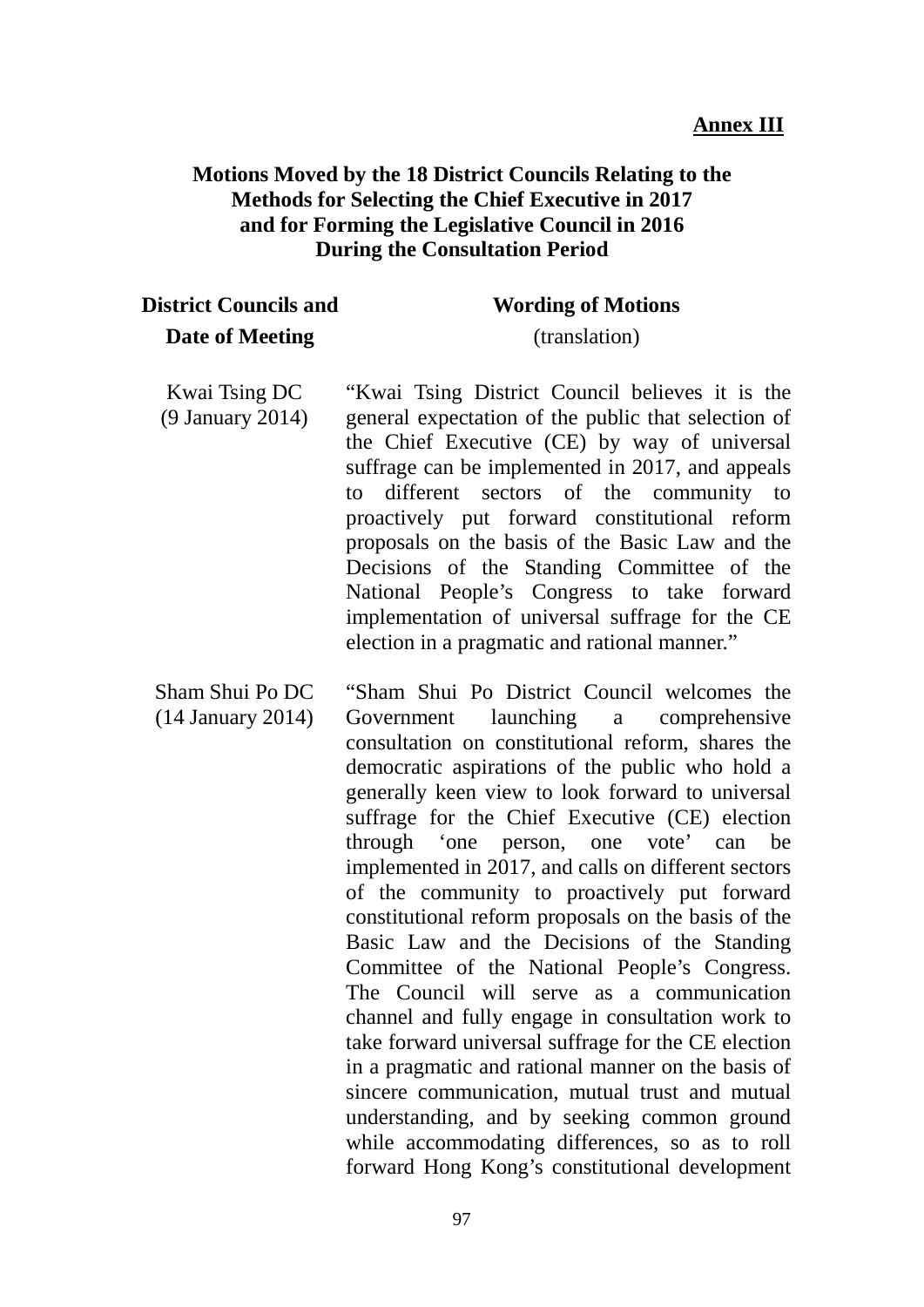and to avoid a standstill, and at the same time, ensure Hong Kong's long-term prosperity and stability."

- Sha Tin DC (23 January 2014) "Sha Tin District Council requests the Government to widely listen to the views of people from different strata of society in conducting consultation on constitutional reform, and to implement universal suffrage for the Chief Executive election in 2017 in accordance with the Basic Law and the Decisions of the Standing Committee of the National People's Congress."
- North DC (13 February 2014) "North District Council considers it is the general expectation of the public that universal suffrage for the Chief Executive (CE) election through 'one person, one vote' can be implemented in 2017, and calls on different sectors of the community to proactively put forward constitutional reform proposals on the basis of the Basic Law and the Decisions of the Standing Committee of the National People's Congress to take forward implementation of universal suffrage for the CE election in a pragmatic and rational manner."
- Yuen Long DC (25 February 2014) "Yuen Long District Council supports forging a consensus through rational and pragmatic discussions so as to implement universal suffrage for the Chief Executive election through 'one person, one vote' in 2017 as scheduled on the basis of the Basic Law and the relevant Decisions of the Standing Committee of the National People's Congress. Yuen Long District Council objects to all kinds of violence and unlawful acts that disrupt social order."
- Yau Tsim Mong DC (27 February 2014) "The Council considers it is the general expectation of the public that universal suffrage for the Chief Executive (CE) election through 'one person, one vote' can be implemented in 2017, and calls on different sectors of the community to proactively put forward constitutional reform proposals on the basis of the Basic Law and the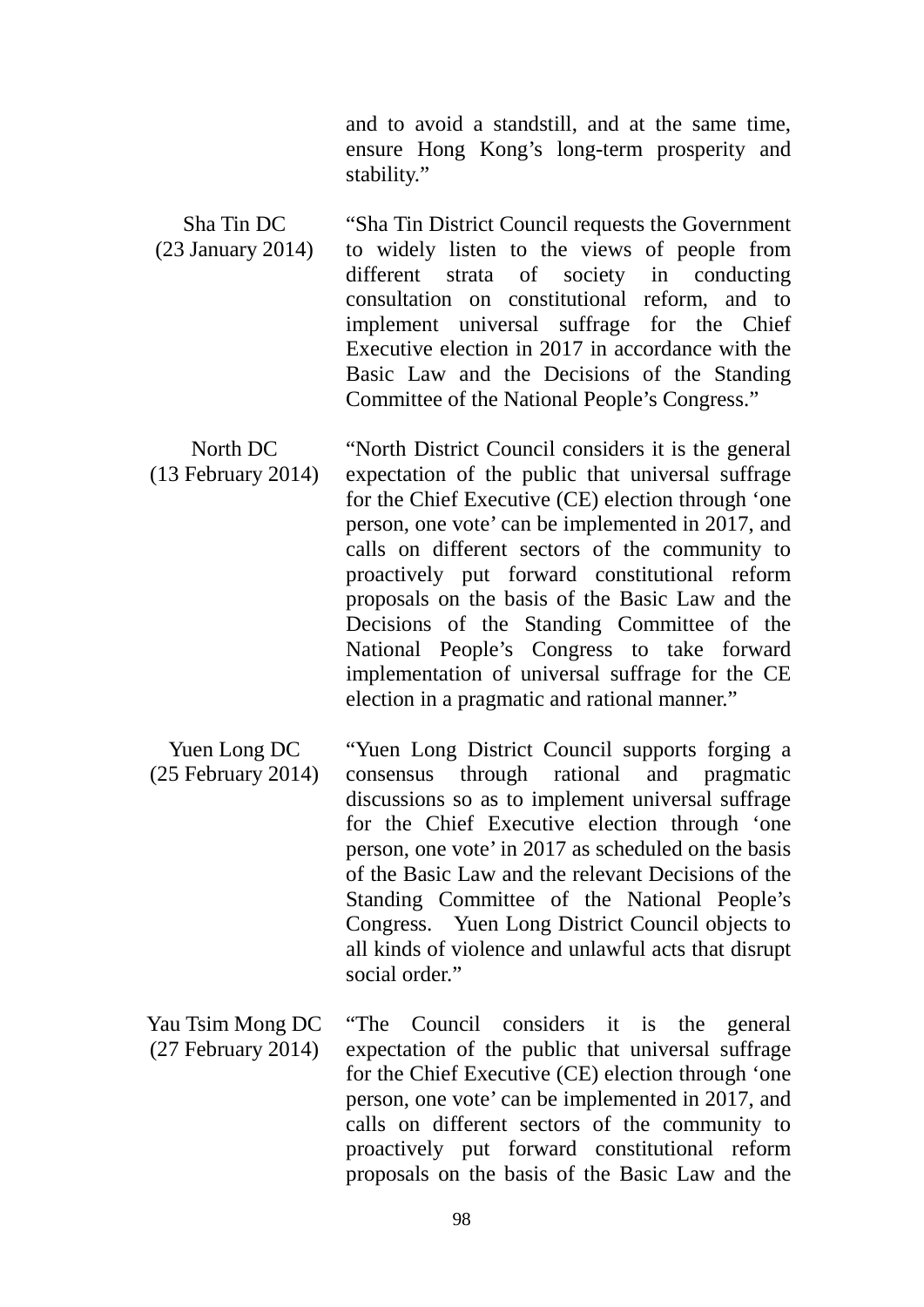Decisions of the Standing Committee of the National People's Congress so as to take forward implementation of universal suffrage for the CE election in a pragmatic and rational manner."

- Sai Kung DC (4 March 2014) "It is the common aspiration of Hong Kong people to see the implementation of universal suffrage for the Chief Executive (CE) election in 2017. Sai Kung District Council (SKDC) supports the Government in launching the work to take forward constitutional development, seeking common grounds while accommodating differences and implementing universal suffrage for the CE election strictly in accordance with the Basic Law and Decisions of the Standing Committee of the National People's Congress, and does not want to see a standstill in constitutional development. SKDC also objects to all kinds of violence and unlawful acts that disrupt social order."
- Tuen Mun DC (4 March 2014) "To avoid a standstill in constitutional development, Tuen Mun District Council (TMDC) strongly requests the Government to formulate method for selecting the Chief Executive (CE) by way of universal suffrage in 2017 in accordance with the Basic Law and the relevant Decisions of the Standing Committee of the National People's Congress. The CE so elected must be someone who loves the country and loves Hong Kong and must not act against the Central Authorities. Moreover, TMDC objects to civic nomination as well as all kinds of violence and unlawful acts that disrupt social order."
- Wong Tai Sin DC (4 March 2014) "The Council considers that it is the general expectation of the public that universal suffrage for the Chief Executive (CE) election through 'one person, one vote' can be implemented in 2017, and calls on various sectors of the community to proactively put forward constitutional reform proposals on the basis of the Basic Law and the Decisions of the Standing Committee of the National People's Congress so as to take forward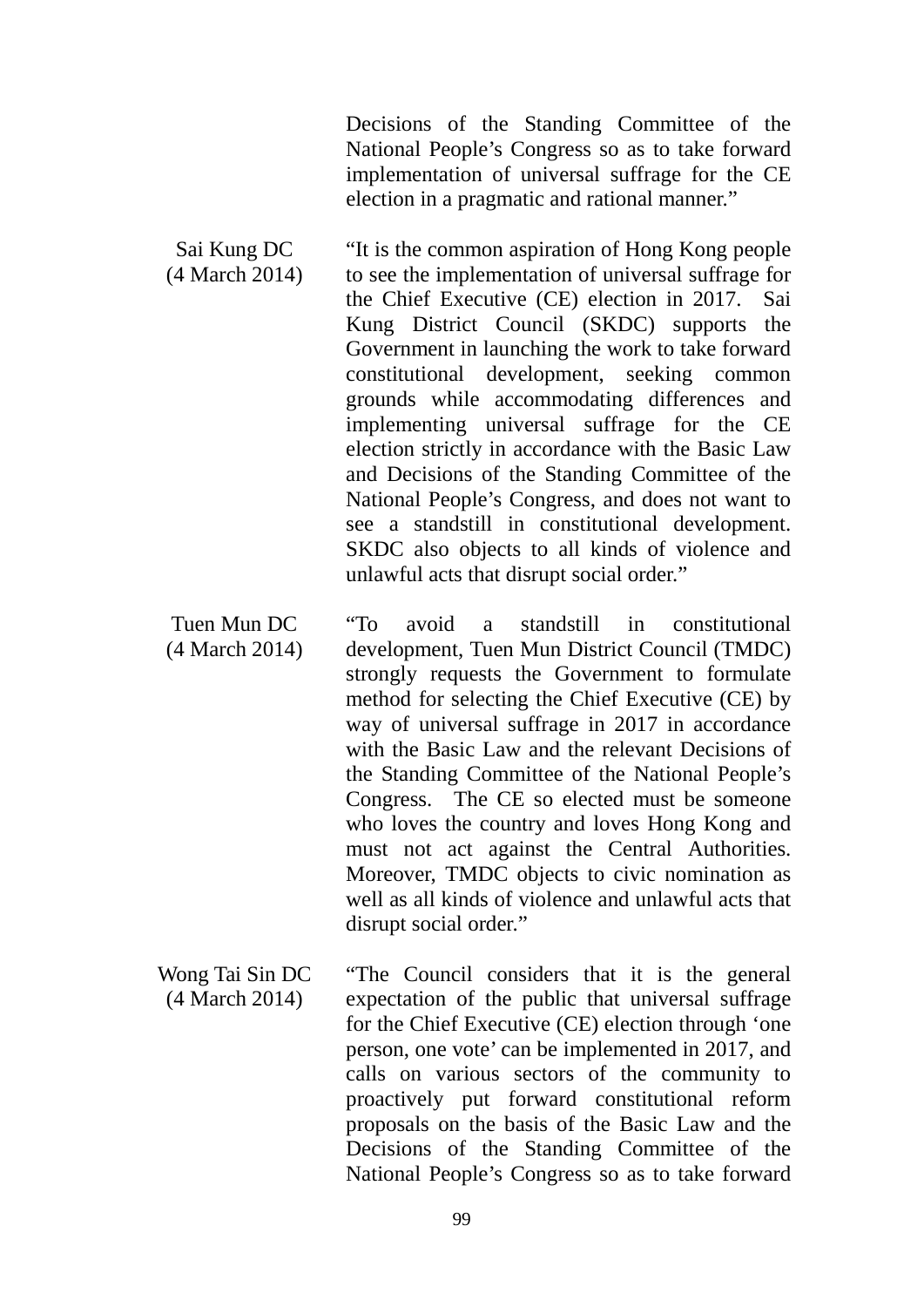the implementation of universal suffrage for the CE election in a pragmatic and rational manner."

Tai Po DC (6 March 2014) "The Council warmly welcomes publication of the 'Consultation Document on the Methods for Selecting the Chief Executive in 2017 and for Forming the Legislative Council in 2016' by the Government, and considers that the five-month consultation period allows sufficient time for different sectors of the community to give their views.

> The Tai Po District Council is of the view that the method for selection of the Chief Executive (CE) should involve three main processes namely "nomination", "election by universal suffrage" and "appointment" in accordance with Article 45 of the Basic Law, i.e., upon nomination by a broadly representative nominating committee in accordance with democratic procedures, the CE is to be selected by way of universal suffrage through 'one person, one vote' and finally be appointed by the Central People's Government.

> The Council reaffirms that discussions on constitutional development during the consultation period should be conducted in a rational and pragmatic manner and in accordance with the provisions of the Basic Law and relevant Interpretation and Decisions of the Standing Committee of the National People's Congress so as to implement universal suffrage for the CE election in 2017 as scheduled. We object to all kinds of violence and unlawful acts that disrupt social order."

Wan Chai DC (11 March 2014) "Wan Chai District Council supports the implementation of universal suffrage for the Chief Executive (CE) election in accordance with the Basic Law to elect a person who loves both the country and Hong Kong as the CE in 2017 to spearhead the development of Hong Kong. The Council calls on Wan Chai District and the people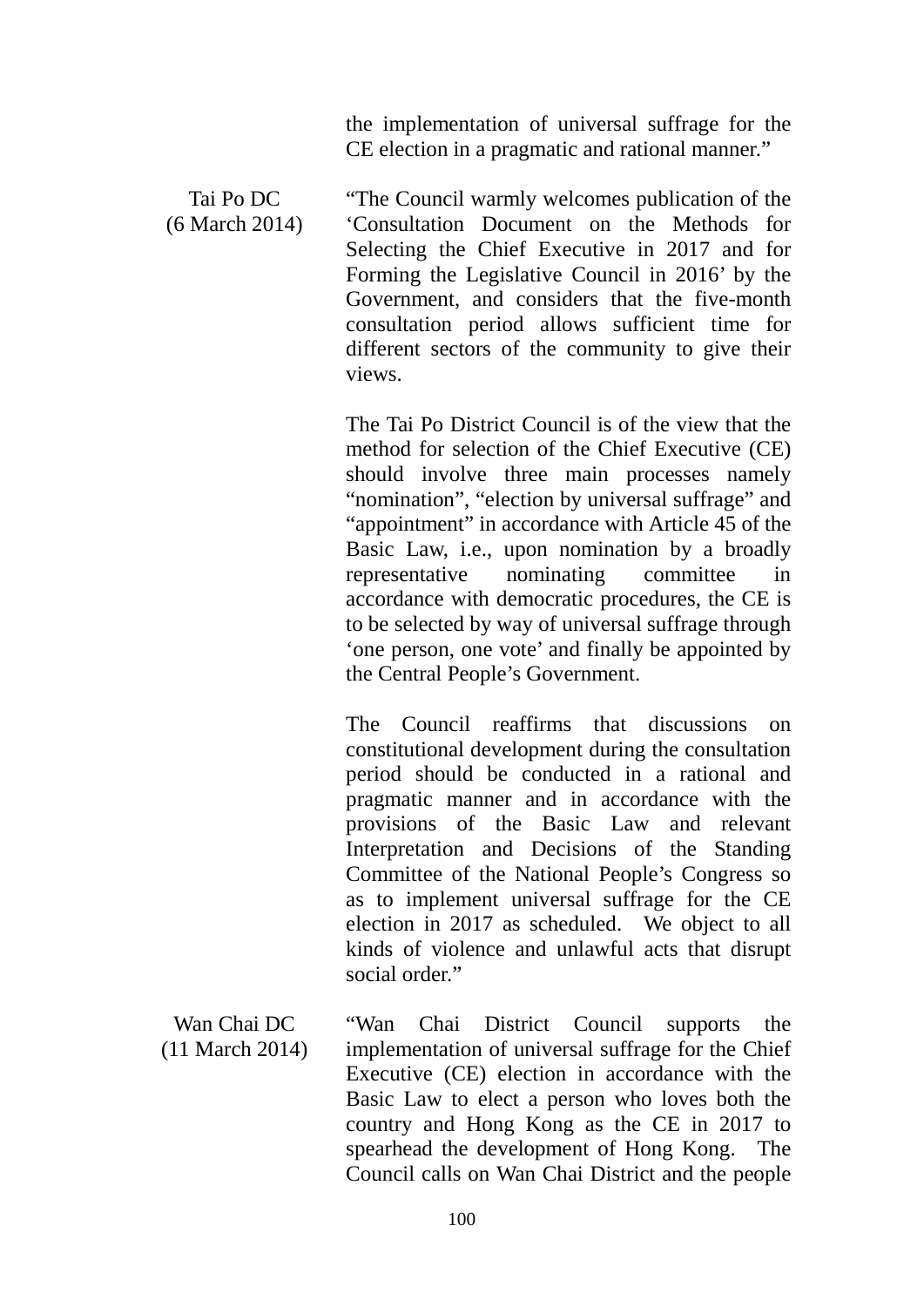of Hong Kong to actively discuss the constitutional development and provide pragmatic and practicable views so that Hong Kong's constitutional development can be taken forward. The Council is against making proposals which do not comply with the Basic Law, such as civic nomination, etc. The Council also objects to all acts that are violent, breach the law, or cause damage to the society."

- Kowloon City DC (13 March 2014) "The Council considers that it is the general expectation of the public that universal suffrage for the Chief Executive (CE) election through 'one person, one vote' can be implemented in 2017 and that the public do not want to see a standstill in constitutional development. The Council calls on different sectors of the community to proactively put forward constitutional reform proposals on the basis of the Basic Law and the Decisions of the Standing Committee of the National People's Congress so as to take forward implementation of universal suffrage for the CE election in a pragmatic, rational, law-abiding and non-violent manner."
- Kwun Tong DC (18 March 2014) "Kwun Tong District Council (KTDC) considers that universal suffrage for the Chief Executive (CE) election in 2017 should be implemented strictly in accordance with the Basic Law and the relevant Interpretation and Decisions of the Standing Committee of the National People's Congress, and there should be no standstill. KTDC also calls on all sectors of the community to put forward rational and pragmatic proposals to take forward implementation of universal suffrage for the CE election"

Southern DC (20 March 2014) "Southern District Council supports that implementation of universal suffrage for the Chief Executive election in 2017 should comply with the Basic Law and relevant Decisions of the Standing Committee of the National People's Congress. Rational and pragmatic discussions should be held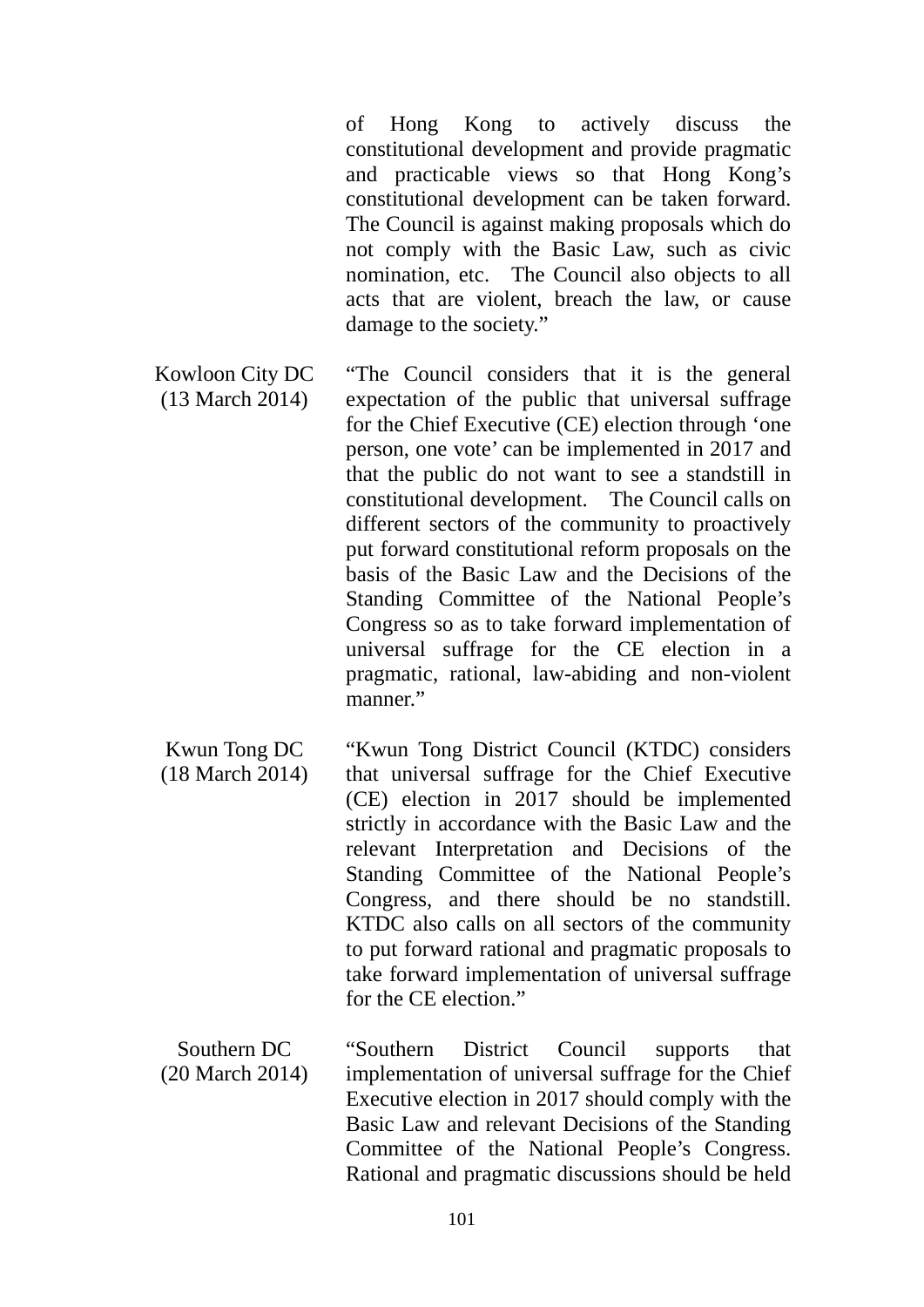to forge consensus so that universal suffrage for the Chief Executive election through 'one person, one vote' can be implemented in 2017 as scheduled."

Central and Western  $DC$ (20 March 2014) "This Council considers that it is the general expectation of the public that universal suffrage for the Chief Executive (CE) election through 'one person, one vote' can be implemented in 2017, and that the public do not want to see a standstill in Hong Kong's constitutional reform. This Council also calls on various sectors of the community to proactively put forward constitutional reform proposals on the basis of the Basic Law and the Decisions of the Standing Committee of the National People's Congress so as to take forward implementation of universal suffrage for the CE election in a practical, rational, law-abiding and non-violent manner."

Tsuen Wan DC (25 March 2014) "Tsuen Wan District Council (TWDC) supports the implementation of universal suffrage for the Chief Executive (CE) election through 'one person, one vote' in 2017 as scheduled and does not want to see a standstill in Hong Kong's constitutional development. TWDC calls on various sectors of the community to proactively put forward constitutional reform proposals on the basis of the Basic Law and the relevant Decisions of the Standing Committee of the National People's Congress so as to take forward implementation of universal suffrage for the CE election in a pragmatic, rational, law-abiding and non-violent manner."

Eastern DC (24 April 2014) "Eastern District Council supports that implementation of universal suffrage for the Chief Executive (CE) election in 2017 must comply with the Basic Law and the relevant Decisions of the Standing Committee of the National People's Congress (NPCSC); the so-called civic nomination and any other ways of nomination are against the Basic Law and the Decisions of the NPCSC. The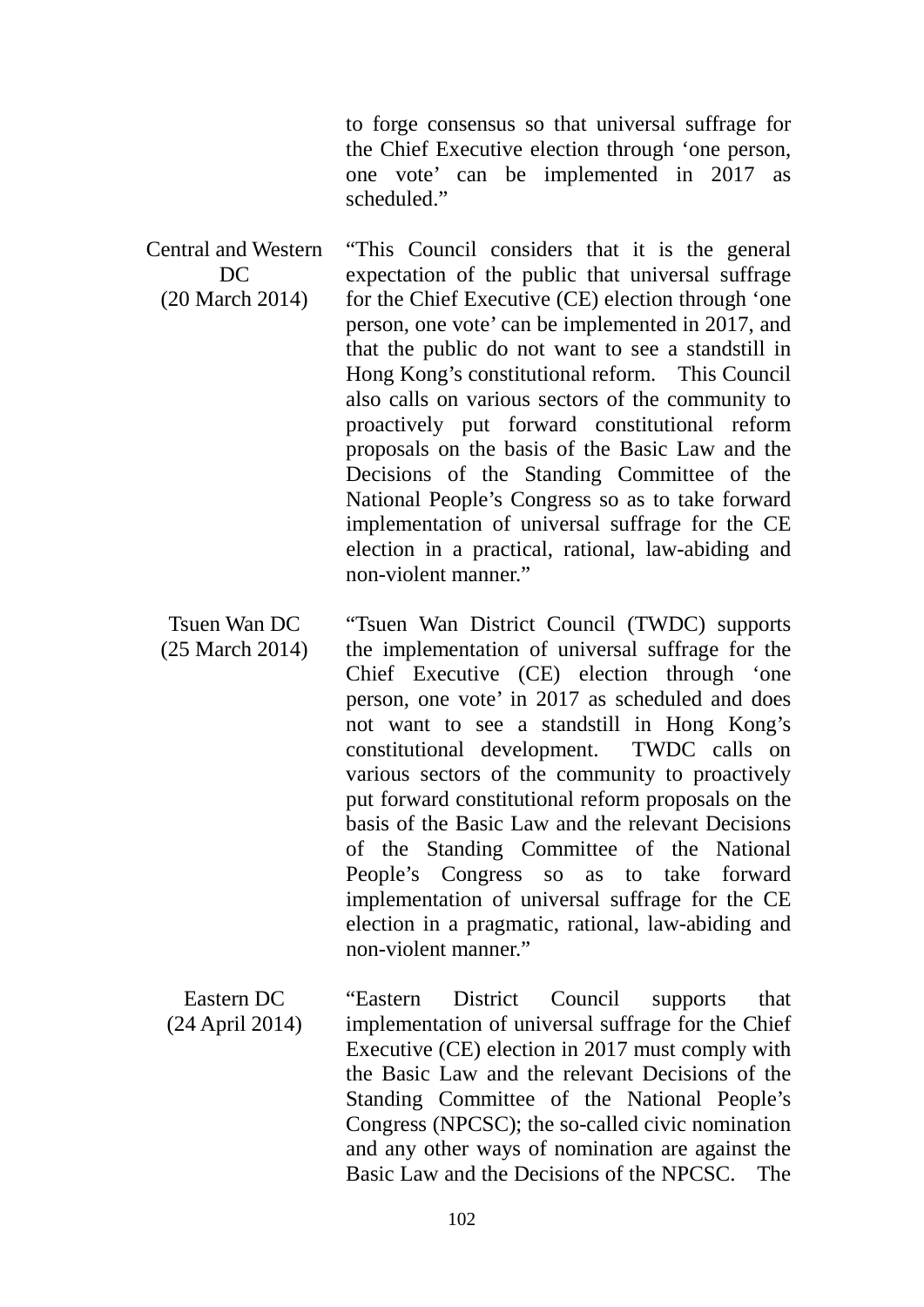selection of the CE who loves the country and loves Hong Kong by way of universal suffrage, and no standstill in constitutional development are the consensus of the people of Hong Kong, and it should be taken forward in accordance in the law. All kinds of violence and unlawful acts that disrupt social order should be objected to."

Islands DC (28 April 2014) "Islands District Council agrees that Hong Kong's constitutional arrangements should roll forward and supports the selection of the Chief Executive (CE) of the Hong Kong Special Administrative Region by way of universal suffrage through 'one person, one vote' in 2017 as scheduled. The Council agrees that the CE candidates should be nominated by a nominating committee in accordance with democratic procedures as provided in the Basic Law and the relevant Decisions of the Standing Committee of the National People's Congress. The Council calls on different sectors of the community to jointly uphold the core value of governing Hong Kong according to the law, to proactively put forward proposals on constitutional reform in a rational and pragmatic manner. The Council hopes that various sectors of the community will bear the overall well-being of all people of Hong Kong in mind, foster consensus through discussions, and take forward implementation of universal suffrage for the CE election in a law-abiding and non-violent manner."